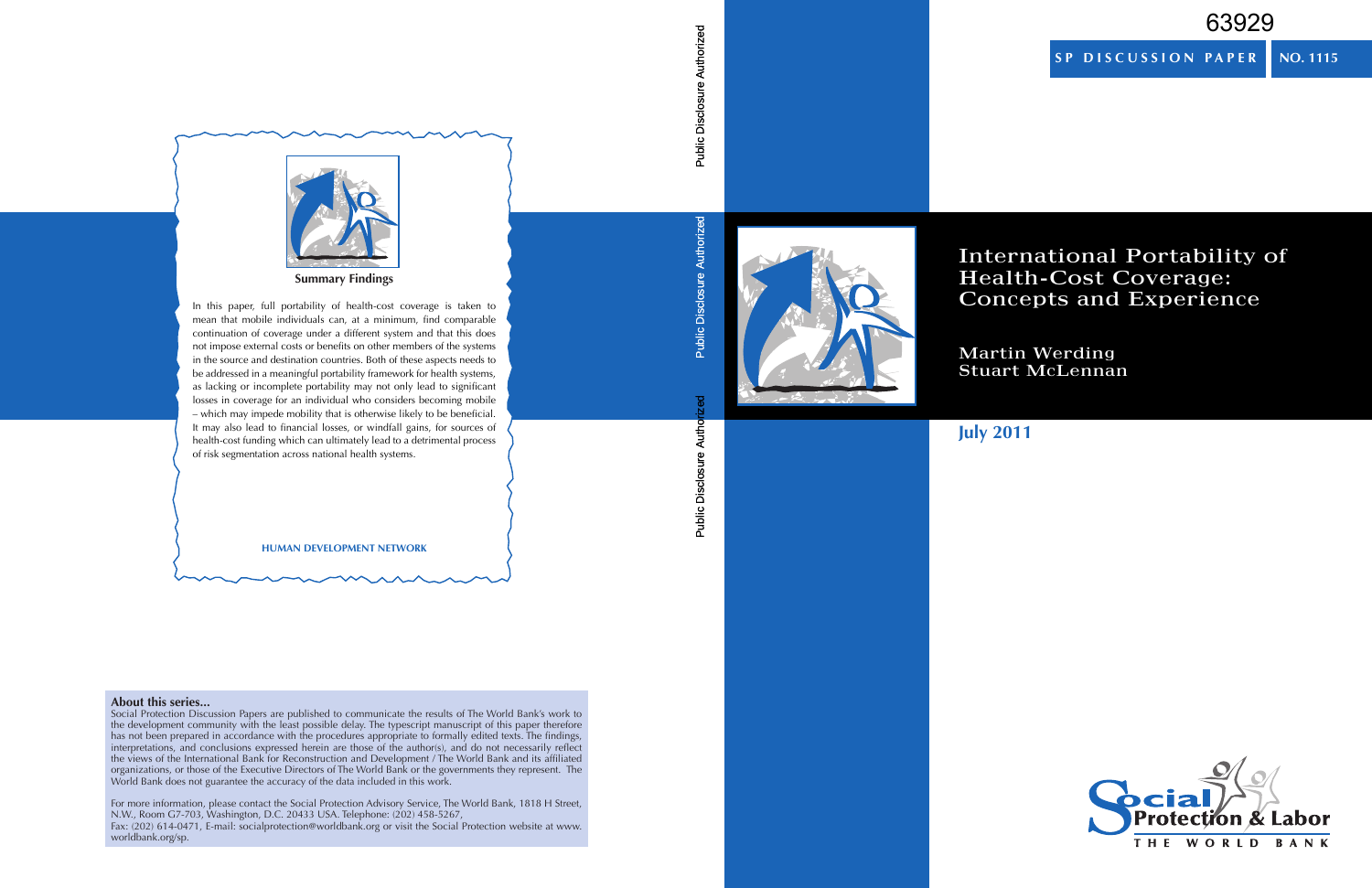# **International Portability of Health-Cost Coverage: Concepts and Experience**

Paper prepared for the World Bank's Marseille Center for Mediterranean Integration

by

Martin Werding\* and Stuart McLennan\*\*

July 2011

\* Ruhr Universität Bochum, Ifo Institute for Economic Research & CESifo (Corresponding author)

*Address:* Ruhr Universität Bochum, Dept. of Social Science, Chair in Social Policy and Public Finance, Room GC 04/312, 44780 Bochum, Germany; phone +(49) 234 32-28971, fax +(49) 234 32-14247; email: martin.werding@ruhr-uni-bochum.de

\*\* Ruhr Universität Bochum, Dept. of Social Science, & Universität Basel, Institute for Bioethics and Medical Ethics; email: s.mclennan@unibas.ch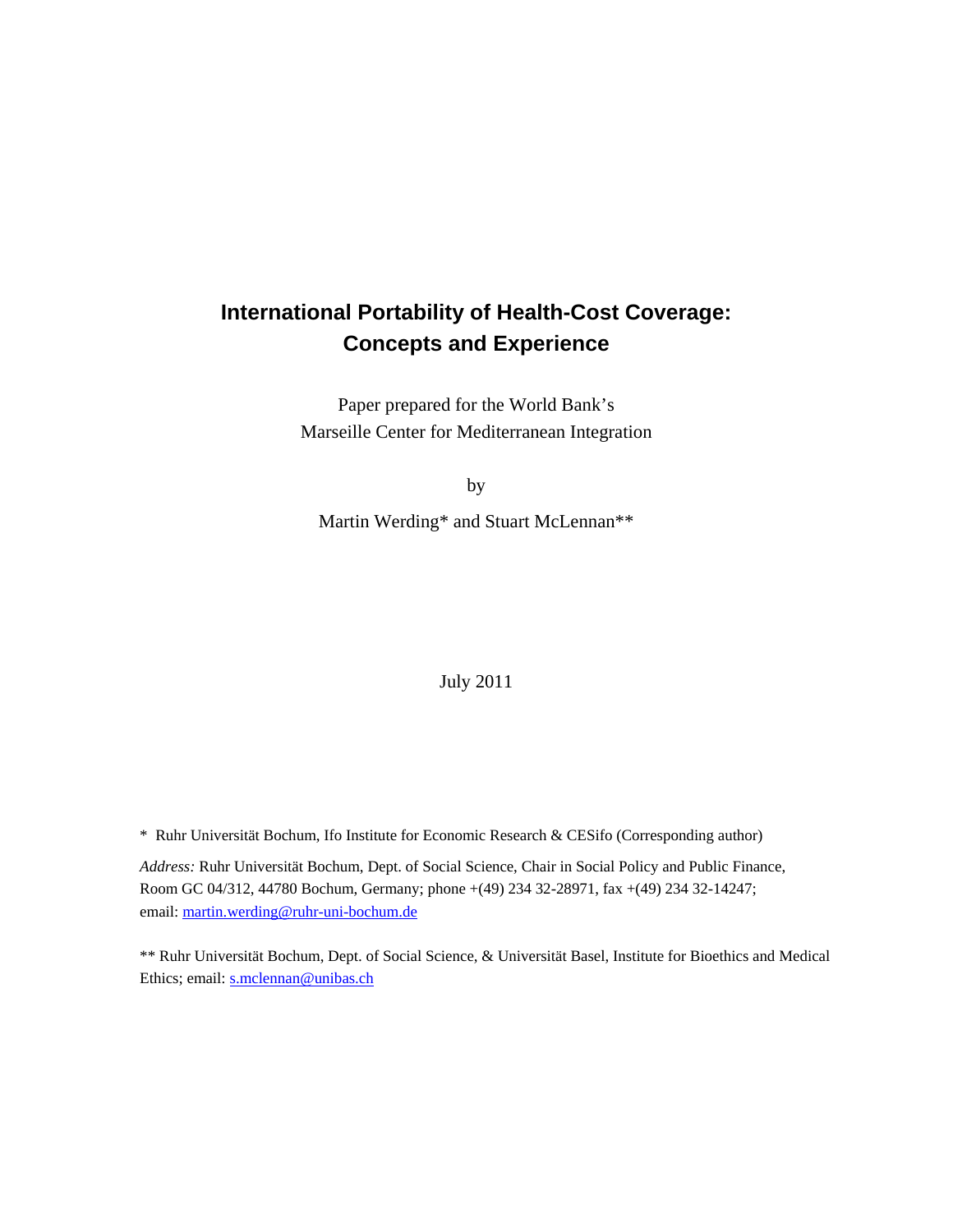#### *Abstract*

Social insurance and other arrangements for funding health-care benefits often establish long-term relationships, effectively providing insurance against lasting changes in an individual's health status, engaging in burden-smoothing over the life cycle, and entailing additional elements of redistribution. International portability regarding this type of cover is, therefore, difficult to establish, but at the same time rather important both for the individuals affected and for the health funds involved in any instance of an international change in work place or residence.

 In this paper, full portability of health-cost cover is taken to mean that mobile individuals can, at a minimum, find comparable continuation of coverage under a different system and that this does not impose external costs or benefits on other members of the systems in the source and destination countries. Both of these aspects needs to be addressed in a meaningful portability framework for health systems, as lacking or incomplete portability may not only lead to significant losses in coverage for an individual who considers becoming mobile – which may impede mobility that is otherwise likely to be beneficial. It may also lead to financial losses, or windfall gains, for sources of healthcost funding which can ultimately lead to a detrimental process of risk segmentation across national health systems.

 Against this background, even the most advanced sets of existing portability rules, such as those agreed upon multilaterally at the EU-level or laid down in bilateral agreements on social protection, appear to be untargeted, inconsistent and therefore potentially harmful, either for migrants or for health funds operated at both ends of the migration process, and hence for other individuals who are covered there. Here, we develop a conceptual framework which can be used to clarify the implications of mobility for various types of systems covering health costs and the requirements which have to be met to ensure full portability. We conclude that, when individuals move from one source of healthcost funding to another, compensating payments between health funds may be needed that are based on changes in expected net costs – i.e., expected health costs minus expected contributions, adjusted for health-cost inflation, wage growth, long-term (non-) sustainability and properly discounted over time – in both of the systems involved. Through illustrative simulations, we show that there may indeed be sufficient leeway for this approach to be operative under real-world conditions.

#### **JEL Classification:** F22, F55, H51, H73, J6

**Keywords:** Social insurance, health costs; migration, international portability; fiscal externalities, risk segmentation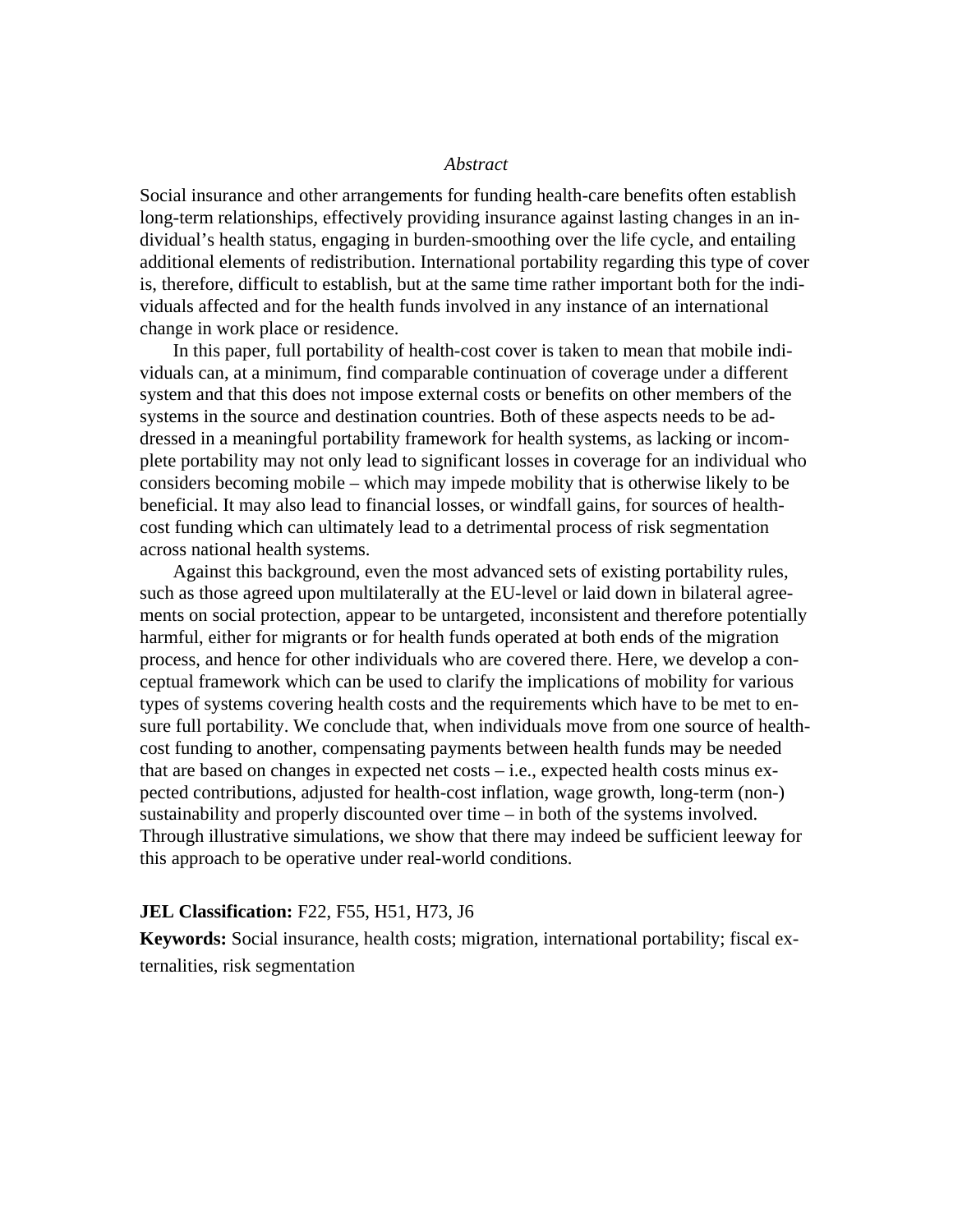#### *Acknowledgments*

We are indebted to Bartosz Przywara (European Commission, DG for Economic and Financial Affairs) for kindly letting us in on detailed results of his own research regarding national health-cost profiles which we could use for numerical simulations included in this paper.

 We are grateful to Hans-Holger Bauer and Markus Weyres from the German National Association of Statutory Health Insurance Funds (*GKV-Spitzenverband, Deutsche Verbindungsstelle Krankenversicherung–Ausland*) and Sabine Seeböck from the Austrian Central Association of Social Insurance Funds (*Hauptverband der Sozialversicherungsträger*) for helpful discussions regarding existing arrangements for cross-border utilization of health services. We also want to thank our colleague Karolina Simonic for valuable help in accessing details of the health insurance system in Slovenia and Petra Juvančič from the public Slovenian Mutual Health Insurance Company (*Vzajemna Zdravstvena Zavarovalnica*) and Valentina Prevolnik from the Slovenian Ministry of Health for providing useful information regarding this system.

 Last but not least, we have to thank Robert Holzmann and participants of the Guidance Workshop on "Establishing Portability: State of the Art, Key Issues and Next Steps", Marseille Center for Mediterranean Integration, Marseille, March 10, 2010, for helpful discussions and comments on our ideas. All remaining shortcomings and omissions are ours, of course.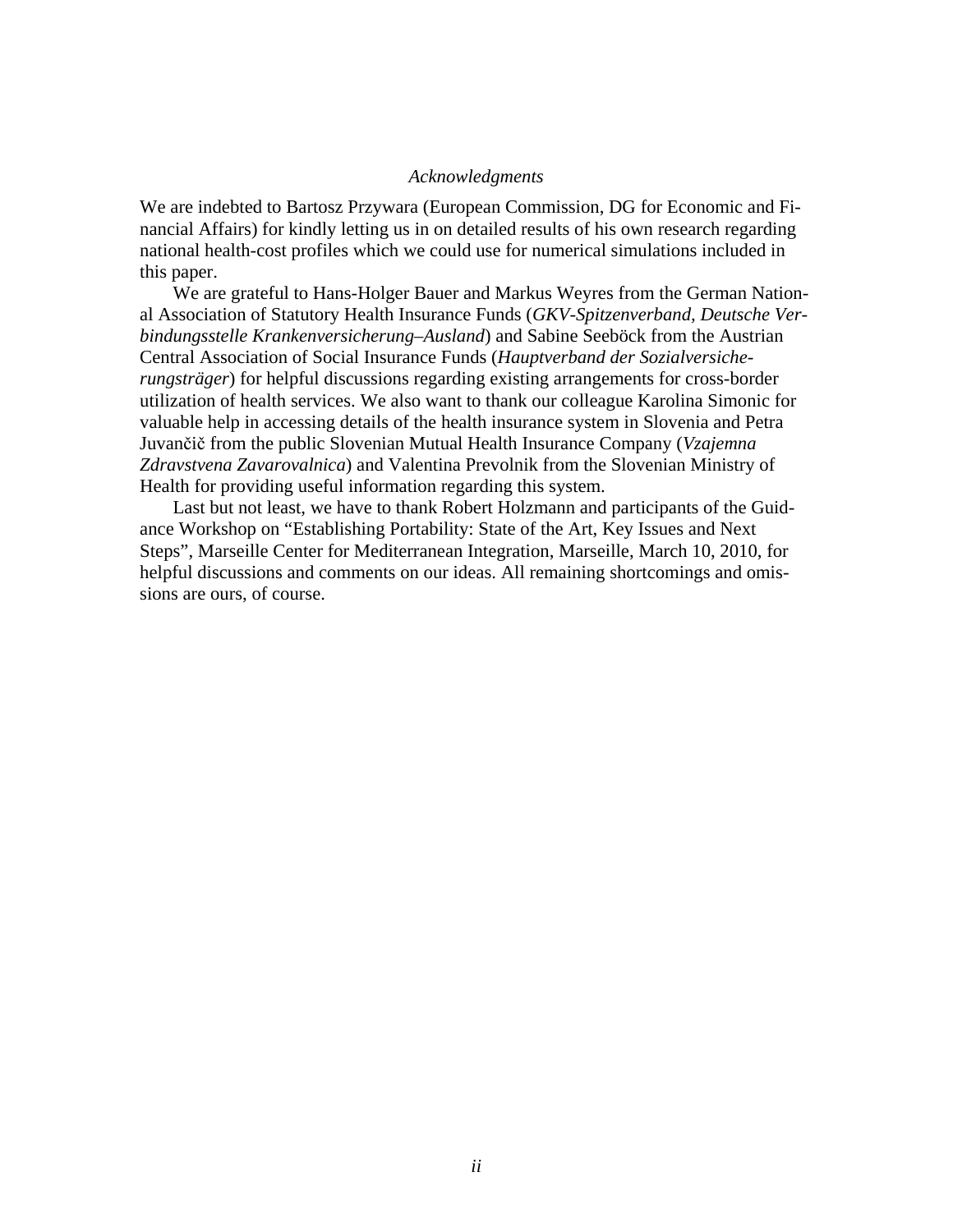# **Contents**

| 1              |                                                                                  | 1                                |
|----------------|----------------------------------------------------------------------------------|----------------------------------|
| $\overline{2}$ |                                                                                  | 3                                |
|                |                                                                                  | $\overline{4}$                   |
|                | 2.2 Cover for health costs: elements of insurance and redistribution             | 10<br>11<br>13                   |
| 3              |                                                                                  | 15                               |
|                | 3.1 Arrangements for portability of health-care benefits across countries        | 16                               |
|                | b) Bilateral agreements between 'sending countries' and 'receiving countries' 21 | 24                               |
|                | 3.2 Arrangements for within-country portability across health funds              | 25                               |
|                |                                                                                  | 26<br>30<br>32<br>34             |
| 4              |                                                                                  | 35                               |
|                |                                                                                  | 35                               |
|                |                                                                                  | 36<br>37<br>39<br>39<br>40<br>42 |
|                |                                                                                  | 44                               |
|                |                                                                                  | 45<br>48                         |
|                |                                                                                  | 50                               |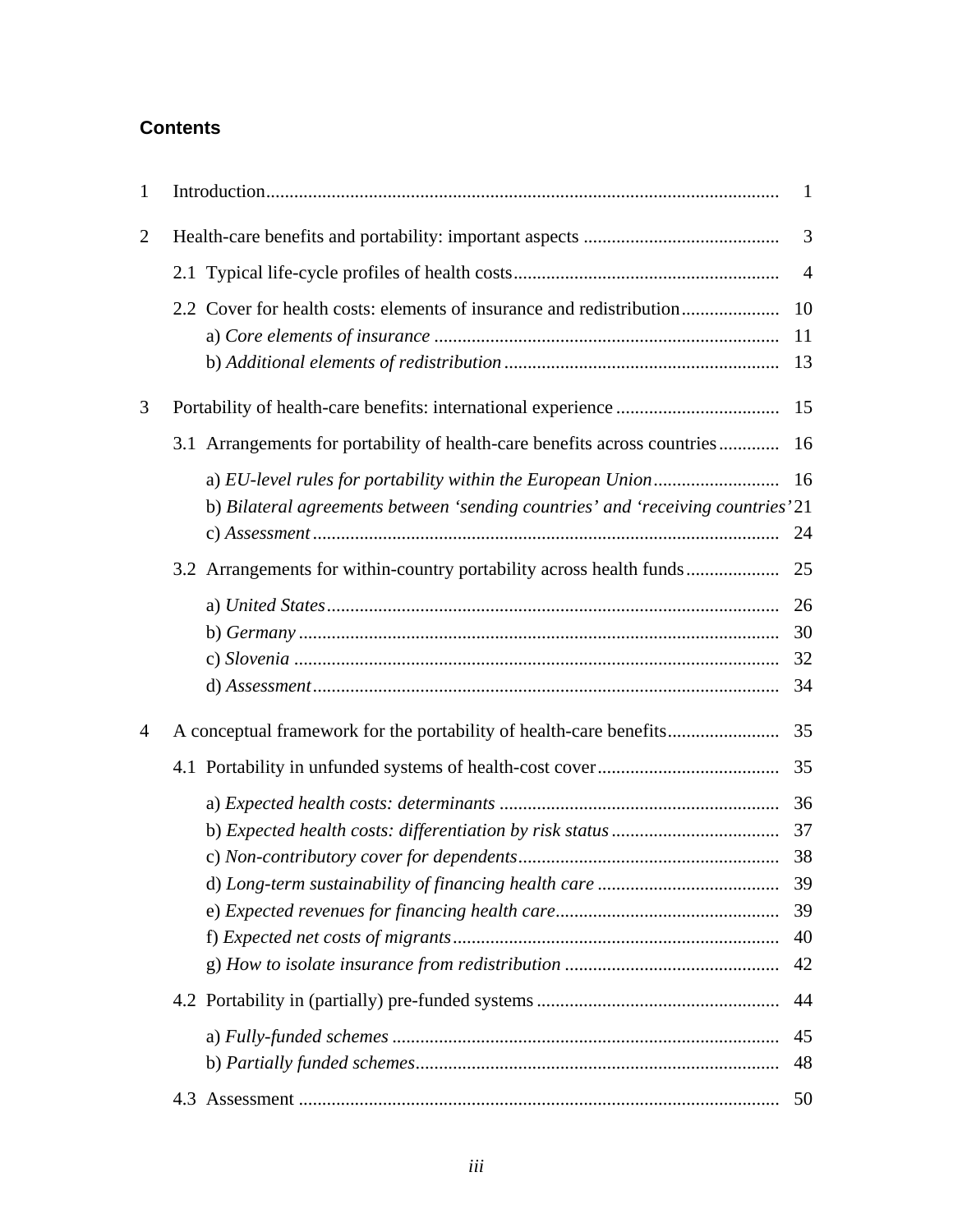| 5 |                                                                                |    |
|---|--------------------------------------------------------------------------------|----|
|   |                                                                                |    |
|   |                                                                                |    |
|   |                                                                                |    |
|   | b) Full portability through transfers between systems covering health costs 57 | 55 |
| 6 |                                                                                |    |
|   |                                                                                |    |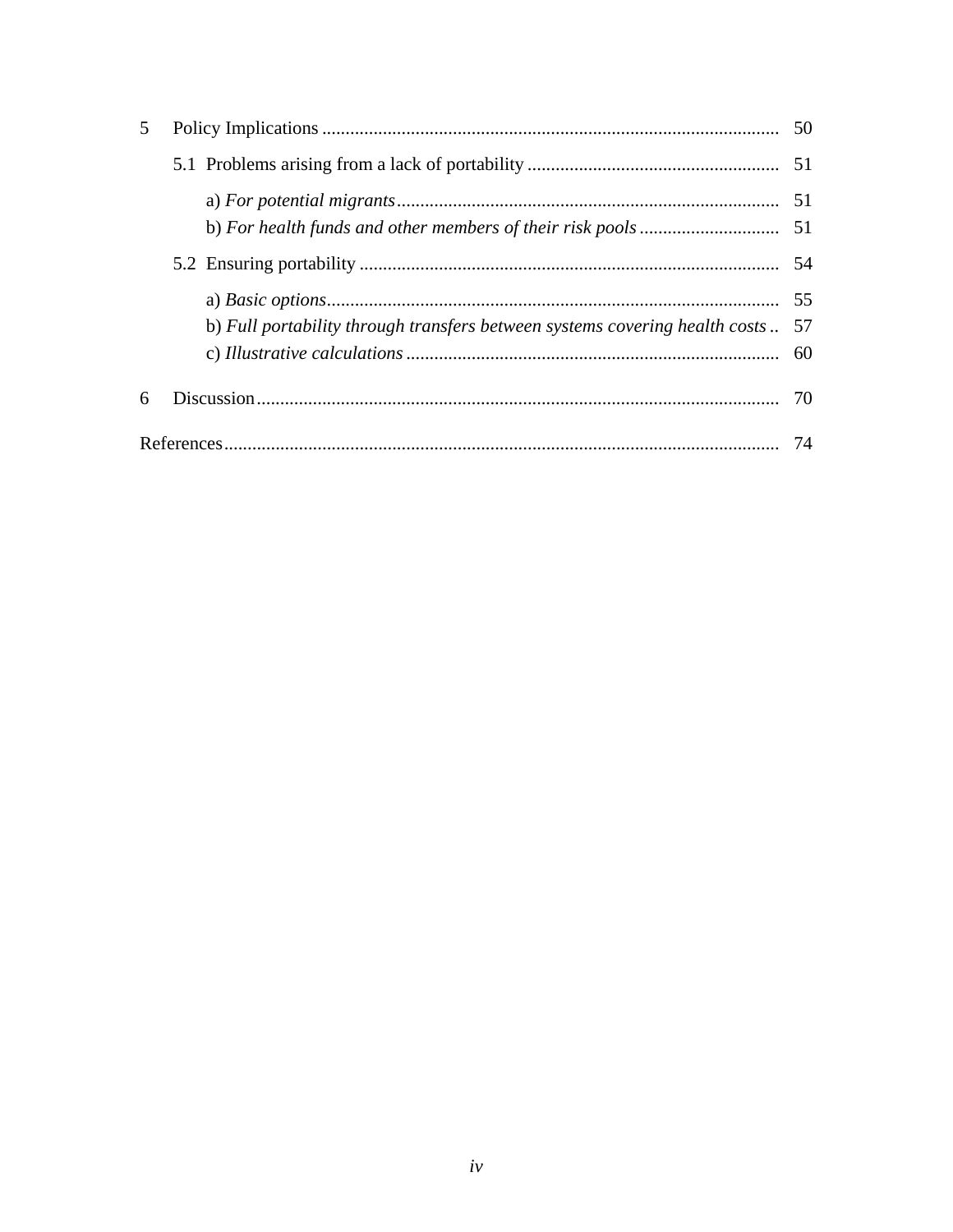# **1 Introduction**

The need for health care is a life-long risk, possibly materializing at any point during one's life cycle. Many health-insurance schemes or other institutions catering for this need are therefore offering, at least potentially, a life-long relationship. Possessing some kind of cover against this risk is also vitally important from an individual's perspective with the costs of health care at times amounting to a notable fraction of income. Indeed, in extreme cases, health costs incurred at the individual level can easily exceed one's current, or even life-time, income. In addition, expected health costs have a strong life-cycle dimension, *i.e*., they are not flat over an individual's life cycle but typically increase at higher age by a considerable margin, while payments made by the individual to obtain health-cost cover often do not follow this profile.

 Taken together, these aspects imply that all kinds of mobility of individuals almost necessarily raise a portability issue of some significance. This applies to changes in residence or occupational status which may trigger a switch between health funds located within a given country as well as to various forms of international migration involving moves between health systems operated in different countries. This paper mainly looks at the consequences of international mobility for how health benefits are provided and, more importantly, how they are funded, both from the perspective of the individuals affected and from the perspective of the funding bodies. Portability problems arising within countries are nevertheless of some interest for us, since they can be similar in their nature and since the rules applied to solving these problems may involve some lessons with respect to our main theme. An aspect which is peculiar about international mobility and portability in health care is that health-care benefits mostly consist of medical services which can be delivered most easily where individuals are currently staying. Health-cost funding can of course be provided across jurisdictional borders, but there are various scenarios in which shifting the relevant responsibilities should nevertheless be considered.

 Systems of health care and health-cost funding are rather diverse across countries. In most countries, developed ones as well as more advanced developing ones, funding health-care benefits for the majority of the population is subject to mandatory arrangements. Funding institutions are strictly regulated and often run by the state, or benefits are provided in-kind by tax-financed public health services. Until very recently, the US offered one of the few exceptions, though a very prominent one, from any of these observations. There, private, employer-based insurance is effectively the dominant form of funding health care for working-age individuals and their families. In some other countries, private insurance plays an important role as well, either as a substitutional form of cover (based on differentiated membership rules in public systems, opt-out clauses, etc.) or as a source of supplementary provisions. Here, we will try to take care of this diversity, which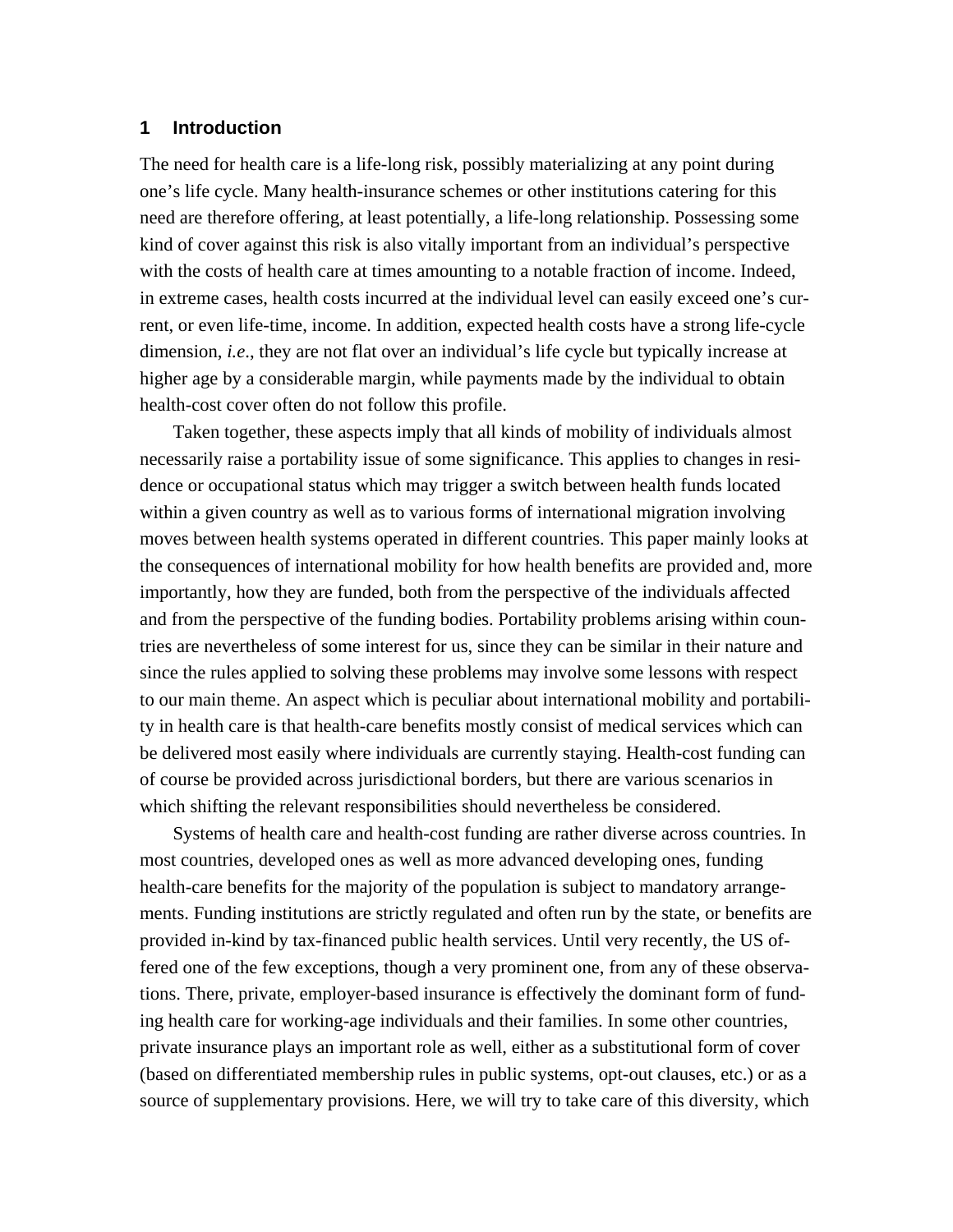clearly adds to the complications of addressing the international portability of health-care benefits, concentrating on conceptual considerations that should be relevant under any specific arrangement, but illustrating our ideas mainly for public systems of health-cost funding.

 Thus far, the economic aspects of international portability in the area of funding health-care benefits are largely unexplored, certainly with respect to publicly provided forms of cover. Important exemptions are given by Holzmann et al. (2005), Avato et al. (2009) or Holzmann and Koettl (2011), the latter providing an in-depth treatment of health care, while the former two are less specific, dealing with portability in social protection in a broader fashion. There are a limited number of reviews of the legal framework for access to health care in foreign countries (see, e.g., Sieveking 2007, Pieters and Schoukens 2009) and of potential repercussions of cross-border utilization of health services and international migration on national health systems (see, e.g., Sieveking 2000, Eichenhofer 2002 or Schulte 2003). There are also a few studies on international portability of social security and health care benefits focusing on rules applied in particular countries (e.g., Avato 2008a, 2008b) or at a regional level (e.g., Woolford 2009, Olivier 2009 or Makhema 2009). In addition, there is some amount of economic literature on portability in the context of "internal" mobility, i.e., with respect to switches between insurance providers within countries (see Dowd and Feldman 1992, Gruber and Madrian 1994, Pauly et al. 1999 or Rashad and Rapong 2006 for the US system of employer-sponsored private insurance; Meier 2005 or Baumann et al. 2008 for substitutional private health insurance in Germany; and probably other contributions we are not aware of for arrangements specific to other countries). To the best of our knowledge, however, practical arrangements regarding compensation for health costs incurred under foreign systems have never been analyzed regarding their appropriateness or even optimality. In this paper, we will thus build on the limited body of literature, examining the practical experience gathered under existing rules, and will attempt to develop a conceptual framework for designing appropriate portability arrangements under real-world conditions.

 A number of current trends add to the significance of our theme. First, international mobility is continuously growing, the total number of international migrants is expected to reach 214 million people in 2010, almost three times as many as in 1965 (75 million; see Hatton and Williamson 2002 and UN 2009). Second, in developed countries and in a growing number of developing countries demographic change may place a notable strain on systems covering health costs, $<sup>1</sup>$  forcing health funds and their public supervisors to</sup>

<sup>1</sup> At closer inspection, this strain may not only, even not mainly, be due to population ageing (see Zweifel et al. 1999 or Breyer et al. 2010). Rather, demographic pressure appears to be strongly reinforced by the cost-side effects of medical progress. Still, throughout the world the financial situation of schemes providing or funding health care is expected to deteriorate substantially in the next few decades.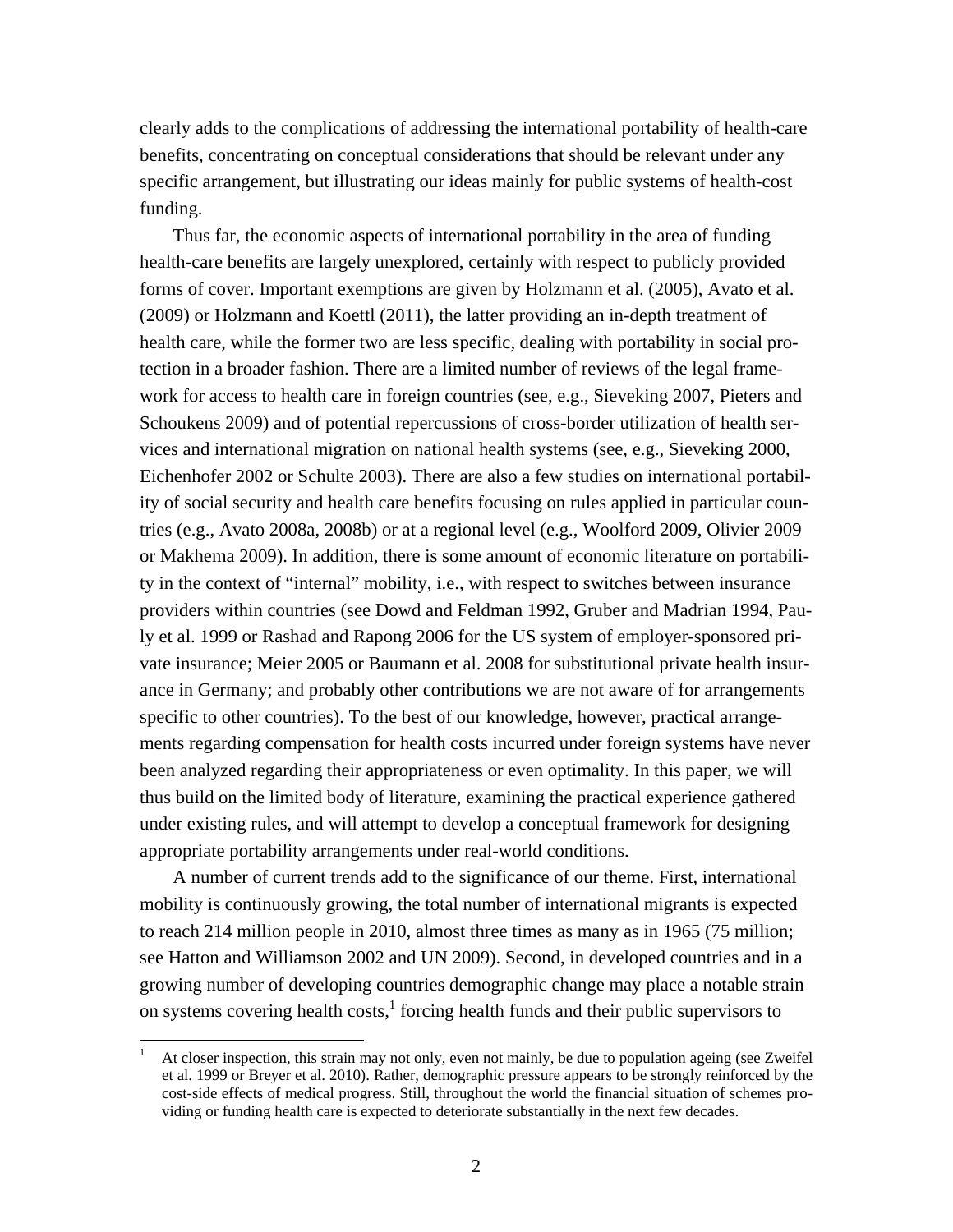consider more carefully the consequences of international mobility through both inward and outward migration for the financial viability of their schemes. Third, expected financial strain is triggering major changes in health-care systems and will continue to do so, with partial privatization or an introduction of elements of pre-funding being among the major options that remain in order to keep existing public schemes sustainable (see, e.g., Meier and Werding 2010). The portability of acquired rights in private or partially prefunded schemes is certainly not less complicated than in public, unfunded schemes – even though the consequences of mobility across health funds have already been investigated more for the former than they have been for the latter.

 It is important to note that young, healthy immigrants are usually considered a net asset for health systems of the countries receiving them, implying that health systems in sending countries incur a loss when these individuals emigrate. Things may be the other way round, if the migrants' health status is poor or if their age is higher. For instance, this latter scenario may apply to individuals who return home as pensioners, having worked abroad for a substantial fraction of their active life span. Against this background, our ambition is to shed more light on the effects of current portability regimes for health-care benefits and to provide insights as to how these effects could be managed more actively and more in line with the underlying economic and fiscal consequences of mobility.

 The structure of the present paper is as follows. In Section 2, we will highlight two aspects that are very important for designing portability arrangements for health-cost cover, viz. the typical age-related profile of expected health costs as well as the various elements of insurance and redistribution that are, or can be, involved in actual schemes funding these costs. In Section 3, we will survey important parts of the international experience in establishing portability of health-care benefits and their funding across countries or within-country portability between health funds. We will then unfold a conceptual framework for portability of health-cost cover in Section 4 and discuss the policy implications of our approach in Section 5. Section 6 concludes, summarizing our main observations and ideas and pointing to issues that deserve further consideration.

#### **2 Health-care benefits and portability: important aspects**

Before we can move on to discussing portability arrangements, existing ones as well as conceptually more appropriate ones, we first need to demonstrate in more detail why portability is a potentially important issue with regard to health-cost funding. There are two features that we would specifically like to highlight. Firstly, the profile of average health costs over the life cycle, taking into account the differentiation of these costs by health status (Section 2.1), and second, all the elements of insurance and redistribution which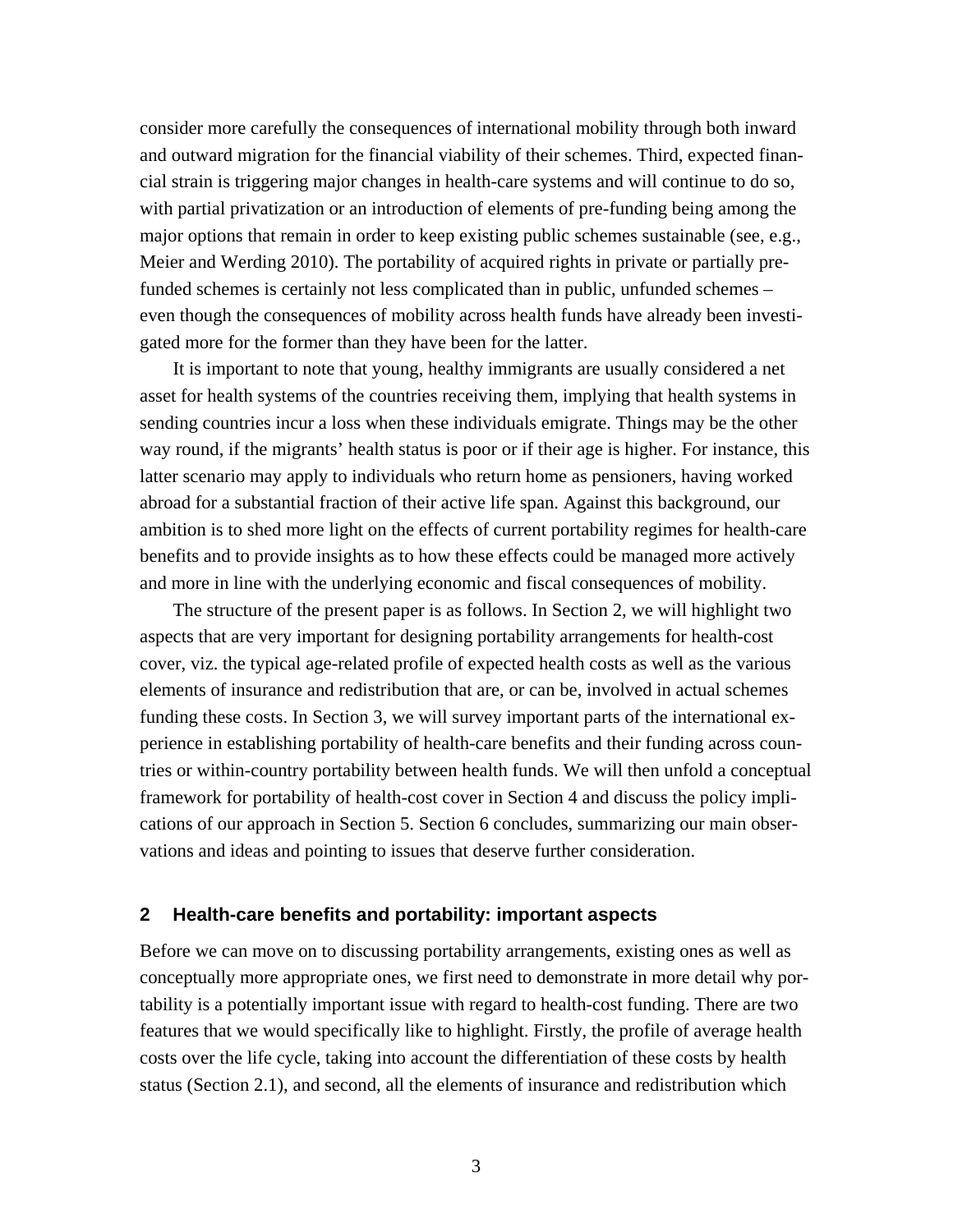are typically combined, in differing bundles, in existing systems funding health costs (Section 2.2).

# **2.1 Typical life-cycle profiles of health costs**

As a rule, average health costs are not flat over a given individual's life cycle. Instead, following relatively high costs in the year of birth and a longer period with rather low costs, they typically increase with age from about age 45 onwards, with an accelerating rate of increase after age 65. The increase tends to be steeper for males than for females, the latter often having higher health costs than males between age 15 and 55, but relatively lower health costs afterwards. For countries where the relevant data are available, these observations are almost universal. However, what may differ substantially across countries is the level of these profiles, with different amounts of (age-invariant) per-capita health costs or different shares in GDP spent on health reflecting huge differences in the cost, quality and efficiency of health services provided in each country.

 To illustrate what we have just said about age-related trends in health costs, Figure 1 shows sample profiles based on average public health expenditure for males and females in countries of the EU-15, i.e., in the group of relatively rich countries that were EU members already before 2004. The data is taken from a background report by Przywara (2010, pp. 15–7), while the underlying national expenditure profiles are also shown in an official EU-level document (European Commission and EU Economic Policy Committee 2009, pp. 118–19). For the US, with their more fragmented system of health-cost coverage for individuals in different age brackets, data of this kind is less easy to come by (see, however, Herring and Pauly 2006 for some amount of relevant information).

 Originally, the profiles displayed in Figure 1 were measured in terms of percentages of GDP per capita. Here, they are converted into nominal values using per-capita GDP in Germany in 2010. By and large, they should thus approximate health-cost profiles that are currently observed for the German Statutory Health Insurance,<sup>2</sup> a public scheme covering about 90 percent of the German population. Note, in any case, that they are meant to reflect profiles of *costs covered by public health insurance*, not total health costs, which is exactly what is needed to address the problems of portability that could arise in a scheme of this kind. Patients' co-payments, out-of pocket payments, etc. are irrelevant in this context. For those who have it, supplementary private insurance may call for separate considerations and calculations to become portable. But different types of cover should not be mixed up, as the implications for portability may differ.

<sup>2</sup> This is confirmed comparing them to corresponding data from official German sources (see, e.g., Werding 2007, Figure 4, or Werding and Hofmann 2008, Figure 3.3).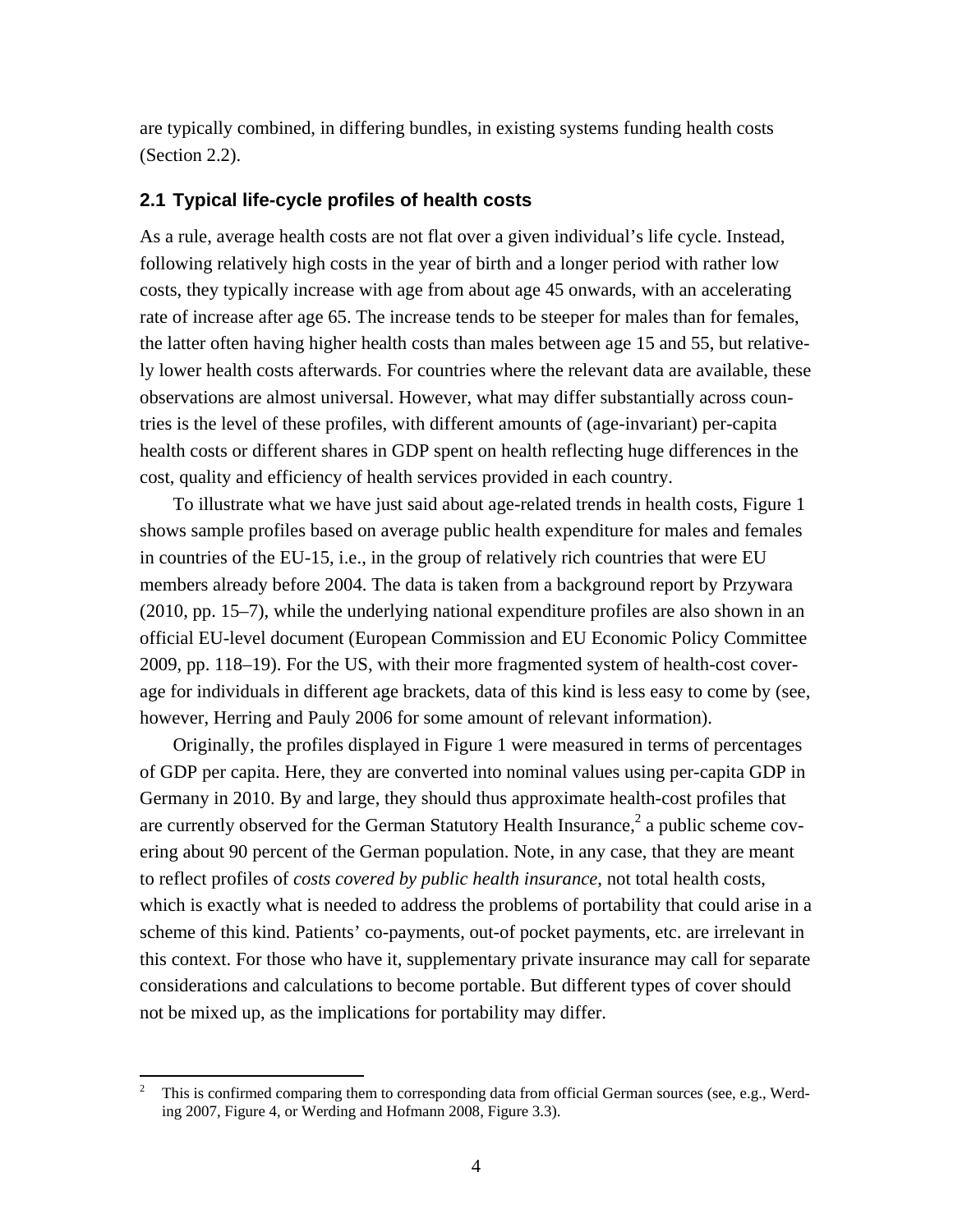*Figure 1: Life-cycle profile of health costs of males and females in an EU-15 country (calibrated to data for Germany, 2010)* 



Sources: Przywara (2010, Figure 7); own calculations.

 It is also important to note that the age profiles shown here relate to *average, or expected, health costs*. They are thus the result of accidental fluctuations in annual health costs arising for a large number of individuals around an age-related upward trend. This upward trend, in turn, results from two components, viz. an increase in expected health costs for individuals who are basically in good health and a growing proportion of individuals whose health status has deteriorated, so that they incur higher costs. While conceptually clear, the differentiation of health costs by risk status is hard to pin down empirically due to, inter alia, a lack of sufficiently detailed data. In a paper on how to optimally insure changes in health status in a US-style context, Herring and Pauly (2006) exploit micro-data from the US Medical Expenditure Panel Survey (MEPS) to calibrate simulations regarding the cost effects of changes in health status, differentiating between just two types of risks, that is, "low risks" in good health on the one hand and a comprehensive class of "high risks" in poor health on the other. In their study, being a "high risk" is considered a transitory phenomenon, with several years of higher expected costs following when this has happened. To obtain a clearer distinction of risk categories, we will change this definition, focusing on changes to a high-risk status that lift individuals to a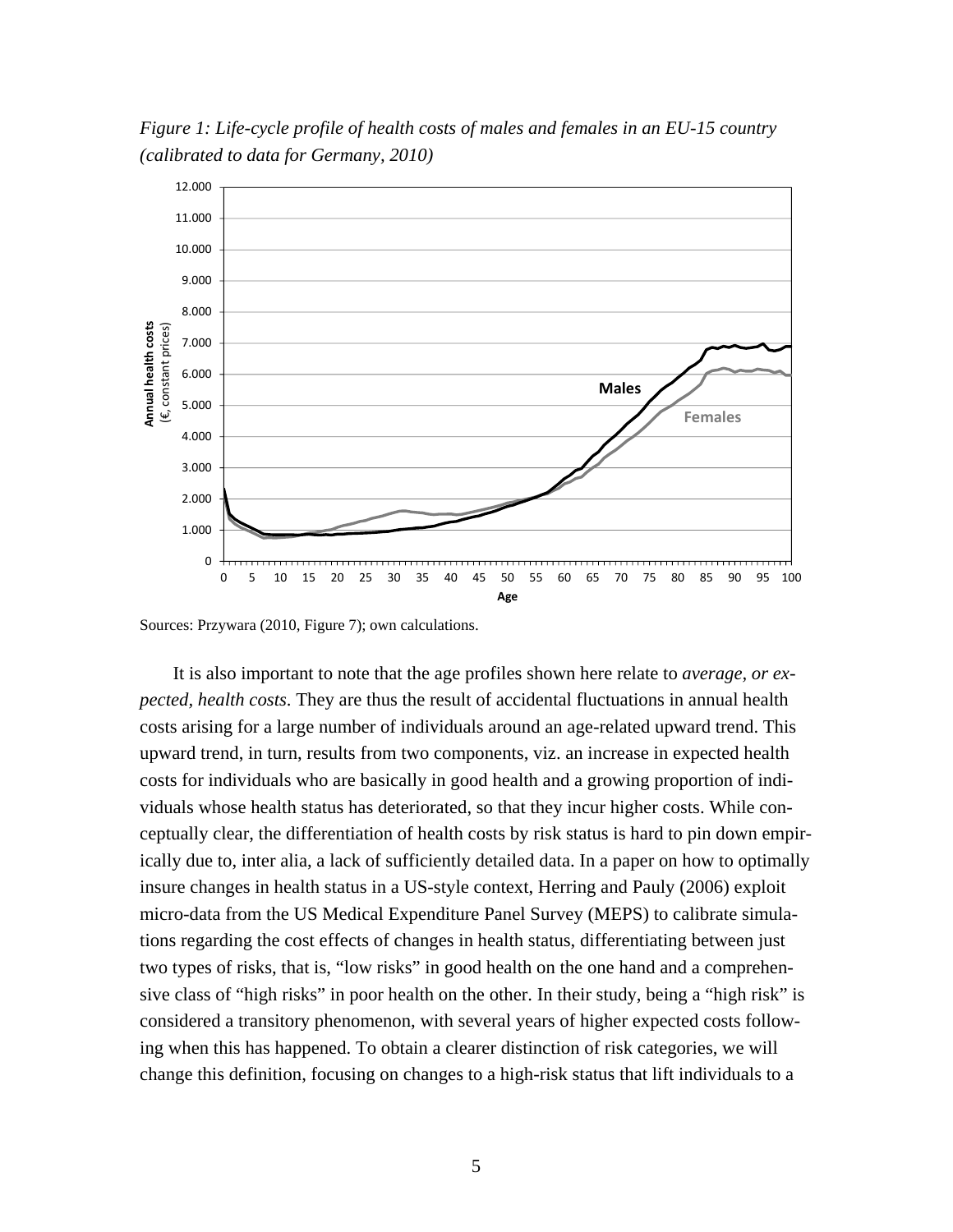higher time path of expected costs on a permanent basis. As we see it, there are thus still two broad risk classes that can be characterized as follows.

- "Low risks" are individuals who are basically healthy, but require some treatment time and again; on average, they experience a small increase in expected health costs as they become older.
- "High risks" are individuals who have developed conditions requiring more costly treatment more regularly, so that their expected health costs are permanently increased; also, this occurs for a growing share of individuals as people get older.

If appropriate data were available, more refined classifications might be useful. However, in order to discuss the impact of changes in health status on the portability of health-cost cover, a simple dichotomous structure is fully sufficient. It also allows us to adapt data and observations in Herring and Pauly (2006) to our setting and to split up average cost profiles in the German Statutory Health Insurance system into risk-specific cost profiles (following Baumann et al. 2008 who do the same with respect to health-cost profiles for German private health-insurance contracts).<sup>3</sup> The results obtained for males are shown in Figure 2.

 As a result of these calculations, expected health costs over the remaining life span are 2 to 3 times higher for high risks than for low risks at all ages. Note that individuals who are high risks in terms of increased annual health costs could be "low risks" in terms of prospective life-time health costs due to considerably shorter (contingent) life expectancies involved in our assumptions.<sup>4</sup> Also, expected life-time health costs of low risks reflect the fact that individuals in good health may become high risks with some probabil-

 3 See Baumann et al. (2008, pp. 300–2) for an in-depth discussion of information needed for this purpose. First of all, translating findings based on micro-data from Herring and Pauly (2006) to the present context rests on the assumption that all relevant structures are sufficiently similar across countries. Also, as the MEPS data only cover individuals from age 18 to 65, some of the trends showing up there need to be extrapolated at both ends of the age distribution. Specifically, we obtain the following calibrations.

<sup>–</sup> *Transition probability from low-risk to high-risk status:* annual probabilities of a change in risk status within the next year are assumed to be *s*-shaped, going up from about .1 percent to about 3.5 percent over the entire life cycle; differentiation by gender does not appear to play a major role in this context.

<sup>–</sup> *Mortality differential by risk status:* probabilities of dying before the next year are assumed to be 10 times higher at birth for high risks than for low risks; this differential declines at accelerating speed until age 45; afterwards the decline slows down, the relevant factor converging to 1.1 at age 99; again, there is no differentiation by gender.

<sup>–</sup> *Cost differential by risk status:* health costs of high-risk males (in brackets: females) are assumed to be 3.5 (2.7) times higher than for low risks at age 64; this factor is symmetrically lower for younger and older individuals, being 2.0 (1.5) for individuals at birth, 3.0 (2.3) for individuals at age 100. These assumptions are all meant to be plausible but cannot be verified because of the limited data that are available on these aspects. Our following calculations are thus mainly illustrative. Still, we think them useful to demonstrate the implications of our ideas regarding portability of health care. 4

Assumptions regarding the risk-specific mortality differential (see footnote 3) imply that life expectancy at birth is 65.3 for high-risk males and 79.4 for low-risk males, while it is 77.7 years for average risks.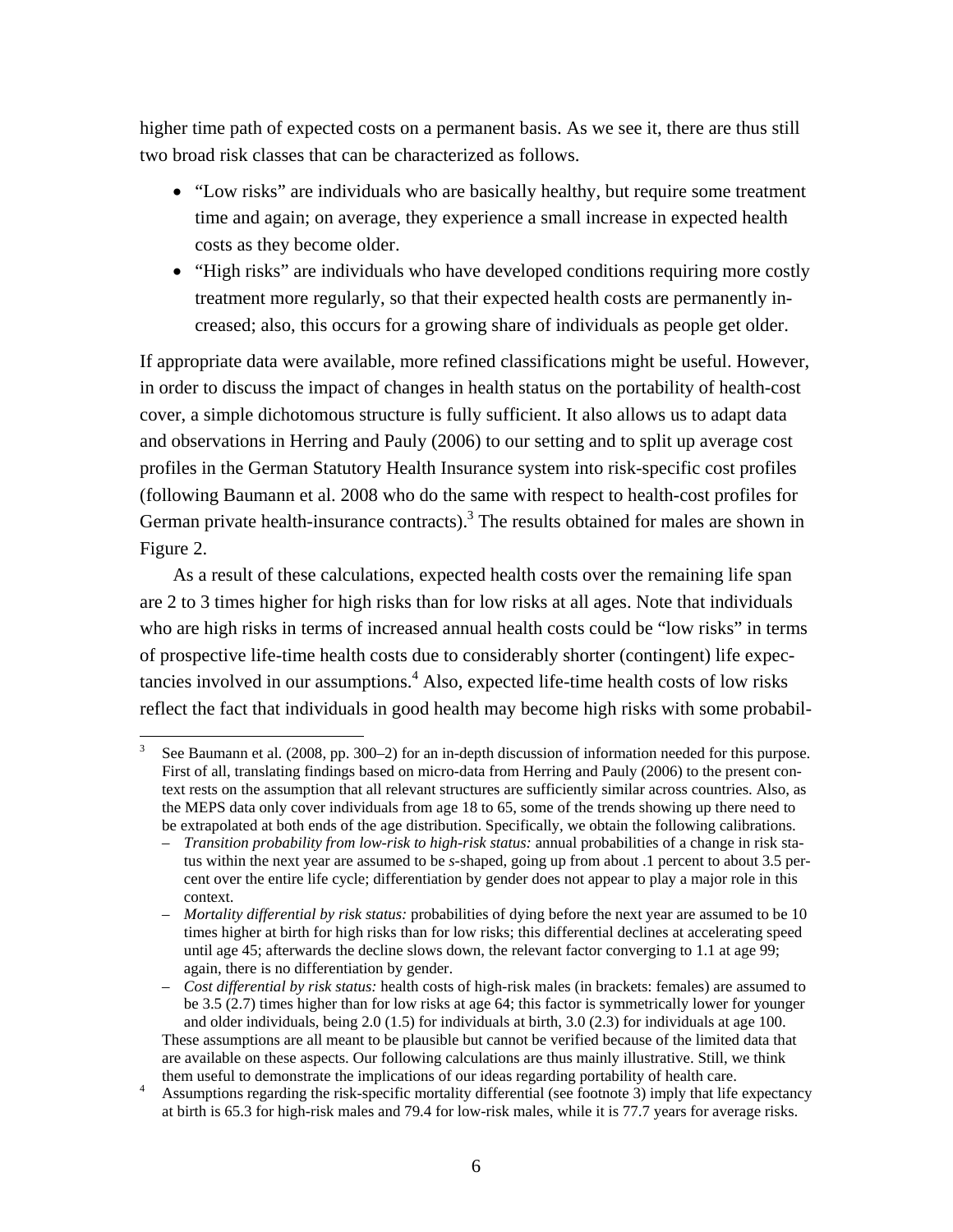*Figure 2: Life-cycle profile of health costs of males in an EU-15 country, differentiated by risk status (calibrated to data for Germany, 2010)* 



Sources: Przywara (2010, Figure 7); own calculations.

ity at any point in time in the future. Together, these two effects could at least imply that the differentiation by risk status turns out to be immaterial for expected life-time health costs. However, our calculations suggest that this is not the case. The result is important because, to the extent that is realistic,  $5$  it has a direct impact on meaningful arrangements for making health care and health-cost cover portable across health funds and across countries.

 Thus far, we have been looking at life-cycle profiles of health costs for a highlydeveloped country which has received a substantial amount of immigration over the last few decades (see, e.g., Geis et al. 2011). To a considerable extent, these migrants are

<sup>5</sup> The results in Herring and Pauly (2006) support the conclusion that, for individuals aged less than 65 and with a less sharp distinction of two risk classes than the one employed here, expected health costs for high risks exceed those of low risks. With simulations based on data from the US Health and Retirement Study (HRS), Sun et al. (2010) reach the opposite conclusion for individuals aged 65 and above (see also Webb and Zhivan 2010 for more details on their data and simulations). Potential reasons are that they may not be able to separate all individuals covered in the HRS into two risk classes, so that they effectively concentrate on a sub-group of high risks for which the cost differential vis-à-vis low risks is relatively small; or that they include costs for long-term care (which are less important for younger individuals and are not covered by the German Statutory Health Insurance scheme, hence not included in the health-cost profiles underlying our calculations). Considering the limitations of existing data, this issue clearly deserves further attention in future research for numerous reasons.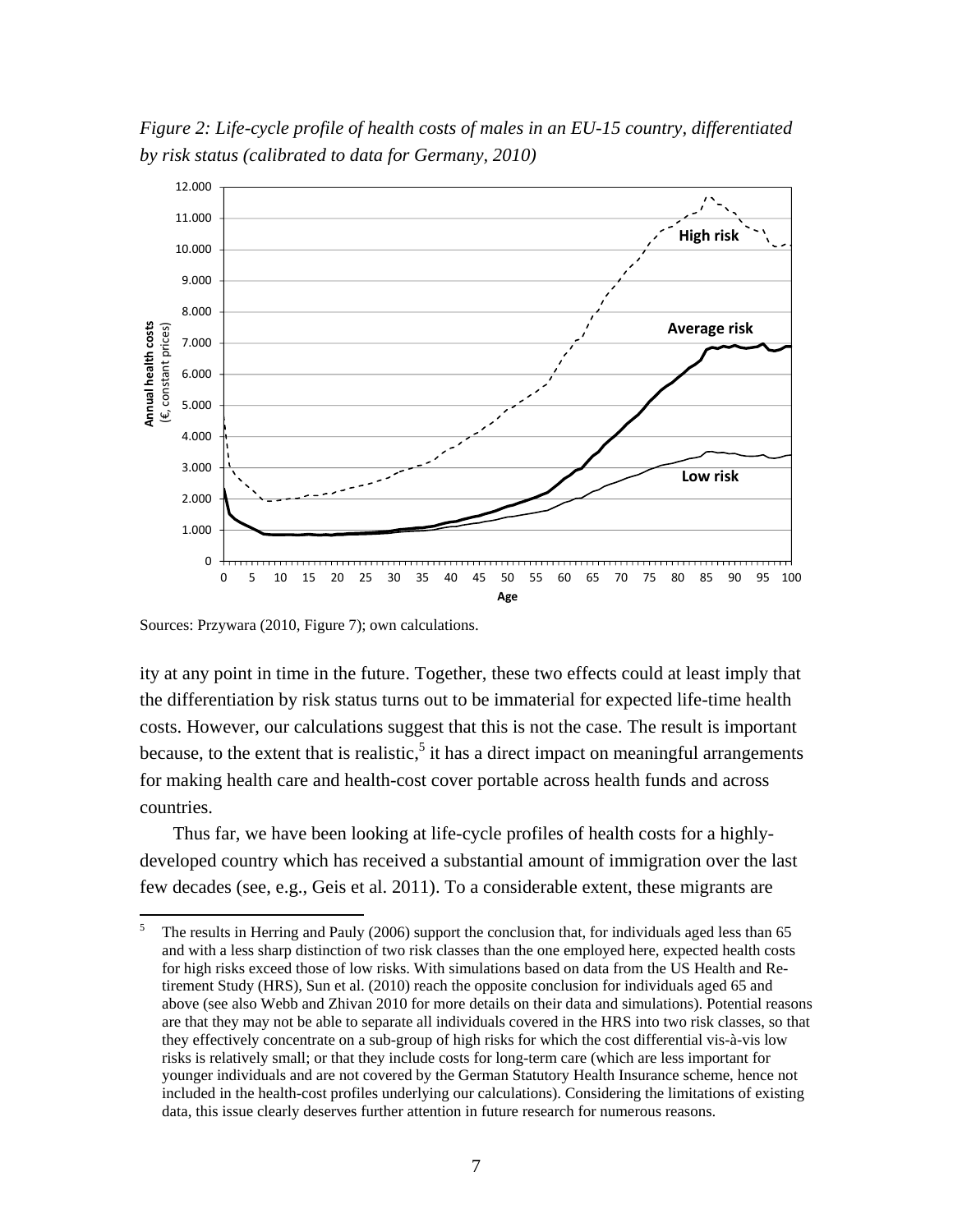from less developed countries where health costs may follow a similar pattern, but are considerably lower on average. As portability arrangements will have to deal with such differences – for young people who migrate to a developed, high-cost country and probably also for older people returning home to a less developed, low-cost country once they have retired – we should also take a look at *health-cost profiles from a typical sending country*. Traditionally, the most important source countries for immigrants to Germany were Turkey and Yugoslavia, where the latter has now split up into a number of independent countries, Bosnia-Herzegovina, Croatia and Serbia being the biggest ones. While reliable, detailed data on health costs are not accessible for most non-EU countries, the fact that Slovenia is also part of former Yugoslavia and has entered the EU in 2004 may give us the opportunity to use comparable, good-quality from this country to provide another set of sample profiles of health costs accruing in countries where immigrants typically come from.<sup>6</sup>

 Figure 3 shows an approximation of age-related profiles of health costs covered by the Slovenian public health insurance scheme, as reconstructed from the calculations in Przywara (2010, pp. 15–7) regarding average public health expenditure in countries of the EU-12, i.e., in the countries that entered the European Union since 2004. Even when measured as a percentage of GDP per capita, average health costs in most EU-12 countries tend to be lower than in the EU-15 (see also European Commission and EU Economic Policy Committee 2009, p. 119). The difference becomes more pronounced when these profiles are converted into nominal values, using per-capita GDP in Slovenia in 2010 in the present case. Remember that these lower costs may reflect differences in cost, quality, and efficiency, while we are unable to disentangle the effects of each of these aspects.

 In Figure 4, we split up the profile of average health costs for males obtained for Slovenia into risk-specific profiles, following the same procedures and using the same assumptions as in the case of Germany (since more specific information is again lacking). Later on, we will use these profiles and those reflecting health costs in Germany for further discussing portability problems related to health care for individuals migrating between similar pairs of countries.

 An important aspect to keep in mind for an in-depth analysis of how to provide for portability of health-cost cover is that all figures displayed in this section show *cost profiles derived from a cross section*, i.e., profiles that relate to different individuals at dif-

<sup>6</sup> Clearly, data taken, say, from Turkey would be preferable in order to illustrate the consequences of international mobility between countries with different levels of health costs. It appears that, in terms of age-invariant averages, per-capita health costs in Turkey are still considerably lower than in Slovenia (cf. OECD 2011 for some amount of information on this point). To the best of our knowledge, however, break-downs by age or age groups do not exist for Turkey.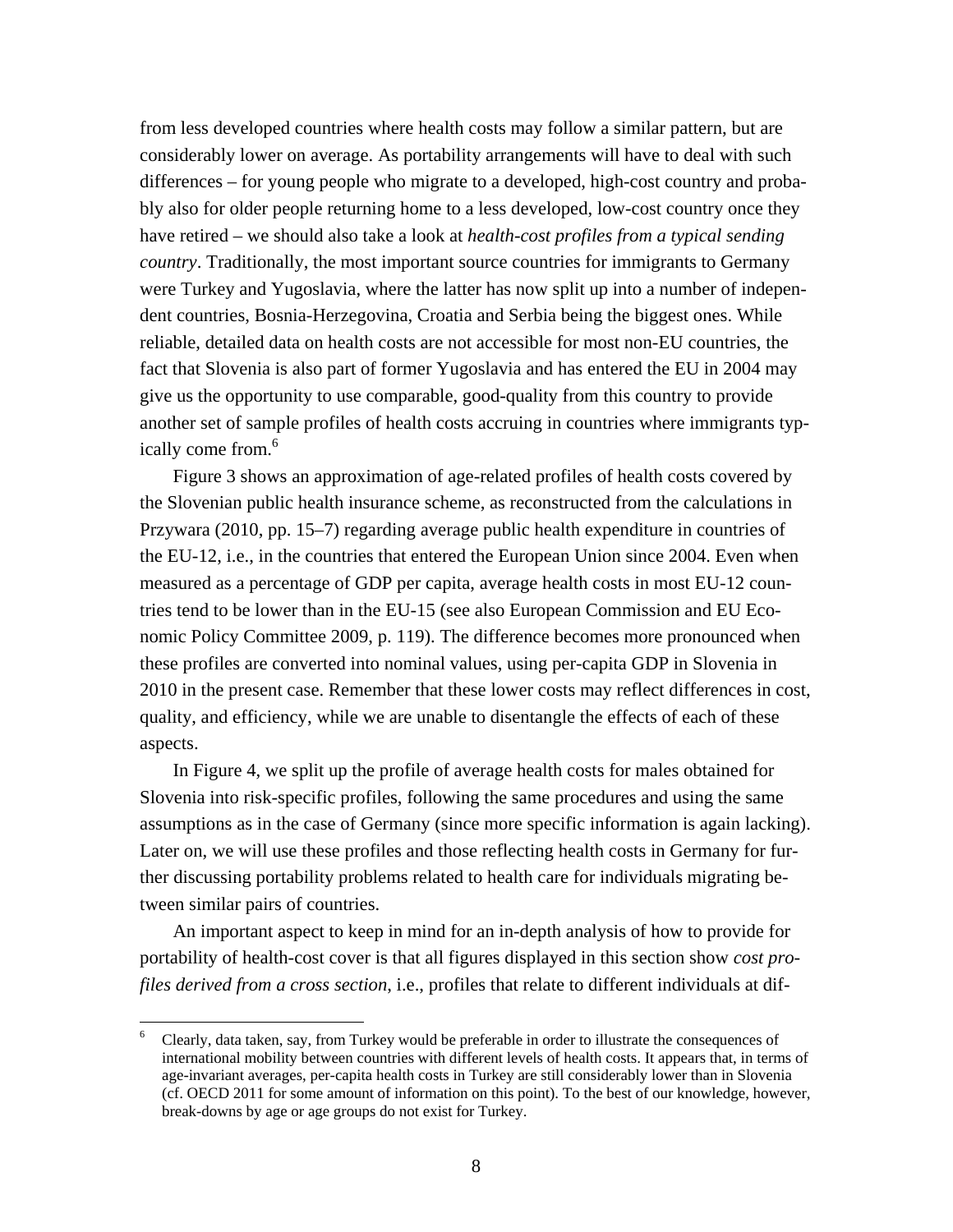*Figure 3: Life-cycle profile of health costs of males and females in an EU-12 country (calibrated to data for Slovenia, 2010)* 



Sources: Przywara (2010, Figure 7); own calculations.

ferent ages in a particular year. In order to deal with expected health costs arising over individual life cycles in a truly longitudinal fashion, one also has to consider changes in health costs, and probably also changes in age-related health-cost profiles, over time. We will return to this issue in Section 4, when addressing cross-country differences in expected life-time health costs and their role for portability arrangements in more detail.

 As we have tried to illustrate here using two stylized examples (again, see also European Commission and EU Economic Policy Committee 2009, pp. 118–19), the basic form of age-related health-cost profiles tends to be universal, while levels of costs may differ on absolute terms and, less so, as a share in GDP per capita or by similar relative yardsticks. Also, the way these costs are funded can be rather different across countries. Public health care or public health-insurance schemes are mostly financed from (earmarked) contributions or general tax revenues that vary with income (or other tax bases) and, for a given individual, could also be measured in terms of typical life-cycle profiles. Increasingly, public schemes also rely on lump-sum premiums that may not vary at all by income, age, gender or risk status. The structure of premiums collected in private health-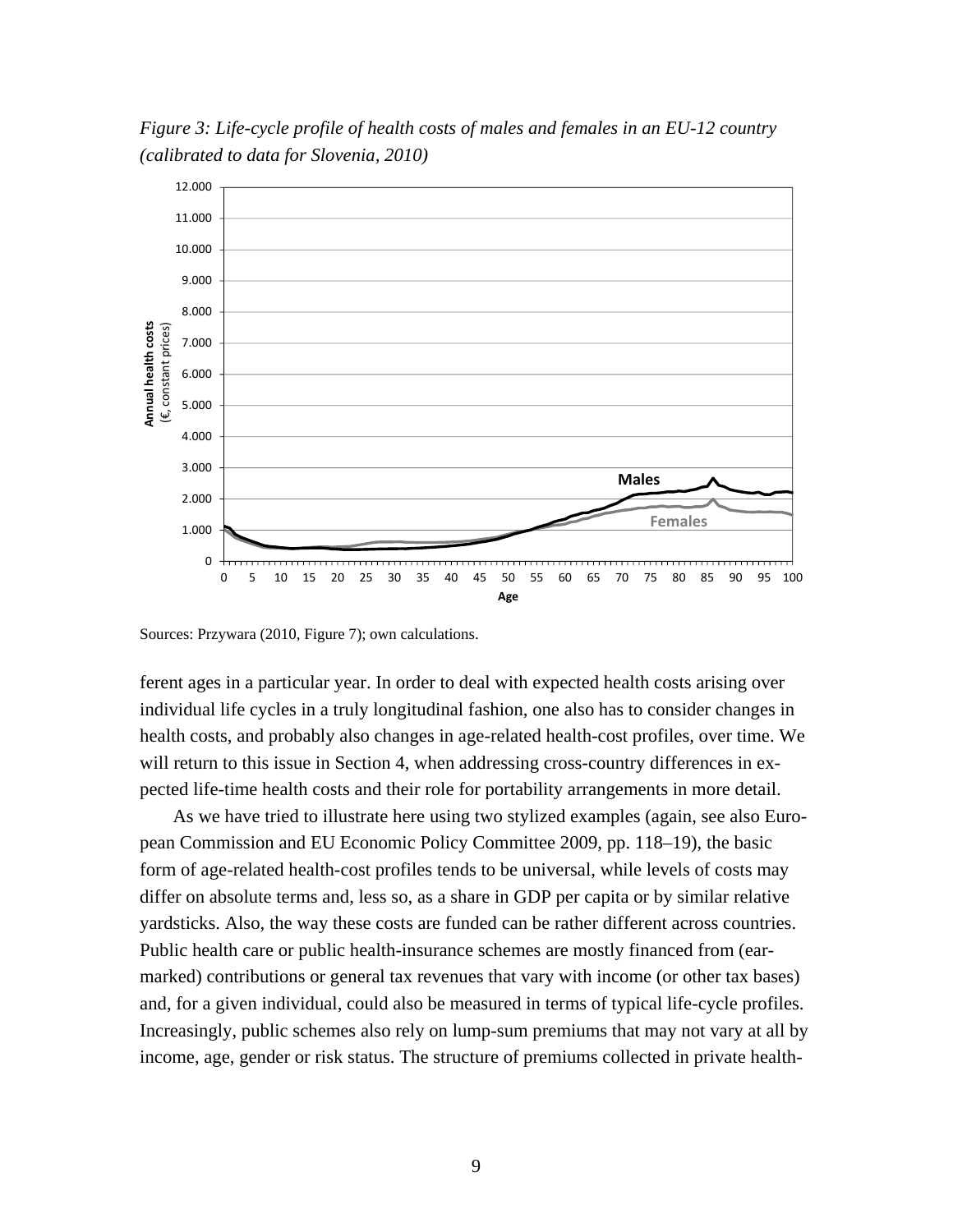*Figure 4: Life-cycle profile of health costs of males in an EU-12 country, differentiated by risk status (calibrated to data for Slovenia, 2010)* 



Sources: Przywara (2010, Figure 7); own calculations.

insurance schemes depends on the nature and duration of those contracts. Before we can discuss the consequences of these different regimes, we first have to take a closer look at the differences in health-cost cover across differing types of actual arrangements.

## **2.2 Cover for health costs: elements of insurance and redistribution**

Health insurers and other institutions covering health costs are effectively providing quite a number of distinct services which need to be disentangled when discussing the problems involved in making cover for health costs portable across countries. Probably the most basic service of these institutions is that they act as specialized payment agencies collecting (and sometimes also checking) all invoices related to health services for their customers and reimbursing health-care providers for their efforts. Besides that, one can distinguish various further activities that are, or can be, carried out by existing health insurance schemes. We will divide them into a core set of *elements of insurance* and a number of additional *elements of redistribution*. The list of elements mentioned here is meant to be exhaustive in the sense that it incorporates, at least in a rough fashion, all types of services involved in actual arrangements. At the same time, depending on na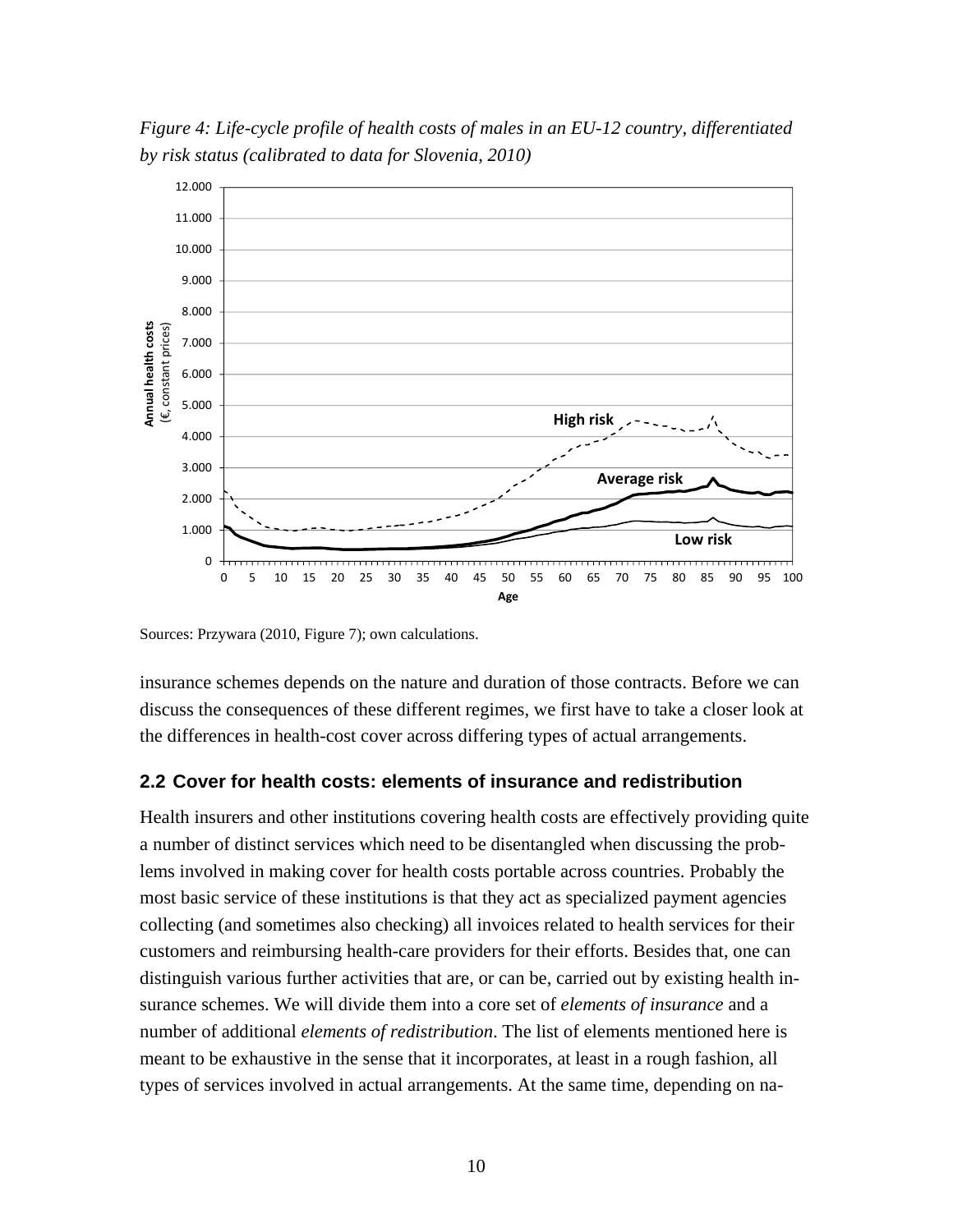tional traditions and national attitudes regarding risk-taking and redistribution, actual schemes may fail to comprise all of the elements listed here, even those considered to be core services.

### *a) Core elements of insurance*

In addition to handling payments related to health services, covering health costs often involves one or more of the following elements of insurance:

- Cover for current health costs
- Insurance against prospective deterioration of one's health status
- Intertemporal burden smoothing

 Cover for current health costs as the first of these elements effectively amounts to an insurance against accidental deviations in current, i.e. *annual*, *health costs* from the respective mean. Although it may be obscured by many other elements we are going to introduce and discuss here, it is part of any arrangement of health-cost funding we are aware of. To avoid various forms of moral hazard, insurance of this kind may be limited by co-payments or fixed deductibles, or insured individuals may have to make out-ofpocket payments for some types of services. Nonetheless, they are never exposed to the risk of paying for all their health costs in a given year without any limitation, or we would say that they have no cover for their health costs at all.

 The second element, insurance against systematic changes in the individual time profile of expected health costs, is even more important for insured individuals, but it is also less wide-spread. In fact, it is conventional only in public health insurance or public health-care systems, while it is not included in most private health-insurance contracts. The reason is that this element requires absence of risk rating, as in most public schemes, or long-term contracts with clauses that inhibit regular risk re-assessment, which is in fact a rare exception rather than the rule in private arrangements.<sup>7</sup> If the second element is missing from a given system of health-cost coverage, individuals may end up paying riskadjusted premiums following *risk-specific profiles* of expected health costs (see Figures 2 and 4). If the health-status risk is taken care of, and if there are no further elements of insurance or redistribution, annual premiums tend to correspond to the *average profile* of expected health costs (Figures 1 and 3). The upshot of this is that risk-specific annual premiums can become prohibitively high at higher ages. Older individuals may therefore drop out of private health insurance with annual risk rating, using public health insurance or public health-care systems as a fallback. If the latter is restricted by law, individuals

<sup>7</sup> German and Austrian private health insurance contracts appear to be the only major examples – due to common traditions in regulating this sector (see Baumann et al. 2008 for further details).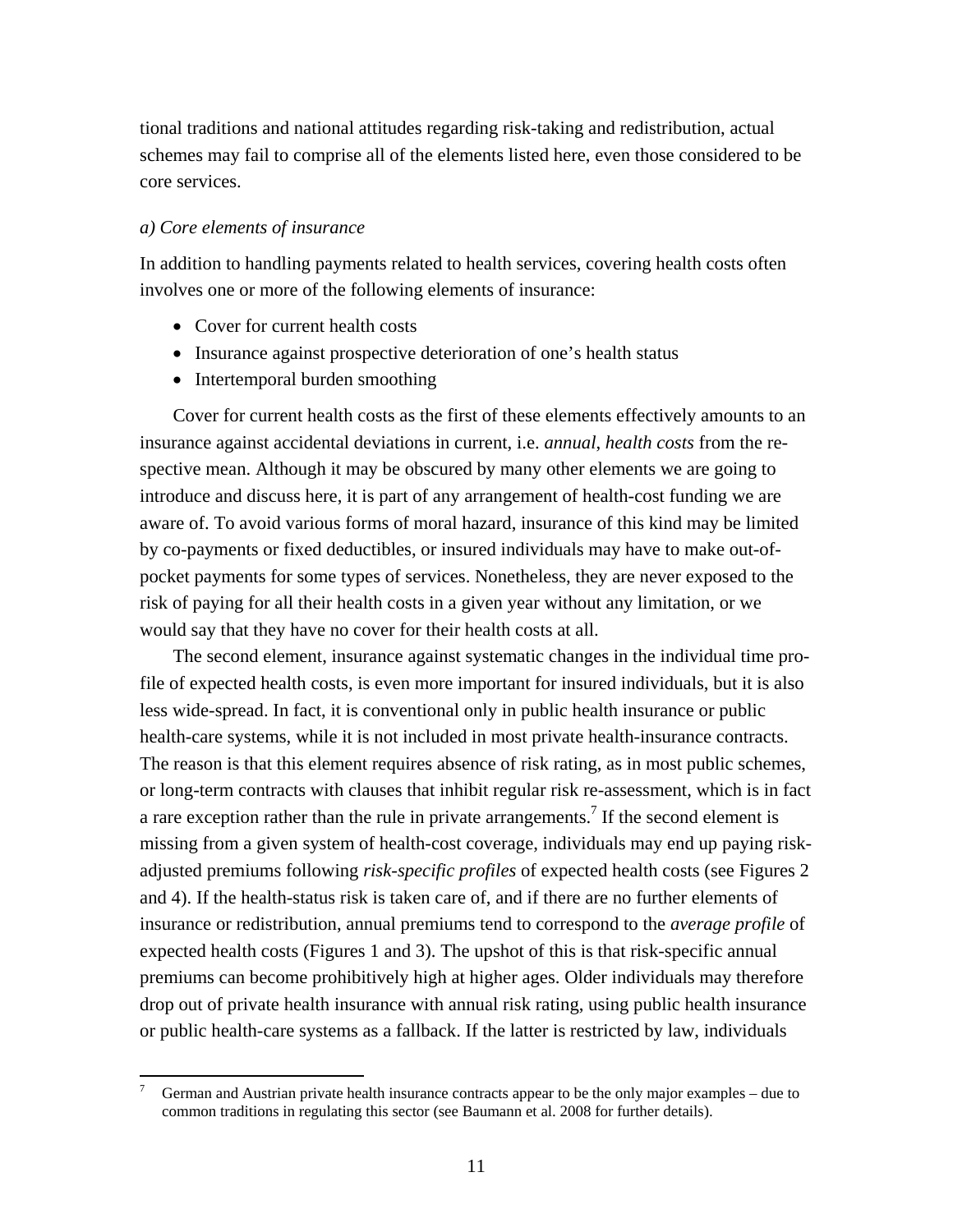may be reluctant to buy private cover in the first place. By contrast, being covered by a public system usually entails the option of a life-long membership. Indeed, it typically offers full cover even for those who are born as high risks – a service that market-driven insurance would never provide.

 The third element, intertemporal burden smoothing, typically builds on the second one, essentially shifting the financial burdens related to a given time profile of annual health costs across the life cycle. As a rule, it implies that premiums exceed expected current health costs for young individuals, while they fall short of expected current health costs for the old. Note that this type of "age-related redistribution" does not necessarily lead to interpersonal redistribution, as the present-value effects of these intertemporal shifts may cancel out over time. However, this is typically not the case in public systems where burden smoothing is mostly a by-product of age-invariant contribution rates or tax rates, sometimes complemented with special rules defining the tax base for contributions or taxes for workers and pensioners.<sup>8</sup> This element can be formally reflected in some amount of pre-funding for health cost of older individuals – an option which may become increasingly important in the course of demographic ageing. Thus far, however, most public schemes are unfunded, so that burden smoothing leads to implicit liabilities of public health funds vis-à-vis younger cohorts. In private health-insurance contracts offered by competing providers, burden smoothing actually requires a considerable degree of pre-funding, plus strict regulation with carefully designed funding rules (see Baumann et al. 2008). Again, arrangements of this kind are an exception rather than a rule.

 The three elements considered thus far have in common that, in their pure form, they are all suited to increase the welfare of individuals covered in arrangements for funding health costs. In addition, whatever precise mechanisms apply, if health funds only provide these types of insurance, life-time premiums or contributions of each insured individual are linked to the cost profiles presented in Section 2.1 by actuarial calculations, even if they do not follow these profiles year by year. In reality, these elements of insurance are often mixed with one or more of the elements of redistribution that are discussed below, which renders the assessment on welfarist terms less unambiguous. Furthermore, such additional elements can entirely disconnect contributions from benefits at the individual level.

 A further observation which is important with respect to the theme of this paper is that in systems incorporating the second and the third of the aforementioned elements, portability becomes an issue whenever individuals are willing to switch from one health

<sup>8</sup> Another approach is given by differentiated membership rules for workers and pensioners, as in the US. There, public provision for the majority of individuals sets in exactly when people retire, at least by the rules applied thus far.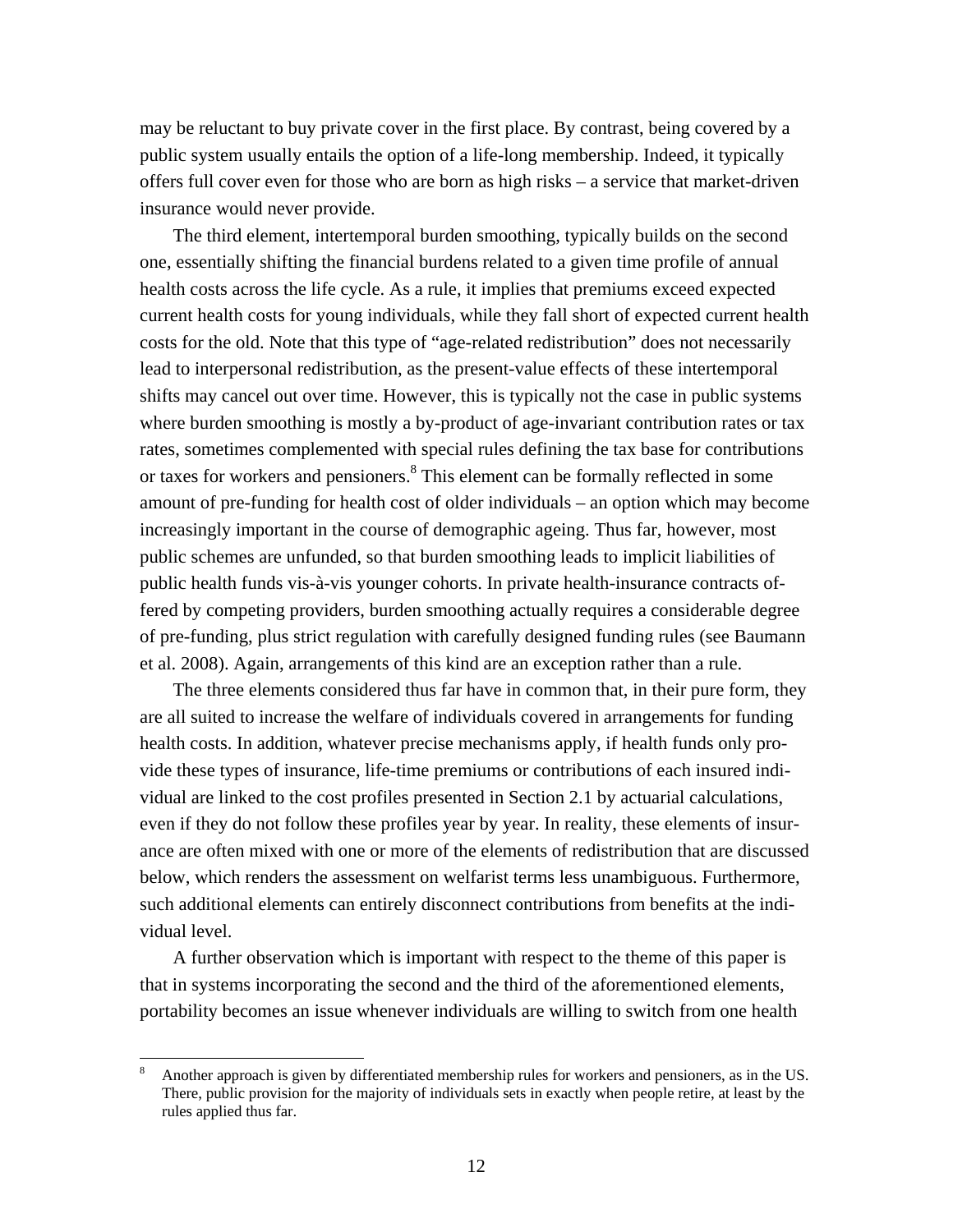fund to another. The reason is that these individuals are party to long-term relationships in which payments made by the individual, and services provided by their health funds, need no longer be balanced on an annual basis.

# *b) Additional elements of redistribution*

Private systems of health-cost cover are basically confined by market forces to offering insurance in the above sense. In fact, they often limit their services to the first element. In public systems, however, a considerable amount of redistribution can be involved in how health costs are actually funded. Again, the various forms of redistribution can be condensed into three basic elements that are widespread and used in different intensities and combinations, though not universal:

- Income-related redistribution
- Non-contributory cover for dependents
- Intergenerational redistribution

 Redistribution from rich to poor as another important element of many systems of health-cost funding reflects the fact that, in terms of normative convictions that a majority of people would subscribe to, health is often considered a major determinant of equal opportunities, or is subject to a kind of goods-specific egalitarianism. In any case, public health insurance or public health-care systems are typically designed to give everyone access to a comprehensive set of health services, regardless of individual abilities to pay for that. Usually, this is brought about by *income-related contributions or taxes* which are used to finance these schemes, while all of their members are entitled to receive a *uniform package of benefits*. As a result, individuals with higher income are paying substantially more than their expected health costs, while individuals with no income at all can effectively be free of charge.

 A distinct type of redistribution involved in a number of public schemes is that children and non-working spouses of insured individuals may also have cover for their health costs without incurring any additional charges. This is more than a corollary to redistribution from rich to poor because, where it exists, it often arises from *special rules applying to all children or all dependents*, irrespective of the level income of their household. Discussing the normative background for this type of redistribution is beyond the scope of this paper. Providing non-contributory cover for children may make sense, however, in systems that are unfunded – or are actually funded by these children's future earnings capacities. It simply means that children are credited the health costs arising early in their life cycle, while they are expected to pay back this implicit loan later on, when they have entered their period of economic activity.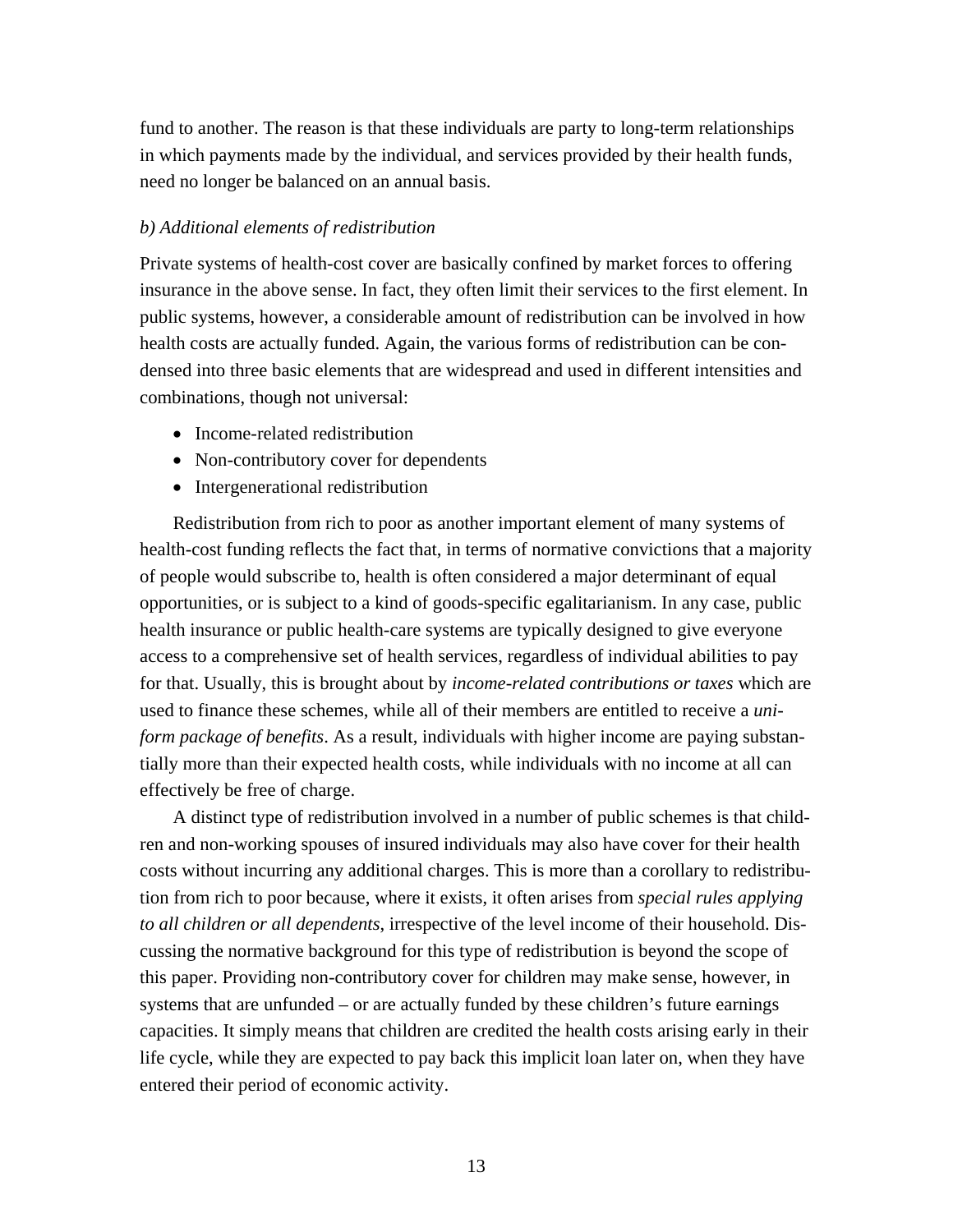This leads to the last element of existing arrangements of health-cost funding which needs to be mentioned here, viz. *redistribution between subsequent generations*. This type of redistribution arises with some necessity if financial burdens through health costs are shifted intertemporally *in systems that are unfunded*, as is the vast majority of public health funds. In schemes of this kind, the present value of future benefit entitlements of each age cohort is typically lower than the present value of their contributions – by the margin between the market rate of interest and the internal rate of return of these schemes, where the latter is basically given by the rate of payroll growth or the growth rate of GDP, corrected for more than proportional increases in health costs. This difference is typically positive. It is needed to keep the systems' implicit liabilities on a sustainable time path when they are rolled over from one generation to the next one (see Sinn 2000 for an in-depth explanation using unfunded pension schemes as an example).

 All of these elements of redistribution are potentially relevant for the portability of health-cost cover – at least, if the scheme to be left and the scheme to be entered differ in these regards. Redistribution generally implies that there is *no link between contributions and benefit entitlements at the individual level*. Nevertheless, redistribution towards poor people and families could be arranged for in such a way that the sum of all contributions of a given age cohort is equal to the sum of all health costs for the same group of individuals. In this sense, the life-cycle health-cost profiles shown above are still a relevant benchmark for assessing financial flows and financial obligations related to systems covering health costs. Things are different with respect to the intergenerational redistribution involved in unfunded schemes. Here, contributions collected from a given age cohort exceed corresponding health costs – at a rate which increases if the insured population is ageing. In this case, the intertemporal government budget constraint effectively constitutes the only binding limit for a sustainable amount of redistribution. Therefore, it also needs to be taken into account when addressing international portability of health-care funding with intergenerational redistribution.

 Of course, preferences and majority views with respect to a desirable extent of redistribution in any of the dimensions considered here may differ substantially across countries. As a consequence, international agreements regarding the inclusion of redistributive features of national health systems in portability rules may be difficult to reach. The rules designed for this purpose could thus be designed to reflect any differences the elements of redistribution between national systems of health cost cover, or they could abstract as much as possible from these differences and concentrate on the portability of insurance elements. We will return to this issue in Chapters 4 and 5.

 The things to keep in mind from the considerations made in this chapter are the following. First, average annual health costs are typically increasing with age. This age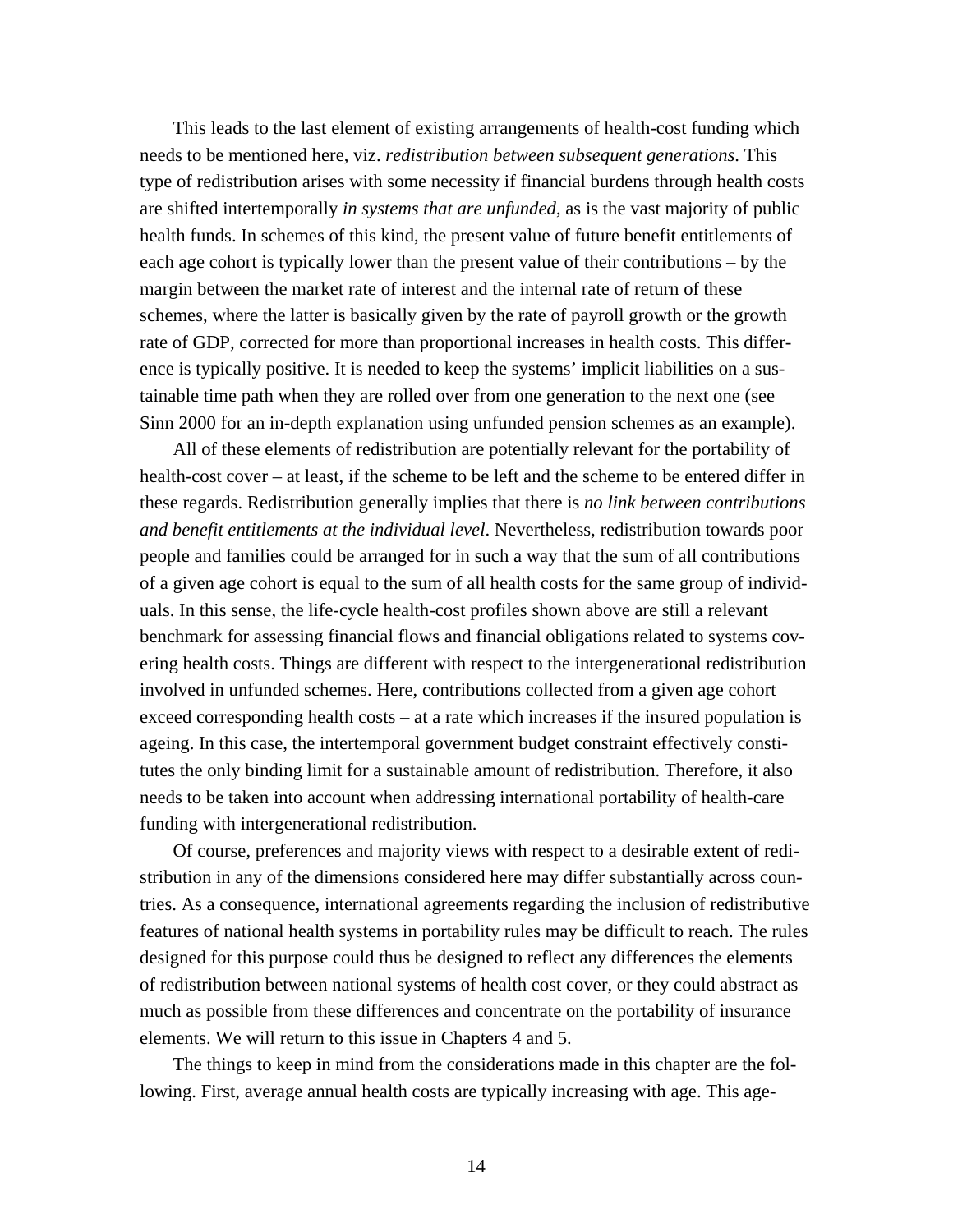related trend is basically the result of two different effects. Health costs increase with age for individuals in good health. At the same time there is an increasing share of individuals in poor health, i.e., individuals who have developed conditions with lasting effects for the future time paths of their risk-specific health costs. Second, any arrangement for funding health costs which comprises more than coverage for expected annual health costs (rated by the risk-status of each individual) may lead to portability problems when individuals want to move to another source of health-cost funding. The various elements of redistribution typically render portability even more difficult than with systems that are mainly engaging in long-term insurance. Probably the most surprising observation is that, through more comprehensive forms of cover, public health insurance and public healthcare systems are actually a lot more likely to give rise to portability issues than private insurance contracts are. At the same time, quantifying these problems is not easy because of the complicated bundles of insurance and redistribution which public systems effectively offer and because of the implicit, non-contractual nature of many aspects of (mandatory) membership in these systems.

#### **3 Portability of health-care benefits: international experience**

In an era of mobility, an increasing number of people are moving across countries for a variety of reasons: holidays, study, retirement, and most importantly for this paper, for work. This raises a number of important questions regarding the portability of social security entitlements across countries, including health-care benefits. For the most common types of international mobility and the most important directions of movements, arrangements have therefore been made to ensure at least some portability of health-care benefits and health-cost cover (see Section 3.1). Here, we will review examples of these arrangements to get an idea of what they are about, starting with the most elaborate set of rules in this area, viz. the EU-level framework for portability of health-care benefits for individuals moving around within the European Union. In addition, we will also look at arrangements between countries not covered by this framework, more developed ones that are typically receiving migrants seeking residence or work, and less developed ones where these migrants typically come from.

 International arrangements for portability turn out to have limited economic content, so that the countries affected can never be sure whether they are winning or losing from in- and out-migration. Therefore, we also briefly review portability arrangements that apply to mobility within countries. In countries where private insurance with competing providers plays a considerable role for funding health care (or in countries with differentiated systems of public health-insurance), arrangements are needed for individuals who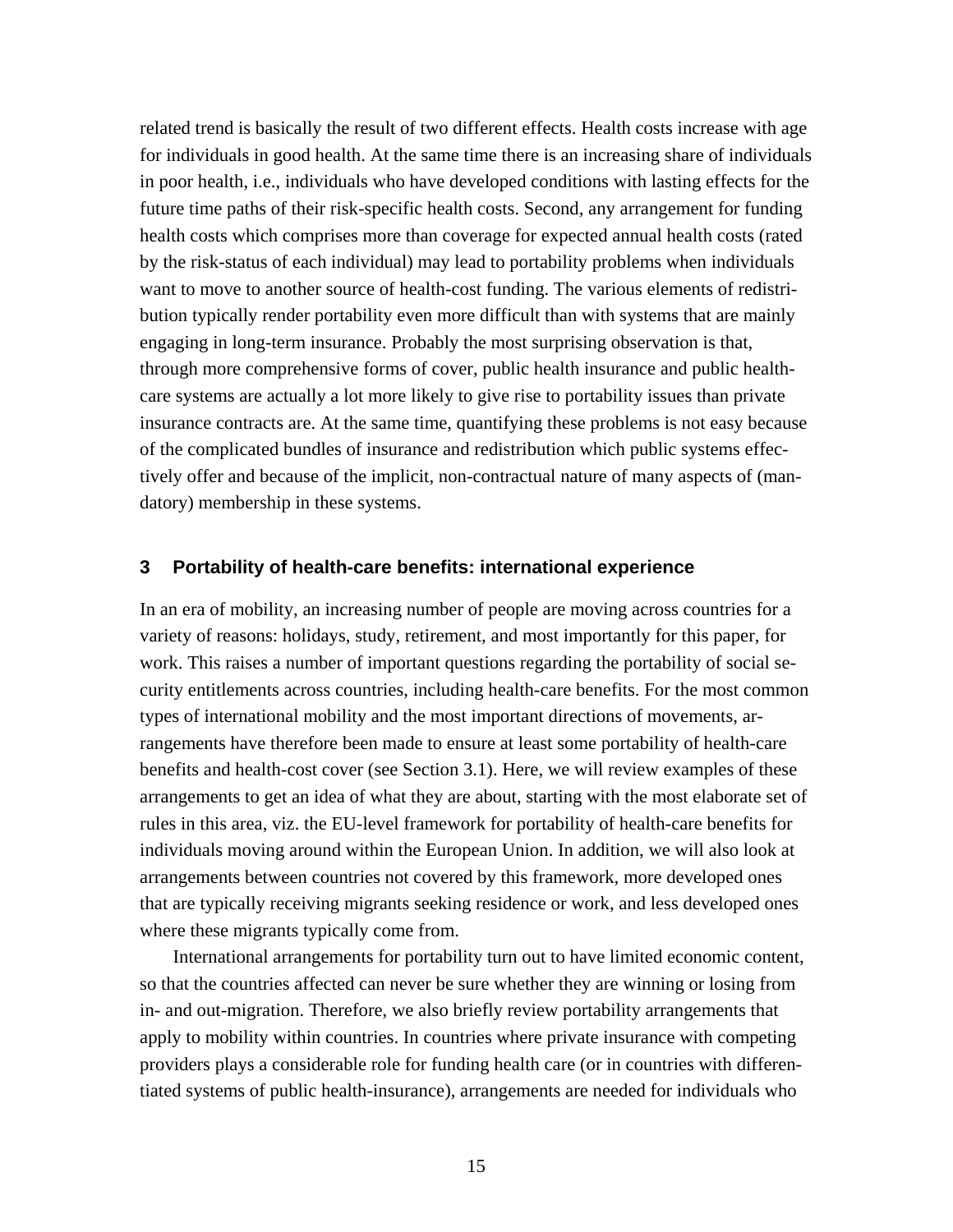are willing to switch between different health funds. As the rules applied in these cases could contribute to our understanding of meaningful approaches to designing international portability arrangements, we will explain and discuss a few examples of this kind as well (see Section 3.2).

### **3.1 Arrangements for portability of health-care benefits across countries**

The customary instrument that is used for regulating portability of all kinds of social security benefits across countries are bilateral agreements. Regarding the portability of social security benefits, however, the European Union has created the "most advanced (and complex) ... system worldwide" (Holzmann et al. 2005, p. 7) building on a multilateral regime. The aim of both types of agreements "is to coordinate national social security law, not to create any form of supranational social security system" (Holzmann et al. 2005, p. 17). These agreements specifically attempt to facilitate international mobility by securing access to health services for individuals who are mobile internationally and to provide a framework for mutual compensation for the utilization of services under foreign health systems where this is thought to be required. They are based on administrative considerations rather than on economic ones, an obvious merit being that they are likely to save on transaction costs for the social security institutions involved, while they can be more or less favorable for migrants.

#### *a) EU-level rules for portability within the European Union*

Free mobility of workers between the EU member countries is one of the fundamental principles of European integration, dating back to 1957 when the process of integration started among a limited number of countries in Western Europe. The principle was suspended for workers from accession countries for a few years through transitional arrangements when the EU was enlarged to the South (in 1981 and 1986) and the East (in 2004 and 2007). However, with an eye on workers exercising their right to migrate freely within the EU, it was amended with EU-level rules regarding the coordination of national social protection law as early as in 1968 (Regulation (EEC) No. 1612/68). More recently, the focus has shifted from providing for the mobility of workers and their families to creating a framework for free mobility of all EU citizens across the entire union (Directive 2004/38/EC). To simplify EU law and enhance citizens' social protection when moving within the EU, modernized social security coordination rules (Regulations (EC) Nos 883/2004 and 987/2009) were developed and entered into force on 1 May 2010.

 These provisions do not harmonize national social security systems, but instead provide for their coordination to make it easier for people exercising their right to move and to stay within EU member states. There are four main principles of coordination: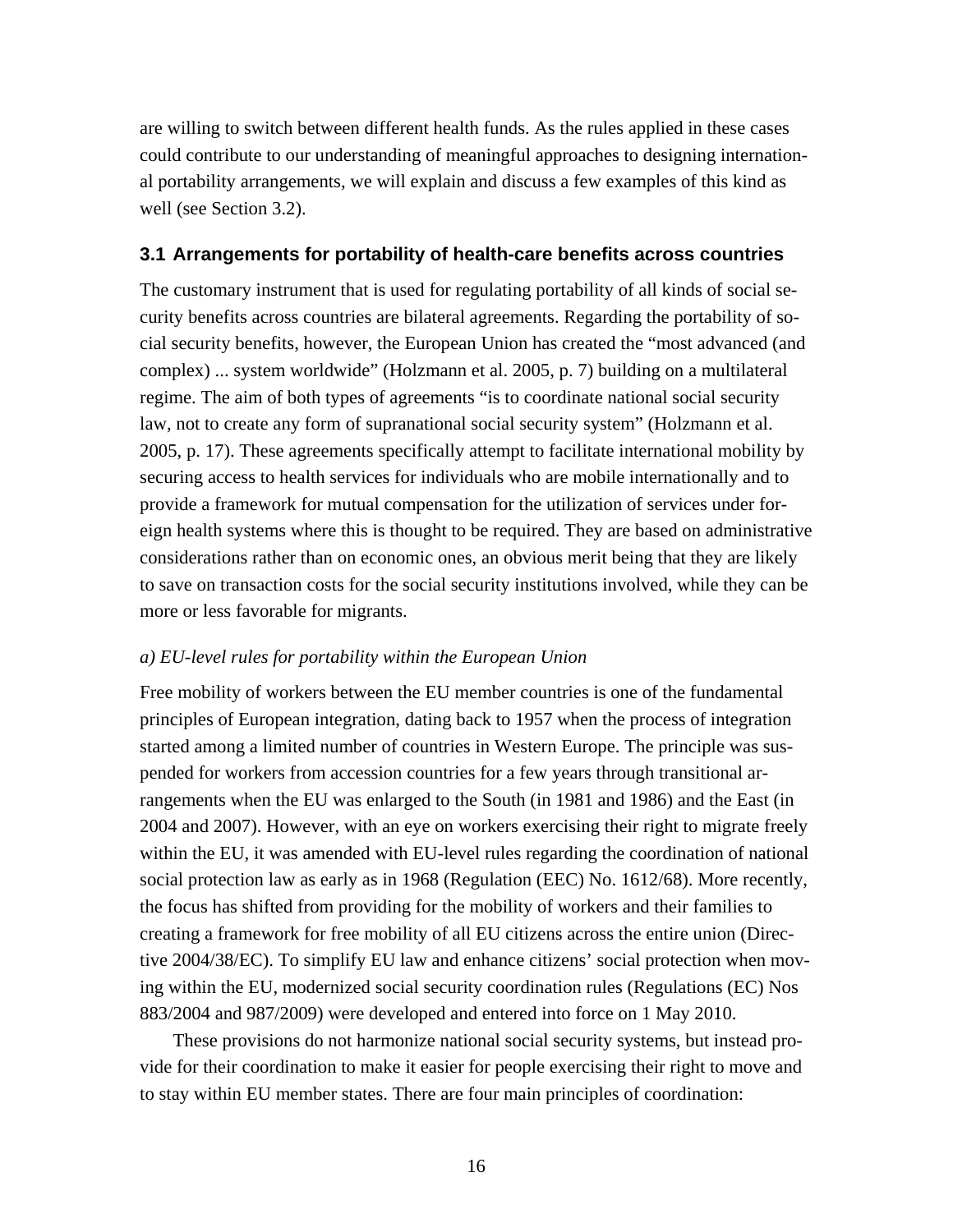- 1) *The territorial rule*: a person is subject to the legislation of one country at a time so he or she only pays contributions in one country.
- 2) *Principle of equal treatment or non-discrimination*: a person has the same rights and obligations as the nationals of the country where he or she is covered.
- 3) *Principle of aggregation*: when benefits are claimed, previous periods of insurance, work or residence in other countries are taken into account if necessary.
- 4) *Principle of exportability*: if a person is entitled to a cash benefit from one country, he or she may generally receive it even when living in a different country.

 In the first instance, the coordination provisions set rules to determine which member state's social security legislation applies in situations involving more than one member state. In accordance with the territorial rule, individuals are subject to the legislation of only one member state at a time, regardless of the number of states involved. As a general rule, individuals who are working in one member state are subject to the legislation of that state even if they reside in another state. There are, however, a few exceptions to this rule: posted workers, mariners and in the interest of the persons concerned. If individuals are working in more than one member state then the principle is to determine to what state they have the strongest links.<sup>9</sup> Individuals who are not working are subject to the legislation of their state of residence.<sup>10</sup> To obtain a residence permit, they usually have to

<sup>9</sup> The EU (2010) has set out criteria to determine this matter:

<sup>–</sup> A person working in more than one member state and residing in the state where they pursue a substantial part of their activity is subject to the legislation of their state of residence.

<sup>–</sup> A person working in more than one member state and being employed by various undertakings or employers in different member states are also subject to the legislation of their state of residence.

<sup>–</sup> A person whose state of residence does not correspond to the state in which they pursue a substantial part of their activity (in the case of an employed person) or to the centre of interest (in the case of a self-employed person), the following applies. Employed persons are subject to the legislation of the member state in which their employer is registered. Self-employed person are subject to the legislation of the member state in which the centre of interest of their activities is situated.

<sup>–</sup> A person who pursues both employed and a self-employed activity in different member states is subject to the legislation of the state where they undertake employed activity.

<sup>–</sup> Civil servants remain under the legislation of their administration. 10 Article 11 of Regulation (EC) No 987/2009 sets out the elements for determining residence as follows:

<sup>&</sup>quot;1. Where there is a difference of views between the institutions of two or more Member States about the determination of the residence of a person to whom the basic Regulation applies, these institutions shall establish by common agreement the centre of interests of the person concerned, based on an overall assessment of all available information relating to relevant facts, which may include, as appropriate:

<sup>(</sup>a) the duration and continuity of presence on the territory of the Member States concerned;

<sup>(</sup>b) the person's situation, including:

<sup>(</sup>i) the nature and the specific characteristics of any activity pursued, in particular the place where such activity is habitually pursued, the stability of the activity, and the duration of any work contract;

<sup>(</sup>ii) his family status and family ties;

<sup>(</sup>iii) the exercise of any non-remunerated activity;

<sup>(</sup>iv) in the case of students, the source of their income;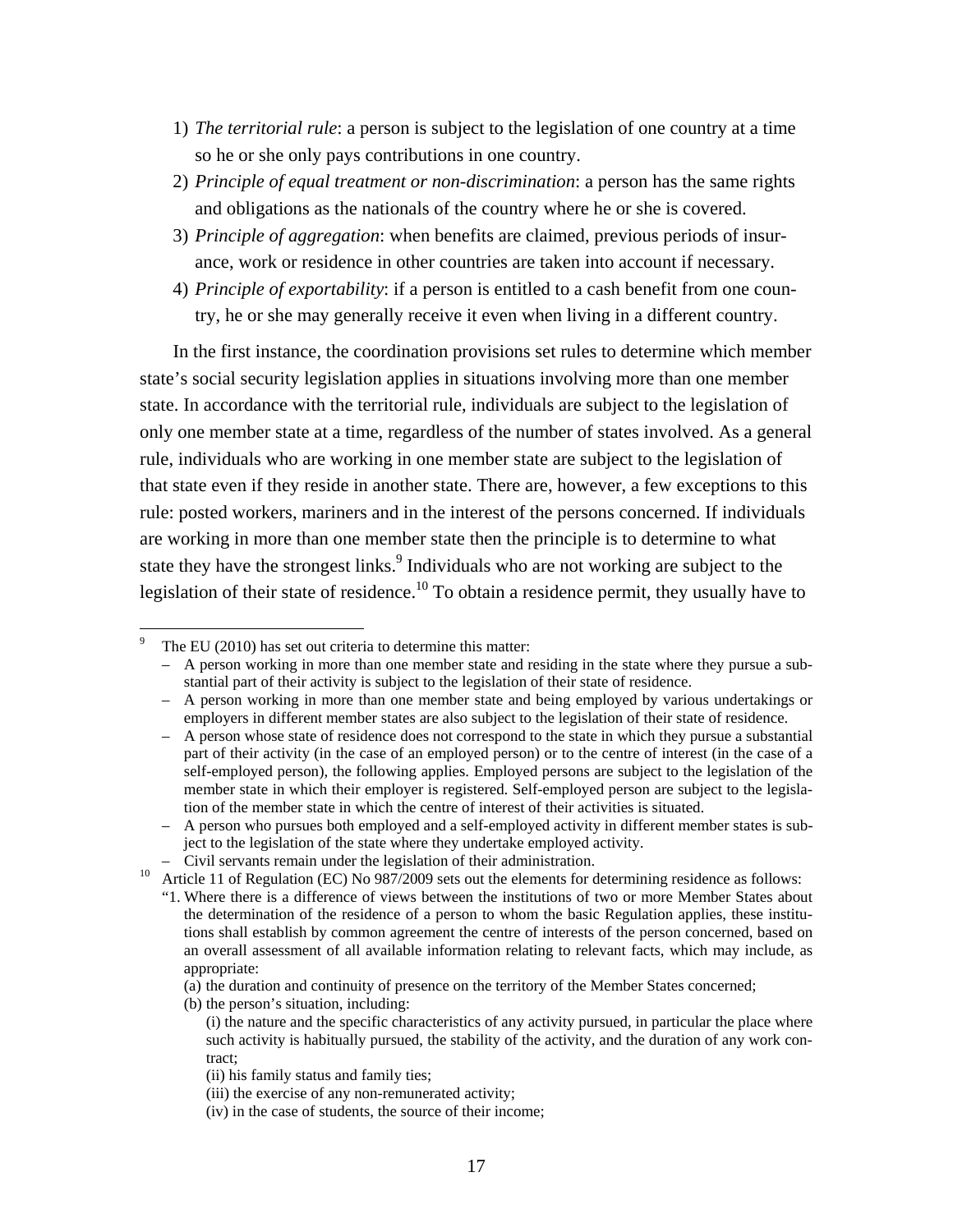demonstrate that they have sufficient health-insurance cover, e.g. from their home country, even under the new rules for the mobility of EU citizens. However, the utilization of health services then falls under jurisdiction of the state they are living in.

 An important implication of these rules is that *migrant workers* who settle in another EU country and take up a regular job there are *not* really subject to the coordinating law, as they are simply given access to social security institutions in their host countries. The same applies to members of their families who are living with these workers, provided that coverage for them is included in the relevant schemes. On the other hand, migrant workers' family members who stay at home (or live in another EU country) are subject to the EU-level rules to the extent that their benefit entitlements are derived from the workers' insurance. The rules also apply to (migrant) workers who retire and move to another country (or actually return home) as pensioners.<sup>11</sup> In addition, the coordination provisions warrant protection not only for migrant workers and the members of their families but for all EU citizens interacting with other member states. In this sense, the EU-level framework can also be used as a benchmark system defining the different types of mobility that can be addressed in international portability arrangements. Bilateral agreements and other (e.g., unilateral) rules for international portability of health-care benefits could then be examined regarding whether or not, and if so how, they are also providing for each of the cases covered inside the European union.

 The wide variety of health-care benefits can be divided into two major categories of benefits: benefits in cash and benefits in kind. Benefits in cash are generally intended to replace an income which is suspended due to sickness. These are usually always paid in accordance with the legislation of the state where individuals are insured regardless of where they are residing or staying, and thus would normally be paid directly to the individuals. Benefits in kind include health care, medical treatment, medicines and hospitalization, certain benefits for persons reliant on care, as well as the direct payments intended to reimburse their costs. These benefits are usually provided in accordance with the legis-

<u> 1989 - Johann Stoff, amerikansk politiker (d. 1989)</u>

<sup>(</sup>v) his housing situation, in particular how permanent it is;

<sup>(</sup>vi) the Member State in which the person is deemed to reside for taxation purposes.

<sup>2.</sup> Where the consideration of the various criteria based on relevant facts as set out in paragraph 1 does not lead to agreement between the institutions concerned, the person's intention, as it appears from such facts and circumstances, especially the reasons that led the person to move, shall be considered to be decisive for establishing that person's actual place of residence."<br><sup>11</sup> Under the EU-level framework, cover for health costs of pensioners who are mobile is provided by just

one institution which is basically determined in accordance with where pension benefits are provided (see Articles 23–25 of Regulation (EC) No 883/2004):

<sup>–</sup> If a pensioner has pension entitlements in the current country of residence, health-cost cover will be provided from this country.

<sup>–</sup> In all other cases, the institution from the country will be responsible whose legislation the pensioner has been subject to for the longest period of time; if this does not lead to a clear result, the institution from the country will be responsible whose legislation the person was last subject to.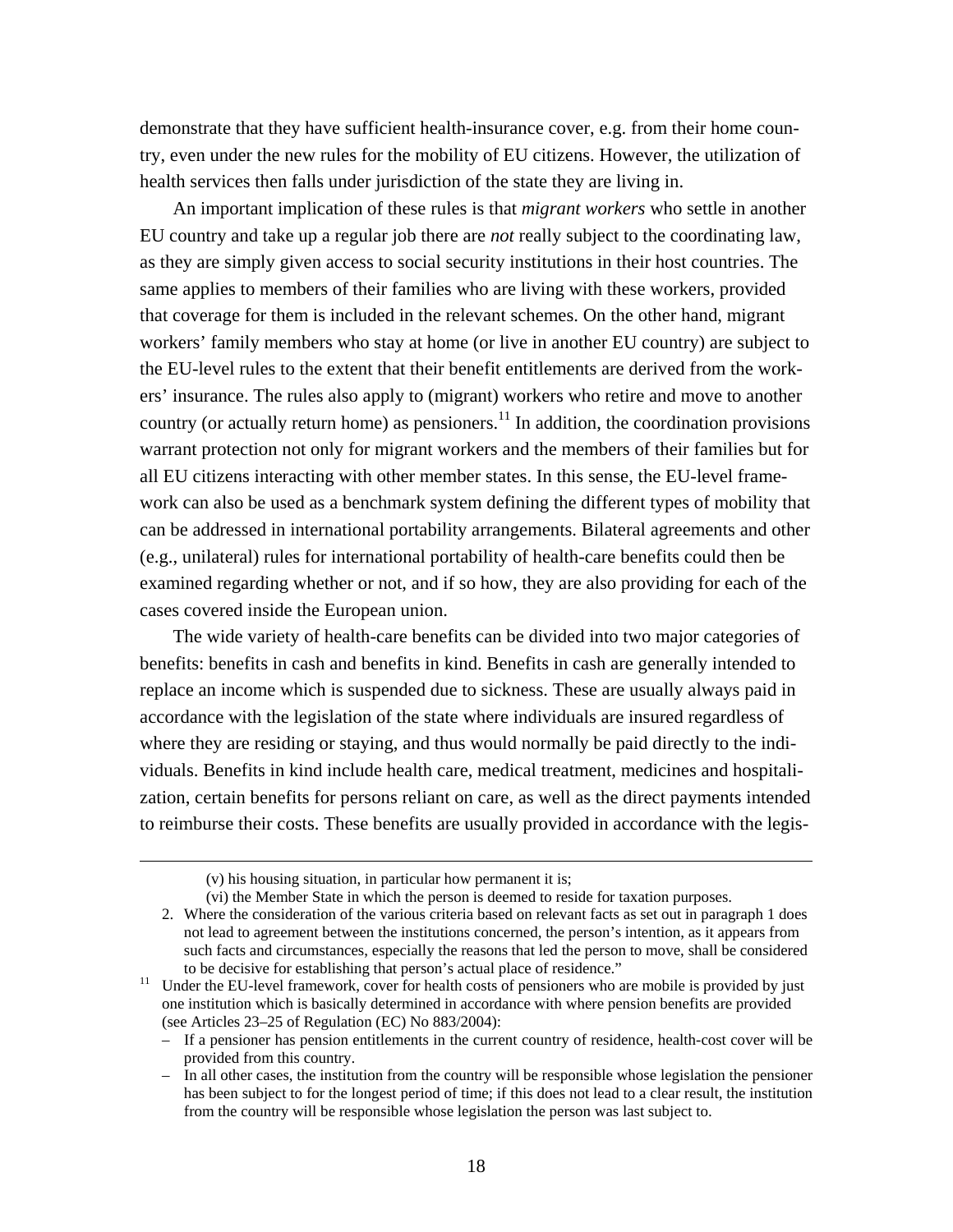lation of the state in which individuals are residing or staying as if they are insured in that state (EU 2010).

 Individuals staying *temporarily* in a different state from which they are insured, typically tourists or students, are entitled to all benefits in kind which become medically necessary during their stay provided they are insured under a statutory health-insurance scheme in their home state. The European Health-insurance Card (EHIC) has simplified the process of receiving medical assistance during a temporary stay within the EU or in Iceland, Liechtenstein, Norway and Switzerland. If medical assistance is received in a country that charges for health care, EHIC holders will be reimbursed either immediately, or after they have returned home. Otherwise, the institution providing assistance will be reimbursed by the card holders' insurance.

*Frontier workers* are employed or self-employed persons pursuing their occupation in a different member state from the one in which they reside and to which they return at least once a week. Frontier workers are insured in the state where they work. However, in regards benefits in kind frontier workers have a choice, they can obtain these benefits either in the state where they reside or the state in which they work. *Posted workers* are individuals who are normally employed in one state but are sent temporarily to another state to work for a maximum period of 24 months. Posted workers remain insured in the state where they are normally employed and thus continue to pay contributions to the social security system of that state. However, posted workers are entitled to all healthcare benefits in kind in the state to which they have been sent, regardless of whether or not they have transferred their residence there.

 Individuals who are not working, while residing in a different state from which they are insured – for instance, *family members* of insured individuals, or *pensioners* who moved abroad or returned home after retirement – are entitled to all benefits in kind provided under the legislation of the state where they reside. These benefits are provided by insurance institutions of the individuals' place of residence as if they were insured with it. The individuals should register with the insurance institution of their place of residence by requesting an 'S1' document certifying their health-care coverage from their insurance institution. As a rule, the health-insurance institution of the place of residence will then be reimbursed by the institution the individuals are insured with.

 Article 35 of Regulation (EC) No 883/2004 sets out the *guidelines for reimbursements* between institutions:

"1. The benefits in kind provided by the institution of a Member State on behalf of the institution of another Member State under this Chapter shall give rise to full reimbursement.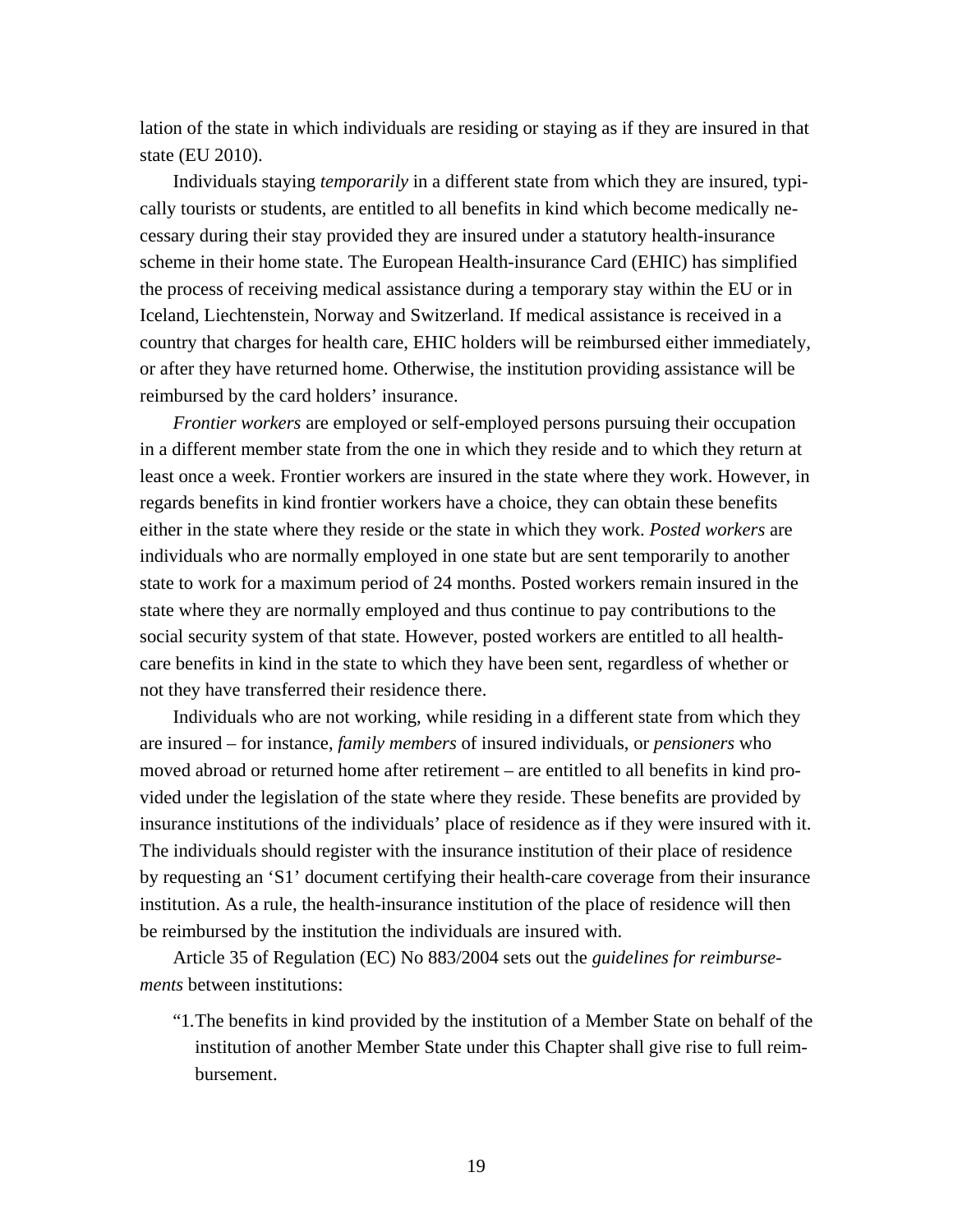- 2. The reimbursements referred to in paragraph 1 shall be determined and effected in accordance with the arrangements set out in the Implementing Regulation, either on production of proof of actual expenditure, or on the basis of fixed amounts for Member States the legal or administrative structures of which are such that the use of reimbursement on the basis of actual expenditure is not appropriate.
- 3. Two or more Member States, and their competent authorities, may provide for other methods of reimbursement or waive all reimbursement between the institutions coming under their jurisdiction."

Building on these guidelines, article 62 of the Implementing Regulation (EC) 987/2009 sets out principles for assessing reimbursements based on actual expenditure.<sup>12</sup> Article 64 defines how reimbursements in terms of fixed amounts ought to be assessed where they are in use. $13$ 

 Instead of reimbursements based on actual costs, lump-sum payments or (mutual) waiving of payments are thus two possible simplifications included in current EU-level rules. While lump-sum payments played, and still play, a significant role in actually handling reimbursements between health funds in EU countries, the option of waiving any payments where mutual claims are likely to be low and rather balanced are now less and less in use<sup>14</sup> – among other things, it appears, because of informal standards requiring equal treatment vis-à-vis other EU countries. Lump-sum payments are also less in use today than they were until 2009, before the modernized coordination rules came into force.<sup>15</sup> Most countries have thus moved in the direction of claiming reimbursements based on actual costs, as their health funds were not satisfied with procedures and/or results of defining lump-sum payments and because the determination of actual costs has become substantially less burdensome through recent developments in IT-based accounting and billing in the relevant industries.

 The implications of these rules and their practical application with respect to two standard cases we are particularly interested in are thus the following. (i) Migrant work-

 $12$  Actual costs must derive from standard accounting procedures of the institution which has provided the relevant benefits. They may not exceed the rates applicable to benefits in kind for persons who are subject to the legislation applied by this institution.<br>Monthly fixed amounts are to be assessed based on average expenditure for insured individuals in three

age groups (less than 20, 20–64 and 65 and more years of age), reduced by a deduction of 20 percent (15 percent for pensioners and family members). There is no official reason for this deduction, but it may reflect the fact that individuals staying abroad tend to consume fewer health services in their target

country, even if they are registered to stay there on a permanent basis. 14 According to annex 1 of Regulation (EC) 987/2009, this option is currently applied, on a mutual basis,

between the Nordic EU member countries only.<br><sup>15</sup> Annex 3of Regulation (EC) 987/2009 lists nine EU countries (e.g., Italy, Spain and Portugal from the Southern part of the EU, but also the UK, Ireland, and the Netherlands) that are continuing to claim reimbursements for health benefits in kind on the basis of fixed amounts.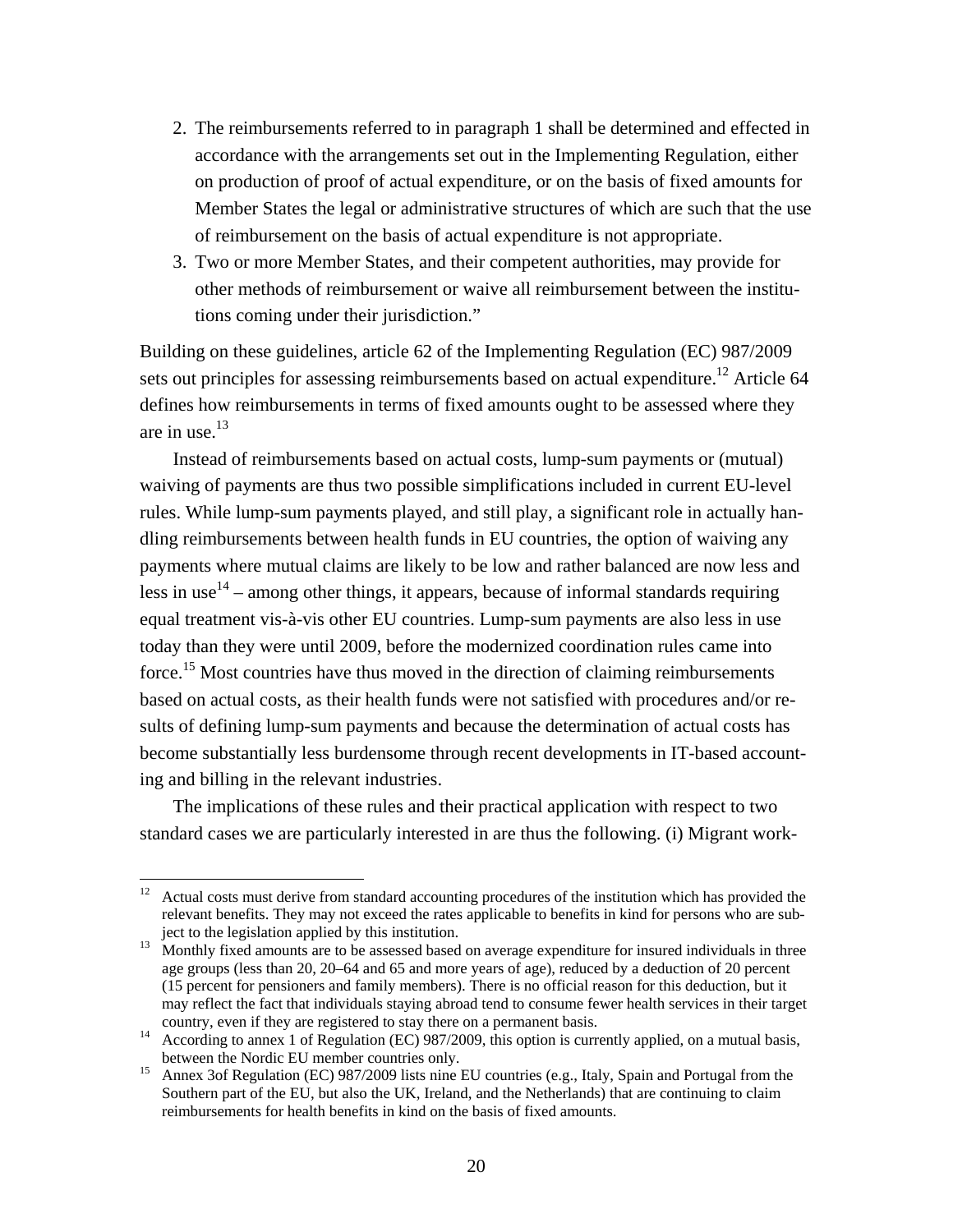ers who are EU nationals and move to another EU country to take up employment there are typically covered by their host countries' health-care systems or health-insurance schemes, as are their family members. If family members stay in the home country, they can receive treatment there, following the legal rules applied in their state of residence, but their health costs are taken on by the workers' health funds, mostly in terms of actual costs incurred. The same happens if migrant workers or their family members go home as tourists from time to time, to visit relatives and friends, etc. (ii) Pensioners moving to another EU country after retirement remain insured in their home countries' health funds. They can receive treatment in their country of residence but, again, the health costs that arise are reimbursed by their health funds, mostly based on actual costs. Unless they have some pension entitlements from their home country as well, the same applies to migrant workers who return home once they are retired – only, to avoid confusion we should say that they remain insured in their former host countries' health funds, with consequences that are otherwise identical.

#### *b) Bilateral agreements between 'sending countries' and 'receiving countries'*

As the EU-level framework only applies to mobility within the European Union, the legal basis with regard to all kinds of mobility between non-EU countries, or between EU countries on the one side and non-EU countries on the other, is quite different. However, bilateral agreements, where they exist, may effectively provide for *similar rules relating to health-care portability*. To illustrate this, we will examine the bilateral agreements Germany and Austria have with non-EU countries. Now that most of their neighboring countries are EU member states, the list of countries whose citizens are subject to these bilateral agreements regarding social protection is relatively short.<sup>16</sup> Still, those countries where the largest groups of immigrants to both Germany and Austria come from are represented on these lists. Traditionally, this has been Turkey and former Yugoslavia; more recently, agreements with the latter have been extended to its successor states and in some cases amended. Here, we will thus take bilateral agreements between this sub-set of typical sending countries on the one side, and Germany and Austria as two countries typically receiving immigration on the other side to summarize the essence of provisions made in such agreements.

<sup>&</sup>lt;sup>16</sup> Germany has bilateral agreements on social protection with 17 non-EU and non-EEA countries (among these are the US, Canada, Japan and Australia, but also Morocco, Tunisia, Turkey and the successor states of Yugoslavia; see http://www.bmas.de/portal/13982/sozialversicherungsabkommen.html); Austria has the same with 13 non-EU and non-EEA countries (again the US and Canada, Tunisia and Turkey and most of the states in former Yugoslavia; see http://www.bmeia.gv.at/aussenministerium/aussenpolitik/voelkerrecht/staatsvertraege/bilaterale-staatsvertraege.html).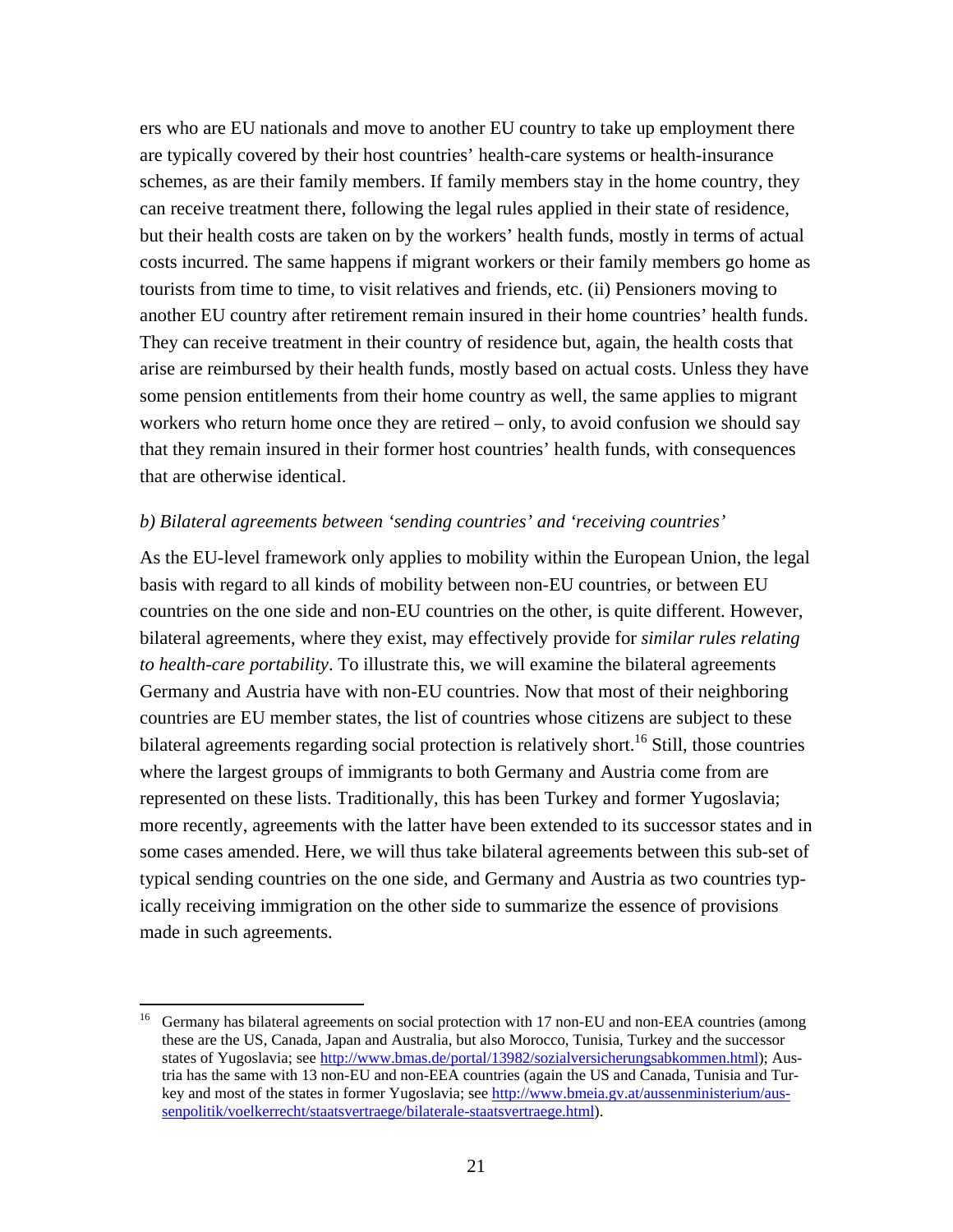As a fundamental difference to rules applied within the EU, there is *no free mobility* of workers or citizens between the sending countries and receiving countries we are now looking at. Nevertheless, there has been a period of active recruitment of workers from Turkey and Yugoslavia to Germany and Austria in the 1950s and 1960s. This policy was terminated following the oil-price shock and the resulting crisis in the mid-1970s. But family re-unification for those already there continually offered a legal entitlement for further waves of migration. The stock of immigrants from these countries – respectively, their successor states – living in Germany and Austria has therefore continued to grow to date.

 The first bilateral agreements regarding the social protection of migrant workers and their family members were made at an early stage in this process (in 1964, both Germany and Austria signed agreements with Turkey; and in 1968, an agreement was signed between Germany and Yugoslavia). There have been some changes in the rules agreed upon through up-dates of these agreements as time went by (e.g., between Germany and Turkey in 1984). After 1990, a wave of renewals of agreements started between Germany and the states in former Yugoslavia, initially stating that the old agreement should continue to apply (for instance, vis-à-vis Bosnia-Herzegovina in 1992, where this is still the state of affairs), followed by new agreements with a number of these countries in more recent times (for instance, with Croatia, Macedonia and Serbia in 1997). Austria also made a new bilateral agreement with what was then Yugoslavia (namely, Serbia and Montenegro) in 1998 and entered new agreements with other successor states of Yugoslavia in the late 1990s (Croatia and Macedonia 1997, Bosnia-Herzegovina 1999).

 The structure and provisions of all these bilateral agreements are rather similar – in fact, the more recent ones with either Germany or Austria as one contracting party are almost identical. Compared to the EU-level framework discussed in the previous section, the agreements all define a *territorial rule* with respect to employees who, with few exceptions, are basically subject to the legislation (hence, arrangements for health-cost funding) in their territory of employment. They also include rules regarding *equal treatment* of individuals rightfully claiming benefits in kind in the territory of the other state (which sometimes requires approval from their insuring body) and regarding *exportability* of cash benefits. In these agreements, there are also rules regarding *aggregation* of multiple benefit entitlements, but this is largely immaterial in the area of health-cost funding.

 As a result, migrant workers are again largely neglected in these agreements since, provided they are able to obtain a work permit and to enter a regular job, they are fully covered by health funds in their host countries. As with the EU-level law, the agreements mainly relate to *individuals* who are *residing or staying temporarily* in the contracting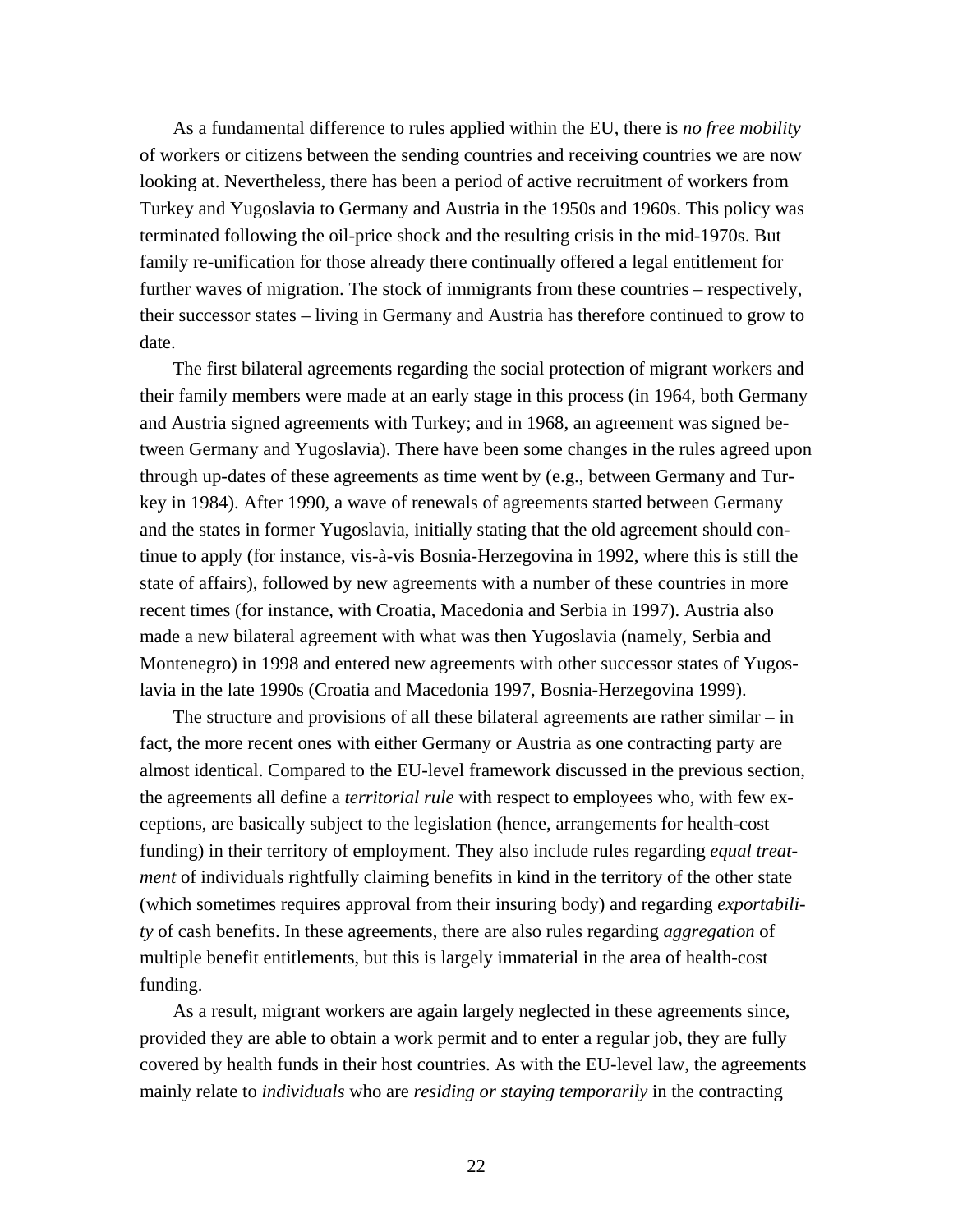state that is not the one where they have health-cost cover. That is, they apply to frontier workers (commuters) and posted workers (expatriates), to family members of migrant workers living abroad, to retired individuals residing in the other state and also to tourists and other people travelling there. The basic rights of all these individuals are that they can usually receive cash benefits in accordance with the legislation of the state where they are insured and that they have access to benefits in kind in accordance with the legislation of the state in which individuals are residing or staying. For the latter case, there are also rules regarding reimbursements between the health funds involved.

 By the relevant clauses of the agreements, these *reimbursements* can be based on actual costs or, alternatively, on fixed amounts (i.e., relevant averages of monthly expenditure in the country where benefits have been provided). The option of mutually waiving payments is included in the agreements only exceptionally (e.g., between Germany and Turkey, since 1984), but it is effectively nowhere utilized. In fact, Germany is nowadays claiming reimbursements from foreign institutions based on actual costs only, while mixed regimes with lump-sum payments for differing sub-groups of individuals covered in bilateral agreements apply to payments in the opposite direction. Austria is still claiming and making lump-sum reimbursements vis-à-vis most of the contracting states considered here, based on a recent series of special agreements regarding how these payments are to be assessed. It appears that authorities in Germany as well as in Austria would have a preference for switching to reimbursements based on actual expenditure as a universal standard, while they acknowledge that this might be difficult to administer for institutions in a number of their contracting states.

 All in all, regarding countries such as Germany and Austria the situation created through bilateral agreements on social protection for individual who are mobile between these and non-EU countries is not fundamentally different from that governed by the common legal framework applying to all EU citizens, their implications for standard cases again being as follows. (i) Migrant workers are typically covered by their host countries' health-care systems or health-insurance schemes. The same applies to their family members, while family members who stay in the home country can receive treatment there, but their health costs are taken on by the workers' health funds. (ii) Pensioners moving to the other country after retirement remain insured in the health funds of the country where their pension benefits are provided. When they receive treatment in their country of residence, health costs are then reimbursed by their health funds. For pensioners who have pension entitlements in both countries, health costs are covered from their country of residence (while reimbursements may still apply to health costs arising during temporary stays in the other country). In any of these cases, reimbursements are either based on actual costs or on lump-sum payments, depending on the countries involved and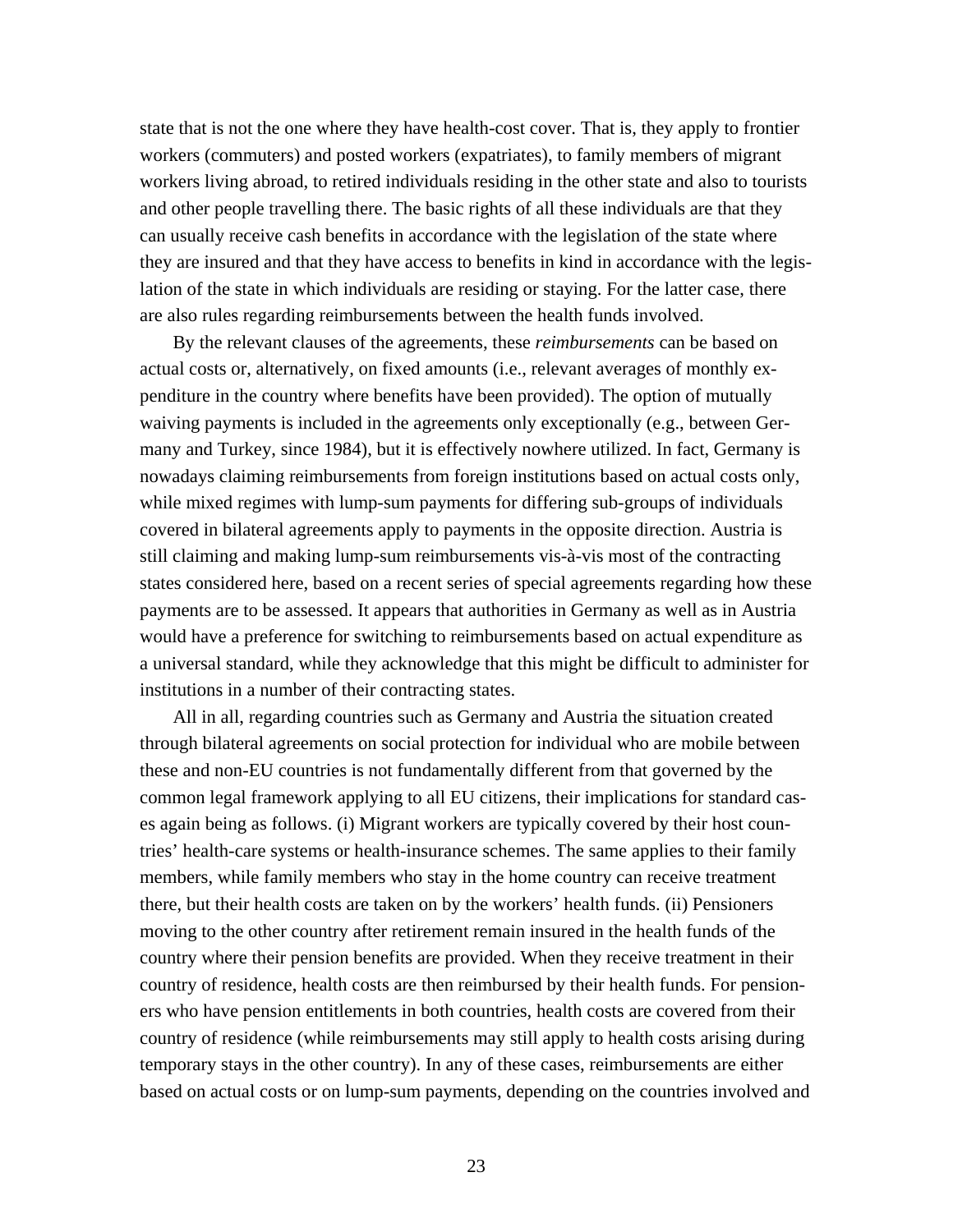on the relevant category of cases, but there is a trend towards claiming, or paying for, actual costs wherever there is room for adjusting existing agreements.

#### *c) Assessment*

Regarding the international portability of health care and health-cost funding, current EUlevel rules applying to EU citizens are interesting as they are well-known to be rather generous to facilitate actual utilization of the union's free-mobility rules. In addition to that, we have also looked at relevant provisions in bilateral agreements made by Germany and Austria with non-EU countries – as they are examples of two highly developed countries receiving a substantial amount of immigration from outside the EU. Before moving ahead, we should briefly highlight what we think is important about the current portability framework, concentrating on instances of international changes in residence or work place that are temporary (but of some length) or permanent (with the option of returning home, again on a more permanent basis, much later).<sup>17</sup>

 As we see it, EU-level rules as well as the rules involved in bilateral agreements made by Germany and Austria effectively define two broad types of arrangements regarding the portability of benefit entitlements vis-à-vis social protection systems in different countries. For *migrant workers* and, in most cases, also their family members, the existing legal framework can be characterized as a "*package deal*": these workers and their relatives are usually admitted nearly automatically to the national risk pool for funding health costs as an annex to their legal status based on an official work permit (granted to at least one member of the respective household). The package deal is relevant for the utilization of health services by these migrants in the respective country of employment. *All other cases of international mobility* give rise to some amount of "*cross-border coverage*" of health services, with some interaction between the two health systems involved regarding reimbursements for the costs of treatment. Among other things, this applies to family members residing outside the workers' country of employment or to retirees residing outside their former country of employment.

 EU-level rules and bilateral agreements leave room for the package-deal solution, while it is otherwise mostly governed by national law in the countries of employment of migrant workers. International law then mainly takes care of the rules for cross-border coverage, i.e., the conditions under which individuals may get access to health services in other countries and the terms for determining any related cross-border payments between

<sup>17</sup> In this paper, we are not concerned about health costs arising in foreign countries during short-term stays which are usually limited to a maximum of 90 days per travel and tend to last much shorter on average. We are aware of the fact that tourist visa are sometimes used as a platform for various forms of semi-legal or illegal mobility. For the moment, however, dealing with this rather complex issue is clearly beyond the scope of our considerations.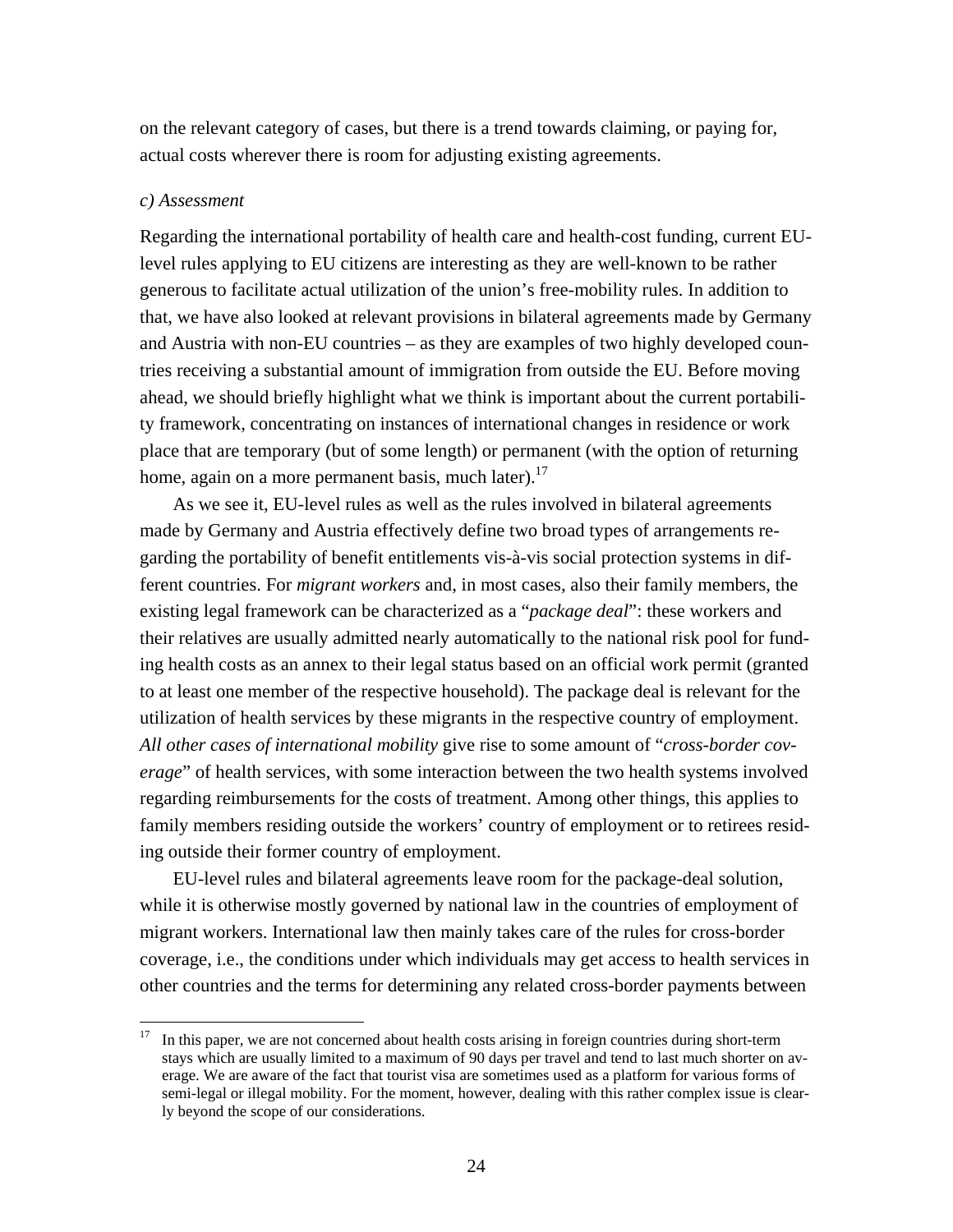national health funds. The remarkable thing about this set up is that the package deal for migrant workers effectively neglects the existence of portability problems involved in international mobility of individuals who can be expected to contribute most actively to national health funds in their former as well as their current countries of employment. This has potentially far-reaching consequences for the structure of risks covered in national health systems in both sending and receiving countries involved in this deal. Similar problems may arise through the coordinating rules applying to pensioners with mixed employment records as these rules allocate responsibility for their health costs to one country, with limited attention to where they have been paying contributions or taxes while they were still active. In any case, given the uncertainties about how to appropriately assess reimbursements, the options for shifting responsibility for covering health costs across countries to substitute for current cases of cross-border coverage may deserve further consideration.

#### **3.2 Arrangements for within-country portability across health funds**

In order to further explore problems that could be involved in the portability of healthinsurance cover and to learn more about potential solutions, we will now also examine the rules applying to individuals who are willing to switch between different providers within a given country. Specifically, the case of workers changing their jobs or occupational status, with consequences for their sources of health-cost funding that are not fully dealt with in international law, could be a major issue for designing portability arrangements applying within a given country.

 However, we will be very selective in this section. First of all, we will concentrate on *private health insurance*. The main reasons for doing so are that public systems with multiple, competing providers are rare, so that arrangements for portability between public health funds often are not needed at all, while private providers are subject to market forces which, to the extent that regulation does not set them off, could necessitate a more careful design of portability rules where they are needed in this branch of health-cost cover. Second, we will look at relevant rules in a very limited number of countries only.

 The role and regulation of private health insurance differs substantially across countries, mainly depending on how health care is provided and funded for those under public arrangements. If public programs are absent, or if participation in these programs is not mandatory for a majority of the population, private health insurance can be the dominant form of cover. When it coexists with public programs, there is a major distinction within the domain of private insurance between "substitutional" forms of cover (insurance for full costs, intended to replace public health insurance or public provision of health care) and "supplementary" insurance (covering costs of services or types of treatment that are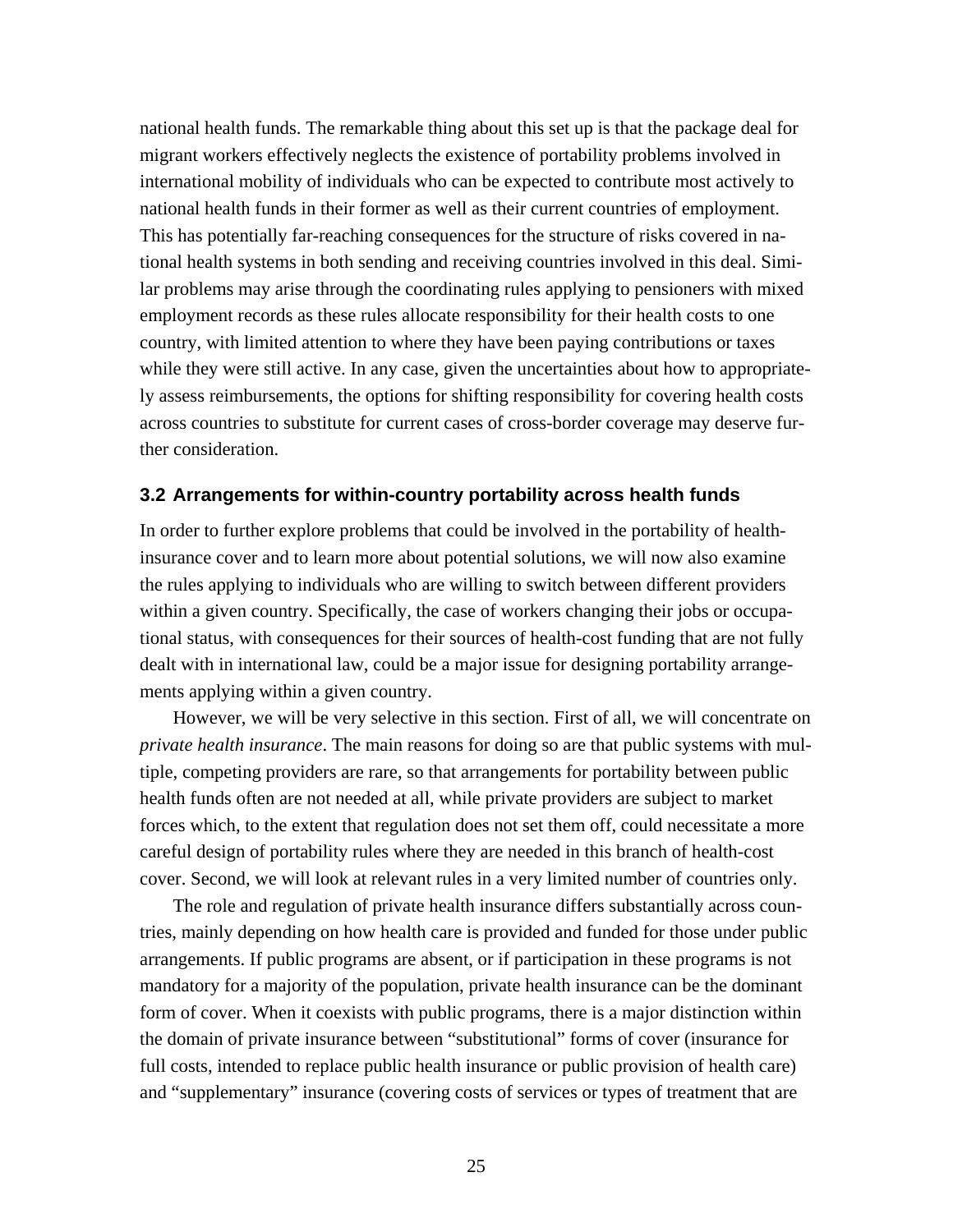not, or not fully, included in benefit packages offered by public schemes). Here, we will briefly discuss the rules addressing portability in arrangements of any of these types, taking just three countries as interesting examples.

 Specifically, we will briefly comment on relevant rules applying in the United States (as an example of the rare case where private insurance is the main form of health-cost cover), in Germany (where "substitutional" private insurance is effectively a niche product, but subject to remarkable regulation), and in Slovenia (where "supplementary" private cover is almost universal). Clearly, any of these examples has idiosyncratic features,<sup>18</sup> but we think that discussing them in some detail is more instructive than attempting to keep things abstract and general.

#### *a) United States*

As it has already been noted, the US is an interesting outlier in that, for working-age individuals and their families, *private, employer-provided health insurance* is clearly the *dominant form of cover*. Indeed, the majority of the population in this country receives private health insurance coverage through the workplace, either through their own employment or the employment of a family member (Gruber and Madrian 2002).<sup>19</sup> Contracts made by employers are almost exclusively based on group insurance, with very limited alternative pooling mechanisms available. Alternatively, insurance may be purchased in the individual market, however, this is generally very expensive, less comprehensive, and often not available to very unhealthy individuals.

While the workplace pooling of risks does have some advantages,<sup>20</sup> by having health insurance largely restricted to the workplace, insurance-induced immobility may occur. As Gruber and Madrian (2002, p. 2) note, "[g]iven the high and variable level of health care costs for many workers, health insurance can be a key factor in the decision to work, to retire, to leave welfare, or to switch jobs". In addition, the cost of providing health insurance varies considerably for employers, mainly depending on the size of the risk pool for which they are seeking group insurance. Indeed, the cost is so high for some smaller firms that, over time, an increasing number of them have stopped providing health insurance altogether. $21$  For many observers, the potential of health insurance to impact labor

 $18$  For a much broader survey of private health-insurance arrangements in various countries and their potential in the co-existence with public systems, see Preker et al. (2009).

<sup>&</sup>lt;sup>19</sup> This will remain true in spite of new legislation that slightly adjusts existing public programs (for welfare recipients and retirees) and is otherwise meant to make health insurance basically mandatory and more affordable.

<sup>&</sup>lt;sup>20</sup> Gruber and Madrian (1994, p. 86) note that this allows "for economies of scale in administration; it reduces the problem of adverse selection as long as workplaces are chosen independently of health status; and it allows individuals to take advantage of the non-taxation of employee fringe benefits."<br><sup>21</sup> As Gruber and Madrian (2002, p. 5) put it, "[l]arge workplace pools also provide a means for individu-

als to purchase insurance without the adverse selection premium that insurers demand in the individual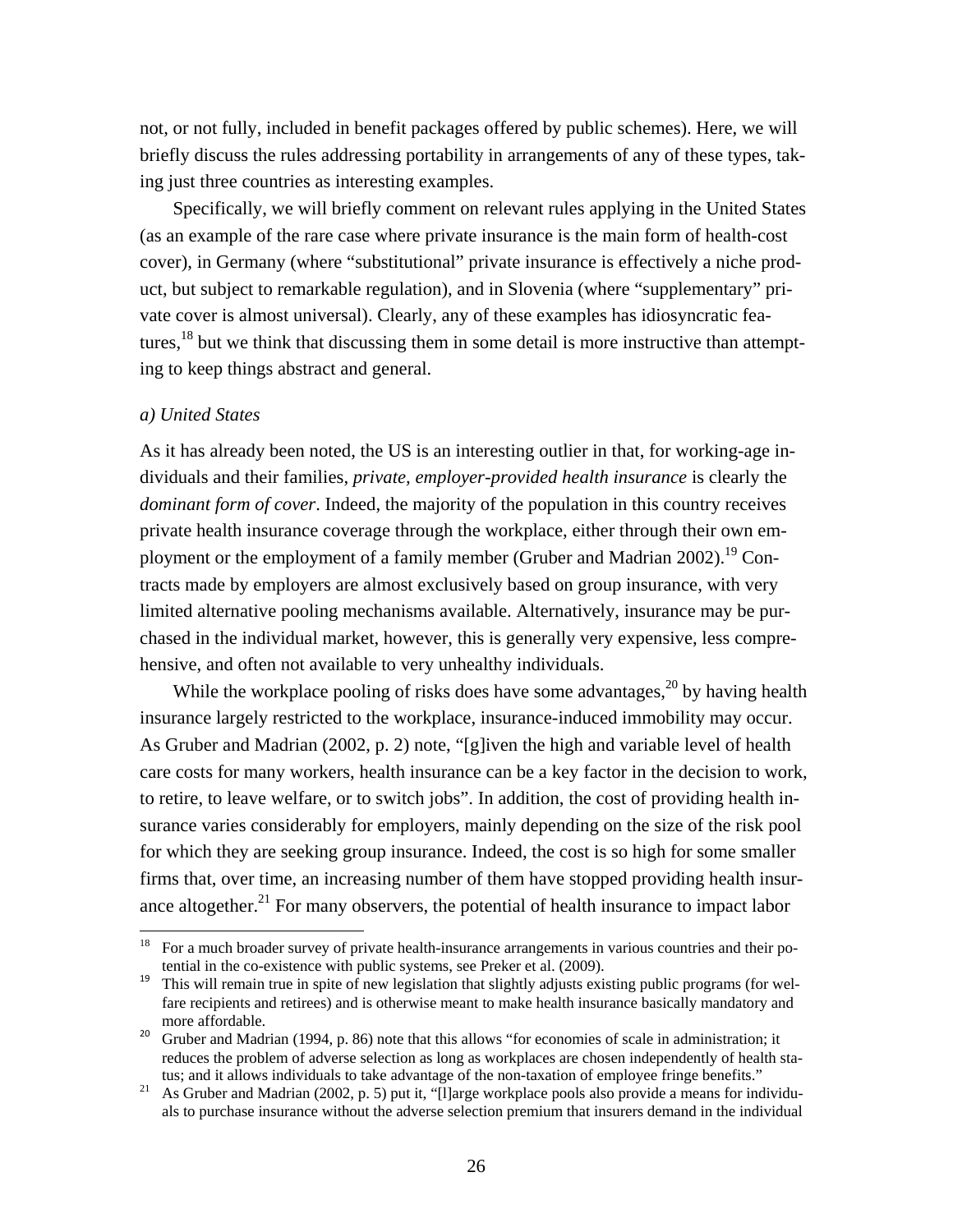supply and job mobility has thus been of particular concern. A distinct, yet related concern is that employer-based health insurance is available to many workers, but also leads to considerable gaps in coverage.

 In fact, labor economists in the US have long agreed that the provision of employerprovided health insurance plays a significant role in decreasing job mobility, leading to "job-lock", where people feel unable to leave their jobs due to the fear of losing their health insurance benefits. Since health insurance coverage in the US is not a homogenous good, individuals are often unable to obtain comparable health insurance across jobs. A number of barriers to switching jobs have been identified in the literature, including: insurance at new employment not covering pre-existing conditions; probationary periods for new coverage; losing credit gained under previous insurance towards deductibles and out-of-pocket payments; the costs in transitioning; new employers offering a more limited range of insurance options, and new employers offering insurance that is too expensive, or not providing health insurance at all (see, e.g., Bartel and Borjas 1977, Mitchell 1982, Holtz-Eakin 1993, Madrian 1994, Gruber and Madrian 2002, Rashad and Sarpong 2006).

 A number of possible solutions were suggested in the literature to address the joblock phenomenon (see, e.g., Gruber and Madrian 1994). These included divorcing health insurance coverage from the employment relationship, with pooling instead occurring elsewhere, for instance, at the regional or national level. Alternatively, it was suggested that employer-provided insurance could be maintained, but that "full" insurance portability across jobs could be enabled. Without discussing in much detail what this could mean, however, Gruber and Madrian (1994, p. 89) felt that this option raised a number of difficult design issues, particularly in relation to how the responsibility for providing the insurance would be assigned. $^{22}$  They also felt that both of these options would have fundamentally changed the nature of health insurance coverage in the US, so that large transition costs may render them impractical.

 It was a more modest measure of "limited portability" of health insurance that was in fact first implemented by way of "continuation-of-coverage" laws in order to address this issue. The first continuation-of-coverage law was introduced by the State of Minnesota in 1974, which was followed by more than 20 other states before the federal government

<u> 1989 - Johann Stoff, amerikansk politiker (d. 1989)</u>

health insurance marketplace, since the unobservable components of health will average out in large groups. For smaller groups, on the other hand, there is the risk that insurance purchase is driven by the needs of one or two (unobservably) very ill employees, whose costs cannot possibly be covered by the premium payments of healthier workers."<br><sup>22</sup> Gruber and Madrian (1994, p. 89) argue that "[m]aking the initial employer responsible for all future

insurance would lead to large distortions in initial hiring decisions and massive administrative costs in tracking employees through their job changes. Assigning responsibility to each subsequent employer would make it difficult to guarantee individuals fully comparable coverage on each job, and if coverage is less generous in alternative employment, the problem of job-lock remains."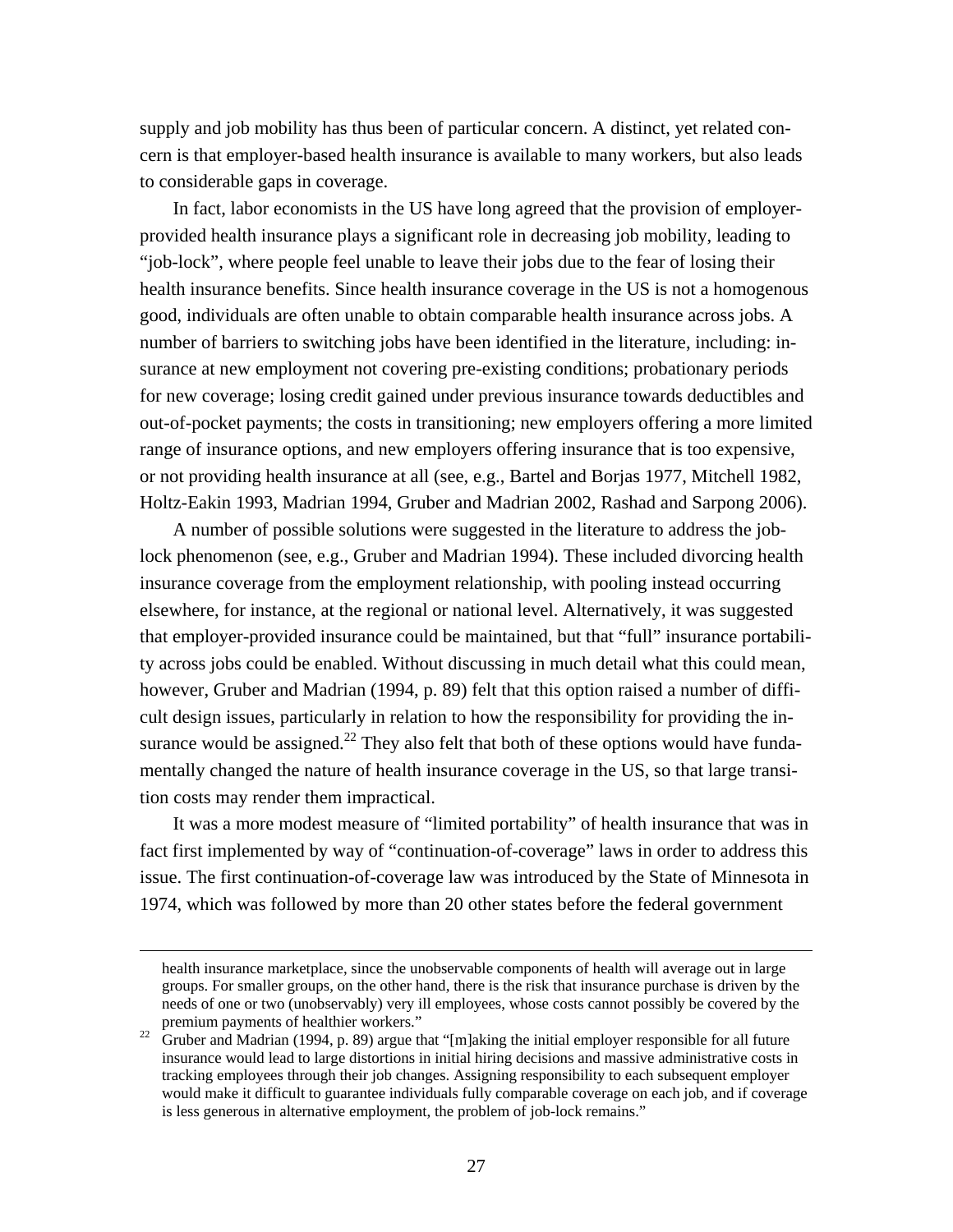passed the Consolidated Omnibus Budget Reconciliation Act (COBRA)<sup>23</sup> in 1986 which mandated continuation of coverage nationally (Gruber and Madrian 1994). COBRA aimed at easing portability restrictions on employer-provided health insurance by requiring employers to temporarily continue coverage after the employment contract has been terminated (Rashad and Sarpong 2006). COBRA allowed for employees, their spouses, their former spouses, and their dependents who were previously covered by health insurance to maintain that coverage if a "qualifying event" caused them to lose coverage. $^{24}$ Individuals who elected continuation of coverage could be required to pay the full cost of the coverage, plus a 2-percent administrative charge. Thus, while the cost of continuation coverage was often more expensive than the amount which active employees were required to pay, it was usually less expensive than individual health coverage. However, continuation coverage was only required to be provided under COBRA for a maximum of 18 or 36 months,  $25$  so that "limited" portability was effectively a means to bridge certain temporary gaps in health-insurance coverage, but did not solve the job-lock problem.

 This matter was further addressed in 1996 by the Health Insurance Portability and Accountability Act (HIPAA). HIPAA limited the ability of a new employer's health plan to exclude coverage for pre-existing conditions, enabled credits for past insurance, provided additional opportunities to enroll in a group health plan for those who lost other coverage or experienced certain life events, prohibited discrimination against employees and their dependent family members based on any health factors, including prior medical conditions, previous claims experience, and genetic information, and guaranteed that certain individuals would have access to, and could renew, individual health insurance policies.26 Gruber and Madrian (1997) have highlighted the importance of these laws in reducing the occurrence of job-lock. However, while HIPAA added protections and made it easier to switch jobs without fear of losing health coverage for a pre-existing condition, the law had limitations that led to continued debates. For instance, HIPAA did not require employers to offer health insurance, did not guarantee that any conditions (prior or current) were covered by the new employer's health plan, and did not prohibit an employer from imposing a pre-existing condition exclusion period if an individual had been treated for a condition during the past 6 months.

<sup>&</sup>lt;sup>23</sup> While officially called the *Consolidated Omnibus Budget Reconciliation Act 1985*, because of the discrepancy between the official name and the year in which it was enacted, some publications refer to it as the *Consolidated Omnibus Budget Reconciliation Act 1986***.** 24 Those events include the death of a covered employee; termination, or reduction in the hours of a cov-

ered employee's employment for reasons other than gross misconduct; divorce or legal separation from a covered employee; a covered employee's becoming entitled to Medicare; and a child's loss of depen-

dent status (and therefore coverage) under the plan.<br><sup>25</sup> The maximum period of time for which continuation coverage must be made available depends on the type of qualifying event.

<sup>&</sup>lt;sup>26</sup> For further details, see http://www.dol.gov/ebsa/faqs/faq\_consumer\_hipaa.html.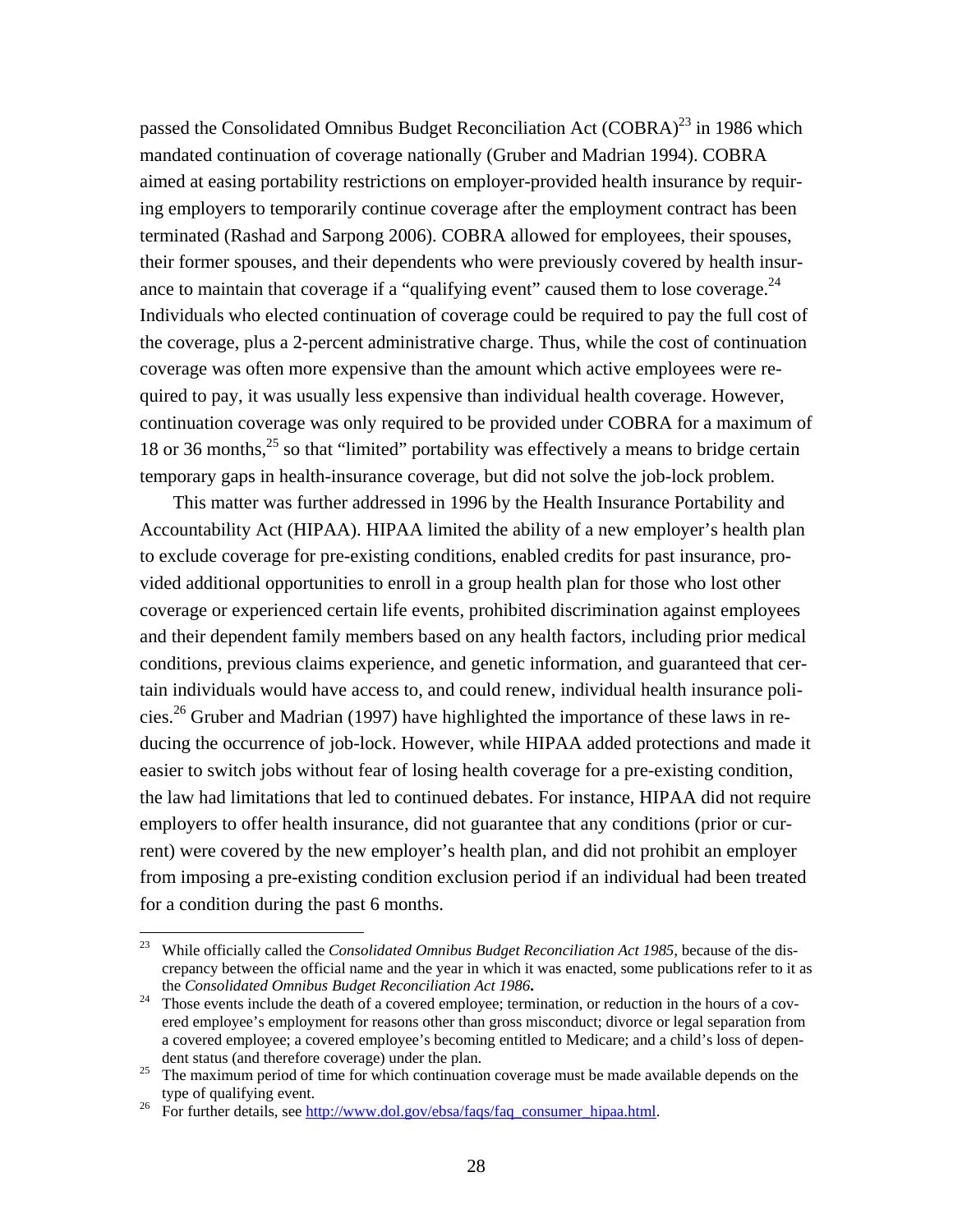In recent years, discussions have focused on the fact that a considerable fraction of the US population have no health-insurance cover at all (in 2009, this was true for some 50.7 million people, or 16.7 percent of the population; see U.S. Census Bureau 2010). Following several political initiatives and heated political debates, new reforms under the Affordable Care Act were passed in early  $2010<sup>27</sup>$  This new legislation aims at a phased introduction of mandated health insurance over a period of four years, intending to fix all major gaps in the earlier continuation-of-coverage laws and, eventually, to push health insurance towards universal coverage. To accomplish this, a number of changes addressing coverage and portability issues have already become effective over the year of 2010. An important element of these changes is that small businesses are now eligible for tax credits (worth up to 35 percent of employers' contributions, 25 percent in the case of small non-profit organizations) to help them provide health insurance to their workers. Also, for individuals who have been uninsured for at least six months because of a preexisting condition, new coverage options are provided either through a temporary highrisk pool inaugurated at the federal level or through parallel plans which have to be established at the level of single states. Another federal program provides financial support for employment-based plans to continue coverage for early retirees (i.e., individuals who retire between age 55 and age 65), as well as their spouses and dependents.

 Most of these provisions that have already been set into force effectively serve as a bridge to 2014, when tax credits for qualified small businesses providing health insurance to their workers will be increased (to up to 50 percent of employers' contributions, up to 35 percent for small non-profit organizations) and when all discrimination against preexisting conditions through insurers will be banned. The non-discrimination law that is going to take effect in 2014 does not only prohibit insurance companies from refusing to sell or renew policies because of an individual's pre-existing conditions, it also eliminates their ability to charge higher rates due to health status – as well as gender – in the individual and small group market. Starting from 2014, small businesses and individuals who are not offered insurance through their employers, or who cannot afford the coverage provided there, shall be referred to new marketplaces called Health Insurance Exchanges where they should ideally be able to purchase affordable health insurance from a choice of qualified health plans meeting certain benefit and cost standards. Last but not least, from 2014 onwards all individuals are basically mandated to have health insurance.<sup>28</sup>

<sup>27</sup> The health care reform law was enacted in two parts: the *Patient Protection and Affordable Care Act* was singled into law on 23 March 2010 and was amended by the *Health Care and Education Reconciliation Act* on 30 March 2010. The name "*Affordable Care Act*" is used to refer to the final amended version of the law.<br>This new rule may not be applicable to illegal immigrants who are accounted for in the Census Bureau's

estimates cited above. Together with the other elements of reform, it is expected to expand coverage by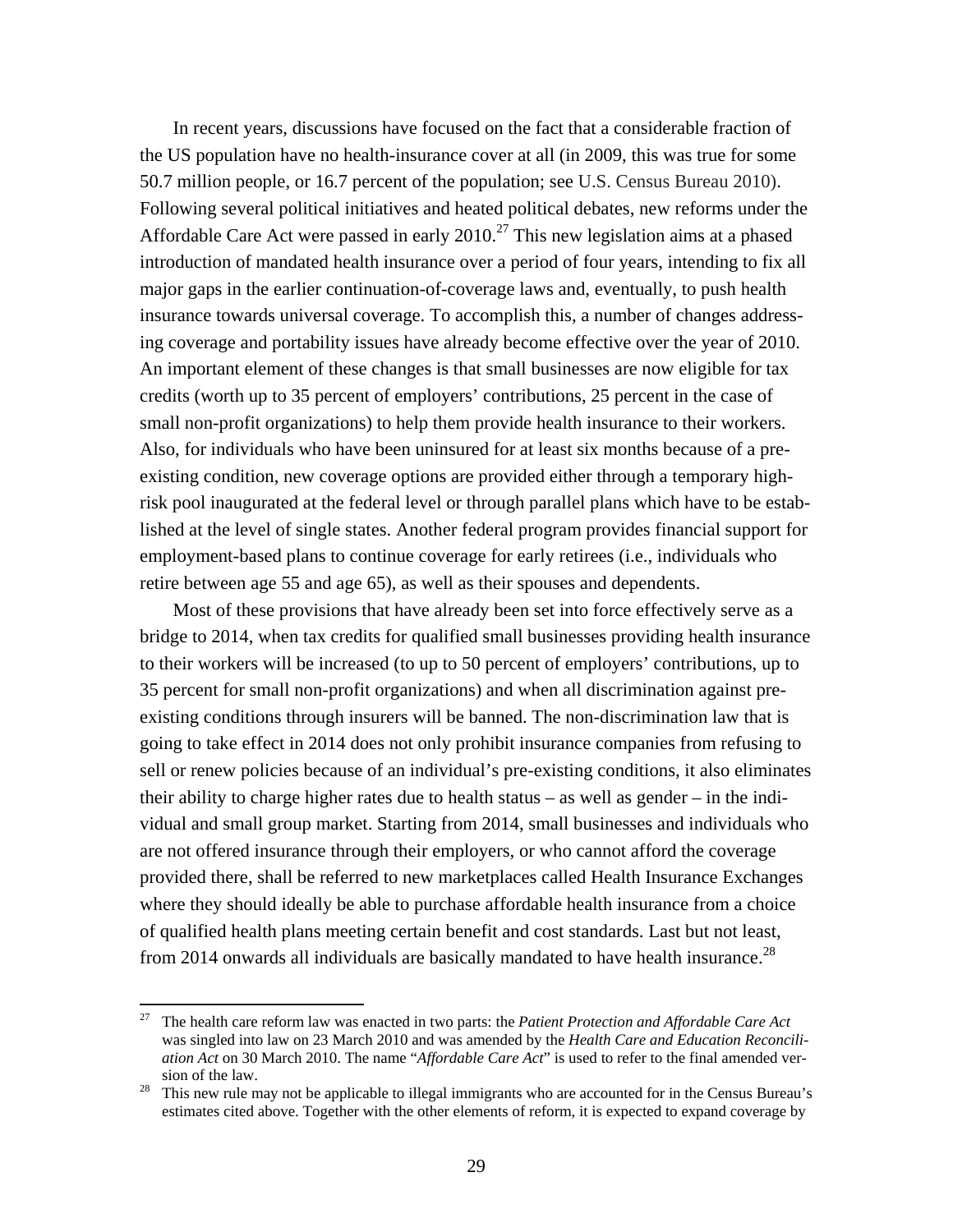All in all, the new legislation will channel considerable amounts of public revenues into programs assisting individuals in finding and continuing health insurance and supporting their employers in paying for that. Besides, insurance companies are made subject to strict, new regulation that is also meant to promote access to, and portability of, healthinsurance coverage for all individuals. At the same time, the new rules deliberately limit options of insurers for designing and calculating the contracts they are offering, which will most likely have repercussions on their business models and on the future structure and dynamics of their market. Specifically, whether the market segment for Health Insurance Exchanges will actually become sufficiently competitive and transparent under the new regulatory framework, is thus an open question.

#### *b) Germany*

In Germany, public health insurance clearly constitutes the dominant form of health-cost coverage, extending to about 90 percent of the population based on mandatory membership rules and additional options to participate on a voluntary basis. Nevertheless, there is also a minority of individuals who opt out of the public health-insurance scheme and seek private cover for their full health costs instead (for descriptions of the institutional background, see Henke et al. 2010 or Werding 2007, pp.  $103-6$ .<sup>29</sup> This is possible because their income exceeds a relevant threshold; it is basically attractive if risk-rated premiums in private insurance are lower than income-related contributions in the public system, and if additional coverage for dependents provided free of charge in the latter system does not reverse this balance. While this way of defining the borderline between private and public health insurance is hardly defendable on normative grounds, the specific type of contracts made in the private sector in this country are rather interesting, especially with respect to the issue of portability.

 German *private health insurance* in its *substitutional form* is peculiar in that it offers life-long cover for health costs rated at the risk status at the time of entry. Once a contract has been made, the insurer is not allowed to terminate it – for reasons other than outstanding premiums or fraud on the insured individuals' side, that is. Nor is the insurer allowed to re-assess premiums according to individual experience rating. However, adjusting premiums across the board due to unanticipated increases in average health costs is permitted. This implies that the insurance fully takes away the risk of any (further) deterioration in individual risk status, and that it is meant to fully smooth premiums over the life

<sup>&</sup>lt;u> 1989 - Johann Stoff, amerikansk politiker (d. 1989)</u> more than 30 million individuals who are currently uninsured. Nevertheless, the rule is particularly controversial, even after the health care reform has been enacted, as opponents consider it unconstitutional.

<sup>&</sup>lt;sup>29</sup> Besides, there is also a market for *supplementary* private health insurance in Germany which can be bought voluntarily to top up benefits provided by the public health insurance scheme. By the way these contracts are designed, they are unlikely to create considerable portability problems.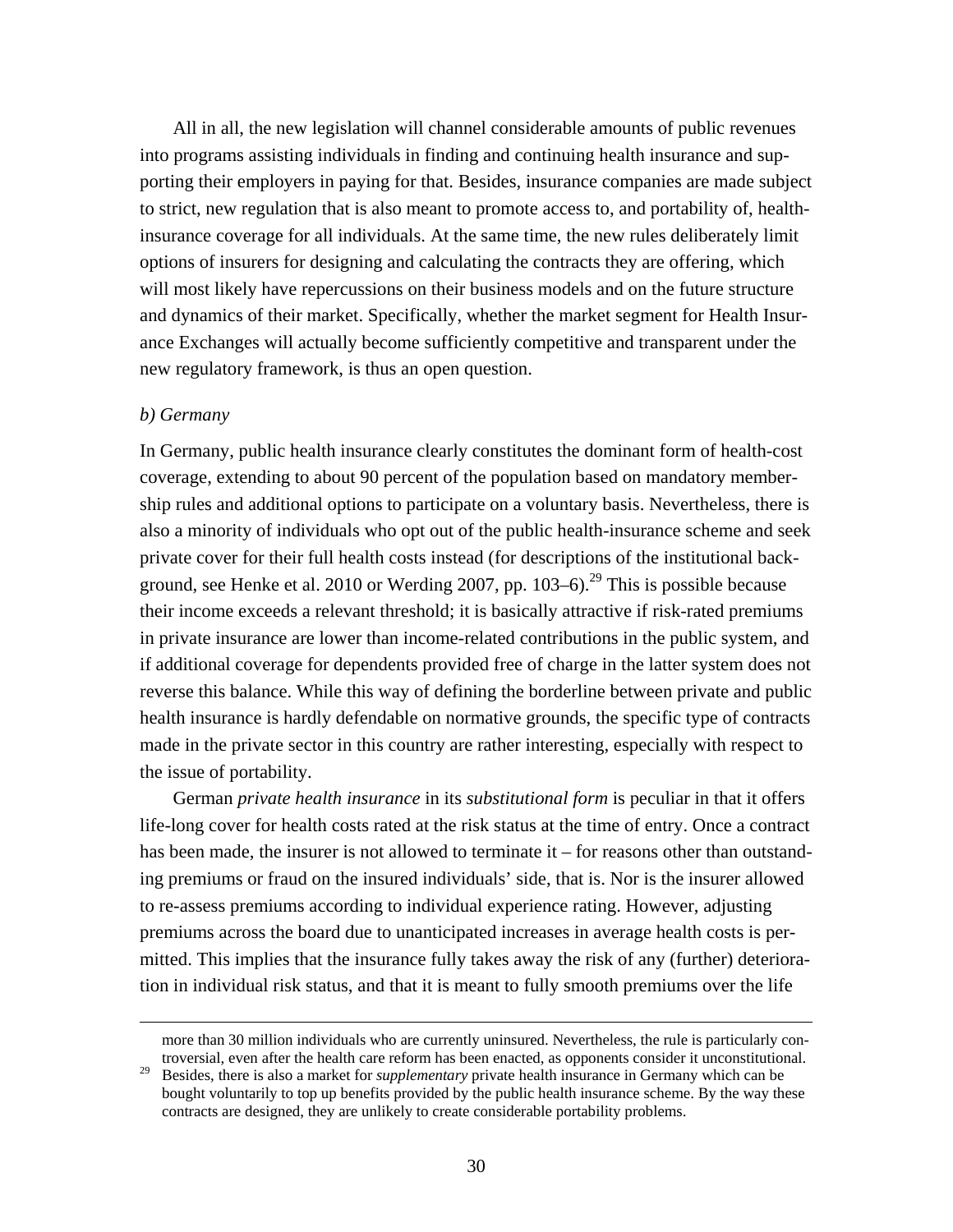cycle of a given individual.<sup>30</sup> The cost of this remarkable arrangement which is backed by strict regulation of both contracts and premiums is that, at least traditionally, insured individuals soon found themselves locked in with their current providers, as capital reserves (termed "aging provisions") that are very important in these types of contracts were not portable across insurers. Switching to another insurer then meant undergoing a new riskrating and starting to accumulate fresh reserves with a shorter period of life where health costs were still expected to be low, which was not at all attractive after only a few years of insurance with an earlier provider.

 The absence of portability of aging provisions has been modified through recent changes in regulation. However, determining a portable amount of provisions for these types of private health-insurance contracts with strong prefunding is more difficult than it may seem. An important reason why provisions were not portable in the past was that this helped avoiding risk segmentation within a given cohort of insured individuals. If those who still were low risks after a certain duration of their contract could have extracted the excess amount of their earlier premiums over their actual health costs and switch to another insurer, this could have harmed others who had become high risks in the meantime. Even a portable amount of aging provisions based on the excess amount of premiums over average health costs could have had the same effect. Premiums for those turning high risks at some point in time had been calculated on the assumption that some, but not all, of the insured members of a given age would suffer deteriorations in their health status over time. But if low risks would leave then, attracted by low rates reflecting their lower, state-contingent expected health costs, old contracts were in danger of losing solvency for paying for the high risks that are left behind. In addition, high risks would be unable to find a new insurer offering health cost cover at their current, or even lower, rates even if aging provisions for average risks were made portable.

 An ideal solution for maintaining protection against risk segmentation in existing contracts and, at the same time, allowing for more competition between providers of private health insurance, requires that risk-adjusted amounts of aging provisions are made portable (see Meier 2005; or Baumann et al. 2008). Under such a scheme, low risks would only be able to take away lower-than-average provisions to other insurers, while high risks could take away higher-than-average ones. Effectively, any deterioration in individual risk status in on-going contracts of this type would be reflected by a re-allo-

In the UK, next-to-universal, tax-financed coverage in the National Health Service can also be substituted for through private full-cost insurance. However, in contrast to the case of Germany, insurance contracts are basically made on an annual basis, with risk-rating applying to any renewal. Therefore, portability is not an issue in this system, but individuals may drop out of private insurance when they get older or when their risk status deteriorates. See Besley et al. (1999) or Propper (2000) for descriptions of the basic institutional set-up (and analyses of individual choices within this framework).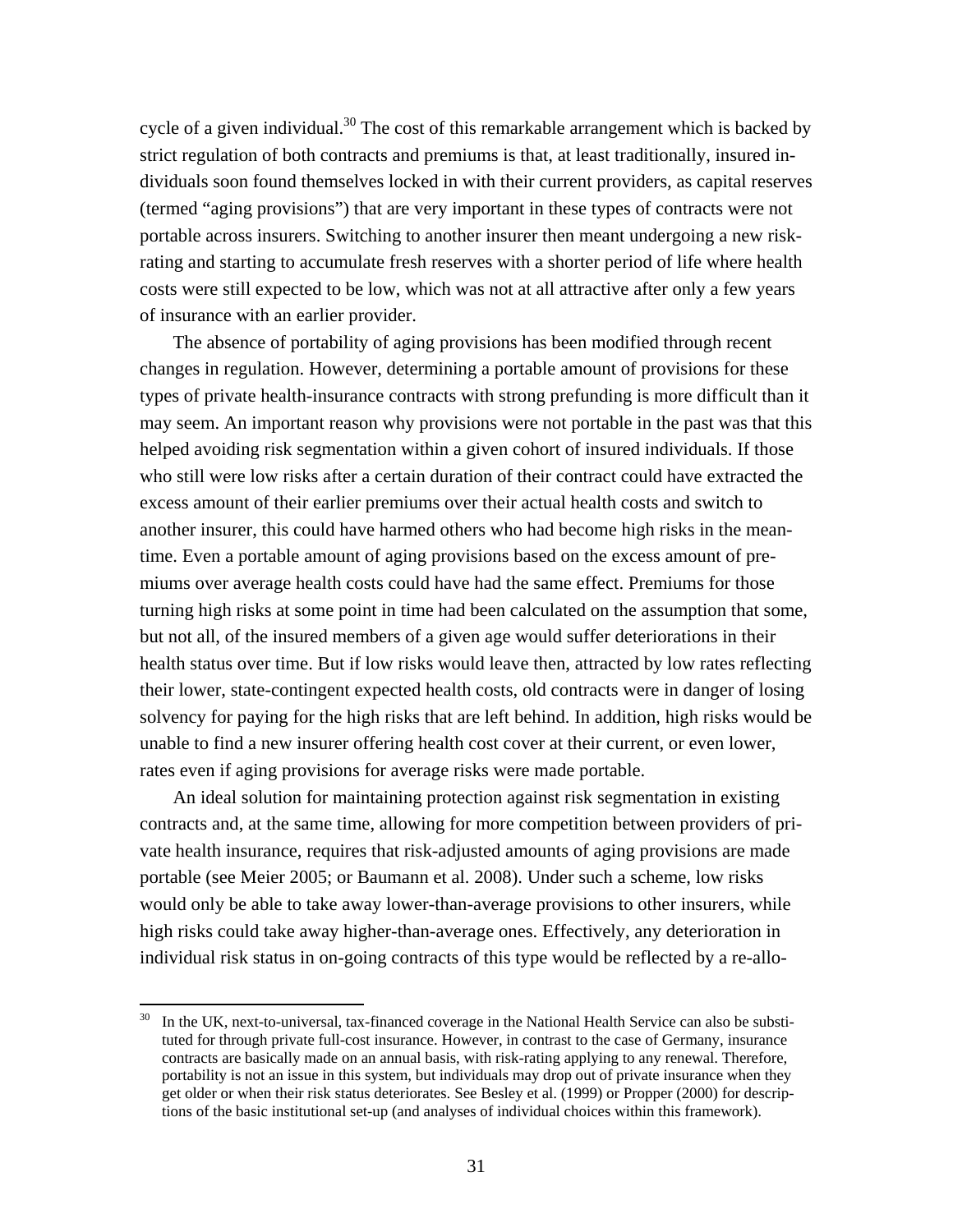cation of parts of the aging provisions that are meant to prefund for the long-term healthstatus risk – from those who continue to be low risks to those who become high risks. While this need not become visible for those who stay with their current contracts, it has to be made apparent for all those who want to leave.

 Actual changes in regulation which have become effective in Germany in 2009 for new contracts differ from the model just sketched. According to the new rules, aging provisions for average risks in a standardized contract with relatively low cover are now portable across insurers. While the resulting amounts of portable provisions are possibly high enough for low risks to find more attractive offers elsewhere, they are clearly too low for high risks who want to switch to another insurer. Therefore, the new rules may give rise to precisely that type of risk segmentation which the old no-portability rules were meant to exclude. However, whether this problem will actually materialize over time remains to be seen.

## *c) Slovenia*

In 1991, Slovenia as a new transition country faced the challenge of establishing an effective, partially privatized health-care system and defining a financially sound scheme for funding this (see Albreht and Klazinga 2009). The solution found with respect to the latter aspect in new legislation which became effective in 1992 is a near-universal social insurance scheme with income-related contributions corresponding to continental European standards, requiring a substantial amount of co-payments from insured individuals for the benefits they receive (see also Tajnikar and Došenovič Bonča 2009). From the very beginning, this was accompanied by the emergence of *voluntary, supplementary insurance* covering these co-payments as a complementary pillar of health-care funding in Slovenia.31 Participation in the second pillar was heavily promoted by the Slovenian government, so that supplementary insurance with full coverage of co-payments is now also next to universal in this country.

 Over time, however, the structure of the relevant market and its regulatory framework has changed considerably. Initially, voluntary supplementary insurance was also provided by the public health insurance scheme, the latter operating as a not-for profit insurer in this area, with just one smaller private, for-profit competitor. In 1998, the branch offering supplementary coverage was singled out from the public scheme and privatized in the legal form of a mutual insurance. By its size, it is still clearly the prototypical large incumbent, with two smaller joint-stock companies competing in the same

In this respect, supplementary health insurance in Slovenia is similar to that in France (see, e.g., Buchmueller and Couffinhal 2004). There, private health insurance also mainly offers reimbursements for co-payments required in the public schemes, not coverage for special types, or higher qualities, of treatment not covered by public insurance as the main alternative.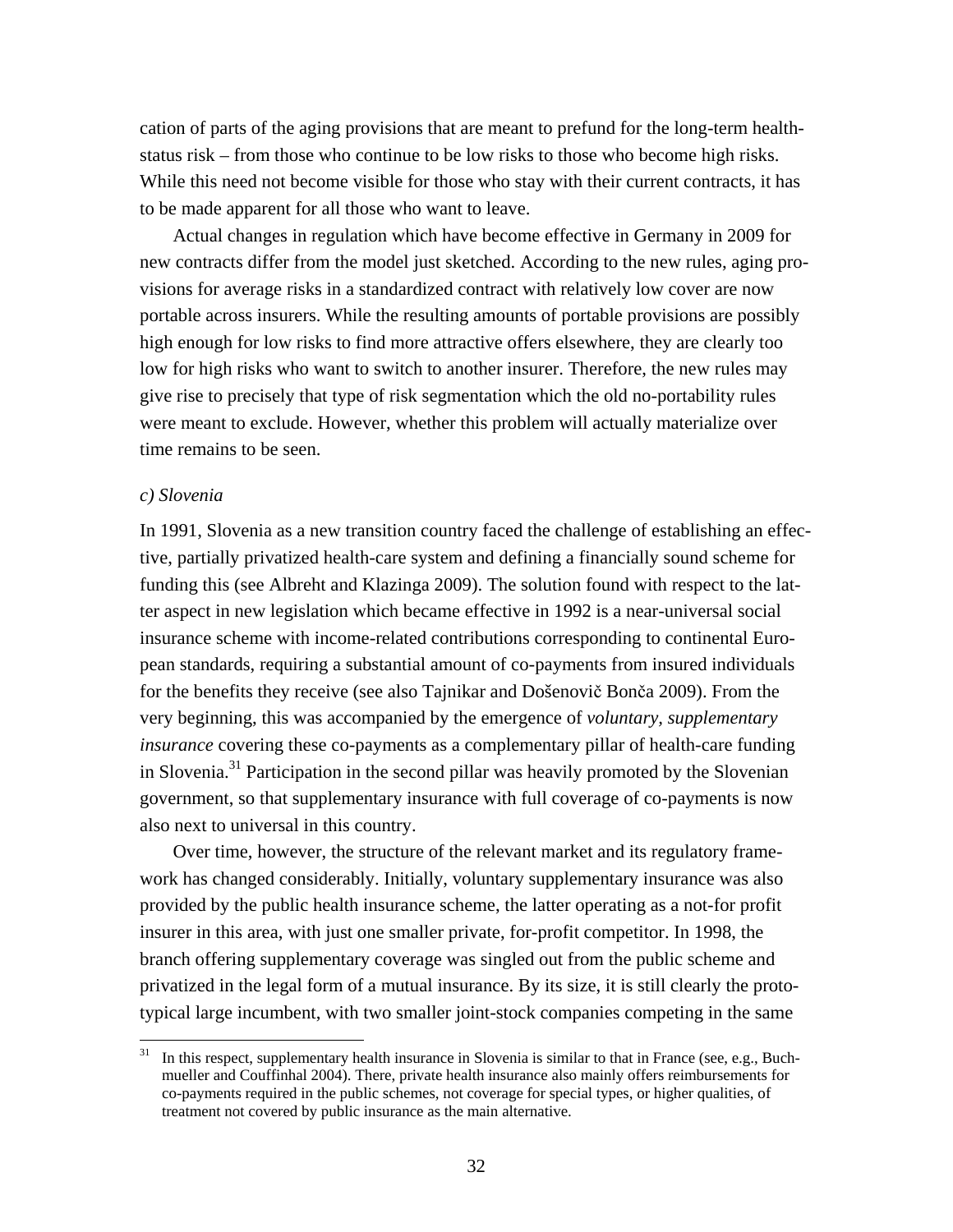market. Since the extent of coverage of supplementary health insurance is strongly determined by the features of compulsory, public insurance and, hence, is subject to a great deal of political risk,<sup>32</sup> private insurance of this kind is typically unfunded. Nevertheless, following another reform enacted in 2000, Slovenian private health insurance companies started to accumulate reserves for a number of years.

 At that time, insurers collected premiums that were differentiated to some extent by gender, age (at entry) and risk status, as is conventional in such contracts. Because insurers were not required to transfer funds accumulated for individuals who were willing to switch from one insurer to another, competition for new members was distorted. However, financial losses arising from a change in supplementary health insurance were smaller than those arising from a change in insurance for full health costs, so that mobility was not prohibitively costly for customers. Providers of supplementary health insurance and their regulators would have likely had to consider this issue more closely, if pre-funding had been a standard for a longer period of time – and not merely a by-product of a favorable financial situation of this sector which lasted only temporarily.

 In 2003, growing deficits in the public scheme and considerable profits created in private health insurance made politicians consider merging the two pillars, i.e., abolishing the latter and integrating it into the former, but final decisions regarding this proposal were postponed. In the following years, the large mutual insurance fund providing supplementary insurance started to incur losses, in spite of its potential for benefiting from huge economies of scale vis-à-vis the two smaller companies. This appeared to be mainly the result of a less favorable age structure of its members.<sup>33</sup> Therefore, the government decided to introduce a risk-equalization scheme between all providers which took effect in 2006 (see Tajnikar and Došenovič Bonča 2009, pp. 284–92, for further details and a discussion of a few shortcomings of this scheme). Furthermore, because such a scheme is at odds with pre-funding based on actuarial principles, funding was terminated and accumulated reserves were disbursed to individual members.<sup>34</sup> Since then, supplementary private health insurance in Slovenia is actually operated on a pay-as-you-go basis, just like the public scheme, though with voluntary membership and individual contributions which are determined in a different way.

 $32$  In fact, in the presence of supplementary private cover, redefining the benefit package covered in public schemes can be mainly seen as an approach to shifting financial burdens involved in financing health care on to private sources. Note that, if this relates to co-payments, it is likely to undo any incentive ef-

fects for the utilization of health services these policy changes could also be intended to have.<br><sup>33</sup> Besides, there are indications that this large company was less active in monitoring claims, as average

claims' costs tended to exceed those of their competitors across all age groups. 34 Individual shares in these funds were assessed based on their age at entry, length of membership and duration of the contract (for 10 years or life-long, with differing funding rules applying to these types of contracts). The risk status of an individual (or any change in this respect during membership) was neglected as an additional, potentially important determinant.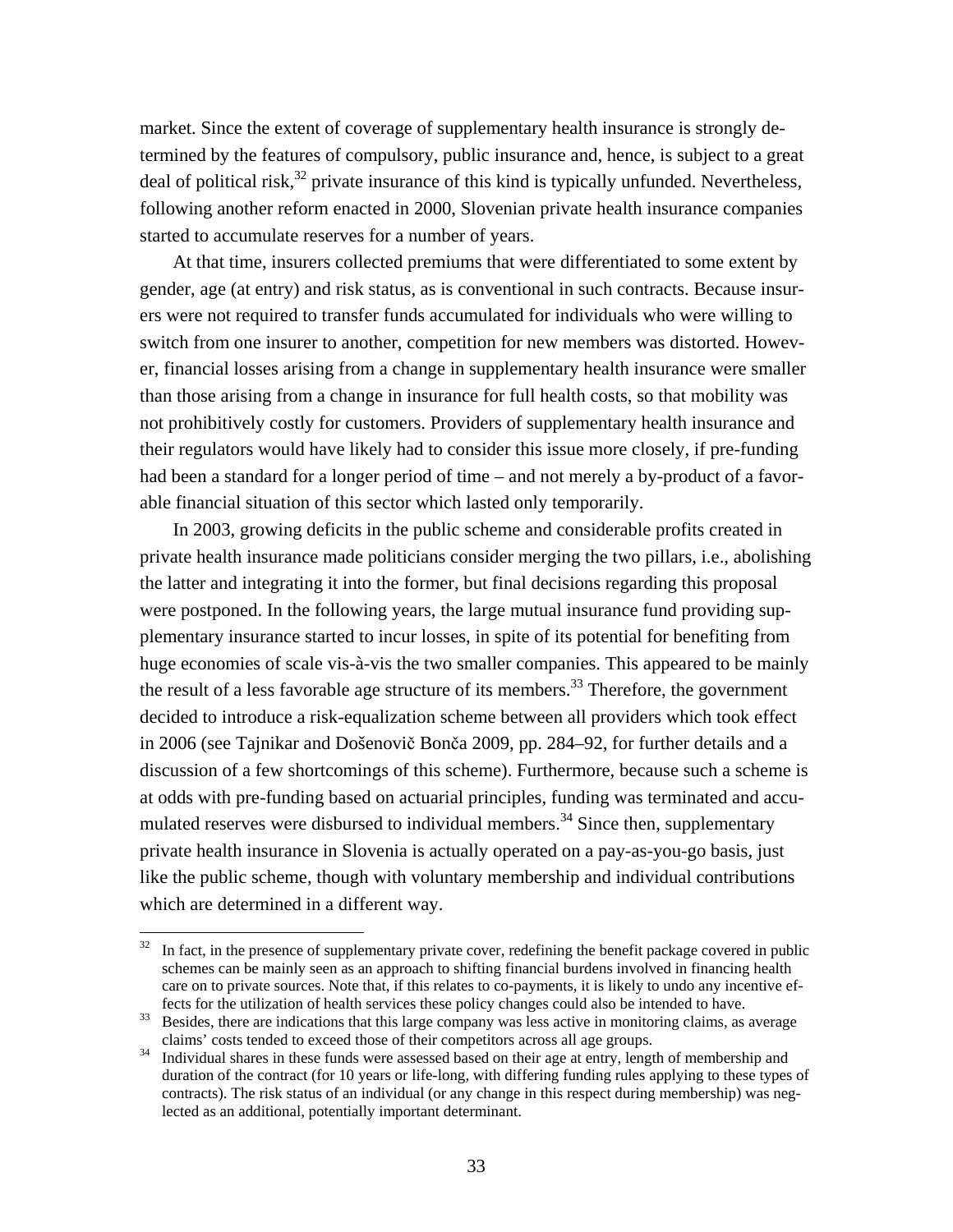Under current rules, each insurer collects premiums that are uniform for all its members, while premiums may vary across companies. In addition, there is a late-entry loading by which individual premiums are increased (by 3 percent, to a maximum of 180 percent) for each year without supplementary cover. These loadings are not imposed on individuals who are switching from one insurer to another (with less than six uninsured months in between), which is legally possible under some restrictions.<sup>35</sup> Therefore, individuals do not suffer any financial losses when changing their provider, while the problem of risk segmentation across insurance funds is basically taken care of through the risk-equalization scheme.

#### *d) Assessment*

The small number of arrangements for private health insurance we have examined in this section are clearly very diverse. Nevertheless, with respect to our main theme regarding the portability of health-cost funding across providers, the examples effectively show a number of common features. First of all, there appears to be a general trend towards a lock-in of individuals in on-going private health-insurance contracts. This phenomenon may show up only in the market for private health insurance, as it does in Germany. If insurance is employer based, as it is in the US, this lock-in may even have a broader impact on job mobility and turnover in the entire labor market. In any case, this observation basically reflects a wide-spread lack of portability.

 Another observation is that, where reduced mobility is perceived to be a problem – in the insurance markets and even more so in labor markets – establishing something that could be called "full portability" across different providers of private health insurance does not seem to be very easy. To mitigate or circumvent this problem, legislators do not only establish or adjust corresponding regulation in a way they think appropriate. In addition, they are using financial instruments such as public subsidies, or they add riskequalization schemes and effectively convert funded schemes into pay-as-you-go schemes. This tendency is most visible in Slovenia, but it also plays a role in the US, taking the form of expensive tax credits for some groups of potential plan sponsors, and in Germany, where a sophisticated approach to pre-funding private health-insurance contracts has been diluted in recent attempts to provide for portability across insurers. In the new German framework, however, it is at least acknowledged that the portability of health insurance has financial consequences which can be, and probably should be, addressed directly through payments between health funds.

Mainly, individuals have to stay with an insurer for at least one year, and they have to observe a notice period of three months.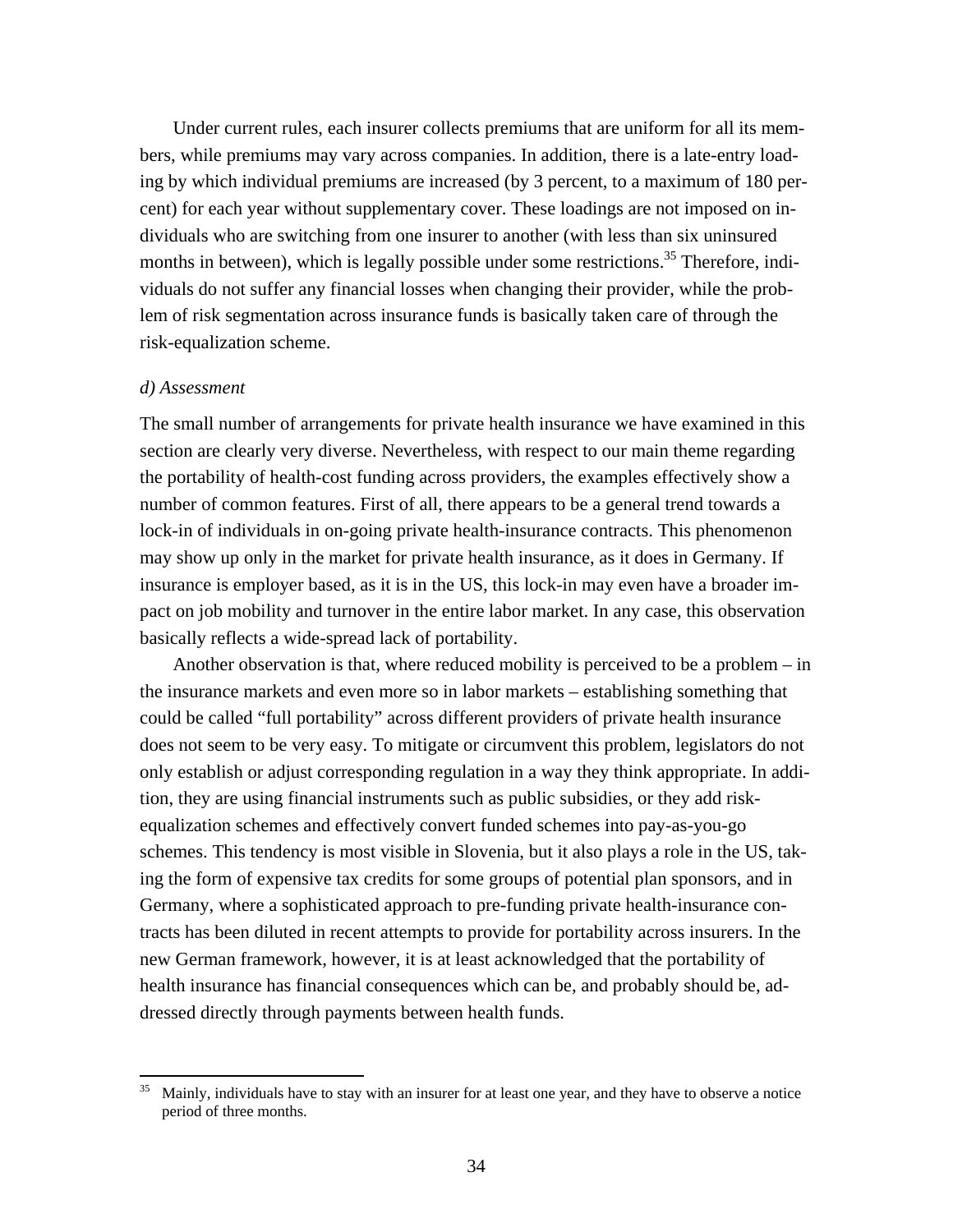The main lessons from these observations for a discussion of international portability in health-care benefits and health-cost cover are then as follows. First, from an actuarial perspective, switching from one health scheme to another is probably not as easy as the current framework for international migrants in public health insurance suggests. Second, one ought to be careful about the design of mechanisms addressing this issue, as inappropriate solutions can either affect the financial situation of health funds, eventually leading to risk segmentation and jeopardizing their solvency, or may indeed have negative repercussions on mobility. Third, the potential impact of portability rules on the structure and performance of insurance markets is particularly interesting, since international mobility may effectively introduce competitive pressure in domains that have been deliberately exempted from competition at a national level, for instance, through the introduction of public health care and public health-insurance schemes.

# **4 A conceptual framework for the portability of health-care benefits**

Thus far, we have reviewed different types of materials that are important, or at least interesting, with respect to designing a conceptual framework for making health-cost cover portable across countries. Now, we want to address this question directly, discussing how international mobility of individuals who settle, at least temporarily, in another country typically affects the systems funding for their health costs. In this respect, the most important distinction is not between public and private systems but between *unfunded and (partially) pre-funded systems*. In reality, most public schemes are indeed unfunded, while private health insurance has to be funded if it does not just cover expected current health costs – unless public regulation imposes another business model on the providers. Thus, the two distinctions have large overlaps, but they are not identical. Here, we will deal with the two relevant types of systems in turn, first developing a conceptual framework for designing appropriate portability rules for unfunded schemes covering health costs (see Section 4.1), then investigating the role of accumulated financial reserves for the appropriate design of such rules (see Section 4.2).

## **4.1 Portability in unfunded systems of health-cost cover**

In unfunded schemes, all transactions between insured individuals and health funds that occurred in earlier periods – governed by the various elements of insurance and redistribution described in Section 2.2 – are past history. We highlighted earlier that unfunded health systems are implicitly offering long-term relationships in which the balance of payments made and services received by average members systematically shifts around over time. Yet, whenever an individual considers becoming mobile, there is nothing left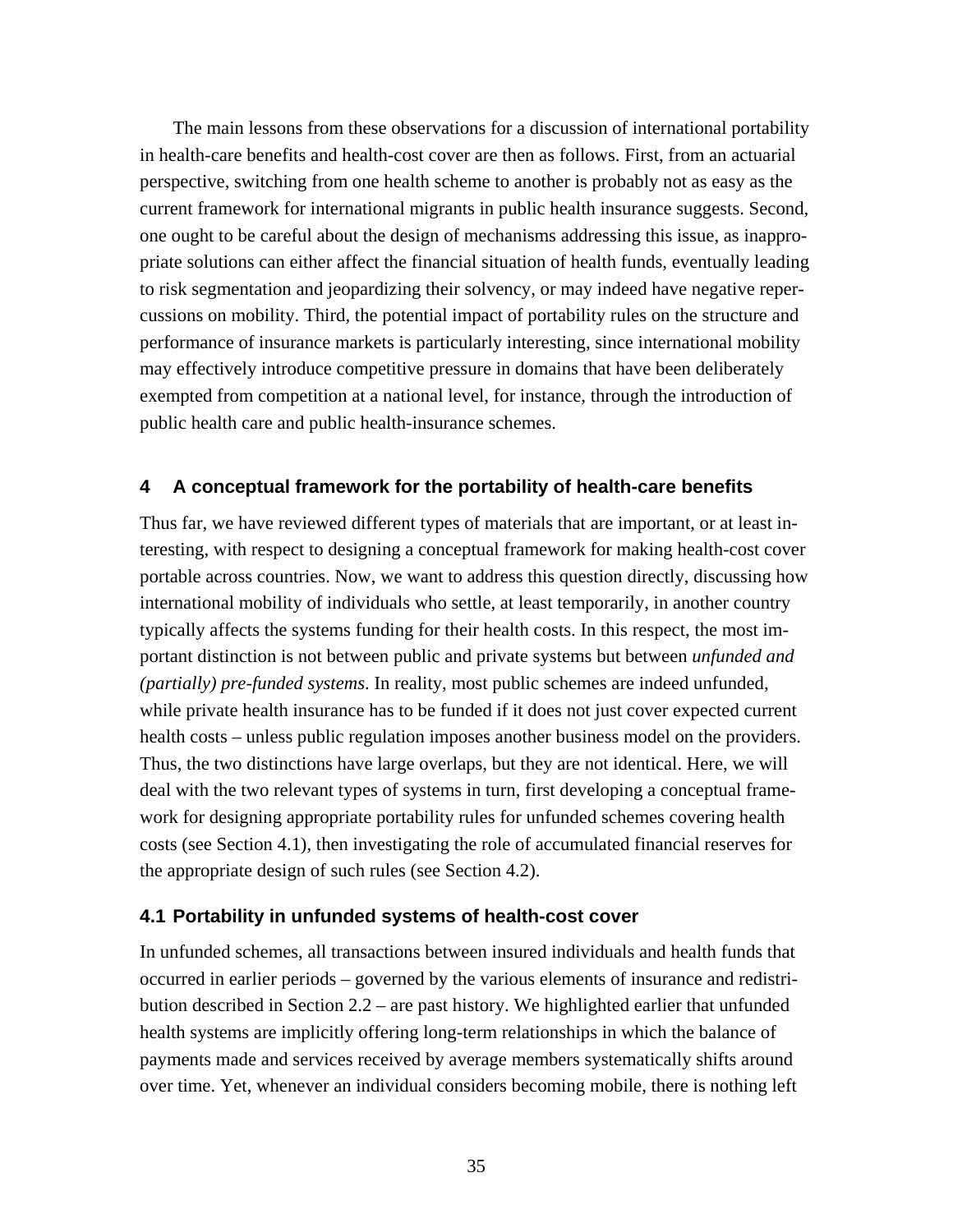of premiums or contributions made until then to fund for future health costs of the individual. Therefore, the consequences of mobility for unfunded systems of health-cost cover – in sending as well as in receiving countries – need to be determined in a *forwardlooking perspective*: what matters are the future contributions and future benefit entitlements of the individual and all dependents, as far as they are covered together with the individual under consideration.

 From the perspective of sending countries, future contributions are revenues foregone, and future benefit entitlements are (implicit) liabilities that are going to be wiped out if the individual moves away. In receiving countries, new liabilities are created and additional revenues are going to accrue if the individual is admitted to enter an unfunded health system there. Meaningful portability rules for health-cost cover from unfunded systems should take all these consequences into account, while existing legal arrangements either neglect them (for migrant workers) or make them a reason why other individuals (e.g., pensioners) are only admitted to the receiving countries' health systems if they have acquired at least some amount of pension entitlements in this country.

## *a) Expected health costs: determinants*

To fully spell out the implications of (international) mobility for unfunded schemes covering health costs, let us consider a formal model which captures all relevant characteristics of the individuals covered and all relevant features of existing health systems (see Holzmann and Koettl 2011, Sections 3 and 5, for a similar model addressing portability in social insurance in a broader fashion, with some applications to health care). The starting point for our considerations are life-time profiles of expected health costs of a given individual arising within a given health system, as those shown in Section 2.1. Technically speaking, these profiles are vectors, or lists, of *annual health costs*,  $AHC_a^{g,j}$ , for individuals of gender  $g \in \{f, m\}$  (females and *males*) in risk class  $j \in \{l, h\}$  (*low or high*) and at age  $a \in \{0, 1, \ldots \omega\}$  ( $\omega$  being the age at which the survival probability is set to zero in current life tables). For simplicity, we restrict attention to two risk classes, viz. low risks who are basically healthy and (average) high risks whose health costs are permanently increased, as in Figures 2 and 4 above.

 In the following, we will effectively concentrate on annual health costs arising from a particular age onwards at which an individual is considering to migrate to another country or to another health system, respectively. To do so, we have to consider a number of potential changes affecting expected future health costs for this individual both over the individual's remaining life span and over time. First of all, we need to take into account the probability that the individual will survive until age  $a+1$ ,  $\sigma_a^{g,j}$  (with  $0 < \sigma_a^{g,j} < 1$  for  $a < \omega$ ), and subsequently to any higher age (with  $\sigma_{\omega}^{g,j} = 0$ ). We assume, with some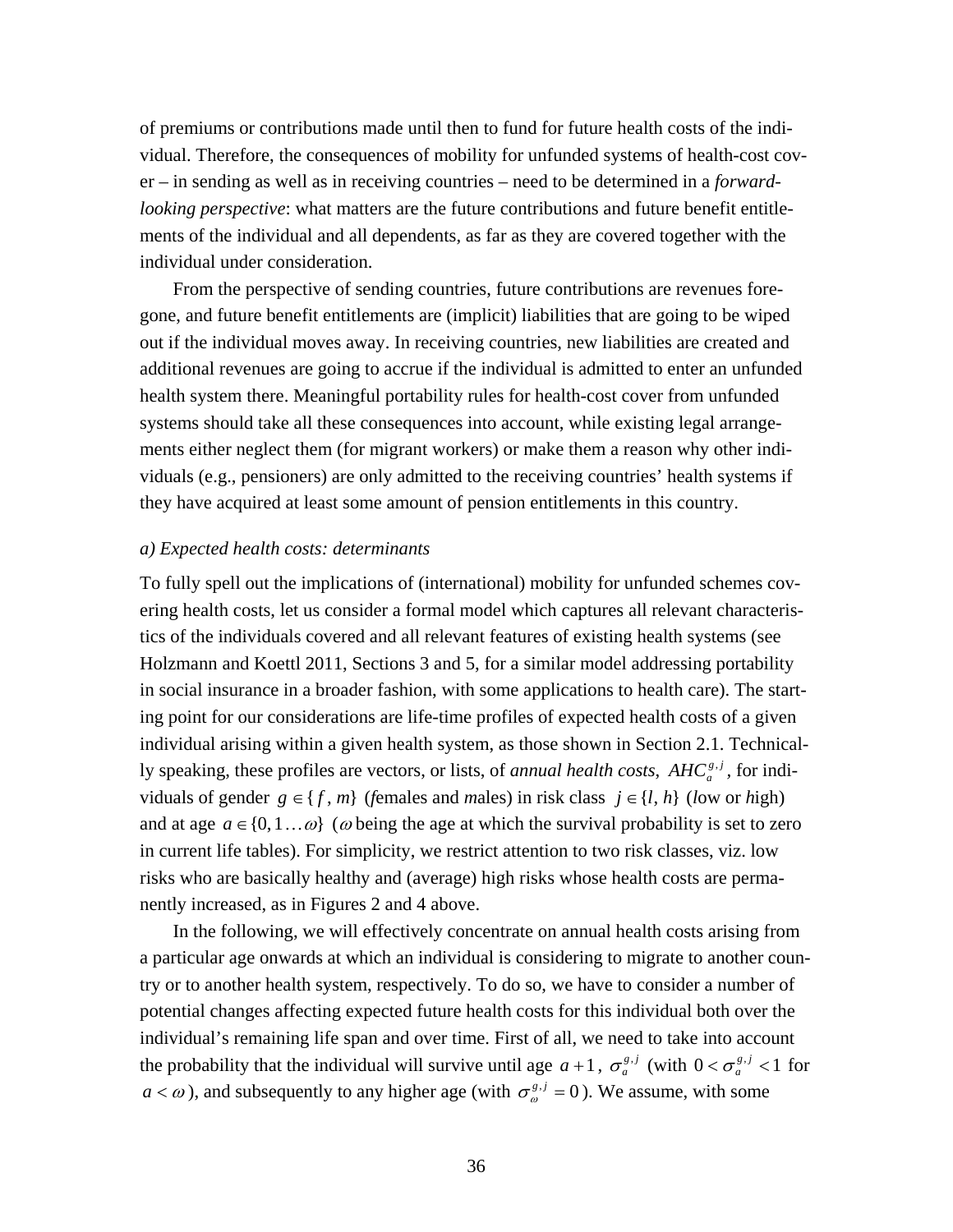sense of realism, that survival probabilities are differentiated not only by age, but also by gender and risk status (with  $\sigma_a^{g,l} \geq \sigma_a^{g,h}$ *lg*  $\sigma_a^{g,l} \geq \sigma_a^{g,h}$ ). For those who are currently low risks, we also need to take into account that they may continue to be low risks at age  $a+1$  with probability  $\lambda_a$  (in the range  $0 < \lambda_a < 1$ ), or that they may experience a deterioration in their health status with probability  $1 - \lambda_a$ . The way we define high risks, namely as individuals who have developed conditions leading to a permanent increase in expected future health costs, we do not allow for a change in health status in the opposite direction. For convenience, we assume that the probability of a change in health status may vary with age but does not significantly vary by gender.

 In addition to these life-cycle changes in relevant characteristics of the individual, there are also changes which may affect the individual's future health costs as time passes by. If the series of annual health costs is taken from a cross section, relating to individuals at different ages in a particular year, we need to consider future increases in age-specific annual health costs through an annual health-cost inflation factor,  $1+c$ , which may differ from general price inflation and is simply assumed to be constant here. Also, to make annual health costs measured as a longitudinal profile for a given individual comparable across time, assessing them in terms of present values for the current year, we need an annual discount factor,  $1+r$ , which is again assumed to be constant.<sup>36</sup>

#### *b) Expected health costs: differentiation by risk status*

Building on these ingredients, we can calculate *expected future health costs*,  $EHC_a^{g,j}$ , for individuals of gender *g* in risk class *j* and at age *a*. For individuals who are *high risks*, expected health costs are simply given by the sum of annual health costs for a high risk arising from age *a* onwards, weighted with the relevant survival probabilities, up-rated with health-cost inflation, and discounted to form present values for the current time period (with  $t \in \{0, 1...\}$  being a time index that is equal to zero for the current year).

$$
EHC_a^{g,h} = \sum_{t=1}^{\infty} \left[ \frac{(1+c)^t}{(1+r)^t} \prod_{x=a}^{a+t-1} \sigma_x^{g,h} AHC_{a+t}^{g,h} \right] \tag{1}
$$

This way of expressing expected life-time health costs for high risks is certainly very transparent. Alternatively, we can also use a recursive formula which simply adds the present value of annual health costs for a high risk expected for the next year of life, appropriately weighted and up-rated, to expected future health costs of a high risk assessed from the perspective of this next year. This alternative version of writing expected future health costs for high risks reads

<sup>&</sup>lt;sup>36</sup> In theory, meaningful restrictions applying to both factors only imply that  $c > -1$  and  $r > -1$ , while we can safely assume *c* and *r* to be larger than zero, certainly in terms of long-term averages, in reality.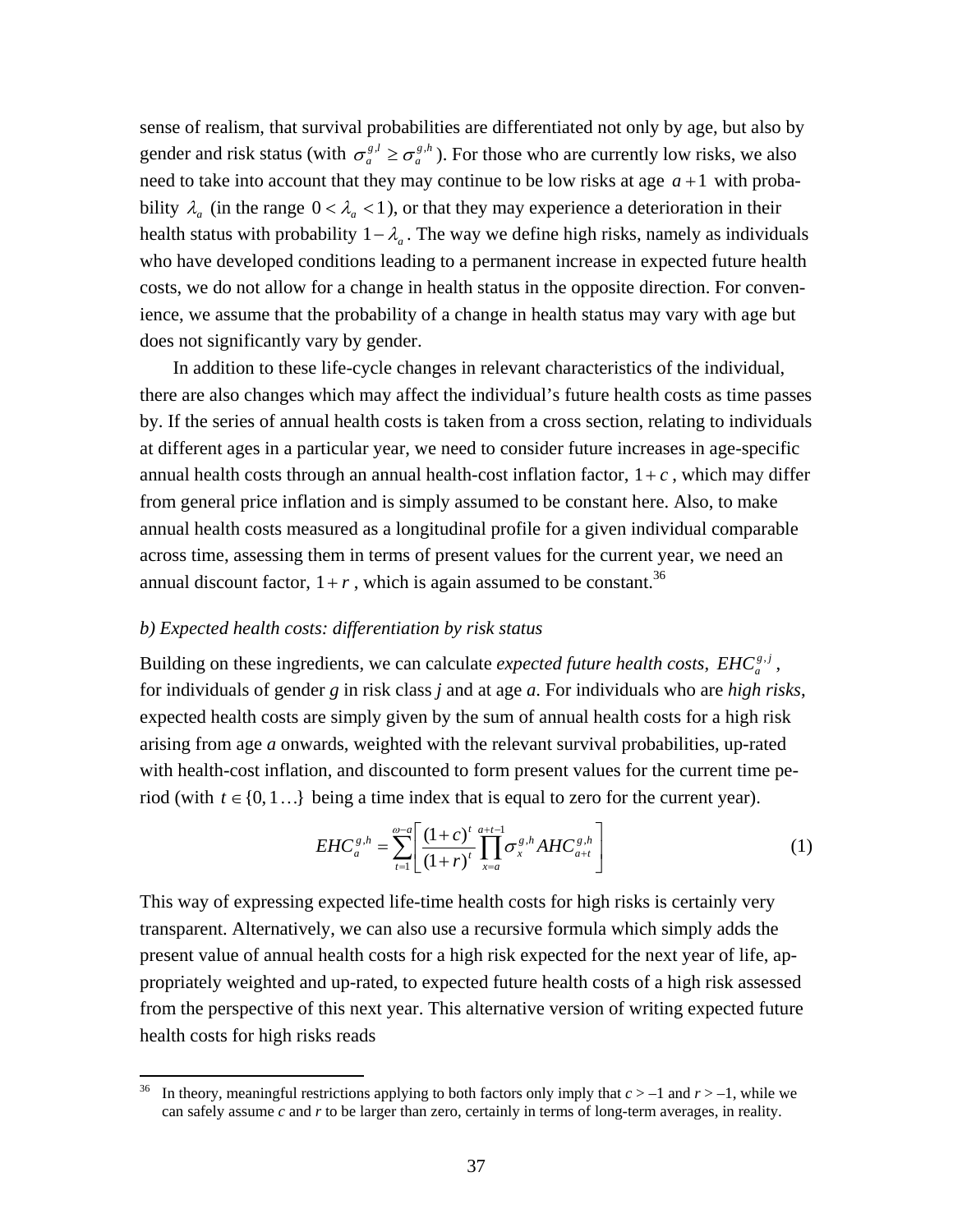$$
EHC_a^{s,h} = \frac{1+c}{1+r} \sigma_a^{s,h} \Big( AHC_{a+1}^{s,h} + EHC_{a+1}^{s,h} \Big). \tag{1'}
$$

A recursive formula of this type is actually needed to express expected future health costs for individuals who are currently low risks, as they may become high risks with some probability at any point in time in the future. Expected life-time health costs for *low risks* are thus given by

$$
EHC_a^{g,l} = \frac{1+c}{1+r} \sigma_a^{g,l} \Big[ \lambda_a \Big( AHC_{a+1}^{g,l} + EHC_{a+1}^{g,l} \Big) + (1 - \lambda_a) \Big( AHC_{a+1}^{g,h} + EHC_{a+1}^{g,h} \Big) \Big], \tag{2}
$$

a generic formula for expected future health costs for individuals in any risk status being

$$
EHC_a^{g,j} = \frac{1+c}{1+r} \sigma_a^{g,j} \Big[ \lambda_a \Big( AHC_{a+1}^{g,j} + EHC_{a+1}^{g,j} \Big) + (1 - \lambda_a) \Big( AHC_{a+1}^{g,h} + EHC_{a+1}^{g,h} \Big) \Big].
$$
 (3)

If the first term in square brackets in equation (3) is set to its high-risk value ( $j = h$ ), the probability of a change in risk status for low risks  $(\lambda_a)$  cancels out from this formula, and the equation simplifies to (1').

### *c) Non-contributory cover for dependents*

Depending on relevant rules applied in the system of health-cost cover applying to the individual we are looking at, we may also have to take into account health costs for a partner and the children of this individual if they have non-contributory cover from the same system. $37$  If an individual has dependents with non-contributory cover, we can reinterpret equation (3) as a formula for assessing expected future health costs for this individual *i*, with gender *gi*, risk status *ji* and age *ai*, the relevant intermediate result being  $EHC_{ai}^{gi,ji}$ . To obtain *total expected future health costs* linked to the coverage of health costs for this individual, we then have to add health costs for a partner *p* and for each of the *N* children (numbered  $n \in \{1, ..., N\}$ ) who are eligible for additional cover. The relevant amount of expected future health costs is then given by

$$
EHC_a^{g,j} = EHC_{ai}^{gi,ji} + pEHC_{ap}^{gp,jp} + \sum_{n=1}^{N} k_{an} EHC_{an}^{gn,jn} , \qquad (4)
$$

where  $p \in \{0, 1\}$  and  $k_{an} \in \{0, 1\}$  are eligibility counters applying to partners and children, respectively. In equation (4), expected future health costs for eligible partners, *EHC*<sup>gp,jp</sup>, are calculated as in equation (3), taking into account the partner's gender, risk status and age. When calculating expected future health costs for each eligible child, *EHC*<sub>an</sub><sup>in</sup></sup>, the formula stated in equation (3) must be applied to the periods until  $an = \chi$ 

<sup>&</sup>lt;sup>37</sup> Otherwise, we should treat them in isolation, i.e., as separate individuals who are considering to migrate elsewhere, applying the same logic as for the single individual we have looked at thus far.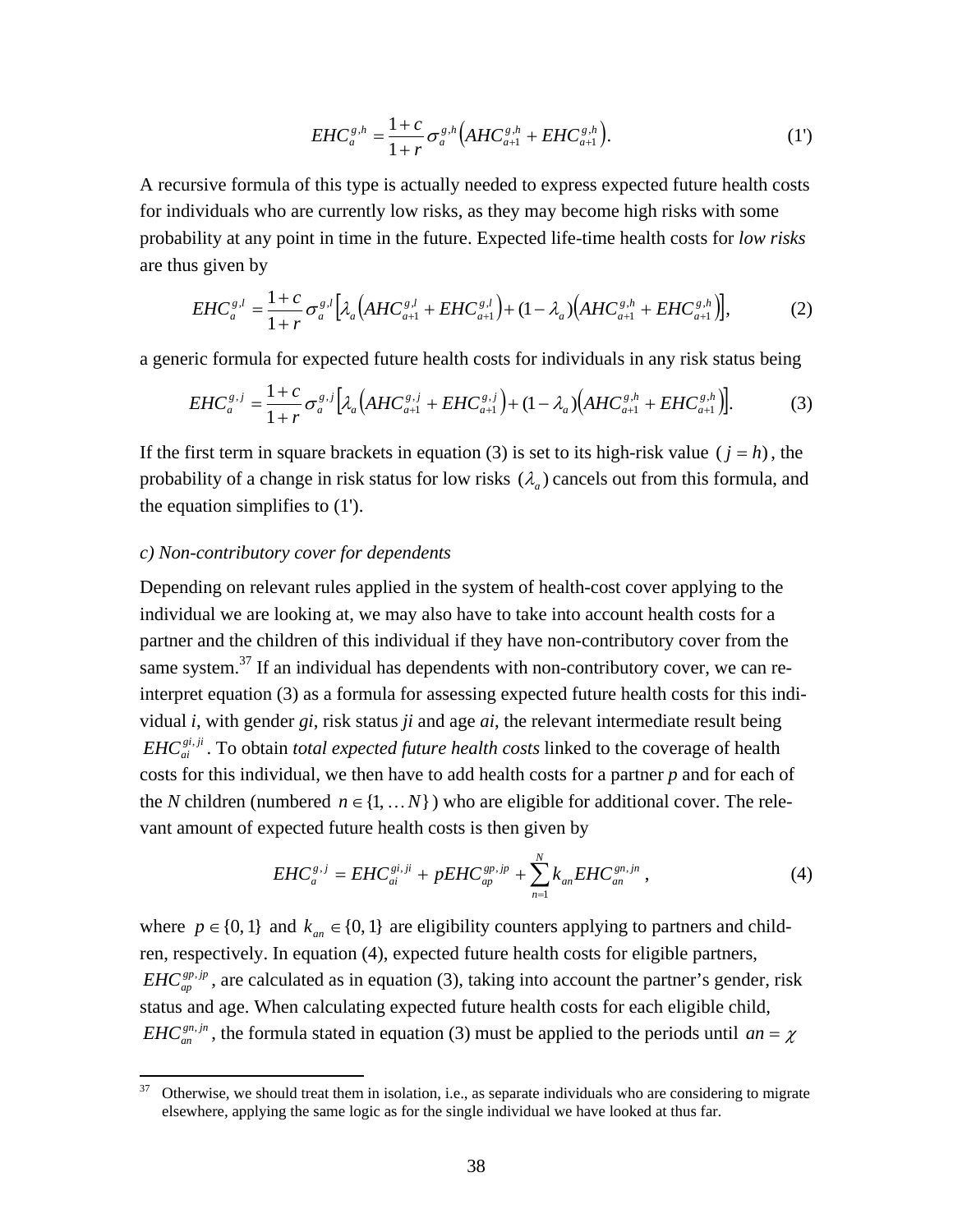(not  $an = \omega$ ),  $\chi$  being the last year of age in which children can be expected to be eligible for non-contributory cover through (one of) their parents.

# *d) Long-term sustainability of financing health care*

Last but not least, when assessing the amount of expected future health costs arising for a given individual within a given system of health-cost cover, we also have to address the fact that this system may not be "sustainable" in its current form over the time horizon of our calculations or, eventually, in terms of the *intertemporal government budget constraint*. 38 In other words, based on the equations we have derived here thus far, we may account for future health costs that may not arise at all for those who continue to have cover from the system, for instance, because health-cost inflation *c* is too high, exceeding expected price and wage inflation, or because the age composition of the insured population is expected to deteriorate.<sup>39</sup> The easiest way to deal with this complication is to apply a uniform sustainability factor  $1 - s$  (with  $0 < s < 1$ ) to expenditure accruing in each year in the future. Adjusting our earlier calculations, we then obtain *sustainable future health costs*, *SHC*<sup> $g, j$ </sup>, which are given by

$$
SHC_a^{s,j} = (1-s)EHC_a^{s,j}.
$$

# *e) Expected revenues for financing health care*

Future health costs essentially turn into future expenditure saved if an individual is actually leaving an unfunded system of health-cost cover. Besides, expected financial contributions to this system which the individual could have made in the future are of course no less important. The way in which unfunded systems of health care or health insurance are financed can be different. Around the world, ear-marked contributions specifically collected for health funds, injections from the general-government budget that are mainly tax-financed, or some mixture between these two approaches play a dominant role in this area. Without a loss in generality, we may take annual "tax" revenues,  $T_a(y_a^{g,j})$ , that are raised from each individual and are effectively channeled into the health system as the basis for assessing expected financial contributions that turn into future revenues foregone if an individual is leaving the system. The way we model them, these revenues are derived from a generic tax function  $T_a$  which may differ by the tax payer's age and is

<sup>&</sup>lt;sup>38</sup> See Blanchard (1990) for a conceptual clarification of what "sustainability" means from a publicfinance point of view. In EU Economic Policy Committee (2001; 2003) it is explained and discussed how this notion is nowadays used to monitor public finances in a long-term perspective in EU countries (and, occasionally, also in other developed countries, see Hauner et al. 2007) for practical purposes.

<sup>&</sup>lt;sup>39</sup> In both cases, future health expenditure could not be financed using a constant share in GDP of the respective country, i.e., from constant contribution rates or a constant fraction in tax revenues in an otherwise unchanged environment.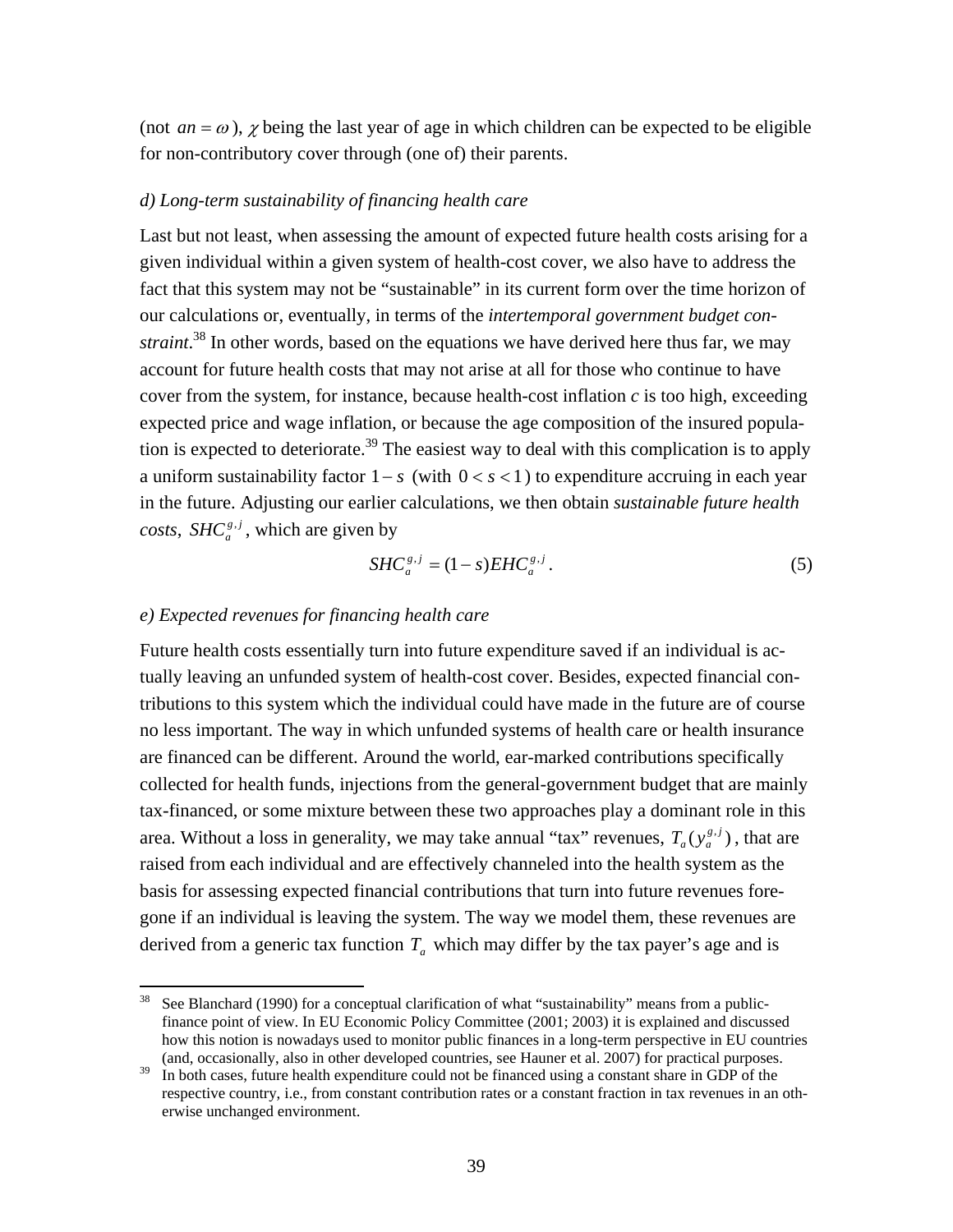applied to a tax base  $y_a^{g,i}$  which is assumed to consist of wages and pensions mainly, but may comprise other income, consumption, or any combinations of these components as well. In any case, the tax base may vary by gender, health status and age due to the rules applied as well as the ability to pay taxes.

 Building on a time series of annual tax payments conditioned on the relevant characteristics of a given individual, we can then determine the present value of *expected future tax revenues* that this individual would have to pay under current rules for the system we are looking at. In its most generic form, the relevant formula reads

$$
ET_a^{s,j} = \frac{1+w}{1+r} \sigma_a^{s,j} \Big[ \lambda_a \Big( T_{a+1} (y_{a+1}^{s,j}) + ET_{a+1}^{s,j} \Big) + (1 - \lambda_a) \Big( T_{a+1} (y_{a+1}^{s,h}) + ET_{a+1}^{s,h} \Big) \Big]. \tag{6}
$$

Here, the assessment of future tax revenues follows a similar logic as the assessment of expected future health costs, see equation (3), with a recursive structure to allow for changes in risk status at any point in time in the future. The factor  $1 + w$  (with  $w > -1$ ) reflects wage inflation or any increase in the average, individual-level tax base occurring. For simplicity, we assume that the tax function is adjusted to wage inflation in such a way that tax progression is neutralized with respect to the growth in average wages. That is, within a given period of time the tax function  $T_a$  may well exhibit progression with respect to the tax base  $y_a^{g,i}$ , while it behaves as if it were linear in an intertemporal perspective. The function is also assumed to be stable otherwise, as we neglect potential future increases in contribution rates, tax rates etc., making adjustments regarding the future sustainability of the system on the expenditure side; see equation (5). If cover for dependents affecting future health costs is non-contributory – as is assumed in equation  $(4)$  – equation (6) is indeed the final version of expected future revenues linked to membership of an individual in a given system of health-cost cover.  $40$ 

## *f) Expected net costs of migrants*

We are thus approaching the final result of our calculations regarding the financial consequences of the possibility that an individual may leave an unfunded system covering health costs, for the individual as well as for any dependents, and may then enter another system of the same type located elsewhere. This result is given by *expected future net costs* (or surpluses, as it may be) related to the membership of this individual in an unfunded system of health-cost cover,

$$
ENC_a^{s,j} = SHC_a^{s,j} - ET_a^{s,j} \,. \tag{7}
$$

<sup>40</sup> Otherwise, health costs and revenues relating to partners and children should be assessed in separate calculations (see footnote 37).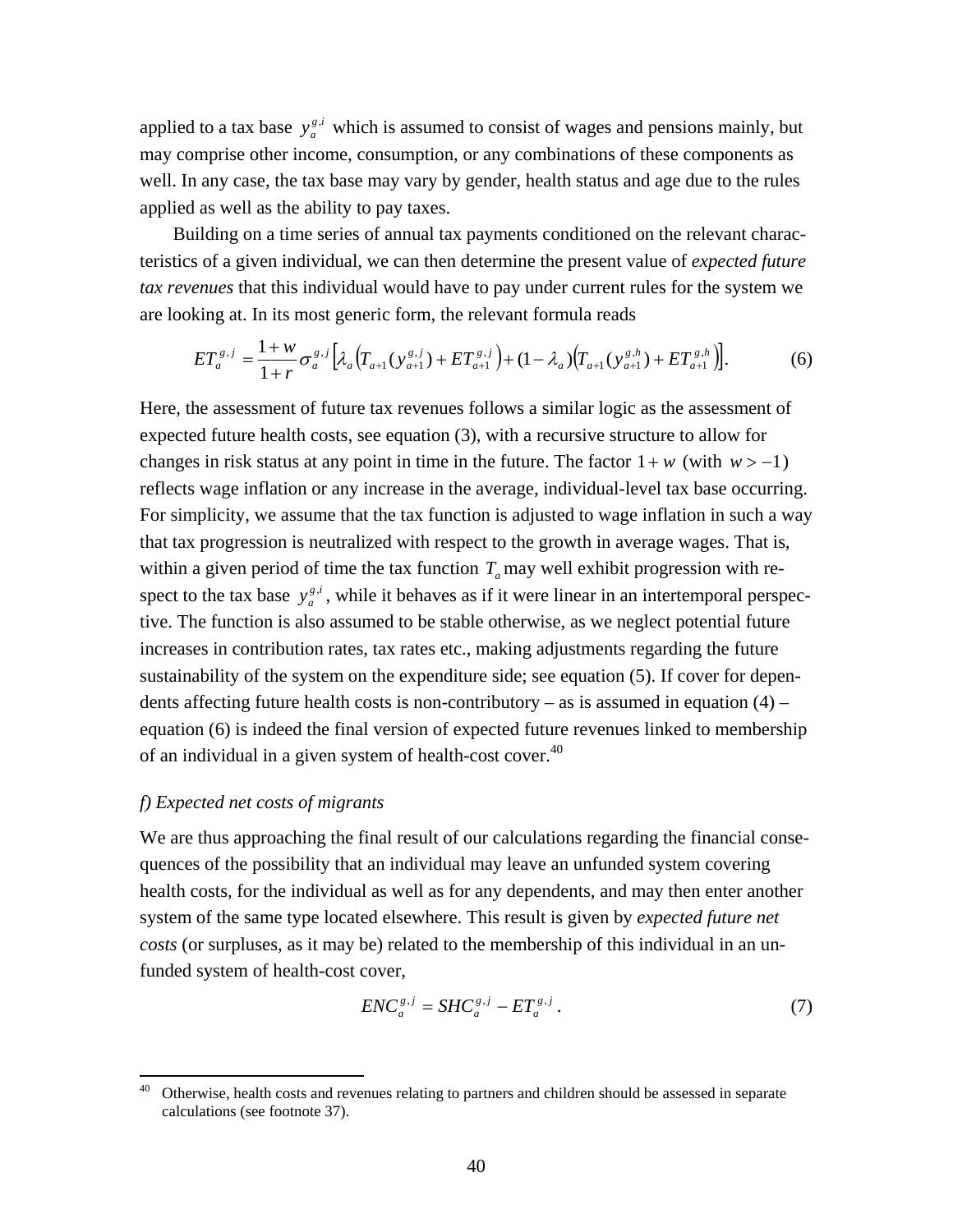Note that the *ENC*s calculated for a given individual (and all dependents with non-contributory cover) can be larger than, equal to, or smaller than zero. They are determined by individual characteristics of those who consider migrating as well as by features of the health systems which would be affected. For the potential sending country *A*,  $ENC_{a,A}^{g,j}$ , measures the net costs saved, or the surplus foregone, if a particular individual actually leaves the national health system – compared to a situation where it has continued, and eventually life-long, cover. For a receiving country *B*,  $ENC_{a,B}^{s,j}$  measures net costs incurred, or the surplus accruing, if the individual is admitted to the health system, hence to the national risk pool, for *life-long cover* in this country.

 The result of our calculations regarding the financial consequences of mobility between unfunded systems of health-cost cover therefore implies the following. When letting go a migrant, health funds in the sending country may effectively wish to claim  $ENC_{a,A}^{s,j}$  if  $ENC_{a,A}^{s,j} < 0$ ; they may be willing to pay up to  $|ENC_{a,A}^{s,j}|$  if  $ENC_{a,A}^{s,j} > 0$ . Conversely, when accepting a migrant, health funds in the receiving country may be willing to pay (in brackets: they may wish to claim)  $|ENC_{a,B}^{s,j}|$  if  $ENC_{a,B}^{s,j} < 0$  ( $ENC_{a,B}^{s,j} > 0$ ). Ideally, to make unfunded health-cost cover portable the two health funds involved could thus compensate each other for any net costs avoided or net costs incurred, based on the net-present-value positions of both health systems, if the individual becomes mobile across the two countries instead of staying in the sending country.

 The same logic can also be applied to *temporary moves*, provided they last long enough that accounting for the consequences for the health funds involved appears to be worthwhile. If this is the case, transferring the provision of insurance for health costs (including the elements of redistribution that may be attached to it, following the rules of the receiving countries' system of health-cost cover) may make sense. If the temporary move of an individual, plus any dependents, lasts for *d* years, health funds in the sending country may wish to claim (or pay)  $|ENC_{a,A}^{s,j} - ENC_{a+d,A}^{s,j}|$  $\sum_{a}^{i,j}$  –  $ENC_{a+d,A}^{s,j}$  if this difference is negative (respectively positive). That is, expected net costs accruing in the more remote future, after the individual will have returned, need to be deducted from the result applying to a case where mobility is open-ended or expected to last indefinitely. Conversely, health funds in the receiving country may be willing to pay (or claim)  $|ENC_{a,B}^{g,j} -ENC_{a+d,B}^{g,j}|$  $\sum_{a}^{[i,j]}$  –  $ENC_{a+d,B}^{g,j}$  if this difference is negative (respectively positive). Real-world scenarios of international migration can of course be substantially more complicated, involving various sources of uncertainty, unexpected changes in earlier plans, and consecutive moves in different directions. But in any case, the formula for calculating the consequences of mobility for unfunded national health systems that we have derived here can be easily applied pro rata temporis, the shortest duration of an expected stay in a given country, or under the rules of a given health system, for which this makes sense probably being one year.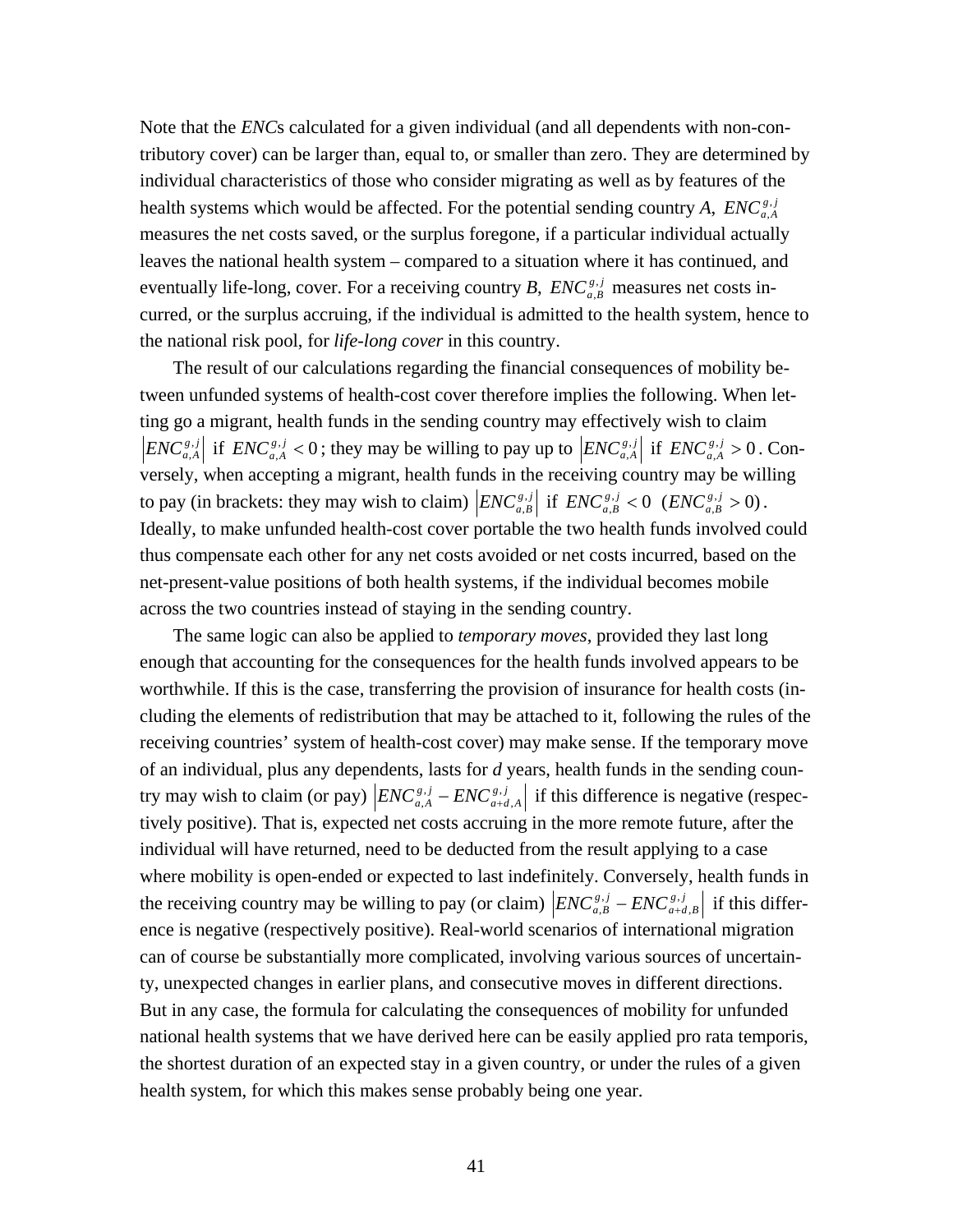# *g) How to isolate insurance from redistribution*

We will discuss later on, in Section 5.2, whether the distinction between elements of insurance and elements of redistribution should be taken into account in designing appropriate portability rules (see Section 2.2 for a closer description of these components of existing arrangements of health-cost cover). Disentangling the effects of insurance for expected future health costs from those of redistributive elements of unfunded health systems may nevertheless be useful at this stage to see how this could be done and to prepare for an in-depth treatment of the material issues that arise.

 The design of elements of redistribution varies a lot across national systems covering health costs. The scope of insurance which is actually involved in funded schemes also shows some diversity, while all unfunded systems of health-cost cover next to automatically provide insurance in all its basic forms distinguished above: cover for current health costs (by which individual contributions would have to correspond to expected annual health costs in the current year), insurance against any deterioration of one's health status (by which contributions would have to follow the time profile of expected average health costs over the remaining life cycle), and some amount of intertemporal burden smoothing (to obtain a flatter time profile of contributions over the life cycle than the one just described). Redistribution then leads to further modifications of the total amount as well as the life-cycle profile of contributions due, while national health systems typically give each individual access to benefits which are fully captured by expected (sustainable) future health costs as assessed above.

 Probably the easiest way of determining contributions that cover all elements of insurance, but no redistribution, in an unfunded system of health-cost cover is to calculate the per-capita amount of total annual health costs for each individual who is covered by the system and for each year that membership can be expected to last (weighted with the relevant survival probabilities, that is).<sup>41</sup> Fictitious annual lump-sum premiums which are obtained in this way cover a fair share in annual health costs and do not reflect the extracosts arising from changes in health status. They may also vary a bit over time, depending on long-term trends in total health expenditure for the insured population, but they should take away the strong, age-related trend in expected health costs observed at the individual level. At the same time, they do not reflect the effects of redistribution by income involved in actual contributions, and they attribute a price to all kinds of non-contributory

<sup>41</sup> As in the calculations described in Sub-section *c*, cover for dependent children should of course be restricted to the (maximum) period in which they can be eligible. Also, one could calculate a separate amount of per-capita costs for this group because these costs tend to be considerably lower than for an average adult (see, e.g., Figures 1 and 3) and, more importantly, because it is often unclear whether they will remain under the coverage of the current system when they start making their own decisions (to participate in the labor force, to move abroad, etc.)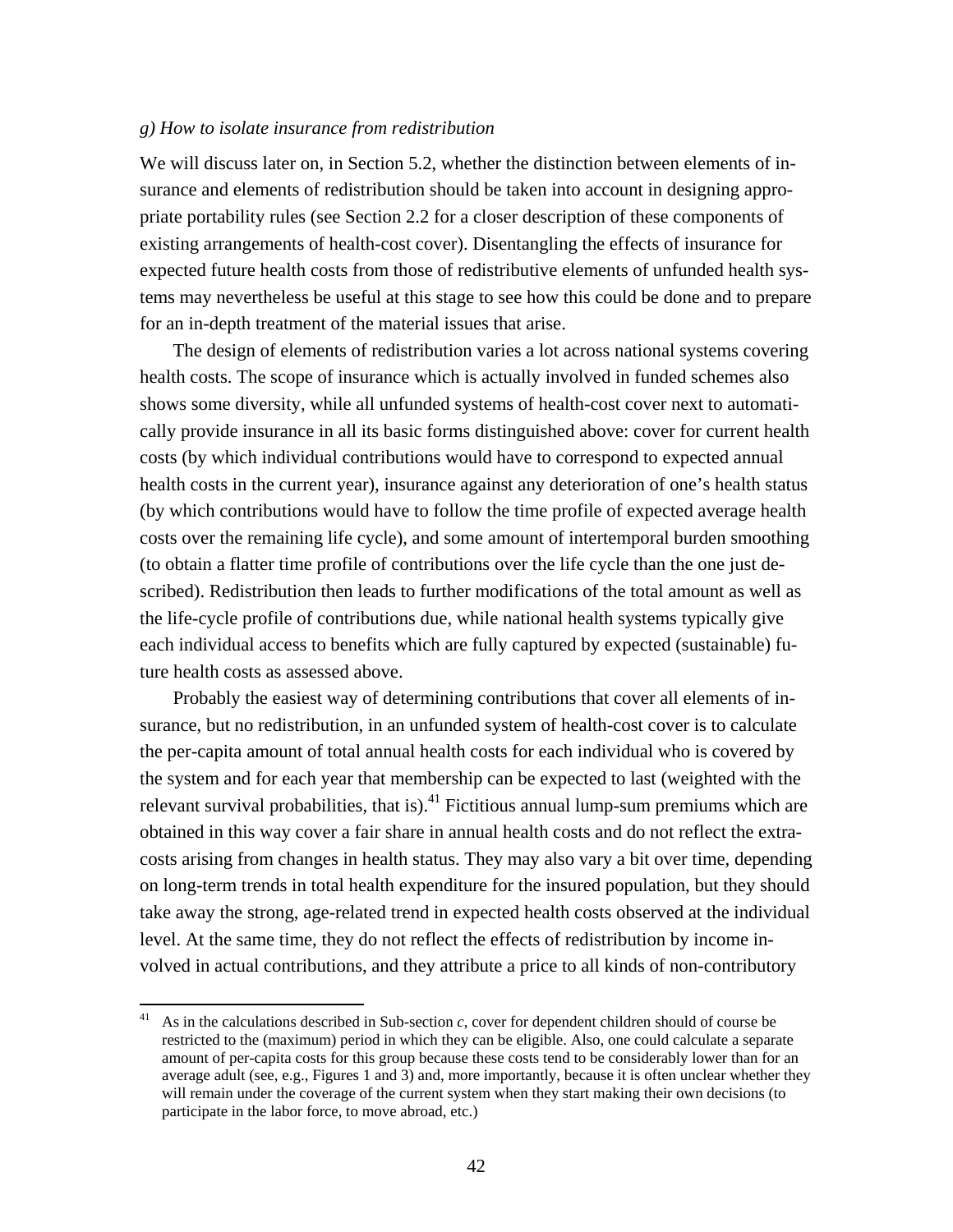cover. Yet, one could be more careful in neutralizing the intergenerational redistribution that is typically involved in unfunded systems of health-cost cover.<sup>42</sup>

 If expected future health costs of an individual remain unchanged, while revenues collected from the individual are adjusted to undo the effects of redistribution, expected future *net* costs will change accordingly. They will become higher (and, apart from exceptional cases, may no longer be negative) for those who must be expected to pay for the redistributive elements of a given health system as the contributions of these individuals are fictitiously reduced in these calculations. Conversely, expected net costs will become lower for those at the receiving end of redistribution because their contributions are fictitiously increased. The differences between expected net health costs by age, gender and risk status will thus become smaller than when redistribution were included in the calculations, but they need not disappear. Specifically, variation of expected net health costs by age is still likely to be substantial. The reason is that annual health costs tend to increase at higher ages, while contributions – those actually paid as well as those imputed here – are likely to be considerably lower at later stages of the life cycle. Yet, the same individuals will typically have paid contributions exceeding their annual health costs at younger ages. Their positive (and high) expected net health costs at old age are thus the result of an implicit element of pre-saving which is inherent in any kind of intertemporal burden smoothing.

 One might thus wonder why we stick to our forward-looking perspective in assessing the consequences for national systems of health-cost cover here if individuals consider emigrating or immigrating, respectively. Instead, we might try to account for the amount of pre-saving directly, based on past contributions and past health costs, with some adjustments for the effects of redistribution that may have taken place. But this would not be appropriate, due to the element of insurance against changes in health status – at least, if health costs differ substantially between those at low risk and those at high risk. To provide insurance for health-status risks, irrespective of when a change in health status occurs, funds that are fictitiously attributed to an individual need to cover future health costs in an appropriate differentiation – an aspect which cannot be dealt with based on figures observed in the past. (We will further elaborate on this point immediately, when we turn to discussing systems that are actually funded; see Section 4.2.)

  $42$  Accounting for average health costs of those actually insured in each year limits the intergenerational redistribution to some kind of burden sharing, or mutual insurance, among all those whose life cycles overlap. More careful approaches would have to make sure that, on present value terms, life-time contributions of each individual are equal to life-time health costs arising for an individual at average health risk. In other words, one would have to approach the way in which only a narrow sub-set of funded health insurance schemes is actually calculated (see Section 4.2). Here, we content ourselves with applying a less precise yardstick to determining the effects of unfunded insurance without redistribution.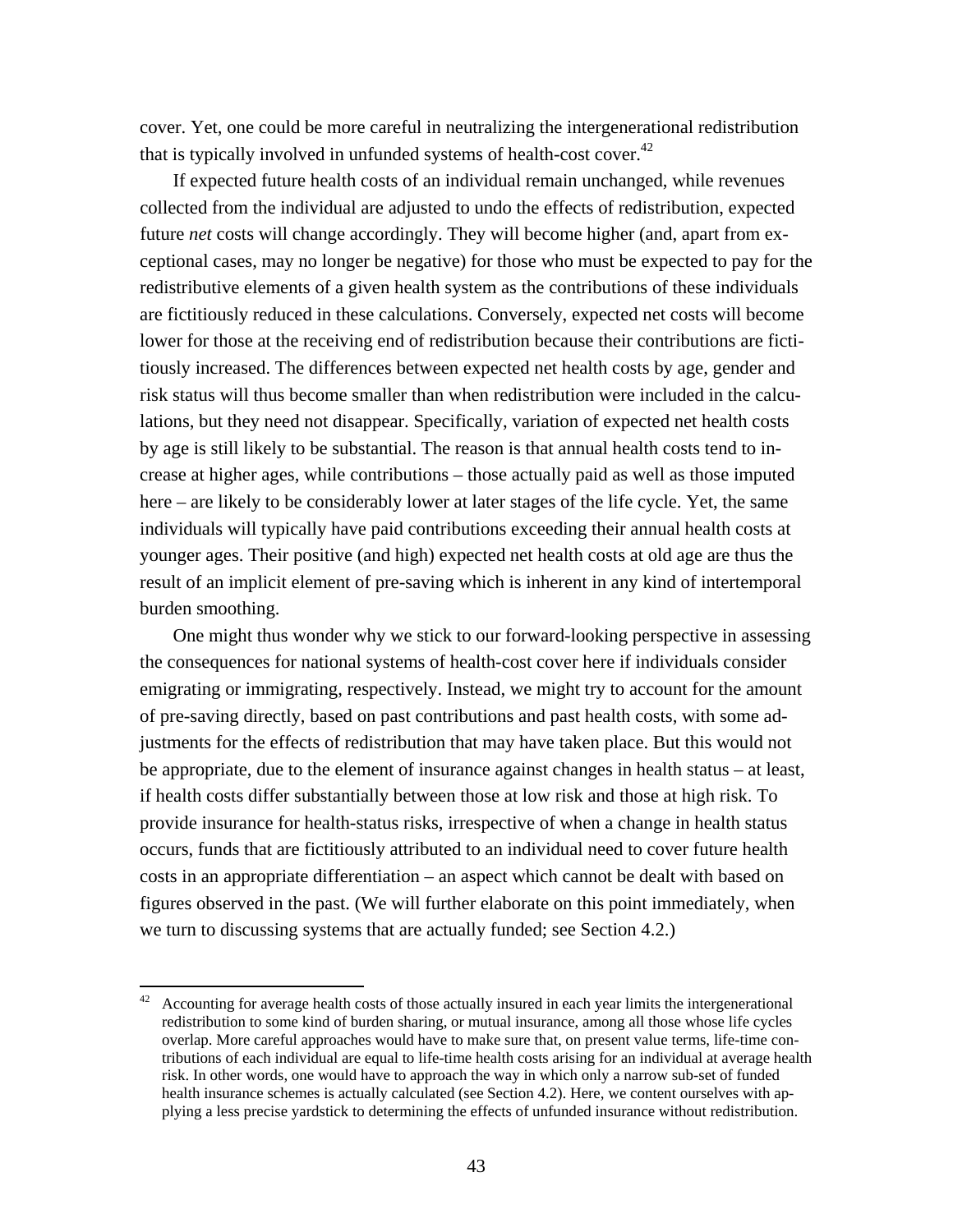Otherwise, the implications of our adjusted calculations look much the same as those in the previous sub-section. When the effects of redistribution are neutralized, differences in expected future net costs across different types of individuals are smaller, and net health costs themselves are most likely positive in each case. Still, if individuals consider migrating from one country to another, adjusted net health costs can be taken to indicate a potential willingness to pay on the side of the national health scheme in the sending country. At the same time, net health costs assessed there reflect potential claims of the health scheme in the receiving country. Again, the same logic can be applied to temporary migrants if the provision of health insurance shall be transferred for a limited number of years and if calculations regarding future net health costs are therefore restricted to this period.

### **4.2 Portability in (partially) pre-funded systems**

Instead of being operated on a pure pay-as-you-go basis, systems covering health costs can indeed accumulate financial reserves. This is useful, in particular, to offer insurance against changes in health status that materialize over time, to engage in intertemporal burden smoothing, or to avoid or limit intergenerational redistribution (see, again, Section 2.2). In schemes that are at least partially pre-funded, (international) mobility of individuals does not only appear to have an impact on the balance of expected future costs and revenues, but also on the use of funds which have been accumulated in the past. If the total stock of reserves remains unchanged, individuals leaving such a scheme increase the amount of funds that are available on a per-capita basis, while individuals entering the scheme reduce it. Therefore, the question arises whether the *existence of financial reserves* should not also play a role for designing appropriate portability rules.

 For instance, when an individual considers leaving a pre-funded scheme, some share in existing funds could be attributed to the individual and should probably be paid out, rather than creating a windfall gain for all other individuals who remain in the scheme. Likewise, in terms of premiums or benefit entitlements an individual who considers entering such a scheme is likely to be treated very differently from individuals of the same age and health status who have contributed to the current stock of reserves in the past. But things could be different if new entrants were able to carry with them a portable amount of reserves that they have built up elsewhere.

 At closer inspection, however, expected future net costs and any amount of reserves that may currently exist are strongly linked to each other. This implies that determining the financial consequences of mobility of individuals across systems of health-cost cover need not be fundamentally different, depending on whether these systems are funded or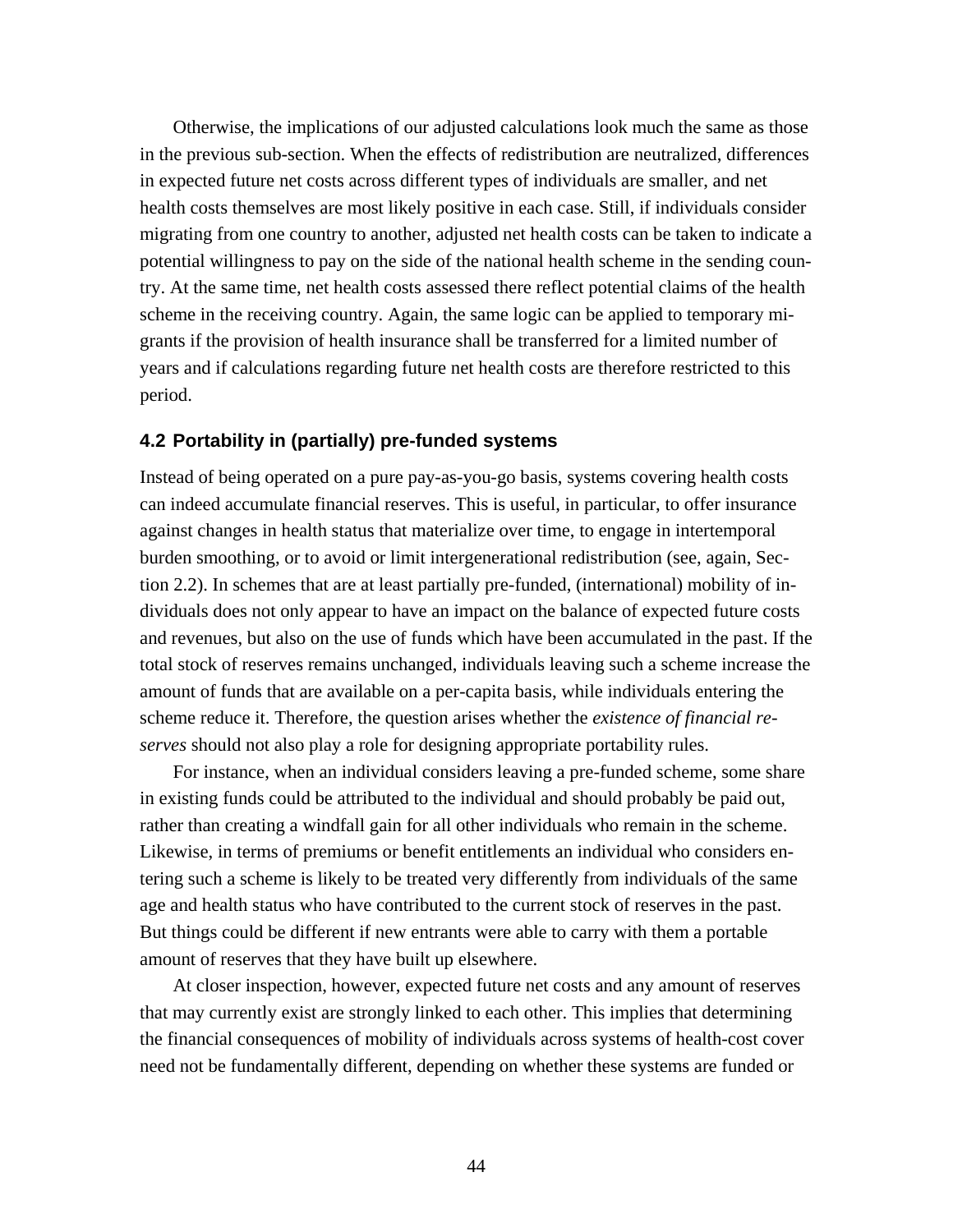not. This can best be seen for schemes that are indeed fully-funded. But, with some adaptations to such a mixed regime, it is also true for partially-funded schemes.

#### *a) Fully-funded schemes*

As a matter of fact, in fully-funded systems expected future net costs of each individual should exactly correspond to the share in funds accumulated in these systems that can be attributed to the same individual. In other words, expected net costs (*ENC*) as assessed in the above sense (see Section 4.1) for an individual of given gender, risk status and age are usually positive, indicating a willingness to pay for net costs avoided whenever the individual considers leaving the system. The maximum payment that the system would be willing to offer is equal to the amount of reserves which have been accumulated to (*fully*) pre-fund for these expected net costs. Conversely, by the terms of a contract for an individual entering a fully-funded scheme of health-cost cover, expected net costs of the new member arising in this scheme should be zero – unless the individual is bringing some amount of (portable) reserves. In this latter case, however, the scheme that is to be entered would be willing to accept a corresponding amount of *ENC*.

 Fully-funded systems of health-cost cover are typically based on actuarial calculations by which these links between accumulated funds and future net costs can be easily verified. Preserving most of the notation introduced in the previous section, we should note that fully-funded health-insurance contracts are essentially based on the *condition that expected net costs are zero* at the age *e* when an individual first enters the system. Being careful about the precise timing underlying our model, this implies that

$$
\frac{1}{\sigma_{e-1}^{g,j}} EHC_{e-1}^{g,j} = \sum_{t=1}^{\omega-e+1} \left[ \frac{1}{(1+r)^t \sigma_{e-1}^{g,j}} \prod_{x=e-1}^{e+t-1} \sigma_x^{g,j} P_{e+t-1}^{g,j(e)} \right],
$$
(8)

i.e., that future health costs and future revenues expected at this time must off-set each other. Here, our modeling of the revenue side is meant to reflect that payments made by the individuals covered in a fully-funded health insurance are premiums, *P*, rather than income-related contributions or taxes. Note that we allow for premiums that are differentiated by gender and risk status at the year of entry and may also vary with age – but not with current risk status, as pre-funding would not be needed then.<sup>43</sup>

 If, at a higher age *a*, an individual who has been in an average risk status of the relevant age cohort,  $\bar{j}(e)$ , to date considers leaving the scheme, equation (8) can be rewritten and re-arranged to form

<sup>&</sup>lt;sup>43</sup> Correcting for the contingent survival probability  $\sigma_{e-1}^{g,j}$  on both sides of the equation is needed because we have to assume the individual to be alive at age *e*. Only, by our forward-looking definition of the *EHC*s, we effectively discount all figures entering the equation to the period when the individual was aged  $e-1$ , without any further implications.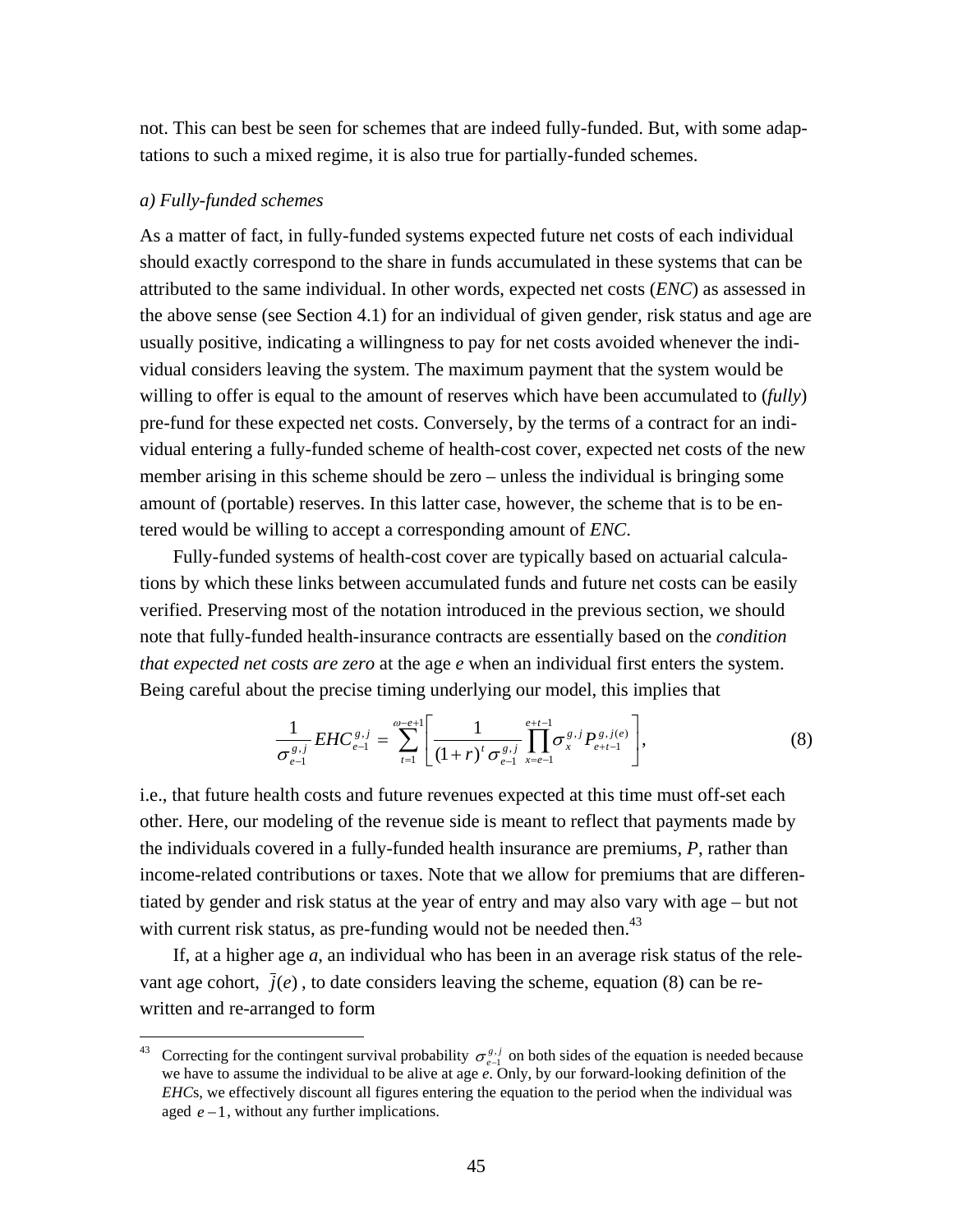$$
EHC_a^{g,\bar{j}(e)} - \sum_{t=1}^{\infty} \left[ \frac{1}{(1+r)^t} \prod_{x=a}^{a+t-1} \sigma_x^{g,\bar{j}(e)} P_{a+t}^{g,\bar{j}(e)} \right] = \sum_{t=e}^a \left[ \prod_{x=t}^{a-1} \frac{1+r_x}{\sigma_x^{g,\bar{j}(e)}} \left( P_t^{g,\bar{j}(e)} - AH C_t^{g,\bar{j}(e)} \right) \right]. \tag{9}
$$

Basically, the left-hand side of equation (9) represents expected future net costs from age  $a + 1$  onwards, that is,  $ENC_a^{s,j}$  in a fully-funded health-insurance scheme built on actuarial principles, while the right-hand side of equation (9) reflects the accumulation of financial reserves for an average individual until age *a* which takes place within such a scheme. Apart from a change in the reference period and a few up-dates regarding expectations which have materialized over time, the equality stated here should still be immediate from condition (8).

 Although equation (9) is kept as simple as it could be, the *accumulation of funds* described here may require a few words of explanation. (For much more detailed calculations on essentially the same issue, see Baumann et al. 2008.) Note, first of all, that past values of average health costs and premiums (as well as past interest rates) are no longer subject to any uncertainties, so that we can now use actual figures. Given that, accumulated funds mainly derive from an excess of insurance premiums  $P<sub>t</sub>$  over annual average health costs  $AHC_t$ , incurred in the past – assuming that the time profile of premiums is frontloaded compared to the health-cost profile to pre-fund for potential changes in risk status and to smooth the financial burden of premiums over time. Multiplying these annual differences by the interest factor(s)  $1 + r_t$  and summing them up until age *a* on present-value terms also reflects (compound) interest earned on existing reserves. In addition, mortality observed for individuals of the same age cohort between ages *e* and *a* implies that the reserves built up from premiums paid by those who died in the meantime have been "bequeathed" to those who survived, which leads to the weighting by  $\sigma_t^{-1}$ .

 Regarding the financial consequences of mobility of individual members for fullyfunded schemes of health-cost cover, *excepted future net costs* and *accumulated funds are*  thus essentially two sides of the same coin. In other words, they are just *two different ways* of assessing payments that are needed to make insurance cover fully portable across providers or even across systems.

 An important complication in determining portable amounts of funds for a given individual in a fully-funded health-insurance scheme is hidden behind the assumption of an individual with "average" risk status in equation (9). To actually pre-fund for expected future net costs, portable funds should be lower than average for individuals who are still low risks at age *a*, while they should be higher for individuals who are high risks. The risk status at the age of entry is usually taken into account when calculating premiums, so that it automatically feeds through to higher reserves for individuals who were high risks from the very beginning. However, insurance against any deterioration in risk status that occurs later on means that those who continue to be low risks effectively contribute to a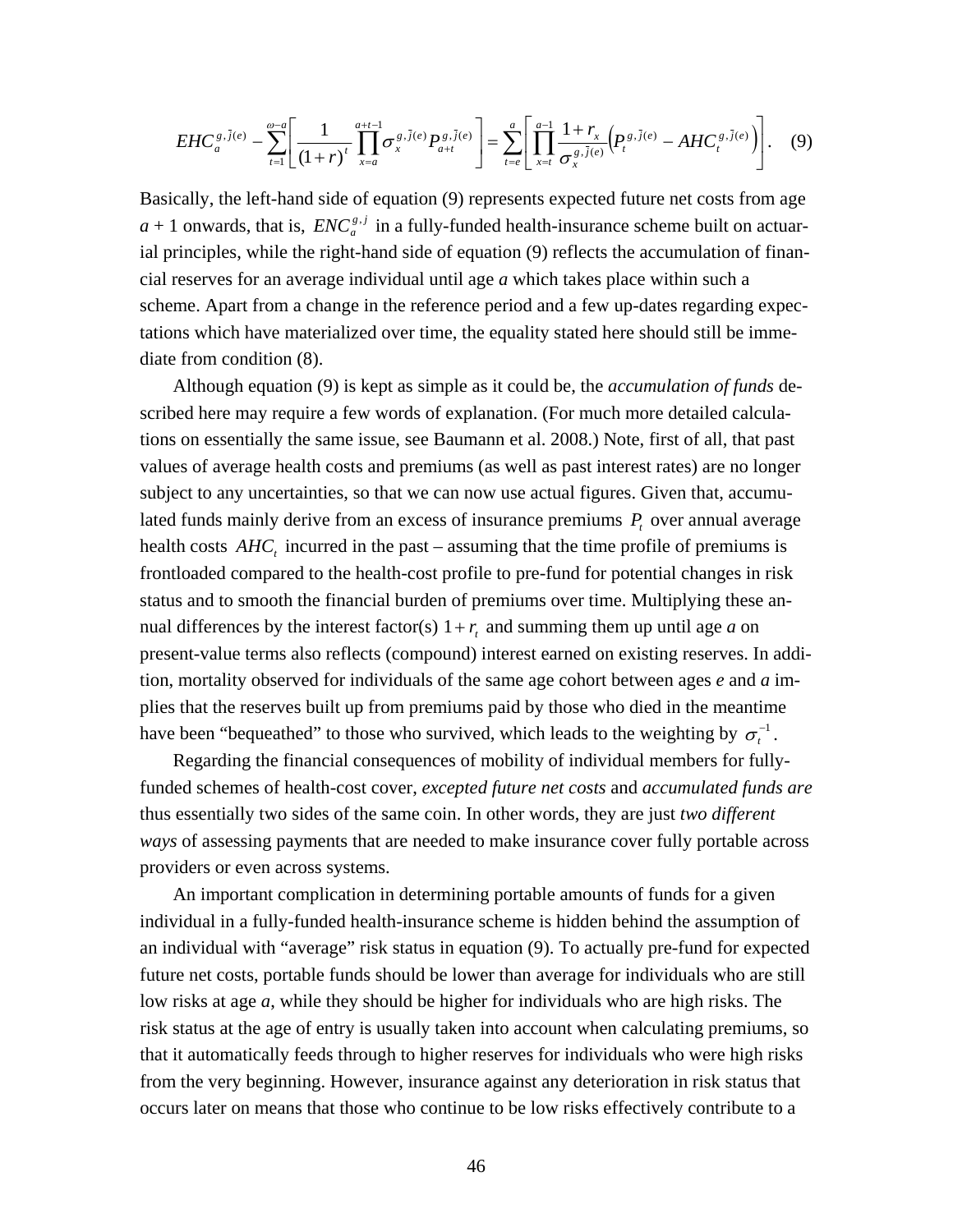higher pre-funding also for those who have just developed a relevant condition. If total funds accumulated in such a scheme were stored in individual accounts, part of current premiums paid by the former group would have to be channeled, year by year, into funds covering higher expected net costs for the latter group (see Baumann et al. 2008 for an indepth analysis, or Pauly et al. 1995 who implicitly stress this point in their idea of healthinsurance contracts with "guaranteed renewability"). This *re-allocation of funds by changes in risk status* is invisible, or even immaterial, as long as all individuals stay in the same scheme covering their health costs. But it needs to be made explicit when an individual is willing to leave the scheme. Otherwise, the individual would lose an important part of long-term insurance cover (if a high-risk individual could only take away funds needed for an average risk), or those left behind would suffer financial losses and their contracts might become subject to risk segmentation (if a low-risk individual could take away average amounts of funds).

 Against this background, projecting expected health costs based on the characteristics of a given individual – in line with how the insurance contract is calculated in general – may thus be a simple, more targeted alternative to assessing portable shares in existing reserves in a backward-looking fashion. Forward-looking calculations are in fact the only way to determine how much of the funds accumulated through earlier contributions need to be re-allocated in the case of a change in risk status, if risk-specific differences in health costs are substantial and if this health-status risk is subject to the insurance provided by a given system of health-cost cover. Note that in fully funded systems which do not insure the health-status risk (and do not add an element of intertemporal burden smoothing), portability is not much of an issue as individuals are always paying premiums to cover their actual current health costs. In addition, this approach could also be applied to fully-funded systems which, backed by compulsory membership rules and additional regulation, effectively include some elements of redistribution (e.g., cover for dependents at less-than-actuarial premiums).

 While determining the financial consequences of mobility across health funds leads to very similar calculations for both funded and unfunded systems, there are still a number of differences between these two types of schemes. For instance, when individuals consider leaving a fully-funded scheme, it is more likely that their former insurer is willing to make a payment – rather than wishing to claim one – than in an unfunded scheme. The reason is that fully-funded schemes typically do not involve any elements of interpersonal redistribution (and do not give rise to intergenerational redistribution). The relevant amounts of *ENC*s, or the funds which can be attributed to each individual, can therefore be assumed to be *positive* in virtually all relevant cases. For the same reasons, fullyfunded schemes will usually offer less favorable conditions than in an earlier, fully-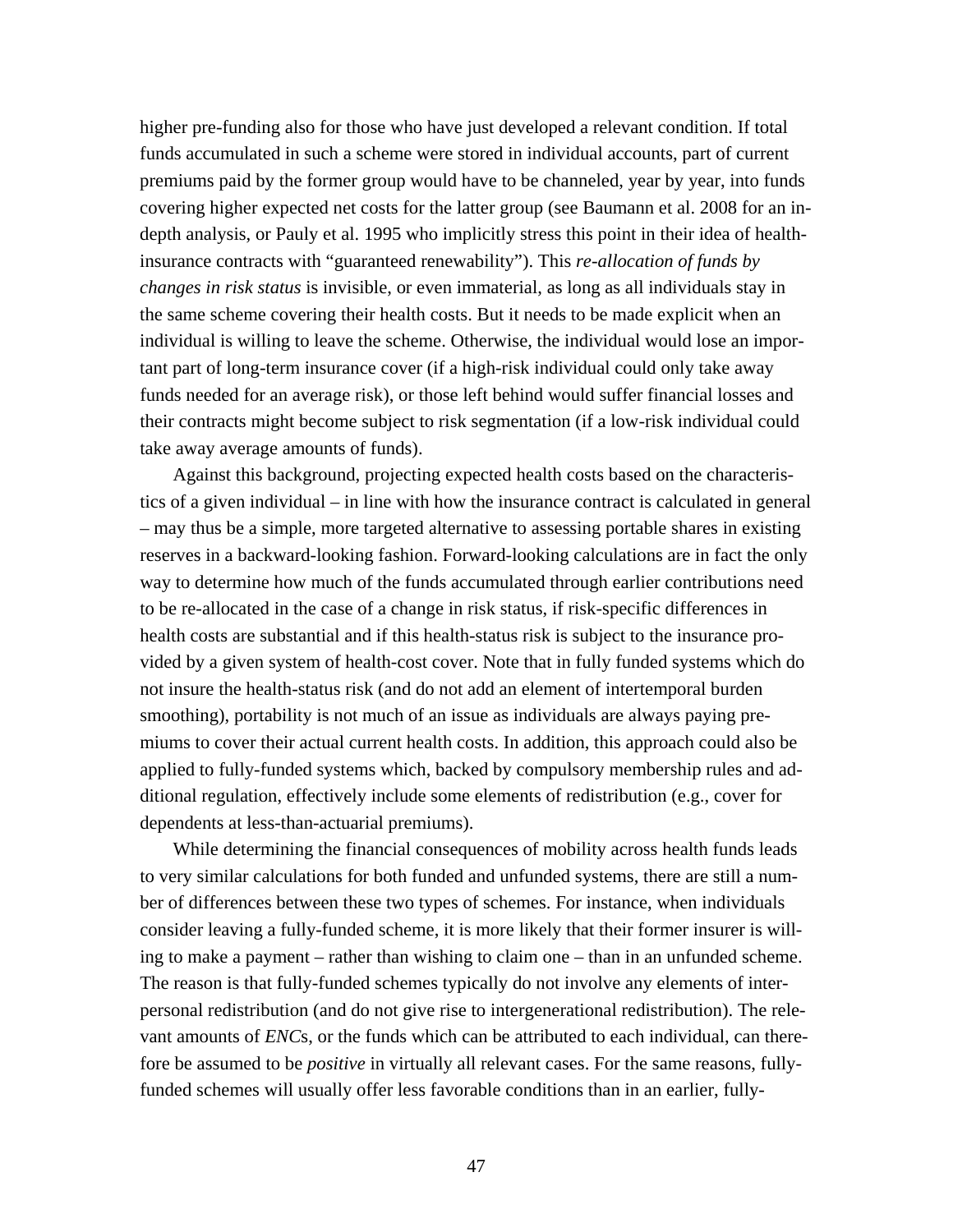funded contract when individuals consider joining them – or they have to ask for compensating payments. There is also a major difference between funded and unfunded systems in terms of *property rights* – in an economic perspective, but potentially also in a legal sense. Claims based on a share in accumulated funds that an individual has contributed to in the past may appear to be substantially stronger than those solely based on financial consequences of mobility expected for the future. In spite of the substantial parallels which we have pointed out here, this aspect might become important with respect to designing portability rules for practical purposes. Even if the basic idea remains the same, with two health funds involved in covering health costs for individuals who are mobile effectively compensating each other for any net costs saved or net costs incurred, related payments may appear to be justified much better when they can also be phrased in terms of a transfer of existing funds.

## *b) Partially funded schemes*

In reality, systems covering health costs are not either fully funded or entirely based on the pay-as-you-go mechanism. There is in fact a continuum of potential solutions in between these two extremes. However, schemes that do not belong to one of these pure types will mostly be rather close to one of them. On the one hand, systems holding relatively high amounts of reserves may not be operated on a strictly actuarial basis, being constrained in this respect by public regulation or openly acknowledging that the future is uncertain, so that actuarial calculations based on expected life-time health-care costs of insured individuals would have to be revised from time to time anyway.<sup>44</sup> As a consequence, compared to total costs that could be reasonably expected for the future the degree of pre-funding may effectively be partial only, for instance, relating to an extended, but still limited, time horizon. On the other hand, systems that are largely unfunded may nevertheless hold some amount of reserves, for instance, in terms of "demographic buffer funds". These funds result from an increase in contribution rates beyond current cost rates and may be scheduled to continue to grow for a while. They may then be reduced and eventually depleted to keep contribution rates stable in a period when expected costs go up. They are thus available as an aggregate stock of funds which can be used for shaping

<sup>&</sup>lt;sup>44</sup> Revisions of this kind, with re-assessments of expected health-cost profiles and premiums, actually happen in fully-funded schemes. Nevertheless, we consider them immaterial for our calculations sketched in the previous sub-section as these calculations are meant to reflect the financial consequences of mobility based on all information that is currently available. If future changes could be foreseen with sufficient certainty, they should already be included in current insurance conditions. – Note that a similar problem arises with respect to assessing the future sustainability of unfunded schemes. In this regard, too, all information that is currently available should be exploited to determine the consequences when insured individuals are currently deciding to become mobile. It is hardly avoidable that, later on, this assessment may turn out to be imprecise.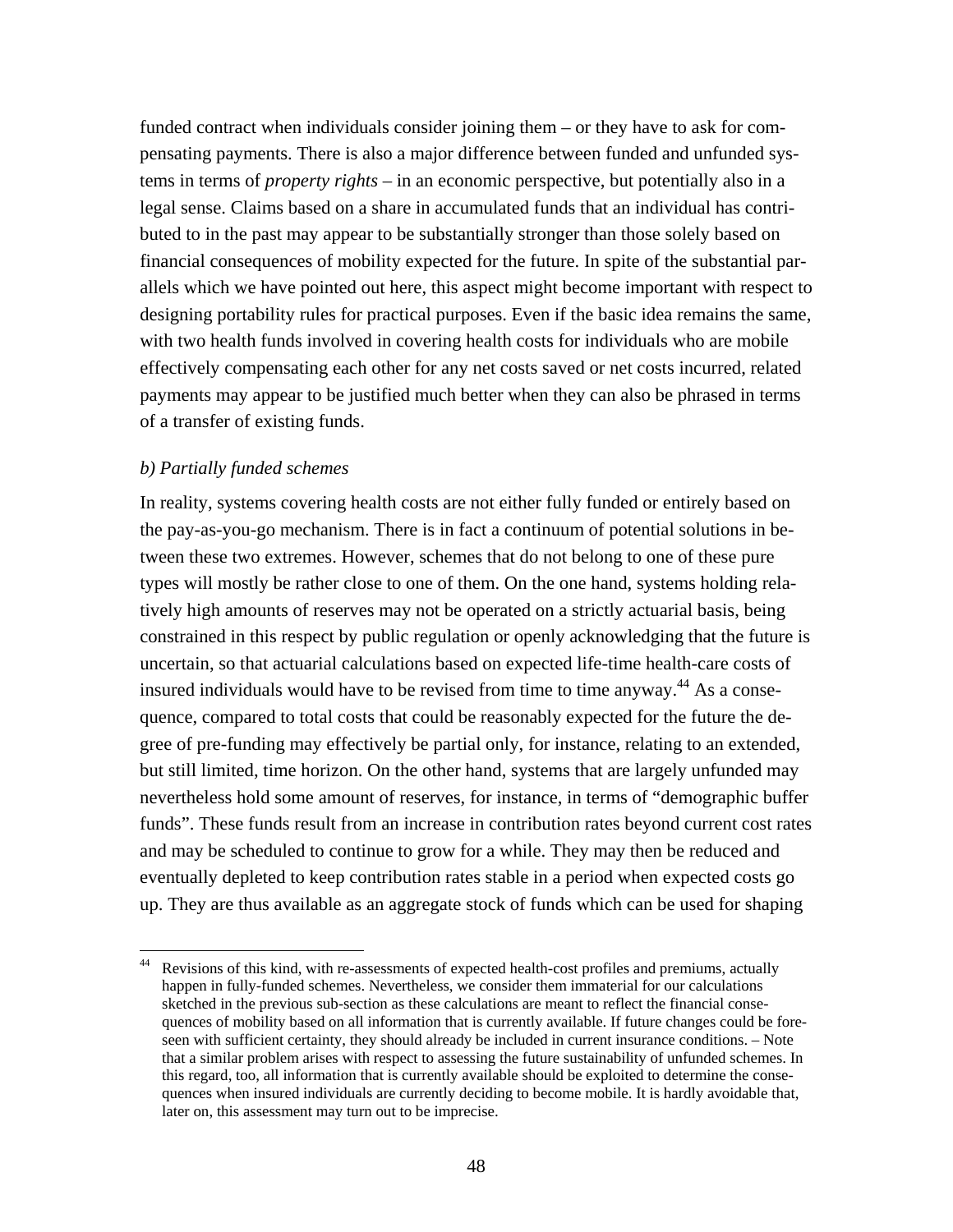the extent of intergenerational redistribution involved in an otherwise unfunded scheme, but they are never formally attributed to individual members' accounts.

 For any partially funded scheme of health-cost cover, condition (8) does not hold, not even for an "average" insured individual, due to the unfunded part of expected future health costs and the intergenerational redistribution that is automatically involved. Determining the share of a given individual in existing funds is nevertheless possible, simply by assessing the *share* in expected future health costs for all current members which can be covered from these funds. This aggregate-level share could then be applied to *expected future health costs related to a particular individual*. The calculation would result in a correspondingly higher amount of funds for those who have higher expected costs because of an unfavorable risk status or because of elements of redistribution involved in the respective scheme. However, following the common logic for assessing the implications of (international) mobility for both unfunded and fully-funded schemes of healthcost cover that we have developed here, calculations of this kind are not really needed. Instead, one should once again determine *expected future net costs*, i.e., costs saved or surpluses foregone if an individual moves out or in, based on equations (1) through (7) or based on the left-hand side of equation (9) – depending on how the scheme is operated and on the elements of insurance and redistribution it is offering. The effects of partial pre-funding for future net costs relating to this individual as well as the individual's role for accumulating reserves are then implicit in these calculations.

 To see this, note that in systems of health-cost cover that are mostly unfunded, but do hold some amount of funds, existing reserves should have an impact on the future sustainability of these systems. As a consequence, the "sustainability factor" introduced in equation (5) will be larger (that is, the discount for a lack of sustainability will be smaller) than if there were no funds.<sup>45</sup> Thus, if everything else is unchanged, expected future net costs of a given individual tend to become larger, or less negative, in a partially-funded scheme compared to an unfunded scheme. Therefore, if an individual who considers leaving the scheme is expected to be a net contributor (with  $ENC_a^{s,j} < 0$ ), the scheme may claim a lower payment; if the individual is a net recipient ( $ENC_a^{g,j} > 0$ ), the scheme may be willing to make a higher payment than in the alternative case of an unfunded scheme. In the first case, the funds left behind reduce the losses involved in the emigration of individuals with low health costs or high capacities to make contributions. In the second case, individuals with relatively high expected costs who are leaving the scheme are effectively endowed with part of the funds that have been built up in this scheme. Mutatis mutandis, the same applies to the financial consequences of migrants who are entering

<sup>45</sup> Or, in an alternative approach for assessing *ENC*s, expected future revenues collected from a given individual could be correspondingly smaller.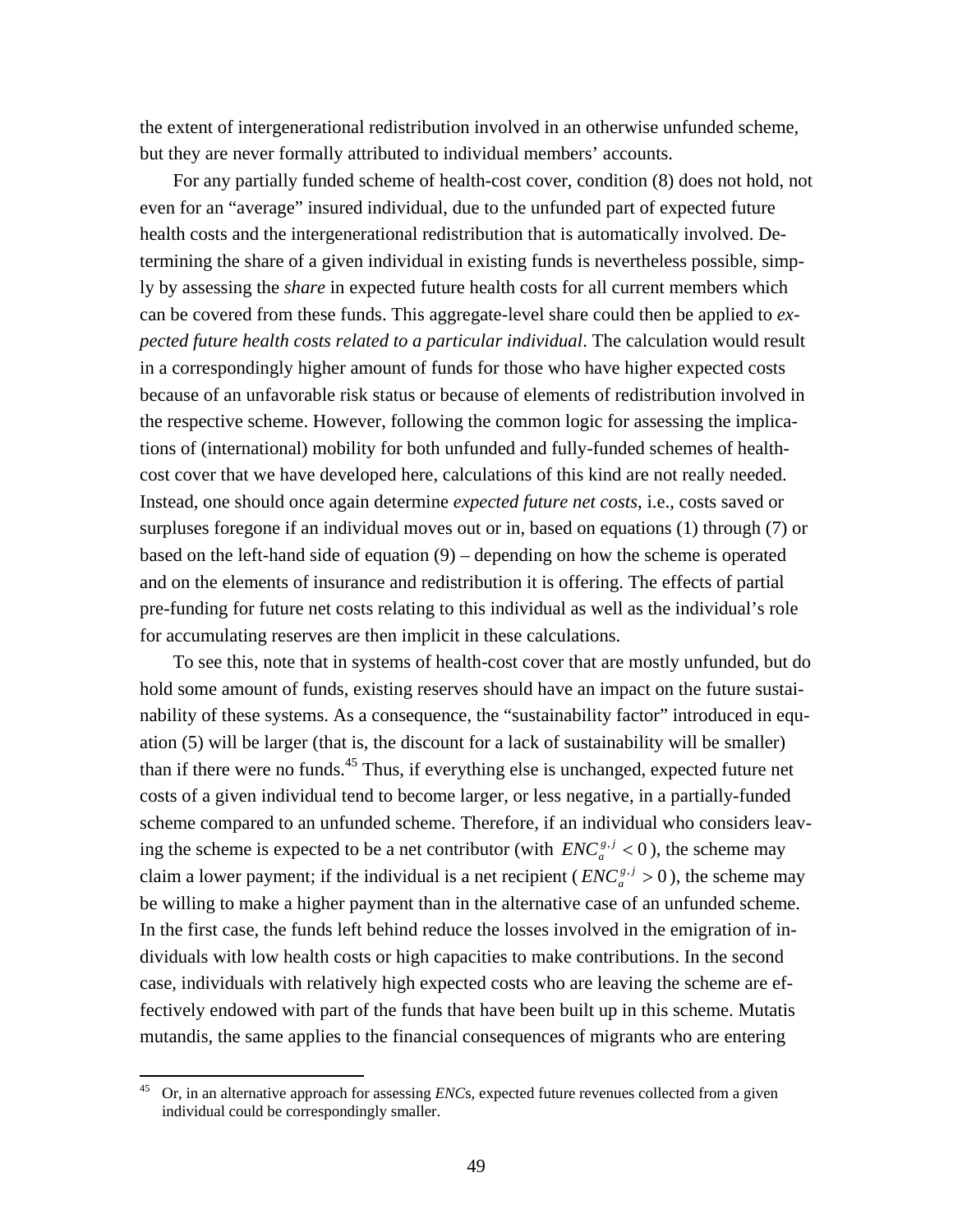into partially-prefunded systems of health-cost cover. If everything else is unchanged, the willingness to pay for the entry of a new member will be lower than in an unfunded scheme, as the existence of funds implies that net contributors are needed less urgently; similarly, payments to be claimed for the admission of a new member will be higher, as net recipients would effectively draw on existing funds otherwise.

 For these considerations, the precise timing of how funds have been built up in the past, or how they are scheduled to be spent in the future, is immaterial. What matters is that these funds exist and that they can be used to pay for some fraction of health costs of those who are currently under the scheme. Whether they are expected to continue to grow through future excess-contributions or whether they will be run down fast over a limited time horizon – all this is captured correctly in calculations regarding the present-value effects of future contributions and future health costs.<sup>46</sup>

## **4.3 Assessment**

In this chapter, we have been discussing in some detail what we think is an appropriate conceptual framework for establishing international portability of health care or healthinsurance cover. We have focused specifically on potential gains and losses arising from international mobility for the health funds involved on both sides – and, likewise, for individuals who opt out, or drop out, of long-term insurance of their health-status risk which is an important dimension of health-cost cover in quite a number of actual arrangements. We found that these gains and losses can be basically derived from the sign and amount of expected future net costs related to each individual who wants to become mobile, i.e., from expected health costs minus future contributions, adjusted for the risk status of the individual as well as for all elements of redistribution included in the relevant schemes. Calculating these net costs clearly requires some adjustments for how specific systems covering health costs are designed. But their fundamental role for potential problems involved in mobility, hence for approaches to establishing portability, is largely invariant to the way in which different sources of health-cost funding are financed.

## **5 Policy Implications**

Continued and potentially life-long coverage of health-care costs has a great value for the individuals involved. This is clear for individuals who expect to benefit directly from the insurance and redistribution involved in existing schemes, for instance, because they are unhealthy, have low income, etc. Other individuals may expect to be net-payers in a giv-

Keep in mind that, over time, aggregate amounts of funds can move in any direction even in a fullyfunded system, depending on the relative size of current net injections and current withdrawals arising for all insured individuals.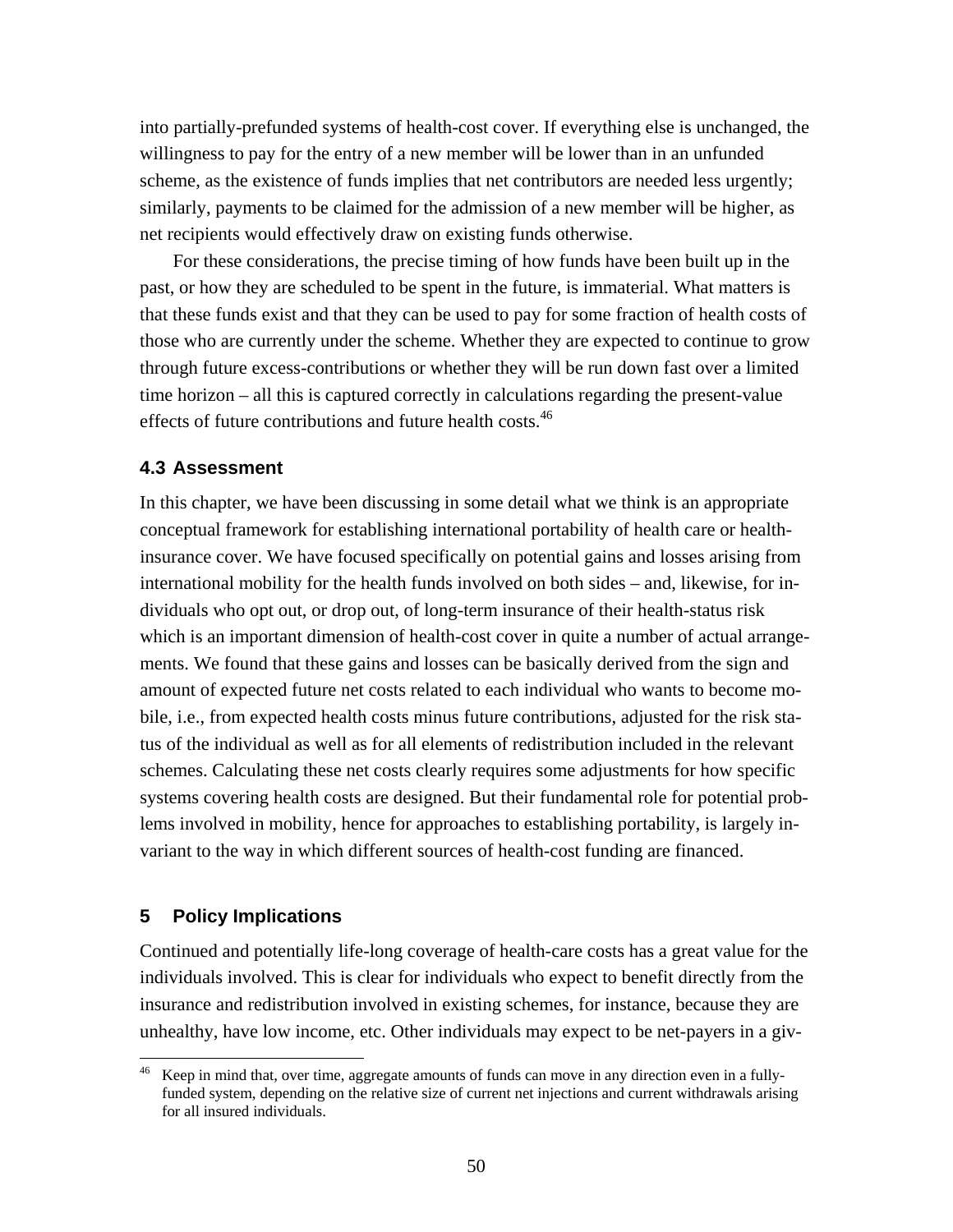en scheme. Still, they can benefit from being protected if health risks and other relevant risks materialize in an unexpected fashion, which is valuable from an ex-ante perspective if individuals are risk averse. In addition, whether they like it or not, individuals who are (expected to be) net payers are also important for the financial viability of health schemes and, hence, for other members who are at the receiving end of insurance and redistribution provided by these systems.

 Against this background, *mobility* across health funds and even more so across countries may lead to significant *changes in mutual advantages and liabilities of individuals and insurers* if health-cost cover is not portable. Here, we will first highlight in more detail the problems that may arise from a lack of portability (see Section 5.1). Then we will move on to discuss options for establishing some form of "portability" in health care and health-cost cover. Specifically, we will propose a solution which is based on transfers between systems covering health costs, also providing simulations that are meant to illustrate how such a scheme could work under real-world conditions and what further issues might turn up if it is put into practical use (see Section 5.2).

# **5.1 Problems arising from a lack of portability**

As we have seen in Section 4, individuals who are willing to move between different sources of health-cost funding are at risk of making substantial financial losses if they are losing entitlements that have been acquired with their former insurer without being able to find comparable cover elsewhere. On the other hand, if they are able to switch rather easily from one source of health-cost funding to another, this may impose substantial burdens on other members of either the former or the future risk pool. All these potential losses – or corresponding benefits for the individual leaving a system or for other members of one of the risk pools involved – are effectively two sides of the same coin, viz., the financial consequences of an individual exiting from or entering a health scheme.

 In reality, these potential losses and benefits may materialize or not, depending on how they affect the design of relevant rules as well as the behavior of individuals. Therefore, we will also have to consider how relevant rules and behavioral responses interact when discussing the problems arising from a lack of portability.

## *a) For potential migrants*

An extreme form of non-portability arises if migrants drop out of their earlier system of health-cost cover, but are not getting access to such a system in their destination country. Under less extreme forms, migrants may no longer be able to utilize their earlier system to get access to a full range of health services, or they may not be offered comparable cover at comparable costs in a new system, for instance, because net-contributions they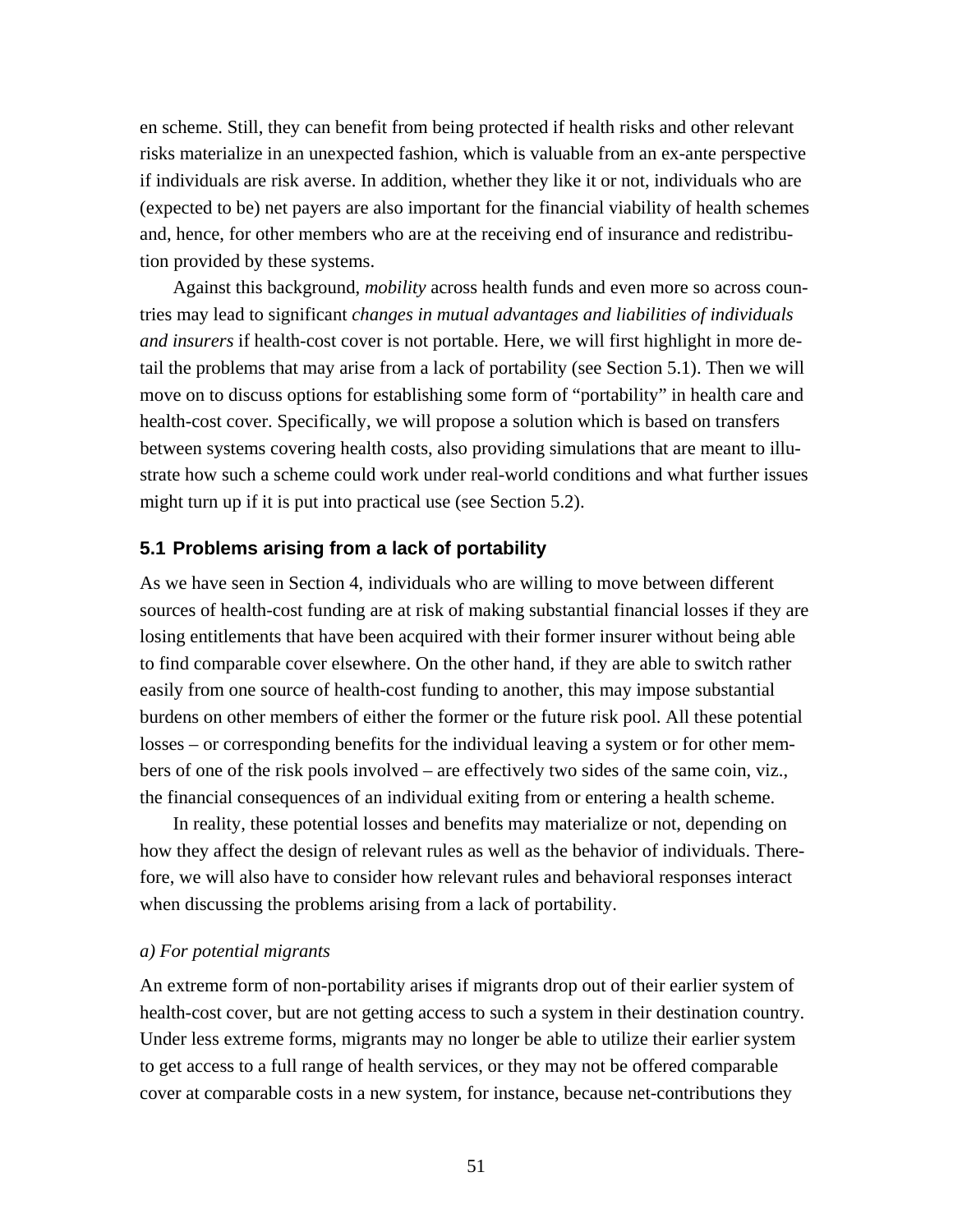have made in their earlier system are neglected there. Clearly, any of these cases may give rise to concerns regarding the *migrants' social and financial situation* (see Avato et al. 2009, pp. 455–56), though maybe at varying degrees. In addition, the existence (or simply the fear) of these consequences may feed back on individual decisions, creating *economic distortions* and *inefficient outcomes* of these decisions.

 Most importantly, the lack of portability of health care and health-cost cover may discourage individuals from migrating, $47$  even where it can be expected to increase social welfare (from a supranational perspective). The same may apply to decisions to migrate home later on. It may also affect migrants' choices between different target countries, or between different jobs within a given country. In any of these cases, individuals tend to respond to differences in access to health-cost cover in a way that is individually rational, but does not lead to an efficient allocation of labor or efficient location choices of private households. Avato et al. (2009, p. 455) point to the possibility that a lack of access to health care or health insurance (or lack of portability thereof) may drive migrants into working in the informal sector. In a sense, all these implications for international mobility are a variant of what is called "job-lock" in discussions held in the US regarding their national system of employer-based, private health insurance (see Section 3.2). Lack of portability may thus not only be detrimental with respect to actual migrants, but also hits potential migrants, preventing them from becoming mobile in the first place. As a consequence, it may even have a negative impact on labor market performance and economic dynamics for society at large, both in potential source and target countries.

 Of course, different individuals will be affected by this "mobility-lock" in different ways. For instance, young, healthy workers with good qualifications are typically welcome in any target country. They can easily get access to the health system there because, inter alia, they are expected to be net-payers in this system. $48$  Things are most likely different with respect to individuals who are older and less healthy, so that the expected future net costs of their health care are likely to exceed zero by a substantial margin. The same may be true with respect to individuals with low qualifications or large families, depending on how these characteristics are reflected in national systems for funding health costs. Up to a point, countries receiving migration are able to discriminate between some of these groups in their immigration laws; for instance, by rewarding youth and qualifications in points-test systems for admitting new migrants, or by demanding health checks before granting residence or work permits. However, restricting access to a coun-

In an empirical study, Geis et al. (2008) show that quality of the health-care system in the target country appears to attract migration, while they are unable to control for the cost of financing health care in se-

paration, i.e., as distinct from the negative effects of a more general "tax" measure. 48 Problems that are nevertheless related to these cases of mobility without portability show up elsewhere, namely in terms of negative effects for health systems in their home countries; see Sub-section *b*.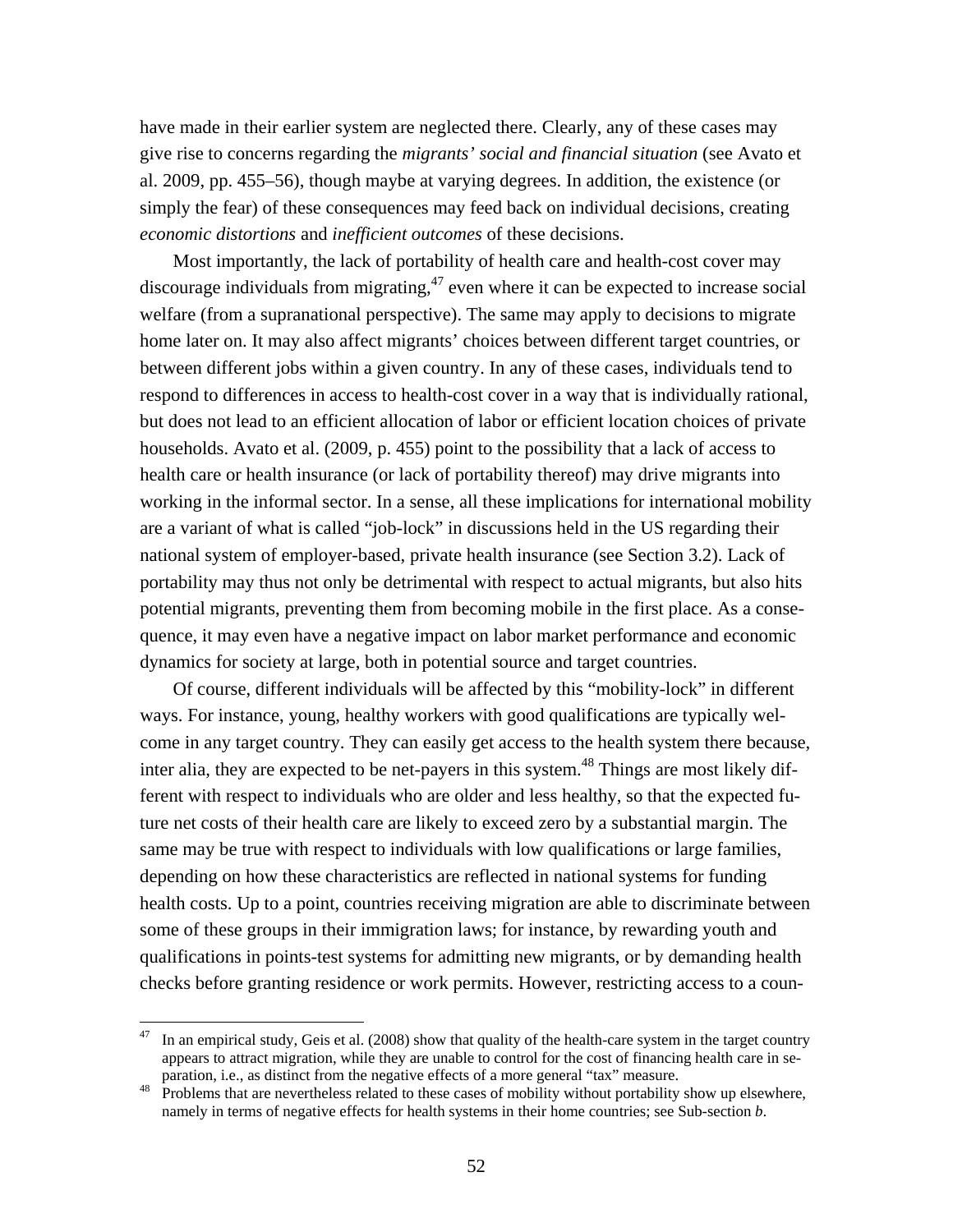try (only) to avoid high expected health costs of migrants is a rather untargeted approach. Where this is an issue, focusing on health costs and on the question of how they will be funded is likely to be a better solution.

 Differences in expected future net costs related to health care also explain the current legal framework, with an asymmetric treatment of (young) migrant workers and their families vs. non-workers and pensioners in portability rules that exist at an EU-level or through bilateral agreements (see Section 3.1). Apart from special cases (such as commuters and expatriates) workers and their families are effectively not addressed in these rules because they are usually admitted to their target countries' health systems directly, while non-workers and pensioners must bring health-cost cover from their home countries, so that their health costs accruing in the target country can be covered through reimbursements between health systems. From a national point of view, and in the absence of further rules addressing the portability issues involved, fully embracing immigrants who are expected to be net-payers and restricting access to systems of health-cost cover for migrants whose expected net costs are relatively high is a rational response. At least, it means that all individuals are free to migrate. Also, if there are provisions regarding access to health services and international reimbursements for those who remain insured in their source countries, individuals' decisions to migrate are not (at least, not heavily) distorted. Still, this solution is far from ideal – with potentially adverse effects that are probably not so much relevant for the individuals who are mobile but mainly for their health funds.

## *b) For health funds and other members of their risk pools*

If health funds could charge each new member with risk-adjusted premiums that are entirely based on actuarial calculations, mobility of individuals and a lack of portability would not be a problem for insurers and other immobile members of a given risk pool. In this case, the problems that result would fall exclusively on individuals who consider moving from one scheme of health-cost cover to another, taking on the form of financial losses or a lock-in to a current health fund.<sup>49</sup>

 However, public health-care systems or public health insurance providing the dominant form of cover in most countries are typically far away from fitting to this description. Not only do they insure current health costs and long-term health-status risks without risk-rating (relating at least to the time of entry); their funding often also involves redistribution along several dimensions instead of being based on actuarial calculations. This implies, among other things, that the exit of a high-income, low-risk individual or the entry of a low-income, high-risk individual can bring about financial losses or in-

See Sub-section *a* as well as the discussion of German-type private health insurance in Section 3.2.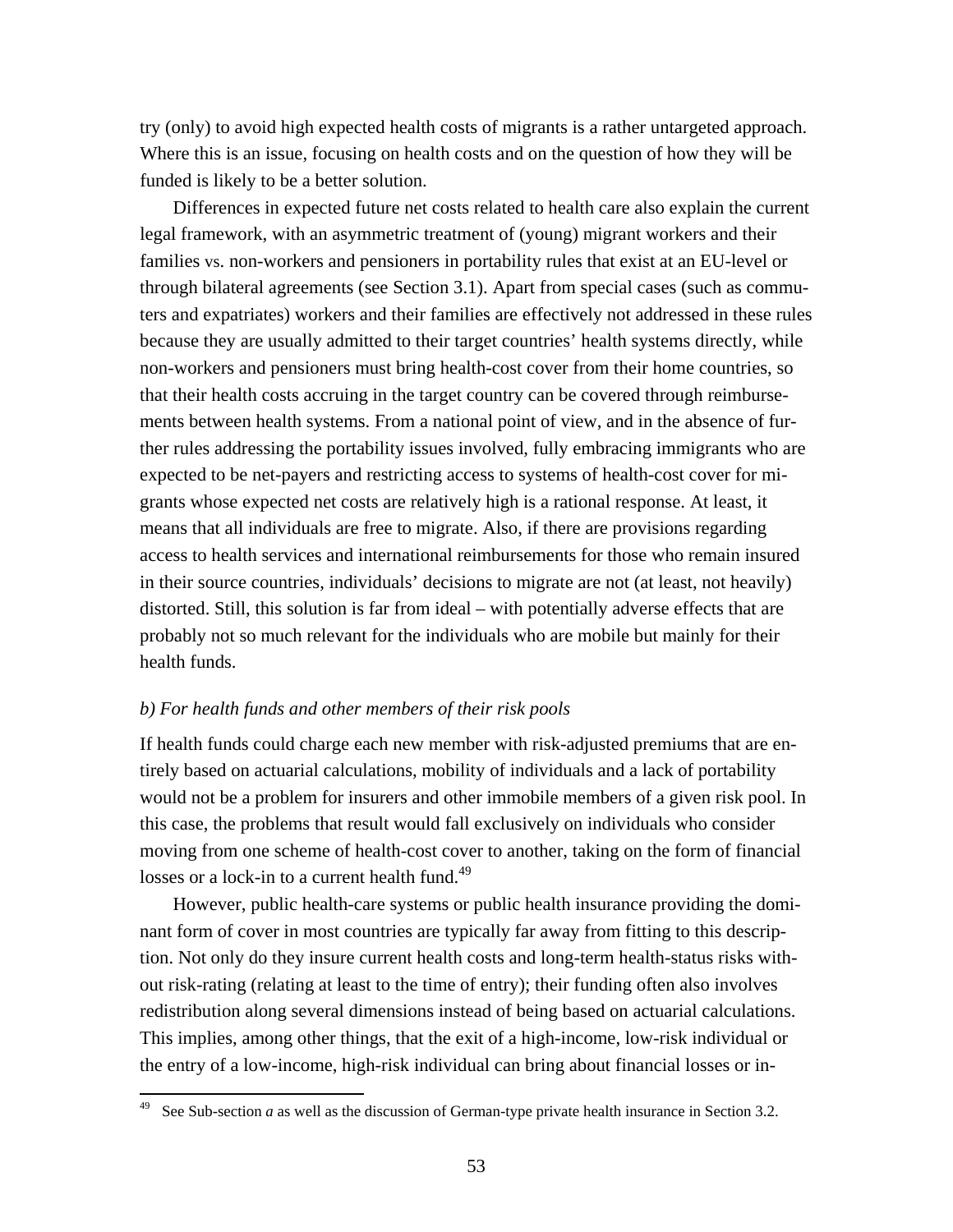creased costs that would be a problem for an insurer faced with competition and, in any case, imposes a burden on other members of the same risk pool. Of course, the opposite is true for the entry of a low-risk individual or the exit of a high-risk individual.

 In times when international mobility was more limited, the resulting marginal *increases* (or *reductions*) *in contribution rates or taxes* may have been negligible. With higher mobility, however, this has become more prominent. The ultimate problem that arises for health funds and their immobile members is a *process of risk segmentation* which could be fueled endogenously once it has reached a certain stage. Systems providing health-cost cover that are relatively expensive due to an unfavorable structure of insured risks (with, on average, a relatively poor health status) are then less and less attractive for those who are relatively good risks, so that the latter have an additional incentive to move away. At the same time, these individuals are attracted by countries with health funds covering risk pools with a more favorable structure. This problem may have farreaching consequences that would not only affect national health systems but broader prospects for economic development and social cohesion within and between the countries affected. It can become particularly pressing for countries where many young individuals emigrate or where emigration leads to a brain drain.

 While risk segmentation mainly relates to the structure of health risks covered in different systems of health insurance, a lack of portability rules can also create *distorted incentives to migrate resulting from the redistributive elements* of national systems of health-cost cover. Health funds that are rather generous in terms of redistribution may attract migrants, specifically those with low income or many dependents who would benefit most, while health funds with little redistribution may deter them. The countries which would be hit hardest might differ from those that suffer from risk segmentation. Also, while a process of risk segmentation leaves little room for manoeuver, distortions of migration incentives through redistribution can be removed by scaling back the amount of redistribution involved in the national health systems affected. But this may lead to a "race to the bottom" which can affect national fiscal systems at large and is likely to become detrimental for the incumbent populations – at least at some point.

# **5.2 Ensuring portability**

From our discussion thus far, especially from our review of practical arrangements and the difficulties showing up there (see Section 3), it is clear that portability can effectively mean different things. It could refer to any kind of continuation of coverage over discontinuities in a given individual's life cycle, irrespective of the precise terms and conditions that apply. In this weak sense, portability is established whenever the individual does not drop out of health insurance entirely when becoming mobile. However, this rather weak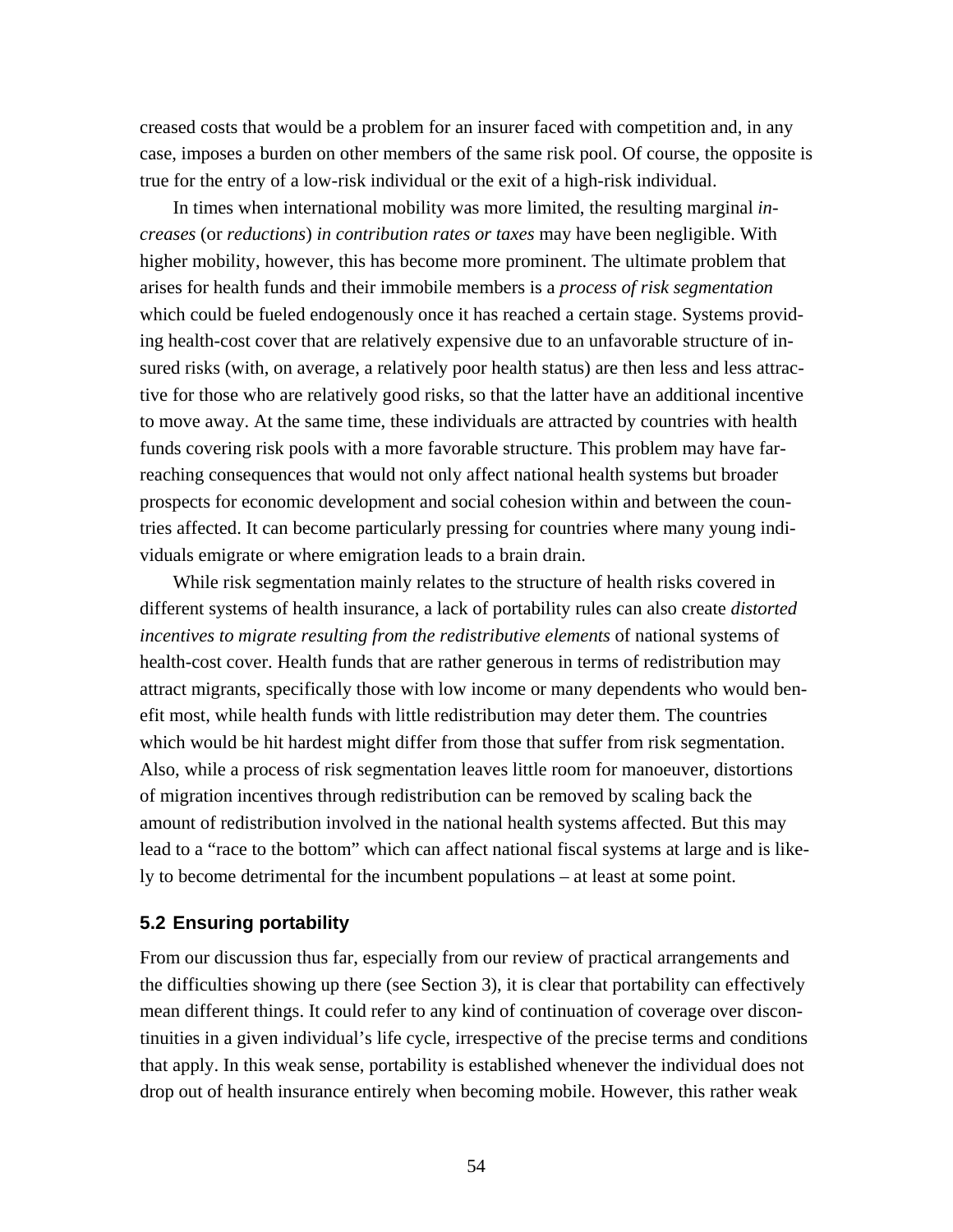notion clearly avoids just the worst kinds of portability problems. Alternatively, portability could be meant to imply that health-cost coverage is continued without any change in the terms applying – an outcome that is rather difficult to accomplish in the context of health-care schemes, as these are mainly providing benefits in kind which are delivered under specific conditions and in a specific way which is to an important degree determined at the local level. This strong notion would amount to identical continuation of coverage, rather than portability.

 Somewhere in between these two extremes, portability can also be taken to mean that individuals are transferred to a new scheme of health-cost cover, while the resulting changes in mutual advantages and liabilities are taken care of in such a way that individuals are treated comparably favorable as before, given the particular features of their old and new systems providing health care and funding health costs. Additionally, reasonable rules for portability should make sure that other members of the systems to be left and the systems to be entered do not suffer financial losses, or do not make windfall gains, as a consequence of some individuals becoming mobile. Effectively, this latter notion of comparable continuation under a different system and the absence of external costs and benefits for other members of the systems involved is what we prefer to call "*full portability*" 50 when finally discussing the policy implications arising from the considerations we have made in this paper.

#### *a) Basic options*

Our in-depth analysis of the effects of mobility for both unfunded and (partially) prefunded systems of health-cost cover indicates that, if an individual switches from one source of funding to another, this has an impact on expected future net costs incurred in each system. Combining the formal framework for assessing these changes that was developed in Section 4 with the typical features of health costs and systems covering these costs discussed in Section 2, it turns out that the sign as well as the size of these effects is likely to depend on following aspects: fundamental levels of health costs accruing in a given country; institutional features, such as the elements of insurance and redistribution involved in a given system; the individual's health status; and the individual's age when becoming mobile.

 Against this background, the *current legal framework* for international portability of health-care benefits and health-cost cover for migrant workers which has been described in Section 3.1 appears to be untargeted, inconsistent and also potentially harmful for at

<sup>&</sup>lt;sup>50</sup> Holzmann and Koettl (2011, p. 11) add a third criterion. Besides the absence of "benefit disadvantages" for migrants and their descendants and "fiscal fairness" for sending and receiving countries, they ask for "bureaucratic effectiveness" both for the institutions involved and for migrants.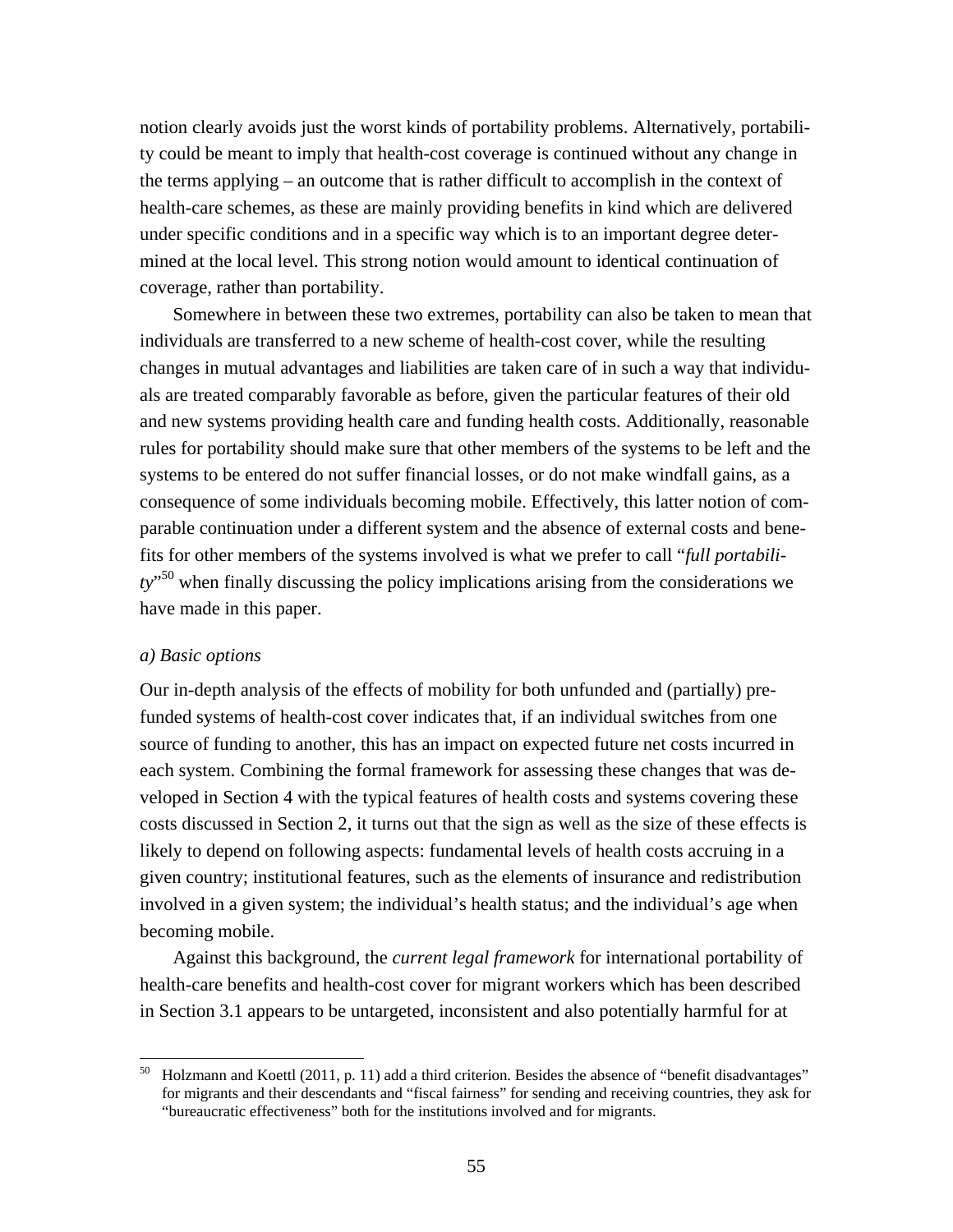least one of the three parties involved: individuals who consider becoming mobile, other members of the health fund they are about to leave, or other members of the health fund they are going to enter. The framework is untargeted because, for standard cases of migrant workers<sup>51</sup> and their family members, it simply ignores any consequences that are specific to health-care systems and health-cost funding – making admission to a health fund in the destination country subject to a "package deal", i.e., an annex to their work permit, and not taking care at all of the effects for health funds in the source country. The framework is inconsistent as other categories of migrants, e.g., pensioners, are treated very differently. For these cases, existing rules imply a solution with cross-border coverage, based on reimbursements for health services provided in the destination country that are paid by health funds located in the source country.52

 While the legal status quo can thus not be considered as a meaningful portability regime, there are basically two options for establishing international portability of healthcare benefits, ensuring access to health services for mobile individuals and dealing with the resulting issues in health-cost funding in an appropriate way. Following changes in residence or work place that are permanent or temporary, but of some length, $53$  migrants could (i) stay under the coverage of their *source-country system* indefinitely, combined with *reimbursements* that are paid to health funds in foreign countries for any health services received there; or (ii) they could be moved to the *target country's system* of healthcost funding, combined with *mutual compensations* based on the expected financial consequences of such moves for each of the two systems involved.

 The first option amounts to a generalization of the rules currently applying to pensioners and other migrants who are not considered as workers or workers' family members. If the application of these rules is not selectively restricted to those cases in which target-country systems are afraid of making financial losses, continued coverage for migrants would be guaranteed under this solution. Access to health services and quality of treatment would then largely depend on characteristics of the health-care system in the destination country, and all financial consequences could be dealt with through reimbursements that ought to be assessed as carefully as possible in terms of actual fees for services. While, in a stylized setting, this approach appears to be sufficiently targeted and operative, there are also a number of limitations to it.

That is, neglecting special cases such as frontier workers (commuters) or posted workers (expatriates).

<sup>&</sup>lt;sup>52</sup> The potentially harmful consequences of the current framework, mainly the rules applying to migrant workers and their families, have been discussed in some detail in Section 5.1.<br>We have already stressed that, in this paper, we are not so much concerned about the implications of

health costs accruing in foreign countries during short-term travels (see footnote 17). It appears that these cases can indeed be meaningfully dealt with based on reimbursements for any treatment provided, as they are under current rules – unless tourist visa are effectively used as a platform for other forms of international mobility.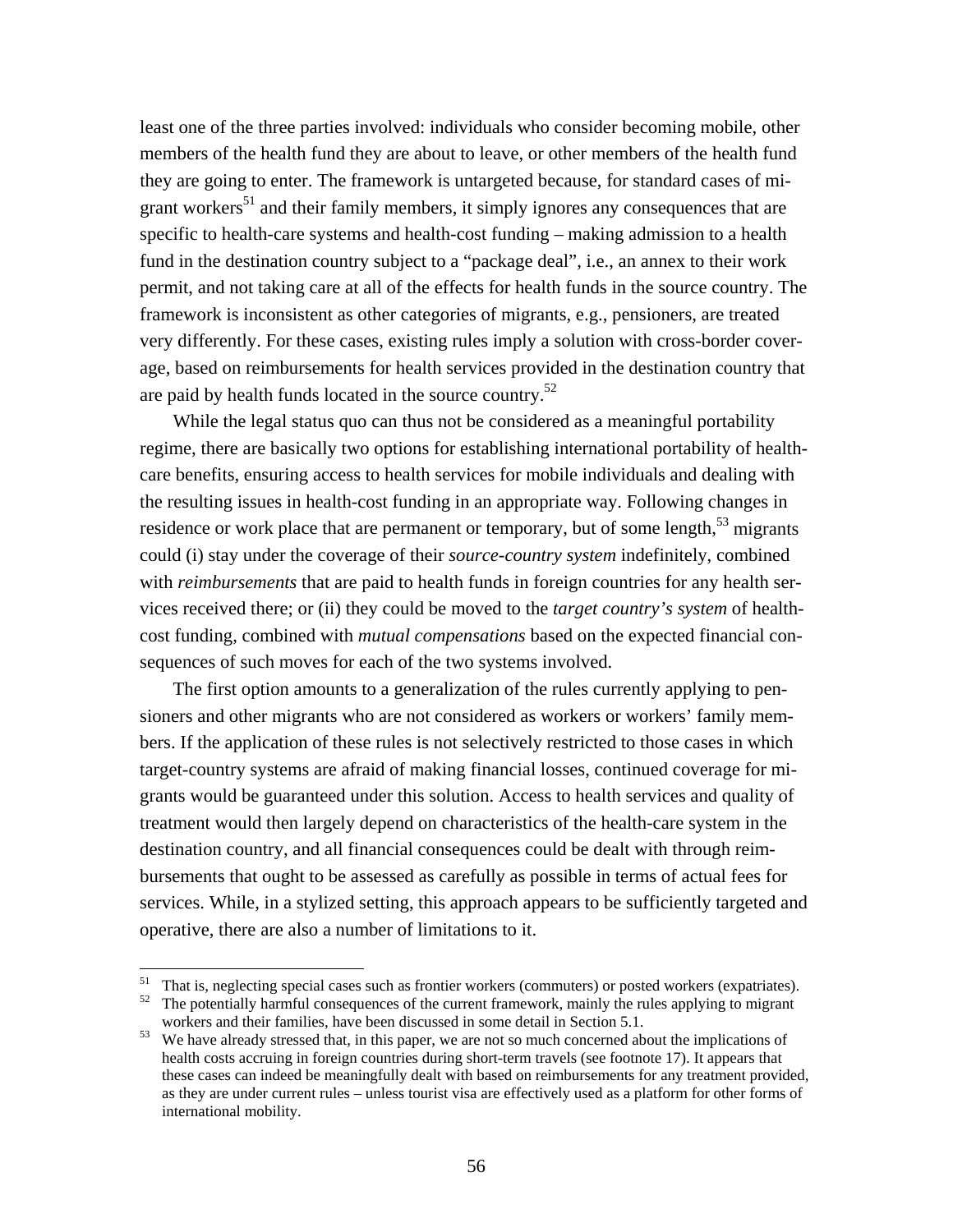For instance, an important difficulty arises from the question of whether migrants should be treated according to the principles of health-cost funding effective in their destination country or those effective in their source country. Applying the rules of the destination country is not only a matter of social inclusion of migrants who live in this place. It also has an important practical side, as otherwise health funds located in this country would have to apply foreign social-protection law of all the countries where immigrants have been received from, which may well turn out infeasible. However, if health services for migrants are provided in line with the destination country's rules ("as if they were insured there", as under existing international agreements), health funds in the source country are losing control over some part of the health costs they have to pay for. Managing health care, i.e., guiding providers' as well as patients' activities through public regulation or direct contracts, is then no longer possible as far as health costs accruing for emigrants are concerned. If the number of emigrants is low, this may not be considered very important. With increasing mobility at an international level, however, this may well become a problem in a growing number of countries.

 The second option fully acknowledges the fact that health services for migrants can be provided most easily in their destination country and that principles for funding these services are often designed to fit to specific patterns of supply and demand in a given health system. It rests on the conclusion that provision of services and sources of healthcost funding for individuals who are internationally mobile should then be ideally located in just one country at a time. However, moving individuals – workers, their family member, pensioners, etc. – to another system of health-cost cover when they are willing to settle in another country, at least for a certain period of time, also requires a potentially two-sided system of transfers between their former and future health funds, meant to compensate for the resulting changes in expected net costs accruing at both ends. Considering the difficulties involved in the option of continued coverage in the source-country system of health-cost funding with reimbursements for services received abroad, this alternative option is our preferred solution for ensuring full portability. It is in any case the one which we are now going to investigate and illustrate in a little more detail.

## *b) Full portability through transfers between systems covering health costs*

Ensuring full portability in health-cost coverage through compensating payments between health funds is a basic idea that immediately derives from our calculations in Section 4. In the absence of such payments, these calculations would indicate potential financial losses arising in at least one of the two health funds involved from the exit or the entry of mobile individuals. Essentially, expected net costs avoided in one place (or, alternatively, expected net surpluses accruing there) have to be transferred to cover expected net costs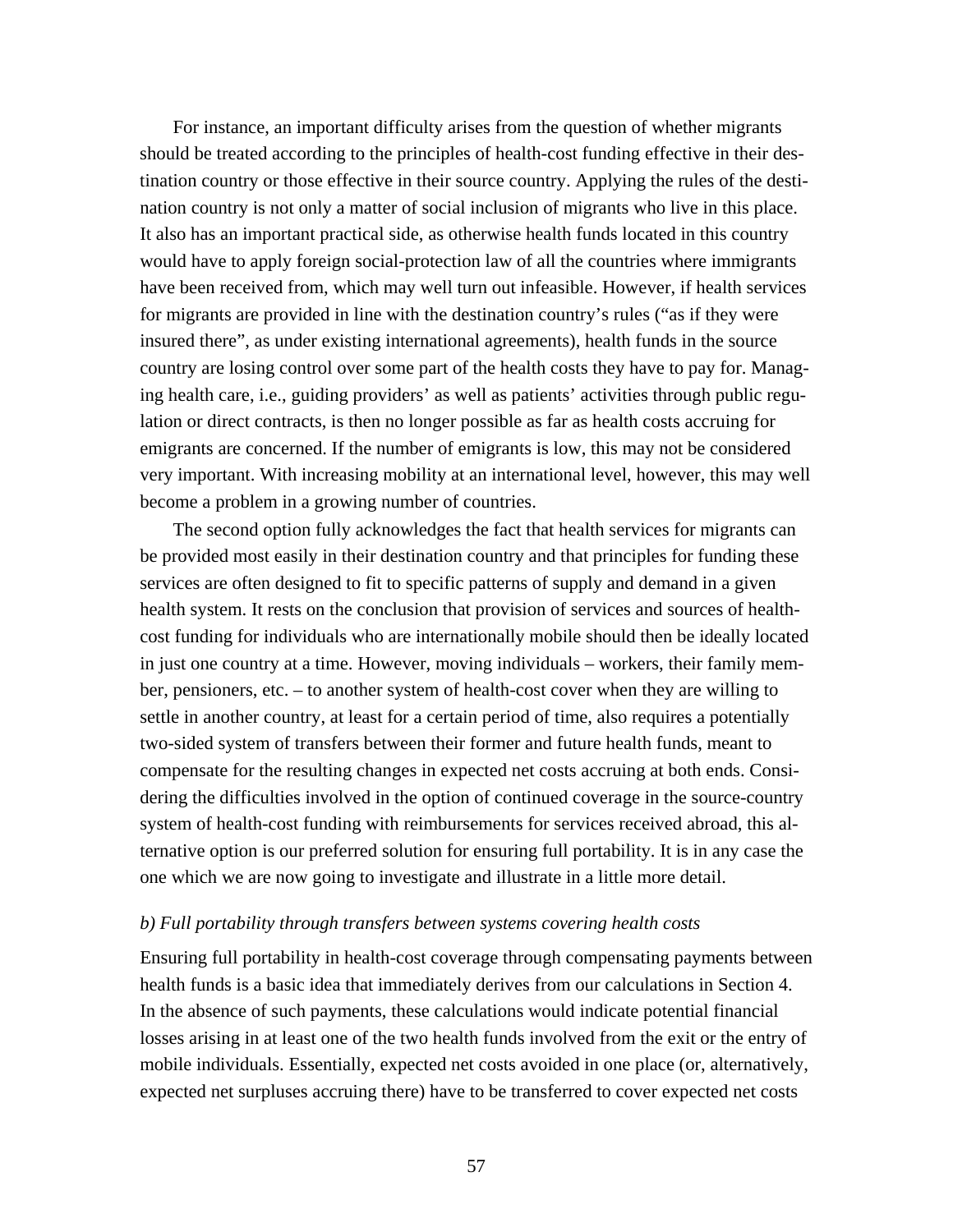incurred (or expected net surpluses foregone) in the other place in order to guarantee coverage under comparable conditions for migrants actually switching between health funds located in different countries and to avoid further harmful consequences, such as financial burdens imposed on other members of these health funds and a process of (international) risk segmentation in health-cost funding.

 The nature of the compensating payments we have in mind is that of severance charges or redemption fees which are well-known also in other contexts. Here, they are needed due to liabilities and entitlements related to the life-cycle dimension of health risks and to the long-term cover provided for these risks in many existing arrangements for funding health costs. Besides the elements of insurance involved in a given scheme, elements of intertemporal burden smoothing and intra- and intergenerational redistribution may also add to the need for, and the size of, these transfers. Building on the conceptual framework we have developed above, payments are assessed based on (quasi-)actuarial principles, taking the aspects mentioned here into account. As we see it, this is not only an obvious way of approaching the insurance side of health-cost funding. It also provides an appropriate benchmark for how to deal with the consequences of international mobility for all kinds of redistribution which is legislated and operated at a national level.

 Note that assessing transfers which are needed to establish full portability in the way it is suggested here (see Section 4.1, Sub-section *f*) does not imply that the amount of redistribution involved in national systems of health-cost cover is somehow extended to other countries. Neither are sending countries made liable for paying for redistributive elements of health funds as legislated in the receiving country, nor do receiving countries have to pay for redistribution as it is implied in the legal framework of the sending country. Instead, what we are proposing is a coordinating mechanism which accommodates the coexistence of national health systems that differ a lot in terms of the amount and the directions of redistribution linked to health-cost funding. Each country is made fully responsible for the insurance as well as the redistribution it has promised to all individuals who are once covered under its authority. If some of these individual move away, national health funds are asked to pay up to as much as a compensating transfer as they would have had to spend on these individuals anyway under their current rules (or they are offered up to as much as they would have extracted from these individuals under continued coverage). Countries receiving immigrants are basically asked to offer them full healthcost cover in line with their current rules,  $54$  but at the same time they are offered up to as

Under the EU-level coordinating social law nothing else appears to be feasible, and this requirement is also in the spirit of bilateral agreements we have reviewed here (see Section 3). Only, with the compensating payments we are suggesting, problems relating to the next-to-automatic inclusion of workers and their families in the receiving country's health system will become less pressing. (Depending on the sign of expected net costs in a given case, these problems can hit health funds in the sending or in the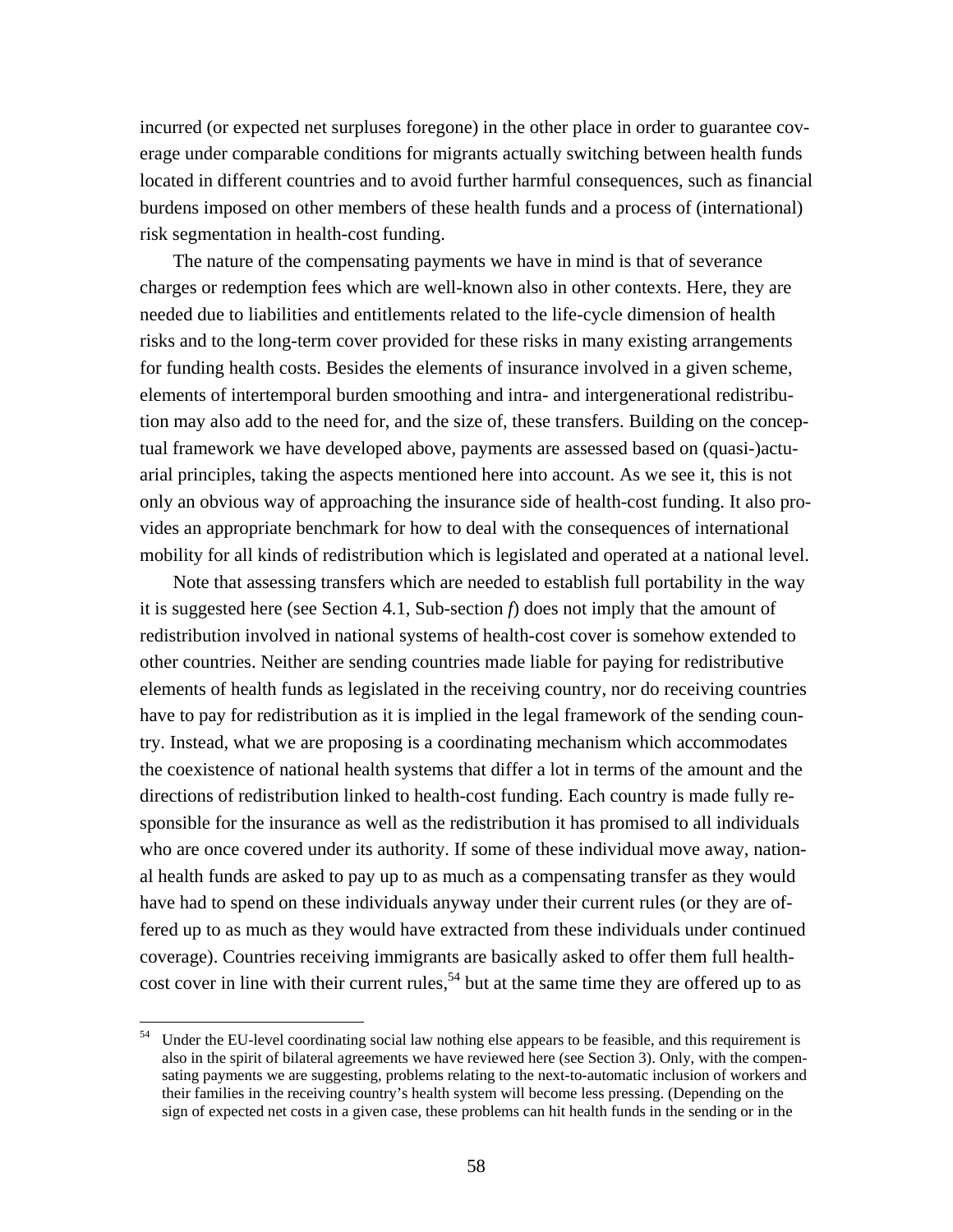much as a compensation as this may cost (or they are asked to pay up to as much as their health funds may benefit from these additional members). In any case, our proposal makes sure that continuation of comparable coverage can be provided to individuals who are willing to migrate and, at the same time, avoids external costs and benefits for other members of the health funds involved as much as this is possible with respect to each individual case.

 Nevertheless, an alternative approach could be conceived of in which the effects of redistribution at the national level would not be reflected in compensating transfers at the international level, so that payments are only based on the insurance elements provided in each place (see Section 4.1, Sub-section *g*). A solution of this kind is disputable: why should sending countries bother to maintain redistribution through compensating payments vis-à-vis individuals who want to emigrate, and why should receiving countries offer special payments for foreigners who want to enter them voluntarily, even though they are likely to be net-payers with respect to redistributive elements involved in the national health system? If there are doubts or reservations regarding these two questions, the same principle, viz. a neglect of redistribution involved in health-cost funding, may be applied to cases where countries would have to receive compensating payments to ensure some amount of portability – because net-payers in terms of redistribution want to emigrate or because net-recipients are seeking admission to immigrate. Such a modified solution could keep compensating payments smaller, which could be favorable with respect to the liquidity of unfunded health systems and make international agreements more likely which are required for our proposal to become effective. However, the latter prediction is far from clear as a consensus between two health systems with respect to individual cases is dependent on whether one country's willingness to pay comes sufficiently close to, or even exceeds, the other country's reasonable claims. Smaller payments may effectively reduce the scope for agreements which appear to be acceptable at both ends. They could also harm individuals seeking comparable cover elsewhere. Most importantly, the willingness of one country to pay for migrants who could contribute to redistribution there is limited by the total effects of a migrant on its net balance, including the effects of redistribution, not by an artificially reduced amount of pure insurance premiums. Therefore, health funds who are negotiating an appropriate amount of transfers for a given case of international migration may themselves have reasons to act according to our original proposal and to assess compensating payments in such a way that existing elements of redistribution are taken into account.

<sup>&</sup>lt;u> 1989 - Johann Stoff, amerikansk politiker (d. 1989)</u> receiving country.) Furthermore, inclusion can also be offered to individuals who often would not get access to health cost-cover in their countries of residence, e.g., pensioners.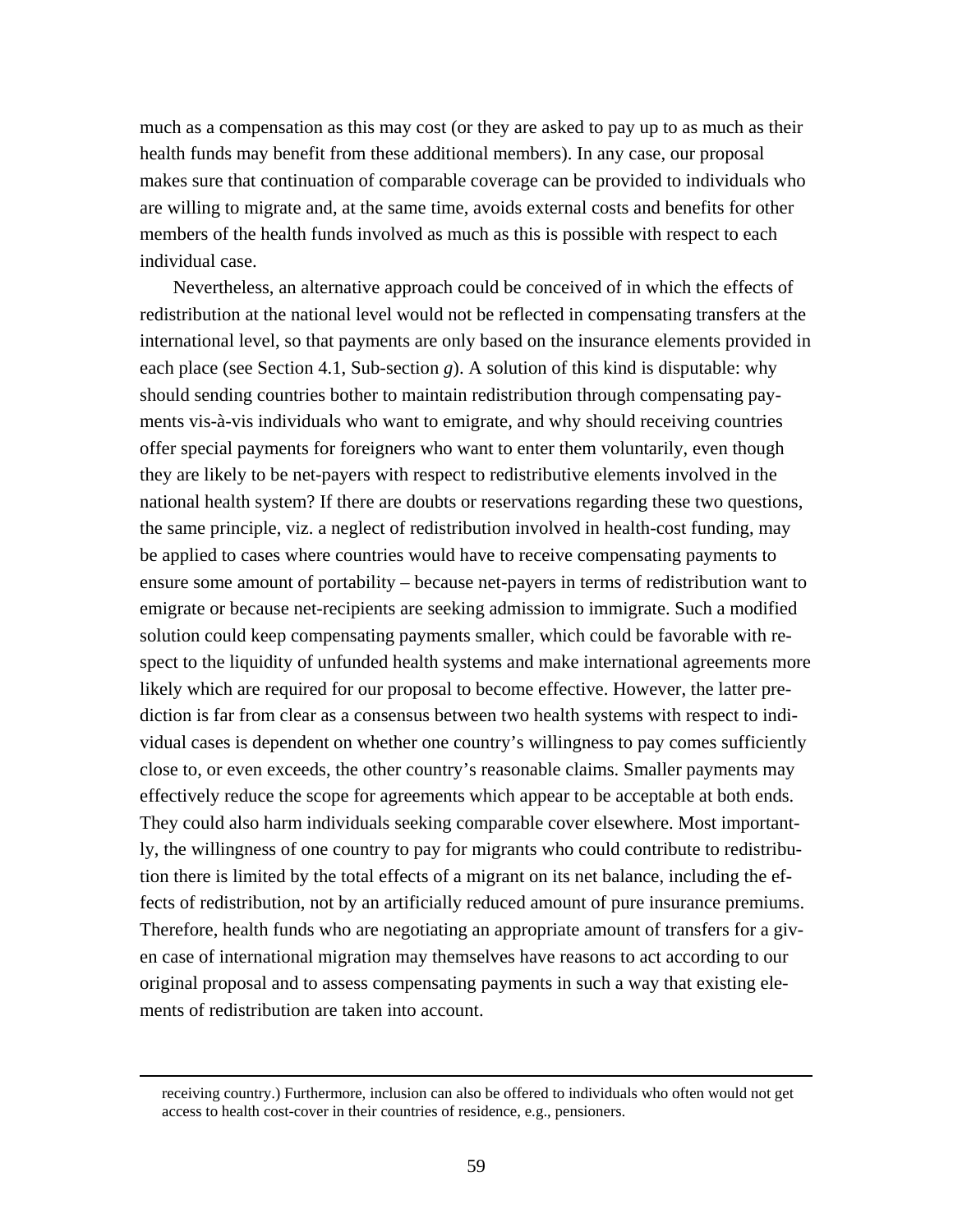## *c) Illustrative calculations*

To demonstrate in some more detail what we have in mind, we now use the conceptual framework developed in this paper for actually estimating the *direction and size of the transfers* that would be needed to ensure full portability of health-cost cover for individuals with differing characteristics (gender, age, health status, number of dependents, and potentially also income or wages) who are willing to change their work place or residence. Specifically, we will present illustrative calculations based on the equations derived in Section 4.1 (focusing on public, unfunded systems of health-cost coverage) and on health-cost profiles for advanced and less advanced economies shown in Section 2.1 (again using Germany and Slovenia as examples).

 Starting from the profiles of annual health costs for public health insurance schemes operated in these two countries (as shown in Figures 1 through 4), we can first determine expected health costs for individuals over their remaining life span, differentiated by gender, age and health status. Information regarding age-specific survival probabilities of males and females which is needed for this purpose is taken from current releases of national life tables (for the entire population, as provided by the statistical offices of Germany and Slovenia).<sup>55</sup> In addition, we have to define expected rates of health-cost inflation and expected interest rates that appear to be plausible when applied over a longer time span into the future. Effectively, we are setting health-cost inflation to constant real rates of about 1.7 percent and 2.3 percent in Germany and Slovenia, respectively,  $56$  while the real interest rate is uniformly set to 3 percent in both cases. As an intermediate step, the results of these operations can be displayed in terms of time profiles of *health costs* expected for each additional year of life of an individual of given gender, age and health status. Figure 5 shows a narrow selection of sample profiles, concentrating on males aged 25 ("young migrants") and 65 ("pensioners") and reflecting the differentiation by current health status and the variation across countries, while disregarding the effects of discounting future health costs (so that the results are displayed in terms of future real figures, not present values).

 Figure 5 also includes rough estimates of expected *contributions* that migrants can be expected to pay for health insurance. To obtain these estimates, we use stylized wage

<sup>55</sup> This implies that we are not using specific survival probabilities relating only to those insured in public health insurance. Considering the extremely broad coverage of public schemes in these two countries (see Section 3.2), this may not create much of a distortion. Also, keep in mind that we have to estimate risk-specific mortality rates from average mortality rates using stylized assumptions (see footnote 3) which we uniformly apply to data for both countries.<br><sup>56</sup> These figures are based on annual average increases of per-capita health costs in the "EU reference"

scenarios" for the future development of public health expenditure in these two countries until 2060 (as projected in European Commission and EU Economic Policy Committee 2009).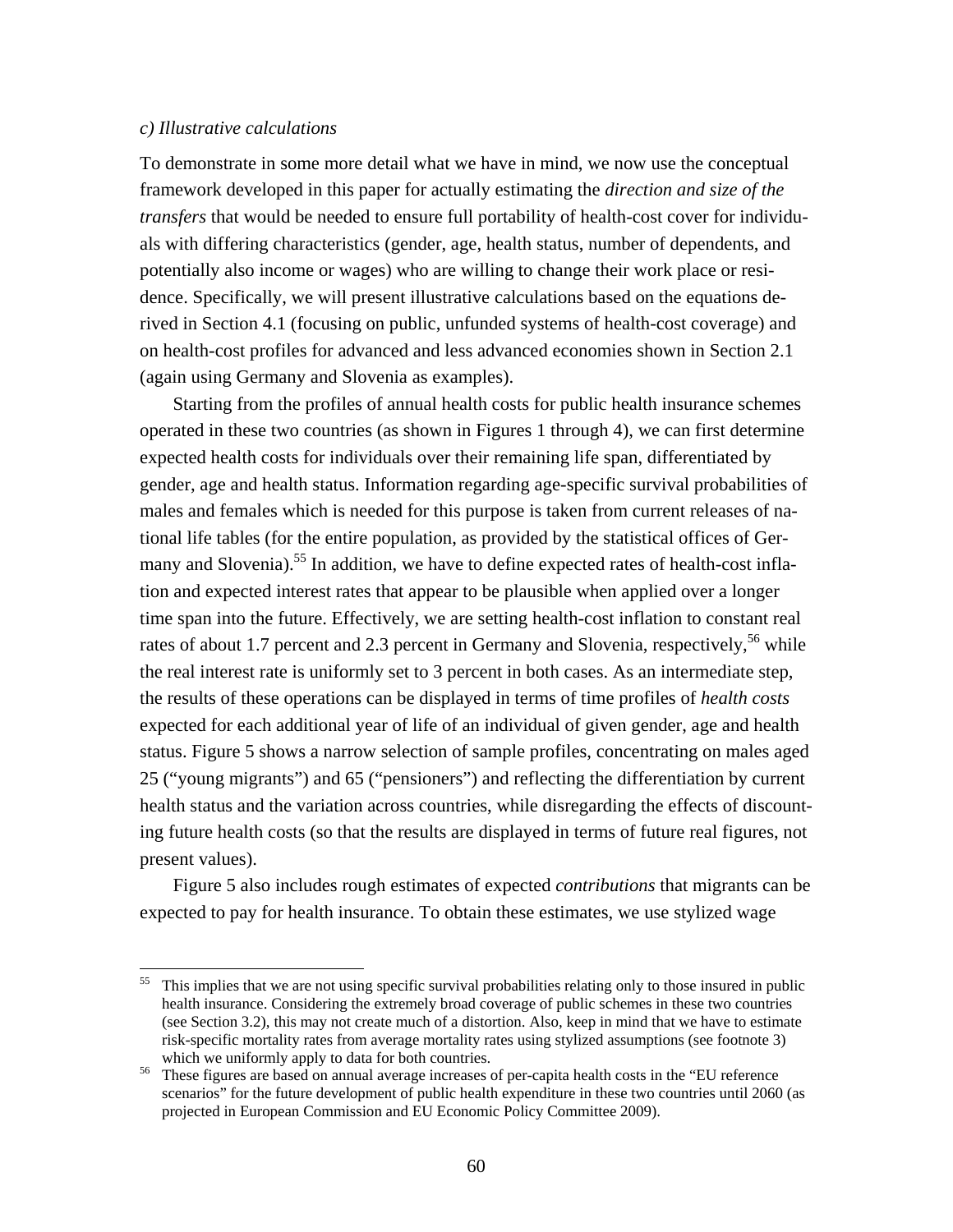*Figure 5: Expected future health costs and contributions of males currently aged 25 and 65, differentiated by risk status* 



EU-15 country (calibrated to data for Germany, 2010):

Source: own calculations.

profiles for males and females derived from German micro-data (in Fenge et al. 2006),  $57$ expected real rates of future wage growth (1.7 percent in Germany, 2.3 percent in Slovenia, as in European Commission and EU Economic Policy Committee 2009), and current rates of public health-insurance contributions applied in both countries (14.9 percent in Germany, with an upper threshold on earnings subjected to contributions; 12.92 percent

57 These wage profiles are converted into multiples of current average wages to make them portable across time and across countries, and are then applied to year-2010 average wages for active members of the German social insurance system (as officially stated by the administration of the national public pension scheme). As we are lacking comparable data for Slovenia, we decided to rescale the German wage profiles according to Eurostat data on average wages observed in 2010 in both countries. Note that there is no genuine differentiation by health status in the wage profiles we have constructed, as we are lacking more specific information on this issue. The (small) differences in contributions by health status that are visible in Figure 5 are effectively a result of differences in survival probabilities.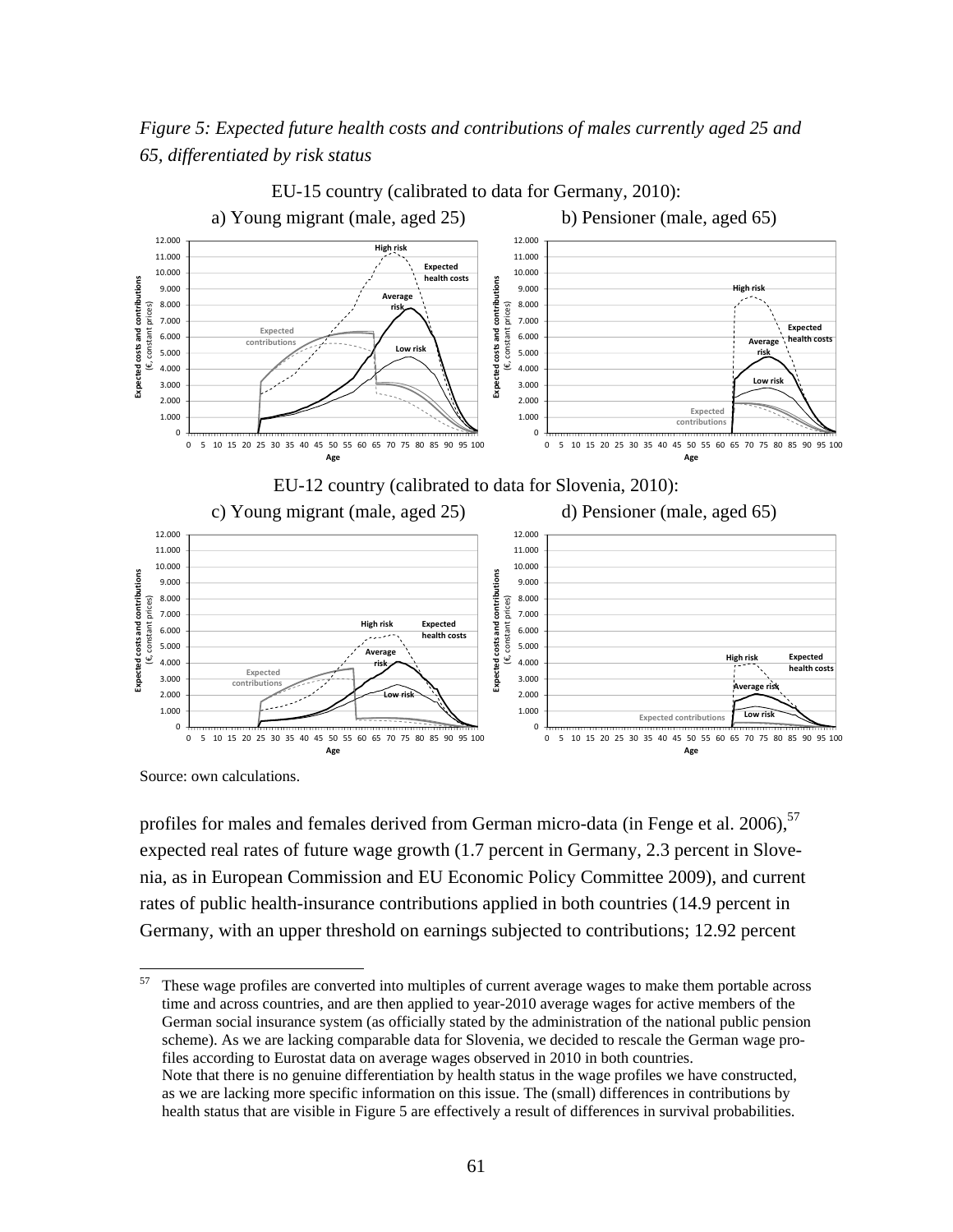*Figure 6: Expected future net health costs of males in an EU-15 country, differentiated by age and risk status (calibrated to data for Germany, 2010)* 



Source: own calculations.

in Slovenia, where no such ceiling exists). From wage profiles and national benefit formulas, we also estimate pension entitlements accumulated in the public pension schemes of both countries, imposing health-insurance contributions (at a reduced rate of 5.21 percent in Slovenia) on these pensions when individuals reach the statutory age limit (at age 65 in Germany, age 58 in Slovenia if the work record is sufficiently long.

 After proper discounting, expected health costs and revenues can then be aggregated (over each profile) and subtracted from each other (for individuals of a given gender, age and health status). At this stage, we also apply a "sustainability factor", as suggested in Section 4.1 (a discount on future health costs of 4.2 percent for Germany, 12.2 percent for Slovenia).58 The final results of these calculations is then given by a set of estimates for the present value of *expected future net costs* of individuals, differentiated by gender, age and risk status. Figures 6 and 7 display these results for German and Slovenian males,

These figures are taken from European Commission (2009), reflecting the infinite-time-horizon ("S2") measure of "sustainability gaps" involved in public finances of these countries. They are derived from long-term projections for several types of age-related public spending, including public health expenditure. A similar figure for Germany (4.5) can be found in the latest "Sustainability Report" of the German government (Bundesministerium der Finanzen 2008) based on Werding and Hofmann (2008).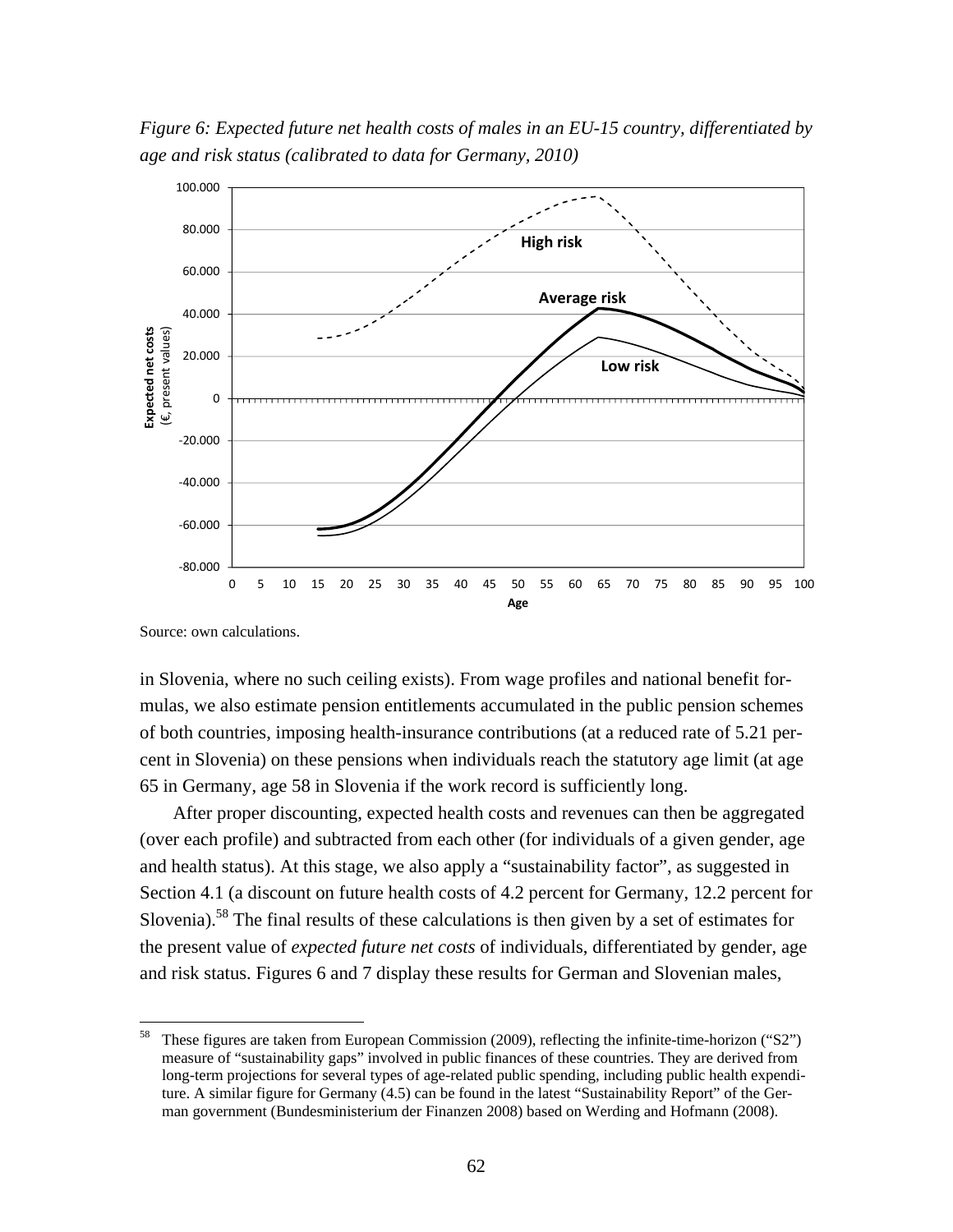*Figure 7: Expected future net health costs of males in an EU-12 country, differentiated by age and risk status (calibrated to data for Slovenia, 2010)* 



Source: own calculations.

clearly demonstrating how results vary with (current) age and health status. In addition, the two figures also point to certain differences in risk-specific and age-related net costs between public health insurance systems in these two countries.

 Some of the results shown in these figures are also included in Table 1 (at 10-year intervals) where they are complemented with parallel results obtained for women. Further information that is needed to estimate expected future net costs relating to larger households, is provided in Table 2 which shows results for under-aged children who have cover as dependents. These latter results are directly derived from expected health costs accruing until age 18,<sup>59</sup> while these children are expected not to make any contributions themselves as long as they have health-cost cover through their parents.

 Figures 6 and 7 as well as Table 1 reveal that, according to our simulations, agerelated profiles of expected net costs of health care *share some basic features* across the two countries we are looking at. Net costs for young males at low (or average) health risks are clearly negative, indicating a considerable surplus of expected contributions

<sup>&</sup>lt;sup>59</sup> If non-contributory cover for dependents can last longer or shorter than this by national rules, the average age for leaving this status should be applied here.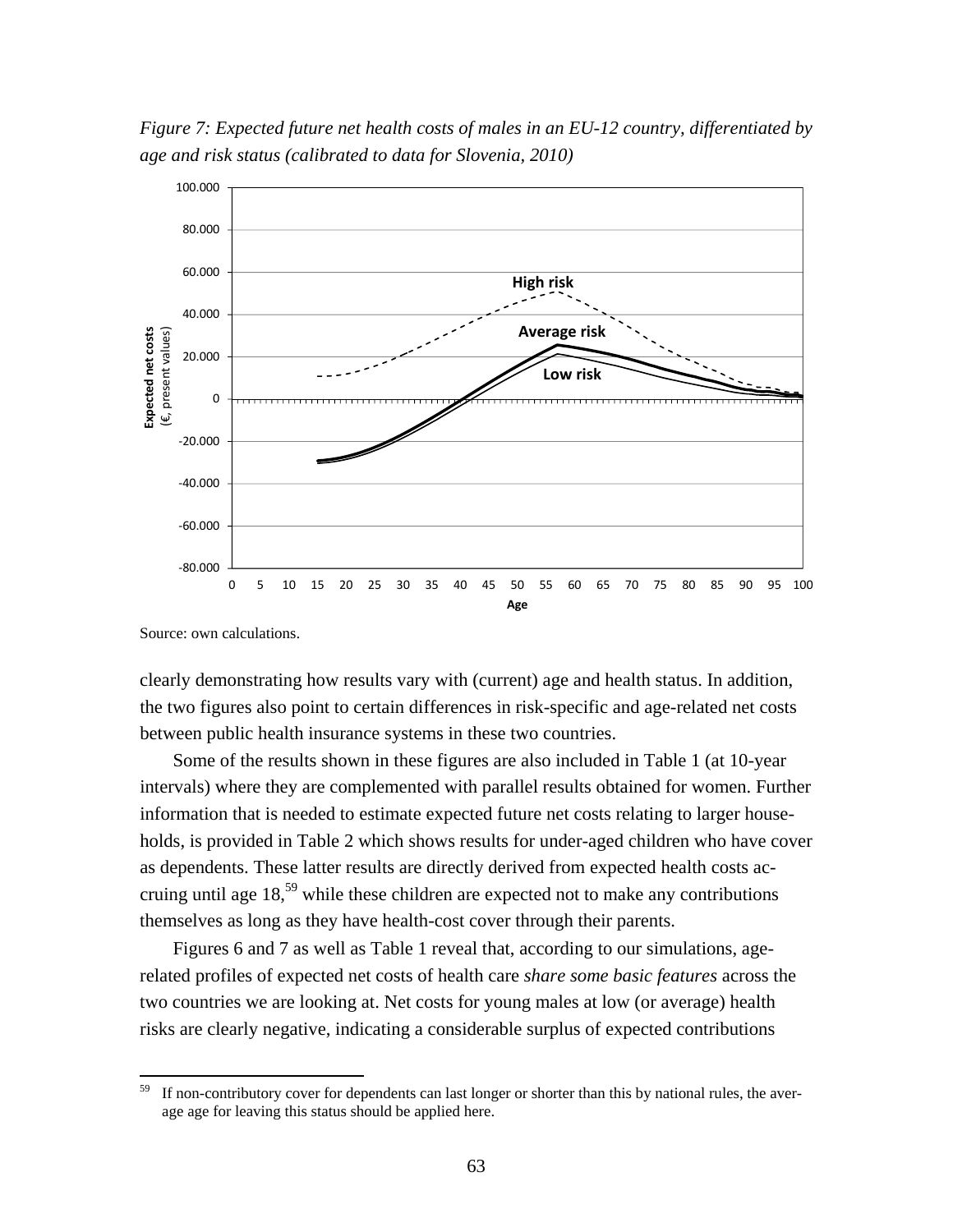|     | Males                                                 |              |           | Females  |              |           |  |  |  |  |
|-----|-------------------------------------------------------|--------------|-----------|----------|--------------|-----------|--|--|--|--|
| Age | low risk                                              | average risk | high risk | low risk | average risk | high risk |  |  |  |  |
| 15  | $-64.908$                                             | $-61.801$    | 28.569    | $-2.716$ | $-26$        | 110.289   |  |  |  |  |
| 25  | $-58.247$                                             | $-53.902$    | 36.636    | $-3.391$ | 856          | 110.564   |  |  |  |  |
| 35  | $-37.308$                                             | $-31.431$    | 55.710    | 2.622    | 8.495        | 107.677   |  |  |  |  |
| 45  | $-11.379$                                             | $-3.336$     | 75.221    | 16.595   | 24.874       | 111.660   |  |  |  |  |
| 55  | 12.354                                                | 23.288       | 89.769    | 31.659   | 43.253       | 114.850   |  |  |  |  |
| 65  | 28.759                                                | 42.618       | 93.895    | 39.046   | 54.142       | 108.048   |  |  |  |  |
| 75  | 21.474                                                | 35.519       | 67.209    | 27.222   | 42.809       | 74.842    |  |  |  |  |
| 85  | 11.178                                                | 21.913       | 37.775    | 13.309   | 24.800       | 39.320    |  |  |  |  |
| 95  | 3.824                                                 | 9.340        | 14.972    | 4.432    | 9.850        | 14.583    |  |  |  |  |
|     | EU-12 country (calibrated to data for Slovenia, 2010) |              |           |          |              |           |  |  |  |  |
|     | Males                                                 | Females      |           |          |              |           |  |  |  |  |
| Age | low risk                                              | average risk | high risk | low risk | average risk | high risk |  |  |  |  |
| 15  | $-30.332$                                             | $-29.147$    | 10.867    | $-872$   | 236          | 52.225    |  |  |  |  |
| 25  | $-24.291$                                             | $-22.720$    | 15.675    | $-46$    | 1.708        | 51.784    |  |  |  |  |
| 35  | $-10.959$                                             | $-8.870$     | 27.342    | 4.867    | 7.310        | 51.925    |  |  |  |  |
| 45  | 4.795                                                 | 7.720        | 40.191    | 13.413   | 16.875       | 55.256    |  |  |  |  |
| 55  | 18.931                                                | 22.931       | 49.656    | 21.790   | 26.483       | 56.541    |  |  |  |  |
| 65  | 17.186                                                | 21.931       | 40.904    | 17.766   | 23.222       | 43.132    |  |  |  |  |
| 75  | 10.473                                                | 14.722       | 25.085    | 10.056   | 14.720       | 24.481    |  |  |  |  |
| 85  | 4.893                                                 | 8.013        | 13.050    | 4.163    | 7.082        | 10.856    |  |  |  |  |
| 95  | 1.738                                                 | 3.282        | 5.038     | 1.294    | 2.571        | 3.703     |  |  |  |  |

*Table 1: Expected future net health costs, differentiated by gender, age and risk status* 

EU-15 country (calibrated to data for Germany, 2010)

Source: own calculations. – All figures in the table are net present values denominated in year-2010  $\in$ 

over expected costs. They become positive between age 40 and age 50 (in Slovenia a little earlier than in Germany) and peak around the retirement age. Afterwards they are declining as contingent survival probabilities decrease. These fundamental trends also apply to individuals at high risk but, for obvious reasons, the curves for this group are at a substantially higher level than for individuals in lower risk categories (so that high risks are expected to impose net costs on their health systems throughout). All these trends are similar for females compared to males but, across all risk categories, expected net costs for young women start at substantially higher levels than they do for males, while they decline somewhat faster towards the end of the life. The first of these effects is mainly due to differences in labor-force participation and to lower wages from which contribu-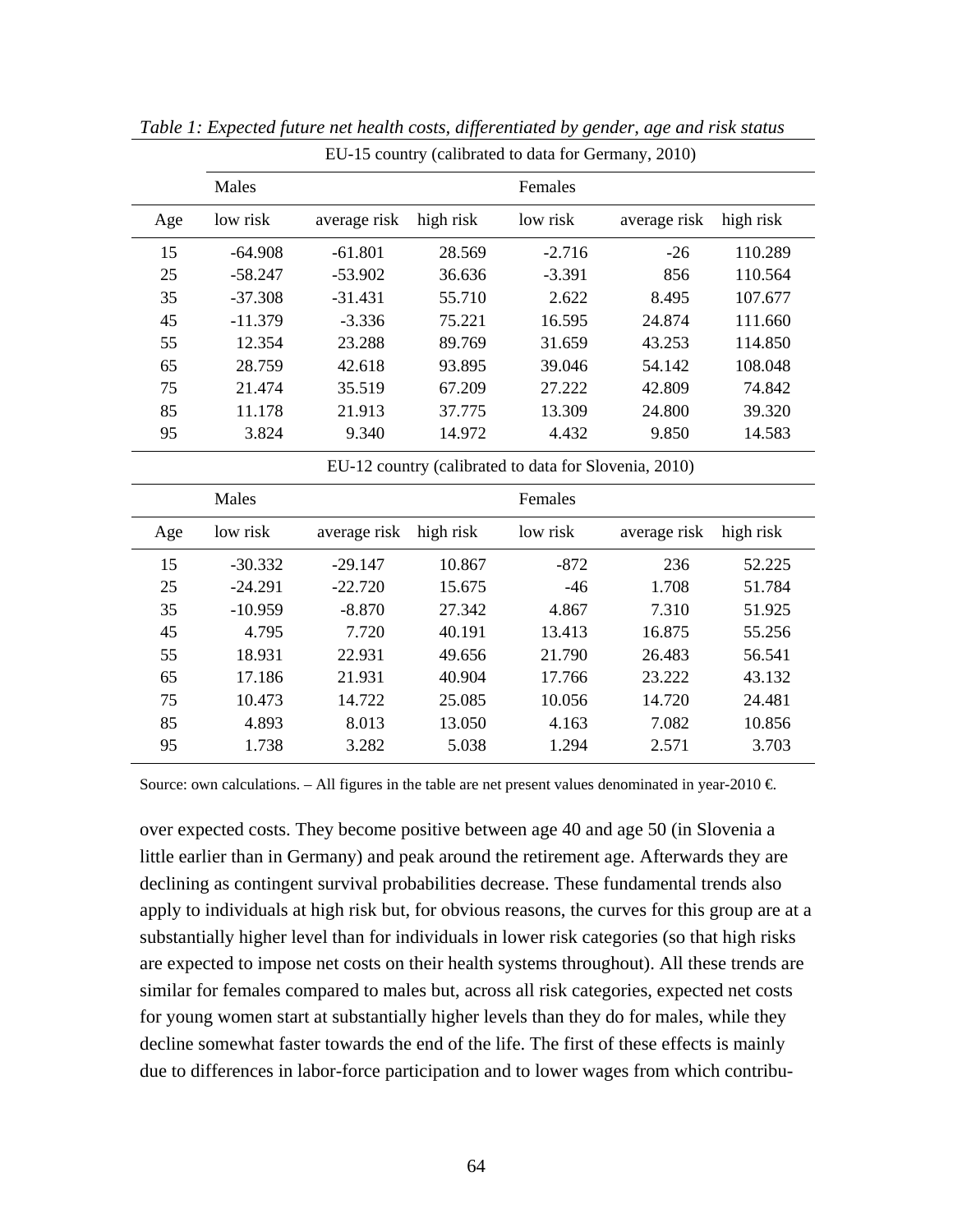|                                                       | EU-15 country (calibrated to data for Germany, 2010) |              |           |          |              |           |  |  |  |
|-------------------------------------------------------|------------------------------------------------------|--------------|-----------|----------|--------------|-----------|--|--|--|
|                                                       | Girls<br><b>Boys</b>                                 |              |           |          |              |           |  |  |  |
| Age                                                   | low risk                                             | average risk | high risk | low risk | average risk | high risk |  |  |  |
| $\theta$                                              | 15.607                                               | 15.626       | 33.539    | 14.549   | 14.567       | 31.718    |  |  |  |
| 5                                                     | 10.178                                               | 10.263       | 24.020    | 9.797    | 9.880        | 23.267    |  |  |  |
| 10                                                    | 6.327                                                | 6.433        | 15.587    | 6.490    | 6.600        | 16.040    |  |  |  |
| 15                                                    | 2.421                                                | 2.486        | 6.204     | 2.716    | 2.789        | 6.972     |  |  |  |
| EU-12 country (calibrated to data for Slovenia, 2010) |                                                      |              |           |          |              |           |  |  |  |
| <b>Boys</b>                                           |                                                      | Girls        |           |          |              |           |  |  |  |
| Age                                                   | low risk                                             | average risk | high risk | low risk | average risk | high risk |  |  |  |
| $\overline{0}$                                        | 9.297                                                | 9.308        | 20.114    | 8.650    | 8.660        | 18.750    |  |  |  |
| 5                                                     | 5.518                                                | 5.564        | 13.010    | 5.383    | 5.428        | 12.692    |  |  |  |
| 10                                                    | 3.213                                                | 3.267        | 7.917     | 3.317    | 3.372        | 8.160     |  |  |  |
| 15                                                    | 1.222                                                | 1.255        | 3.126     | 1.321    | 1.357        | 3.383     |  |  |  |

*Table 2: Expected future net health costs for under-aged children, differentiated by gender, age and risk status* 

Source: own calculations. – All figures in the table are net present values denominated in year-2010  $\in$ 

tions are levied. The second one derives from the fact that women's health costs typically increase less with age than health costs of males do (see Figures 1 and 3 above).

 Besides these common features that are not just artifacts of uniform assumptions, there are also a few *differences* between the age-related profiles of expected net costs in the two countries. First of all, the increase and decrease of expected net costs for males is far less pronounced in Slovenia compared to Germany, but differences are larger for young men than for older men. The reason for this is that expected health costs increase less with age in Slovenia, while the profile of expected contributions is much more frontloaded there than in Germany (see Figure 5). Second, the spread in expected net costs between high risks and low risks is a lot stronger in Germany than it is in Slovenia. This is mainly driven by an equally stronger spread in expected health costs. Third, the same applies to the spread in expected net costs between females and males because, on absolute terms, cross-country differences in the gender wage gap are stronger than crosscountry differences in the gender-specific health-cost differential. The latter two effects cumulate, of course, for females in a high-risk status.

 Table 2 indicates that there is also a difference between the levels of health costs accruing for children in the two countries, while there appears to be no further difference in the structures of health costs by gender, age or risk status. When estimating expected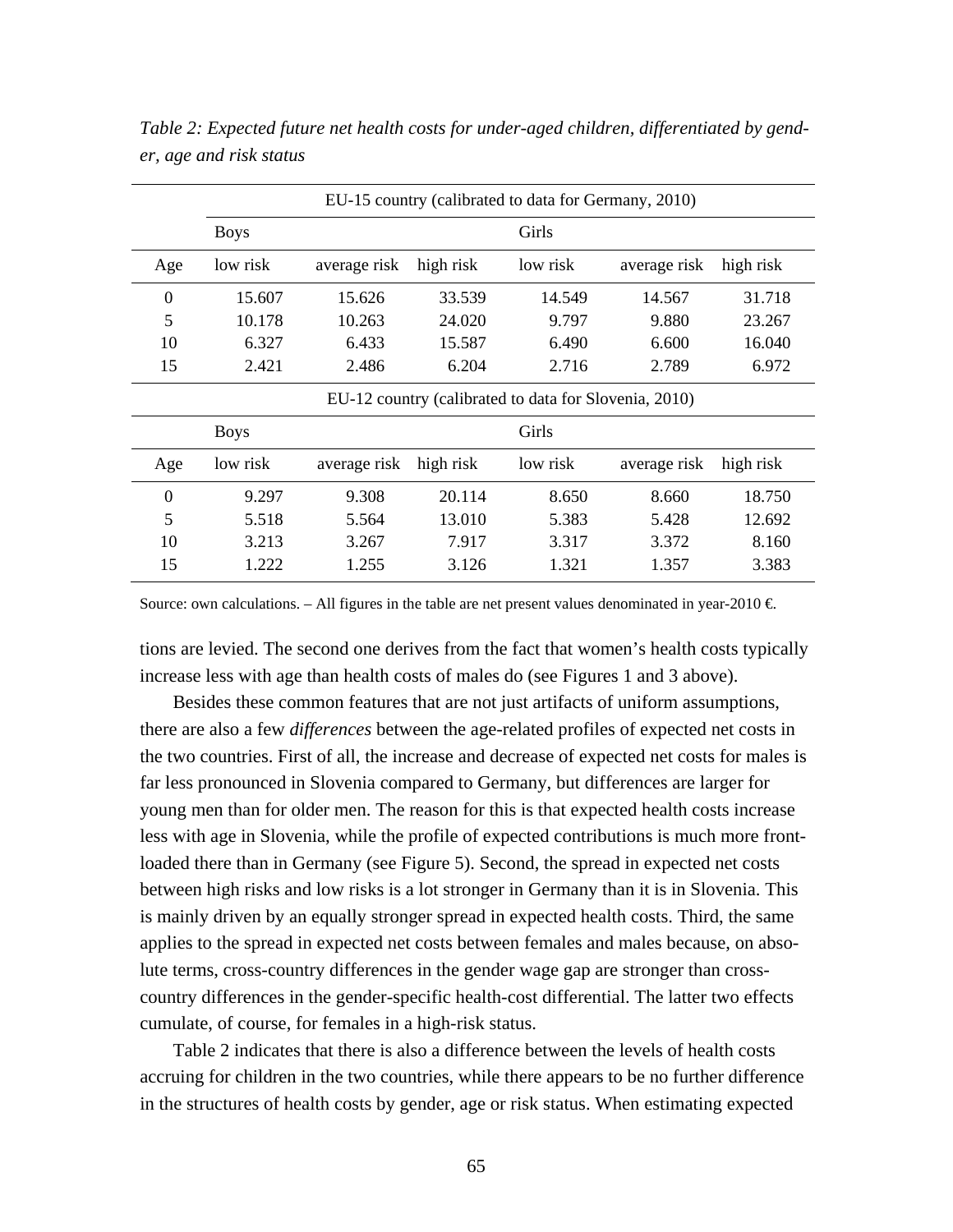net costs of children with non-contributory cover, one could of course look further ahead, not only until children no longer have cover as dependents. As a rule, they may take up employment and enter the public health-insurance scheme of the country where they are currently living with some probability in the more remote future. With adjustments for additional years of health-cost inflation, wage growth and discounting, we could therefore add the effects derived here for the future life cycle of young adults – and move on to including an expected number of grandchildren, grand-grandchildren, etc. (see Sinn 2001 or Werding and Munz 2005 for applications of this idea in analyses relating to unfunded public pension schemes). However, while these effects can be sizeable at an aggregate level in terms of their expectation value, they are also subject to high variation and uncertainty at the individual level. We therefore leave them aside here. $60$  Note that, otherwise, our results would be qualitatively unaffected, since these additional effects would have to be accounted for in both source and destination countries.

 Now, what do the numbers displayed in the above tables tell us that matters for portability in health-cost cover? If, for instance, a 25-year old male in good health migrates from Slovenia to Germany in 2010 (intending to stay there on a permanent basis), public health insurance in Slovenia foregoes an expected net surplus of future contributions over future health costs of about 24,300  $\epsilon$  (see Tables 1 and 3). At the same time, the German public health-insurance system can expect to receive a surplus of about  $58,250 \in$  There is thus an overall gain of 33,950  $\epsilon^{61}$  Also, if the Slovenian system would like to claim 24,300  $\epsilon$  to avoid negative consequences for other members, and if the German system's maximum willingness to pay is 58,250  $\in$  there appears to be ample room for a *mutually beneficial agreement*: both sides could share the surplus, or they could settle to the smaller amount to make sure there are no losses – or what is left of the surplus could in fact be disbursed to the individual.

 Interestingly, if the same individual would decide to return home as a 65-year old forty years later, the German system might again be prepared to make a compensating payment to the Slovenian system. If the individual is still a low risk (in brackets: has turned into a high risk), German health funds would save expected net costs of 17,000  $\in$  $(55,600 \Leftrightarrow$ , while the Slovenian system would have to take on expected net costs of 13,000 €(30,950 €), assessed from today's perspective.<sup>62</sup> The overall gain that results, hence the room for an agreement, is 4,000  $\in (24,650 \oplus$  based on year-2010 present val-

 $60$  In a sense, we assume that (implicit) contracts regarding long-term insurance for health costs are first made when individuals start making independent decisions. These contracts may include health costs of dependents, but do not automatically extend to life-long cover for these (and all further) descendants.<br><sup>61</sup> This is effectively some fraction of what is usually called the "immigration surplus" (see Borjas 1995).<br><sup>62</sup> As

<sup>(</sup>e.g., 65-year old males) who migrate *today*. If this happens in 40 years' time, current effects have to be up-rated to reflect expected increases in prices of health services and then discounted.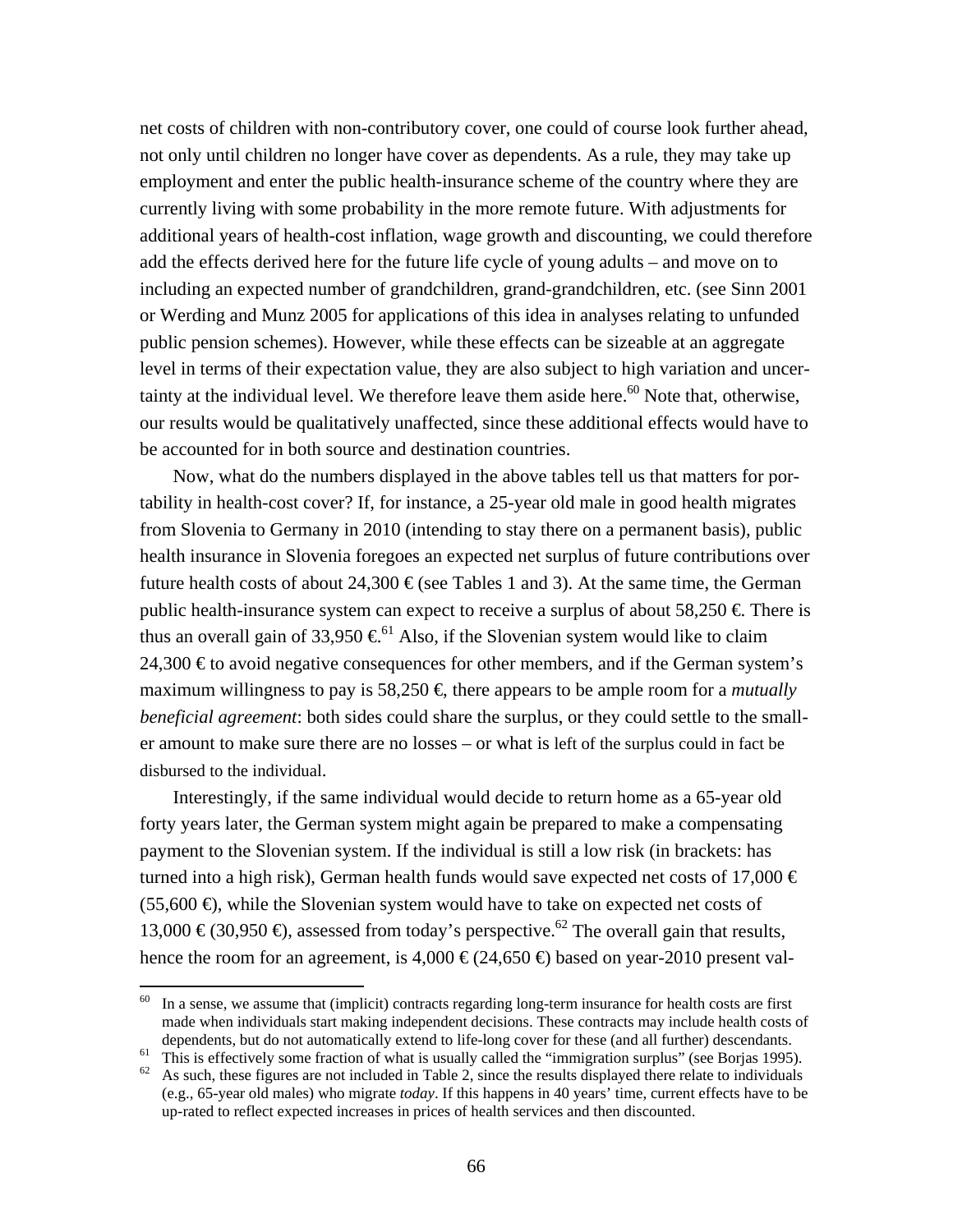|                                                                                                          | Changes in expected future net health costs |                             |            |           |
|----------------------------------------------------------------------------------------------------------|---------------------------------------------|-----------------------------|------------|-----------|
|                                                                                                          | in Slovenia                                 | (Direction<br>of migration) | in Germany | Overall   |
| Singles aged 25                                                                                          |                                             |                             |            |           |
| Male at low risk                                                                                         | 24.291                                      | ⇨                           | $-58.247$  | $-33.957$ |
| Male at high risk                                                                                        | $-15.675$                                   | ⇨                           | 36.636     | 20.961    |
| Female at low risk                                                                                       | 46                                          | ⇨                           | $-3.391$   | $-3.345$  |
| Female at high risk                                                                                      | $-51.784$                                   | ⇨                           | 110.564    | 58.780    |
| Family of three*                                                                                         | 32.894                                      | ⇨                           | -47.089    | $-14.195$ |
| * Male aged 25, female aged 25, daughter aged less than 1; all at low health risk.                       |                                             |                             |            |           |
| Family of four**                                                                                         | $-8.321$                                    | ⇨                           | $-2.327$   | $-10.648$ |
| ** Male aged 35, female aged 30, son aged 10, daughter aged 5; son at high risk, all others at low risk. |                                             |                             |            |           |
| Singles aged 65                                                                                          |                                             |                             |            |           |
| Male at low risk                                                                                         | 17.186                                      | ⇦                           | $-28.759$  | $-11.573$ |
| Male at high risk                                                                                        | 40.904                                      | ⇦                           | $-93.895$  | $-52.991$ |
| Female at low risk                                                                                       | 17.766                                      | ⇦                           | $-39.046$  | $-21.280$ |
| Female at high risk                                                                                      | 43.132                                      | ⇦                           | $-108.048$ | $-64.916$ |
| Retired couple***                                                                                        | 51.161                                      | ⇦                           | $-120.787$ | $-69.626$ |
| *** Male aged 70, at high risk; female aged 65, at low risk.                                             |                                             |                             |            |           |

*Table 3: Consequences of international migration for expected future net health costs, various examples* 

Source: own calculations. – All figures in the table are net present values denominated in year-2010  $\in$ 

ues – and it will look substantially larger in 2050 when this becomes relevant. If a male aged 65 migrates in the same direction today, the overall gain is  $11,600 \in (53,000 \in)$ .

 Combining information from the other tables, Table 3 gives a number of further examples of changes in expected net costs for public health-insurance systems in Slovenia and in Germany through migration of individuals or households with varying characteristics in one direction or the other. If, through emigration or immigration, net costs increase in a system, there is a positive sign in the relevant column; if net cost decrease, there is a negative sign. The "overall" column sums up the resulting changes, so that a negative sign there indicates that *total expected net costs across the two systems* are decreased through migration, while a positive sign points to an increase in total expected net costs. Negative overall effects also imply that there is some leeway for health funds in the sending and the receiving country to agree on a compensating payment for potentially harmful losses (surpluses foregone or net costs incurred) on one side from, ("windfall") gains (net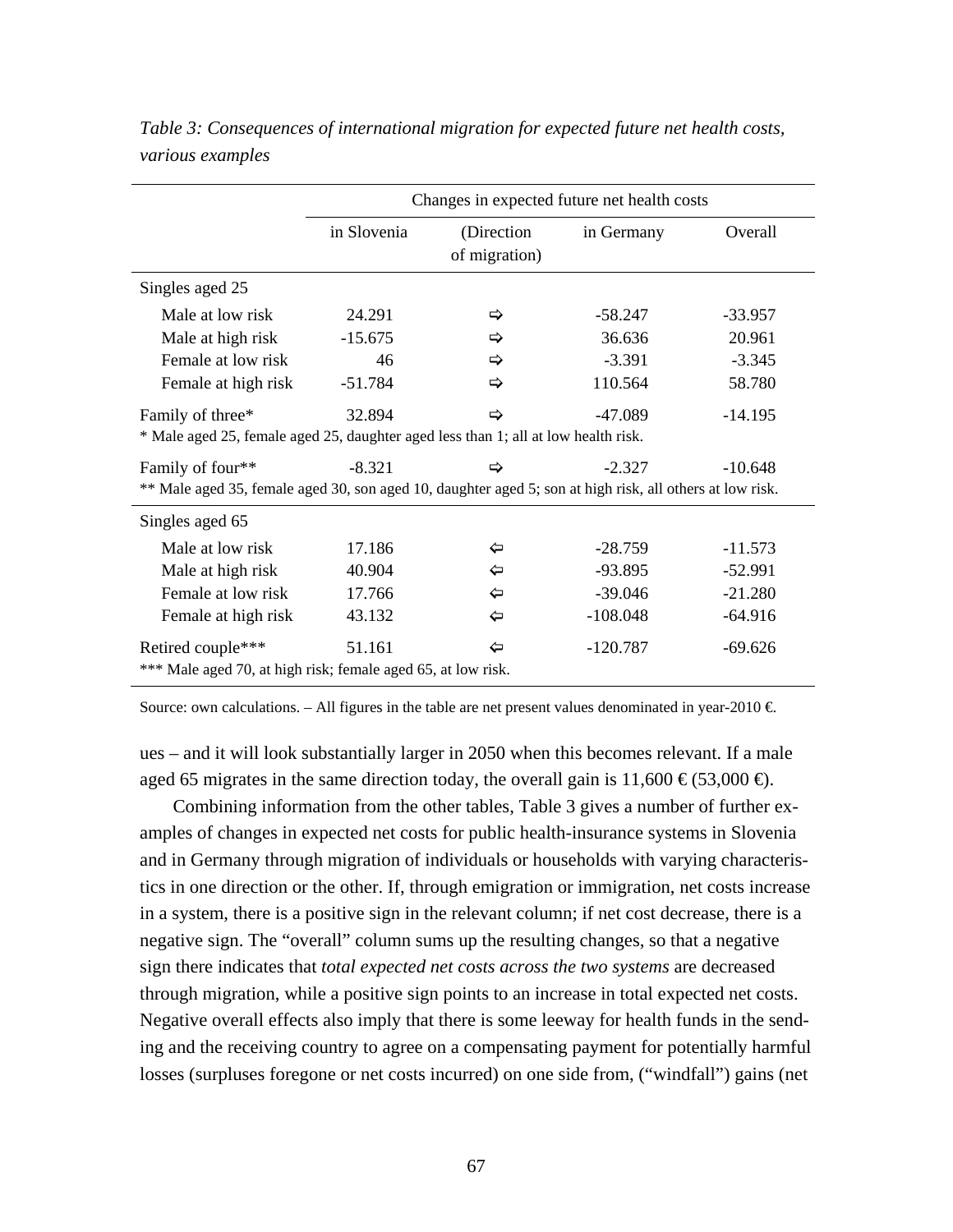costs avoided or surpluses accruing) on the other side. If overall effects are positive, such an agreement is difficult, as losses on one side exceed gains on the other.

 The selection of examples covered in Table 3 is clearly arbitrary, but further cases can easily be assembled from Tables 1 and 2. The scenarios we have constructed here relate to cases where young individuals (alone or with a partner and children) would migrate from Slovenia to Germany, that is, from a less advanced to a highly developed country; or where older individuals (alone or as couples) consider migrating in the opposite direction. These latter cases could be return migration of individuals who immigrated earlier, or they could be emigration of individuals who want to spend their retirement abroad, for instance, in regions with a better climate or with lower costs of living. All in all, the examples have some realism to them.

 In most of the cases considered here, migration with unrestricted access for migrants to the health system in the destination country and with compensating payments dealing with the problem of external costs or benefits appears to be easily feasible. The only cases where things are different are those of young individuals at a high health risk who want to migrate from Slovenia to Germany. As, according to our simulation, treatment of high risks is a lot more expensive in Germany than it is in Slovenia, total expected net costs go up if individuals actually migrate, and it may not be easy to agree on how these extra-costs will be shared. This observation has many implications. For one, individuals in poor health may simply be less likely to migrate. For another, countries receiving immigration may be interested in attracting healthy individuals, while they may not agree to pay for any extra-costs which alleviate the immigration of individuals in poor health. Considering the responsibility for the incumbent population (potentially including many earlier immigrants) and for a financially sound situation of the existing social protection system, this position is clearly defendable. Yet another aspect is that the difference in costs may reflect differences in the quality of treatment or even in the availability of special types of treatment. Against this background, admitting individuals at high risk without claiming full compensation for the expected net health costs incurred could be a humanitarian issue or, quite differently, the individuals themselves could be willing (and able) to pay for the gap that arises. In these two latter cases, compensating payments can serve an important function in transferring at least the amount of net costs avoided in the source country, even if this does not cover all costs arising in the destination country.

 It is probably not surprising that, even with transfers based on differences in expected future net costs, establishing portability is difficult with respect to individuals at high health risks. Two observations from Table 2 are therefore of interest. First, we included individuals in a high-risk status in some of the examples for families or couples considered there. The resulting overall changes in net costs were still favorable because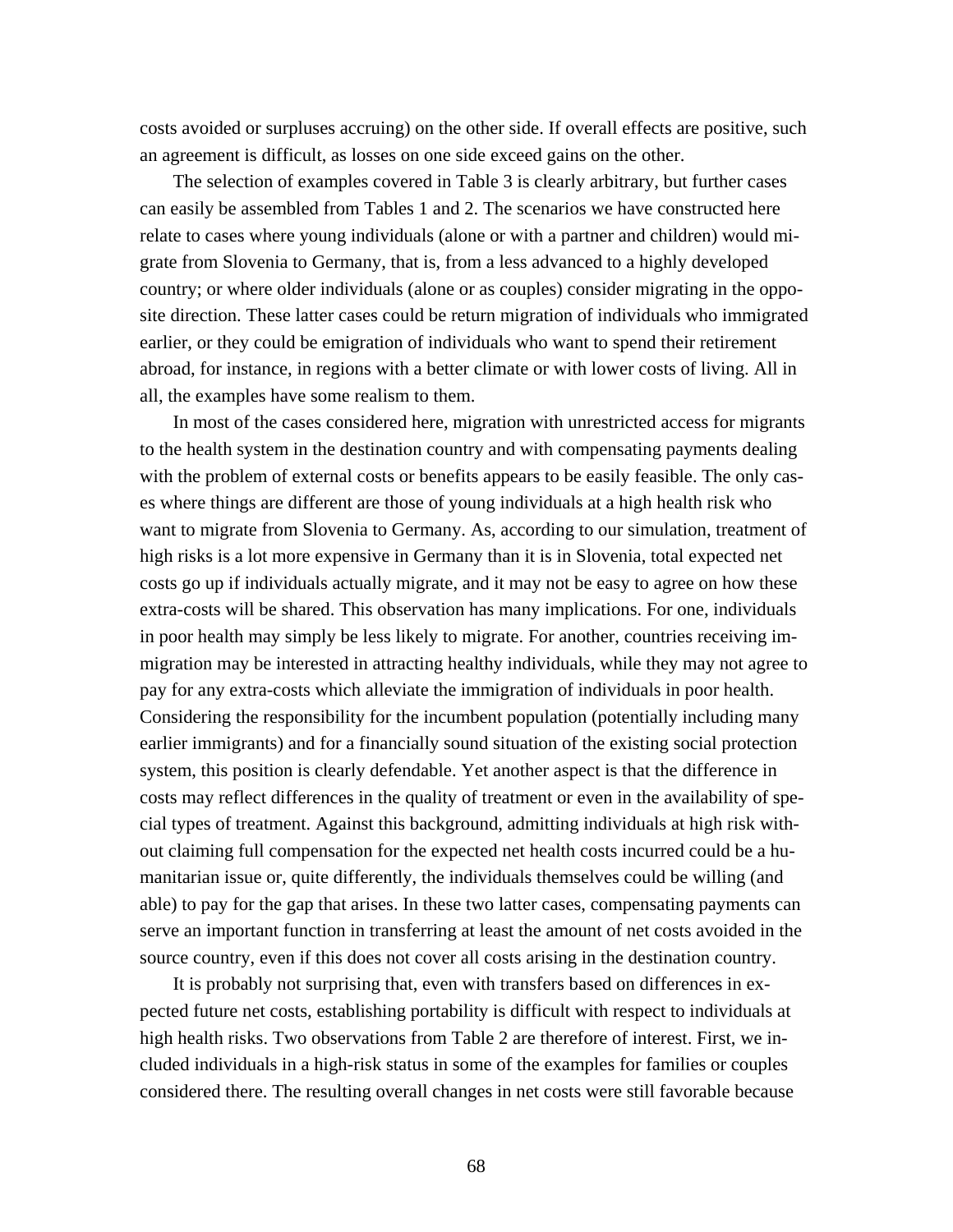they were dominated by reductions in expected net costs for other household members. With this kind of "family insurance", increased health risks are thus not necessarily harmful for mobility and portability. Second, being at a high-risk status does not appear to be a problem if individuals are willing to move from a country where their expected net costs are relatively high to a country where these are lower. This is effectively accomplished by the introduction of compensation for potentially harmful effects of mobility on health funds in the destination country – and it can still mean a reduction in expected net costs for health funds in the source country.

 We have mentioned here that migration of younger and older individuals can be linked to each other across time by processes of return migration.<sup>63</sup> It should be noted therefore, that moves in both directions can be feasible under the framework we are considering here. Expected net costs may decline, i.e., there may be room for mutually beneficial agreements between the two health systems involved, when individuals are moving in either direction simply because these individuals are getting older over time (so that age-specific cost differentials across both places change) or because their health status may definitely deteriorate in the time elapsing between migration and return migration (so that risk-related cost differentials become more pronounced). However, where migration with full portability is difficult to establish for young individuals, limiting the period for which portability is granted can never circumvent this problem.  $64$ 

 If the overall effects of mobility with compensating payments between the health funds involved are favorable, that is, if they indicate a decline in expected net costs for individuals with certain characteristics moving in one direction, they must be unfavorable for individuals with the same characteristics who are willing to move in the opposite direction. According to our stylized simulations, this would apply to young, healthy individuals who want to move from Germany to Slovenia or to individuals who are older and/or less healthy and want to move from Slovenia to Germany. These asymmetries are hardly avoidable, mostly because they are rooted in actual cost differentials and not in administrative barriers or inappropriate rules. At the same time, this may simply be one of the reasons why migration is mostly flowing in the directions for which portability can be established more easily: individuals usually have incentives to migrate where migration is likely to be beneficial – not only with respect to systems of health-cost funding, but also in terms of its overall economic effects. Appropriate rules for the portability of

 $63$  In Section 4.1, it has also been demonstrated that changes in expected net costs, hence compensating payments, cannot only be determined for the case that individuals switch to another source of healthcost funding for the rest of their lives but, with assessments on a pro-rata basis, also if this is considered

to happen only for a considerable time period. 64 That is, the resulting increase in expected net costs can be reduced, but never removed, if it is assumed to last for a limited period of time only. This is at least true, if the form of age-related profiles of expected net health costs is basically similar across all the countries involved.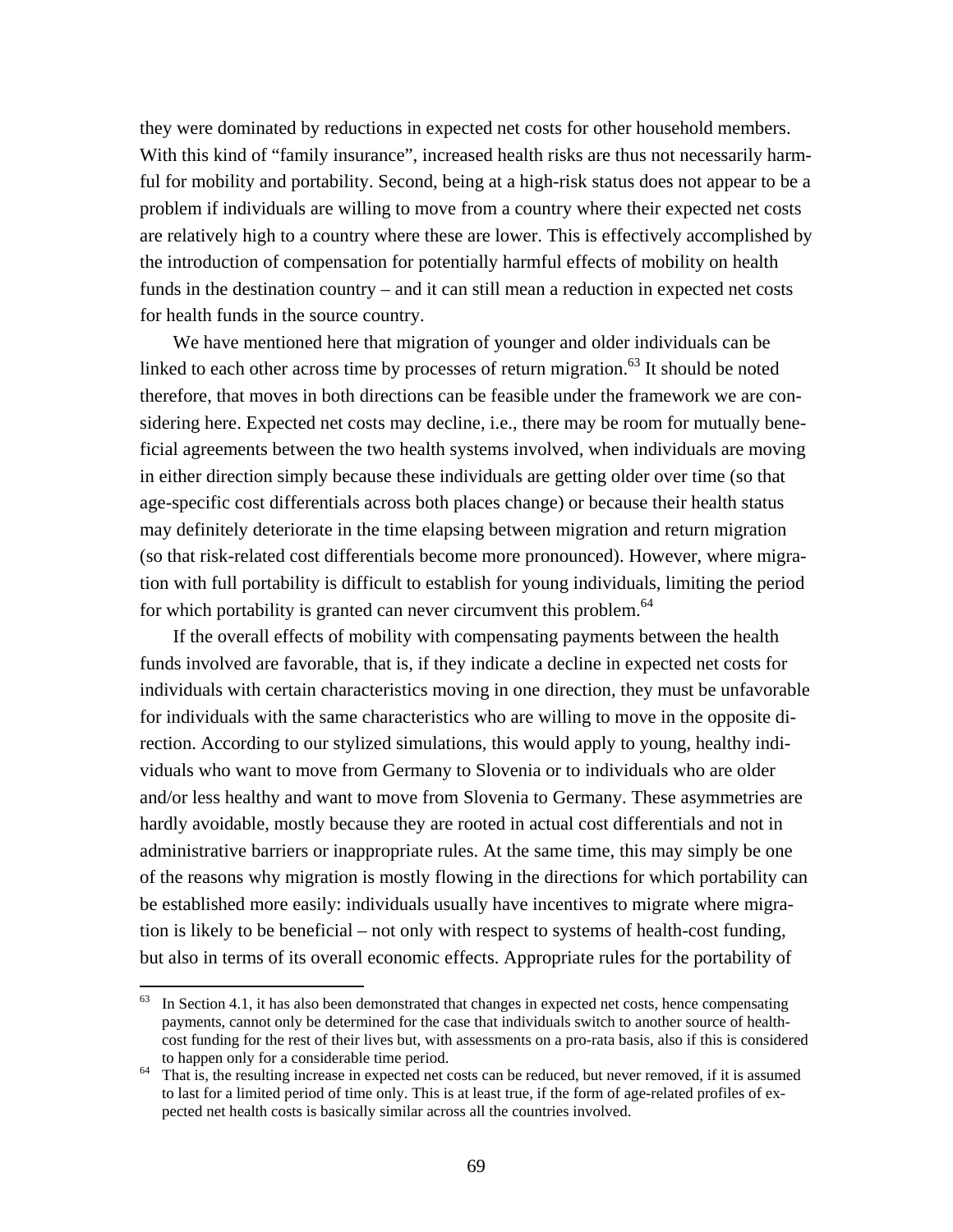health-care benefits can contribute to avoiding specific distortions of these incentives. But designing these rules in such a way that fundamental incentives are reversed is difficult and probably also not advisable.

### **6 Discussion**

In this paper, we have argued that arrangements for funding health care are very important for the individuals covered but that portability of these arrangements in cases of international mobility can be difficult to establish because of the long-term nature of insurance provided and the additional elements of redistribution that may be included. Against this background, we tried to clarify the consequences of mobility – and of a lack of portability – for individuals who consider becoming mobile as well as for the sources of health-cost cover operated in potential source and target countries. We have concluded that, to establish portability for individuals who actually move from one source of healthcost funding to another and to avoid external costs or benefits that could arise at both ends, compensating payments may be needed between the two health funds involved. These payments should be assessed based on changes in expected net costs (expected health costs minus expected contributions), adjusted for health-cost inflation, wage growth, long-term (non-)sustainability and properly discounted over time for both of the systems involved. This would require major changes in existing portability arrangements, even for the most advanced sets of current rules, such as those agreed upon multilaterally at the EU-level or laid down in bilateral agreements on social protection.

 Compared to current rules (see Section 3), the solution developed in Sections 4 and 5 has a few novel features which we think important and advantageous. First of all, our proposal includes migrant workers and their family members in the legal framework for portability of health-cost cover. With respect to these cases, it differs from the current "package deal", by which migrants are admitted to the national risk pool for funding health costs in the receiving country as an annex to their work permit, in that it actively addresses potential external costs or windfall gains falling on other members of the two health funds involved. Also, our proposal contributes to establishing continuation of comparable coverage for migrant workers – to the extent that this is possible under a different legal framework and within a different system for providing health services. Second, our proposal allows for a formal transfer of health-fund membership in cases of mobile pensioners (or other types of migrants who are not working). While these individuals are currently being dealt with through some form of cross-border coverage, with a constant need for interaction between two health systems regarding provision of services and related reimbursements, pensioners and other non-working migrants could be fully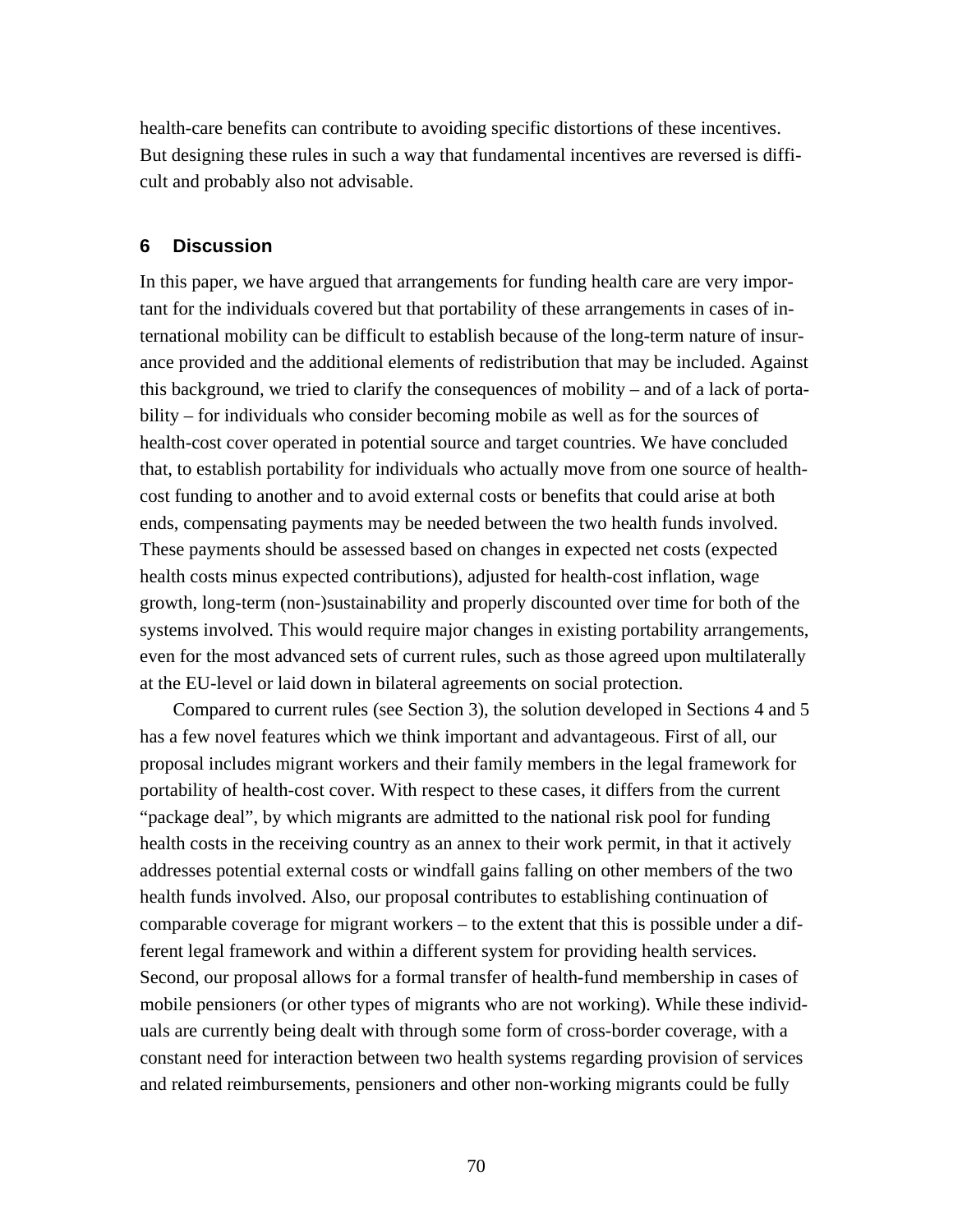included in the health system in their country of residence, again with continuation of comparable cover. Compensating payments which have to be made just once then contribute to avoiding external costs or benefits that would otherwise arise with some certainty. The actual burden sharing for health costs at old age which results from our proposal is also less arbitrary, and likely to be more appropriate, for pensioners with a complicated work biography, entailing employment in more than one country. Last but not least, our proposal is easily applicable to cases of temporary migration of some duration (say, a year or more) for which the responsibility for health-cost coverage can be fully transferred to the receiving country, while migrants retain the right to return to full, life-long health-cost cover in the sending country later on. In these cases, compensating payments simply have to be assessed for the expected duration of the temporary move only.

 Do we really think that our ideas can be made the basis of actual policies applied in this area without much further thinking? There are admittedly a number of unresolved issues, more technical ones, but also material aspects, which may imply practical limitations for the application of our ideas.

 As to the *technical issues*, one certainly needs to revisit the conceptual framework for assessing expected future net costs of health care for migrants we have suggested in Section 4. While the data requirements for making this framework operative are limited, some of the information that is needed for this purpose may not exist everywhere. To some extent, this even applies to age-related profiles of health costs which are the most important ingredient, and also to life tables as well as age-related wage profiles that are specific for the population covered in a given scheme of health-cost funding. In addition, the definition of appropriate categories of health risks, related cost differentials and transition probabilities, and the impact of these risks on survival probabilities clearly need more empirical work. In next steps of research, therefore, some effort needs to be spent on assessing relevant micro-data from further countries (as those taken from US sources which we have used to calibrate our illustrative calculations in Sections 2 and 5).<sup>65</sup> Other assumptions and procedures for calculating an appropriate amount of compensations between former and future sources of health-cost cover for migrants are not only a matter of empirical validation, but also of agreements regarding how to deal with an uncertain future in a reliable (or, at least, acceptable) way. For instance, this relates to health-cost inflation and financial sustainability expected for the future and the way in which these aspects can be reflected in the projections required for estimating expected net costs of migrants.

First of all, it is an important question in this context whether changes in health status do matter at all for expected future health costs of a given individual, taking into account the resulting differences in mortality. In our simulations, they have a rather strong impact, but as the basis for this conclusion is weak, the question deserves further attention (see footnotes 3 and 5).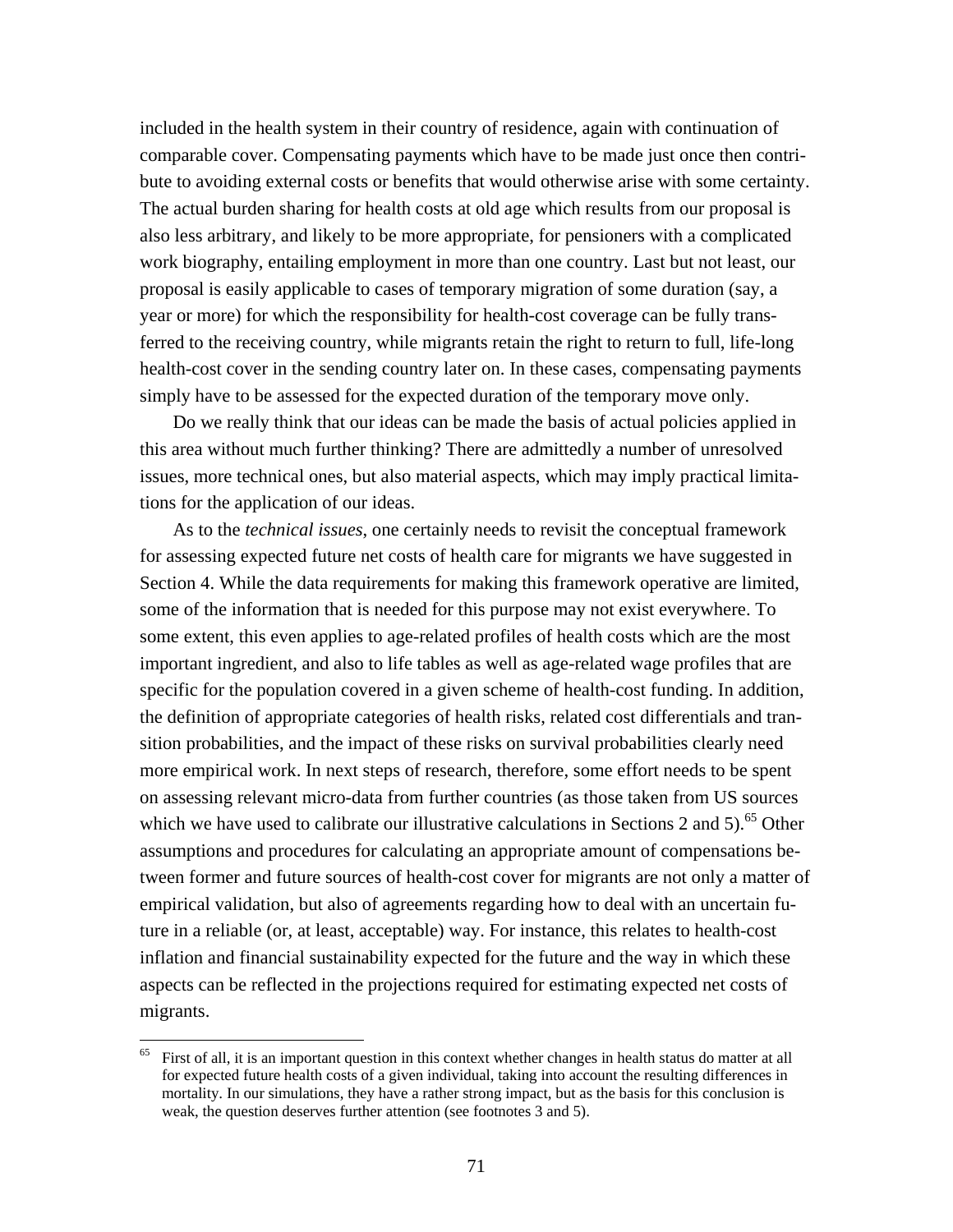To see whether, and how, these problems can be solved one could turn to collecting information that is needed to make our proposal operative – age-related health-cost profiles in particular – for as many countries as this is currently possible. Using these materials, one could then perform sample calculations for a sufficiently large number of realworld cases of migrants between that appear to be prototypical for mobility between different countries and different health systems. The results in terms of compensating payments that would appear to be appropriate building on our approach could then be compared to reimbursements made under the current framework, where they apply, or to health costs of migrant workers, where corresponding data can be obtained. Furthermore, the results could be discussed with experts representing different aspects of relevant practical experience, that is, members of national welfare administrations, especially persons working in international liaison offices of insurance providers and health ministries, also officials from foreign-affairs departments, the EU, international organizations and, of course, interested researchers.

 Some of the *material issues* that probably need to be considered more closely have already been noted in earlier sections of this paper. Specifically, the question of whether compensating payments should be assessed based on the *elements of insurance* involved in actual systems covering health costs or whether they should also reflect the various *elements of redistribution* raises more than just practical considerations. Clearly, this alternative could be looked at in the course of tests and sample calculations that we have suggested above and they could also be discussed among experts. Basically, however, the question calls for more fundamental clarifications regarding the rights and obligations deriving from life-long health-cost coverage through national systems as well as the consequences of the differing approaches developed or, at least, sketched in this paper for full portability as we have interpreted this notion.

 We have briefly mentioned that differences in expected health costs across countries may reflect *differences in cover and in the quality of services* provided. If these differences only relate to different elements of insurance and redistribution involved in the sources of health-cost funding in different places or countries, this raises the question of what "comparable cover" or "comparably favorable cover" (see Section 5.2) really means, considering the particular features of migrants' old and new systems funding health costs. It is in any case a reason why (part of) the surpluses of expected net costs in their former sources of health-cost funding over those in their new systems could actually be disbursed to the migrants themselves – for instance, in order to buy additional cover they would otherwise lose. But if there are genuine differences in the quality of health-care systems, so that comparable cover simply cannot be provided in the destination country, this problem cannot be solved due to the dominant nature of health care as a bundle of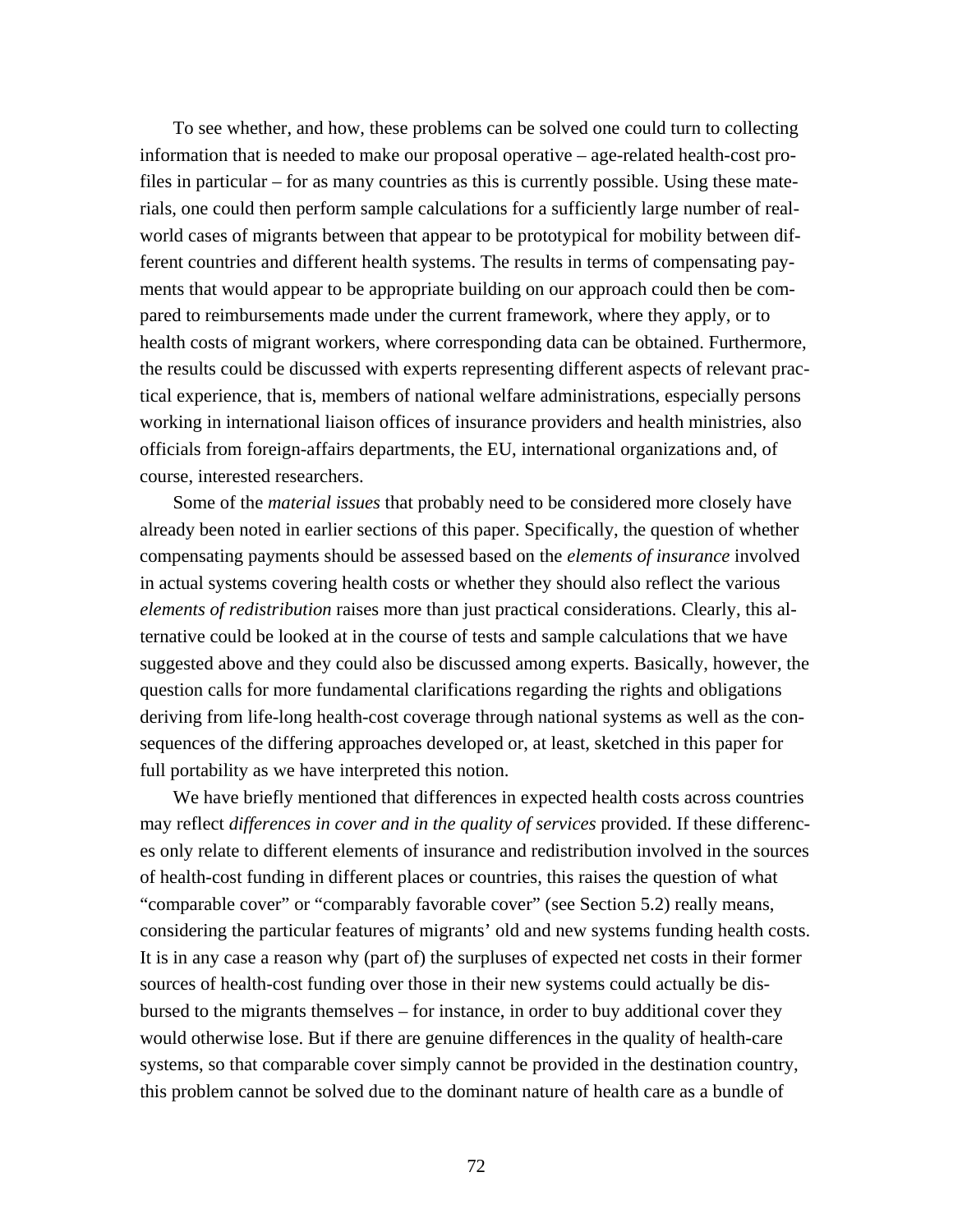services which can be delivered most easily where individuals are currently staying. In this case, migrants may be interested in being transferred to the health system of their destination country only temporarily to keep up their entitlements vis-à-vis their old system for a later period in their life, when health care becomes more important for them and they may be able to return to their source country.

 Another issue that arises is that *compensating payments* between health funds *cannot provide for full portability in all cases*. If changes in expected net costs are such that the maximum willingness to pay of one of the funds is smaller than the amount that the other fund would like to claim, there is no leeway for a mutually beneficial settlement. Therefore, even in the presence of a scheme of compensating payments that are meant to ensure portability, there is the possibility of unfavorable effects for migrants which can become prohibitive with respect to alleviating mobility. In our discussion, we have highlighted that this problem has a strong economic dimension and is no longer the outcome of administrative barriers and inappropriate rules. If this is true, it may not be in the interest of one of the countries involved to agree to a solution taking care of such cases. Still, there may be other considerations regarding how to deal with this possibility, and this may be a subject for further debate.

 This leads to a broader discussion of our proposed solution. For those who first think about it, the idea of countries claiming or making payments related to cases of inward and outward migration may sound unusual. Specifically, source countries may find it politically difficult to regulate emigration in a corresponding fashion – and after the fall of the Iron Curtain they may even take pride in not doing so in an overly intrusive way. Given that, they may also be in a weak position when attempting to direct any claims to other countries that are currently receiving substantial amounts of immigration. Furthermore, from an economist's perspective the freedom to move (out) is considered to be important as it basically represents a mechanism for voting with one's feet (see Tiebout 1956) which establishes *competition between jurisdictions* and forces them to act in their citizens' interest.<sup>66</sup> However, some *coordination* is actually needed in several fields for this particular type of competition to be genuinely fruitful. Well-known examples calling for international agreements on a number of common basic principles are tax competition and public redistribution (see, e.g., Sinn 2003, chs. 2 and 3). These two cases are clearly applicable also with respect to national health-care systems and national arrangements for health-cost funding. In addition, the list of fields where uncoordinated international systems' competition is likely to fail may have to be augmented with the aspect of long-term insurance.

 $66$  For similar reasons, the right to emigrate freely is also an important human-rights issue.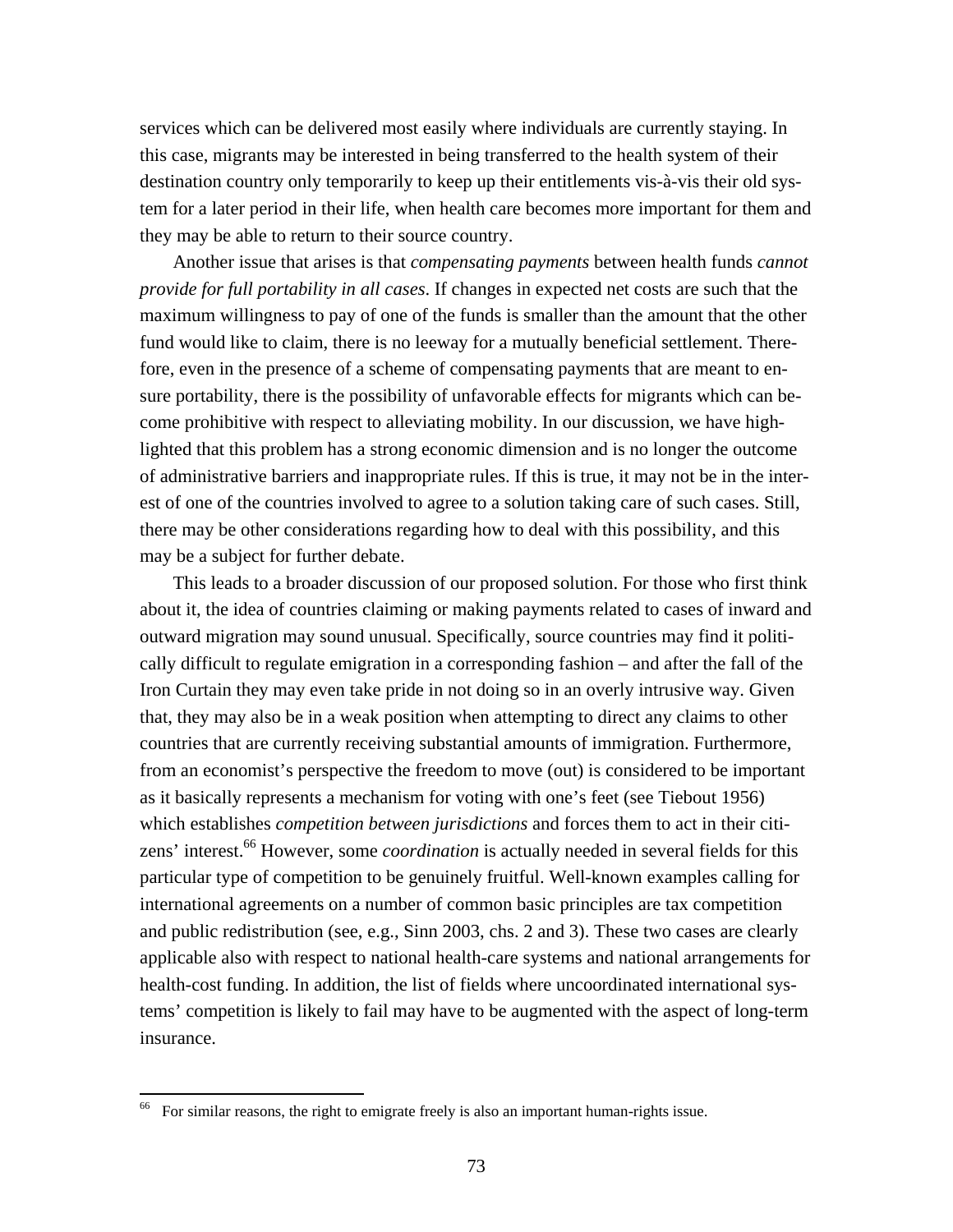Last but not least, we would like to mention that our ideas are to some extent reminiscent of the *Bhagwati-tax proposal* which was meant to deal with the consequence of a "brain drain" from international migration for many sending countries (see Bhagwati and Dellalfar 1973 or Bhagwati 1976). Here, this general idea is brought to bearing in a way that is specifically targeted at the financial consequences of migration for national health systems. To make sure that such a piece-meal approach does not lead to new distortions, our proposal should probably be augmented with similar portability rules applying to other branches of social protection systems and public finances in general, because migrants who are expected to be net-payers with respect to health care and health-cost funding may be net-beneficiaries elsewhere and vice versa. Similar calculations may therefore be needed for (public) pension schemes (see, e.g., Werding and Munz 2005) and further systems providing insurance or redistribution to eventually assess the total (economic and fiscal) effects of migration, the ultimate task being to create a *comprehensive framework for undistorted decisions to migrate*.

## **References**

- Albreht, Tit, and Niek Klazinga. 2009. "Privatisation of Health Care in Slovenia in the Period 1992–2008." *Health Policy* **90**(2): 262–9.
- Avato, Johanna. 2008a. "Portability of Social Security and Health Care Benefits in Italy." Background paper prepared for a project done by the World Bank and the Institute for Development Studies (IDS).
- Avato, Johanna. 2008b. "Portability of Social Security and Health Care Benefits in the United Kingdom." Background paper prepared for a project done by the World Bank and the Institute for Development Studies (IDS).
- Avato, Johanna, Johannes Koettl, and Rachel Sabates-Wheeler. 2009. "Social Security Regimes, Global Estimates, and Good Practices: The Status of Social Protection for International Migrants." *World Development* **38**(4): 455–66.
- Bartel, Ann, and George Borjas. 1977. "Middle-Age Job Mobility: Its Determinants and Consequences." In *Men in the Pre-Retirement Years*, edited by Seymour Wolfbein, pp. 39–97. Philadelphia: Temple University Press.
- Baumann, Florian, Volker Meier, and Martin Werding. 2008. "Transferable Ageing Provisions in Individual Health-insurance Contracts." *German Economic Review* **9**(3): 287–311.
- Besley, Timothy J., John Hall, and Ian Preston. 1999. "The Demand for Private Health Insurance: Do Waiting Lists Matter?" *Journal of Public Economics* **72**(2): 155–81.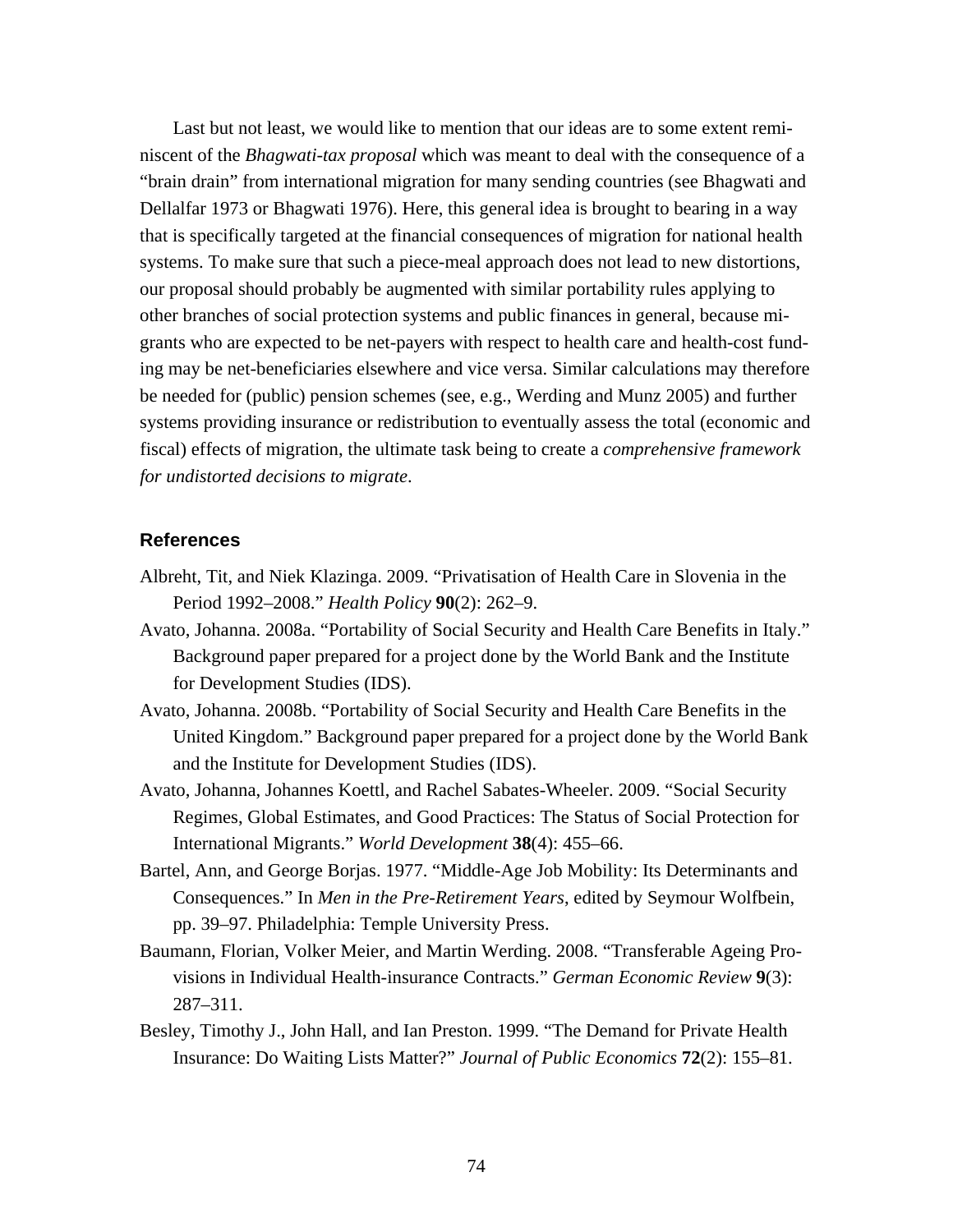- Bhagwati, Jagdish. 1976. "The brain drain." *International Social Science Journal* **28**(4): 691–729.
- Bhagwati, Jagdish, and William Dellalfar. 1973. "The Brain drain and income taxation." *World Development* **1**(1-2): 94–101.
- Blanchard, Olivier J. 1990. "Suggestions for a New Set of Fiscal Indicators." *OECD Economics Department Working Paper* No. 79.
- Borjas, George J. 1995. "The Economic Benefits from Immigration." *Journal of Economic Perspectives* 9(2):3–22.
- Breyer, Friedrich, Juan Costa-i-Font, and Stefan Felder. 2010. "Ageing, Health and Health Care." *Oxford Review of Economic Policy* **26**(4), 674–90.
- Buchmueller, Thomas C., and Agnes Couffinhal. 2004. "Private Health Insurance in France." *OECD Health Working Papers* No. 12.
- Bundesministerium der Finanzen. 2008. *Zweiter Bericht zur Tragfähigkeit der öffentlichen Finanzen* (*Second Report on the Sustainability of Public Finances*). Berlin: Federal Department of Finance.
- Dowd, Bryan, and Roger Feldman. 1992. "Insurer Competition and Protection from Risk Redefinition in the Individual and Small Group Health-insurance Market." *Inquiry* **29**(2): 148–57.
- Eichenhofer, Eberhard. 2002. "Migration in Europe and its Effects on Social Security." In *Social Security and Changes in the World of Work*, edited by International Social Security Association, pp. 95–109. ISSA Social Security Documentation No. 28.
- EU Economic Policy Committee. 2001. "Budgetary Challenges Posed by Ageing Populations: The Impact of Public Spending on Pensions, Health and Long-term Care for the Elderly and Possible Indicators for the Long-term Sustainability of Public Finances." Document No. EPC/ECFIN/655/01-EN final.
- EU Economic Policy Committee. 2003. "The Impact of Ageing Populations on Public Finances: Overview of Analysis Carried out at an EU Level and Proposals for a Future Work Programme." Document No. EPC/ECFIN/435/03-EN final.
- European Commission. 2009. "Sustainability Report 2009." *European Economy* No. 9/2009.
- European Commission, and EU Economic Policy Committee. 2009. "2009 Ageing Report: Economic and budgetary projections for the EU-27 Member States (2008– 2060." *European Economy* No. 2/2009.
- European Union. 2010. *The EU provisions on social security: Your rights when moving within the European Union – Update 2010*. Luxembourg: European Union.
- Fenge, Robert, Silke Uebelmesser, and Martin Werding. 2006. "On the Optimal Timing of Implicit Social Security Taxes Over the Life Cycle." *Finanzarchiv* **62**(1): 68–107.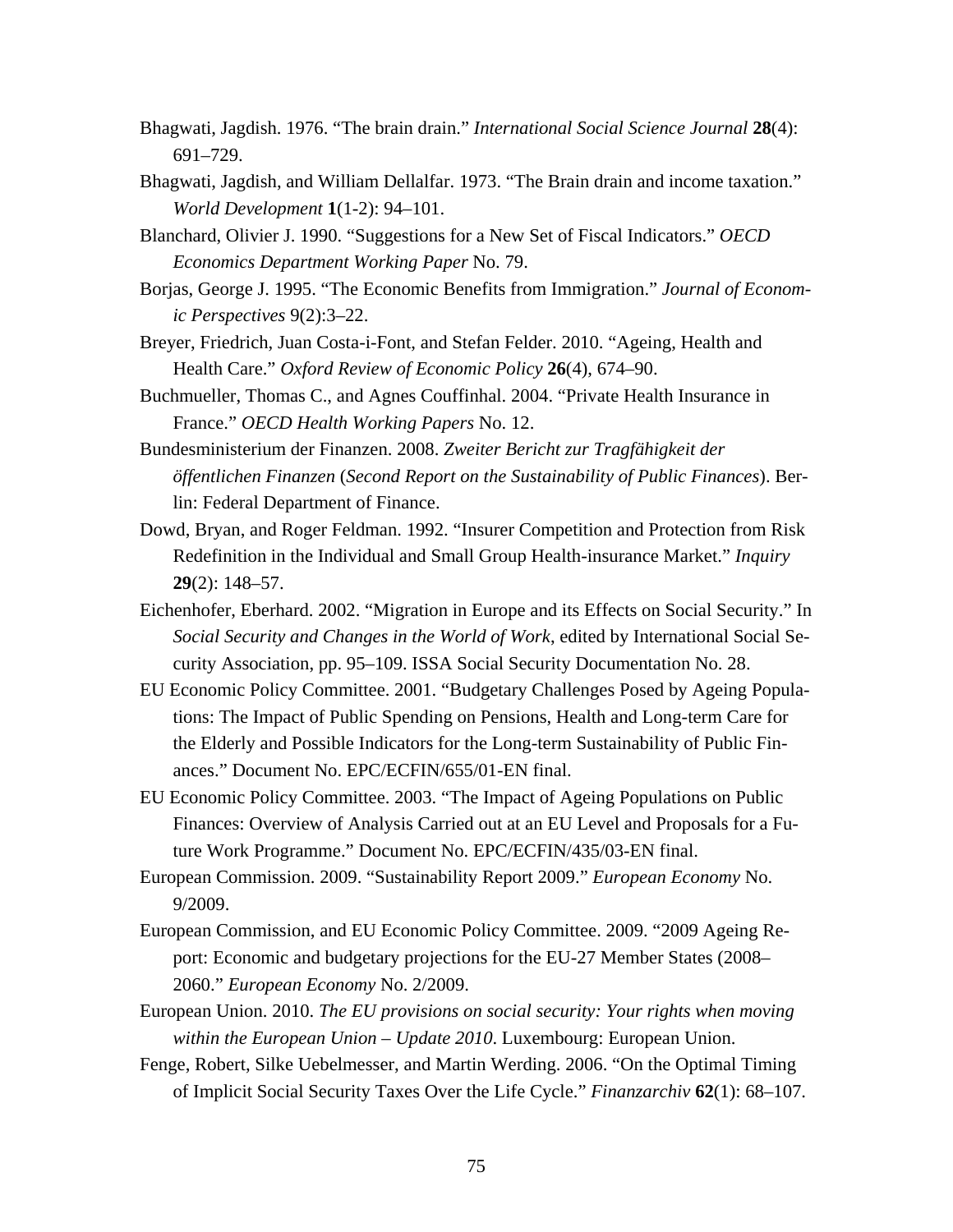- Geis, Wido, Silke Uebelmesser, and Martin Werding. 2008. "How do Migrants Choose their Destination Country? An Analysis of Institutional Determinants." *CESifo Working Paper* No. 2506.
- Geis, Wido, Silke Uebelmesser´, and Martin Werding. 2011. "Why go to France or Germany, if you could as well go to the UK or the US? Selective Features of Immigration to the EU 'Big Three' and the United States." *Journal of Common Market Studies* **49**(4): 767–96.
- Gruber, Jonathan, and Brigitte C. Madrian. 1994. "Health Insurance and Job Mobility: The Effects of Public Policy on Job-Lock." *Industrial and Labor Relations Review* **48**(1): 86–102.
- Gruber, Jonathan, and Brigitte C. Madrian. 1997. "Employment Separation and Health Insurance Coverage." *Journal of Public Economics* **66**(3): 349–82.
- Gruber, Jonathan, and Brigitte C. Madrian. 2002. "Health Insurance, Labor Supply, and Job Mobility: A Critical Review of the Literature." *NBER Working Paper* No. 8817.
- Hatton, Timothy J., and Jeffrey G. Williamson. 2002. "What Fundamentals Drive World Migration?" *NBER Working Paper* No. w9159.
- Hauner, David, Daniel Leigh, and Michael Skaarup. 2007. "Ensuring Fiscal Sustainability in G-7 Countries." *IMF Working Paper* No. WP/07/187.
- Henke, Klaus-Dirk, Melanie Lisac, Lutz Reimers, and Sophie Schlette. 2010. "Access and Choice – Competition under the Roof of Solidarity in German Health Care." *Health Economics, Policy and Law* **5**(1): 31–52.
- Herring, Bradley, and Mark V. Pauly. 2006. "Incentive-Compatible Guaranteed Renewable Health Insurance Premiums." *Journal of Health Economics* **25**(3): 395–417.
- Holtz-Eakin, Douglas. 1993. "Health Insurance Provision and Labor Market Efficiency in the United States and Germany." *NBER Working Paper* No. 4388.
- Holzmann, Robert, Johannes Koettl, and Taras Chernetsky. 2005. "Portability regimes of pension and health care benefits for international migrants: an analysis of issues and good practices." Discussion Paper prepared for the Global Commission on International Migration (GCIM).
- Holzmann, Robert, and Johannes Koettl. 2011. "Portability of Pension, Health, and other Social Benefits: Facts, Concepts, Issues." *IZA Discussion Paper* No. 5715.
- Madrian, Brigitte C. 1994. "Employment-Based Health Insurance and Job Mobility: Is There Evidence of Job-Lock?" *Quarterly Journal of Economics* **109**(1): 27–51.
- Makhema, Mpho. 2009. "Social Protection for Refugees and Asylum Seekers in the Southern African Development Community." *The World Bank, Social Protection Discussion Paper* No. 906.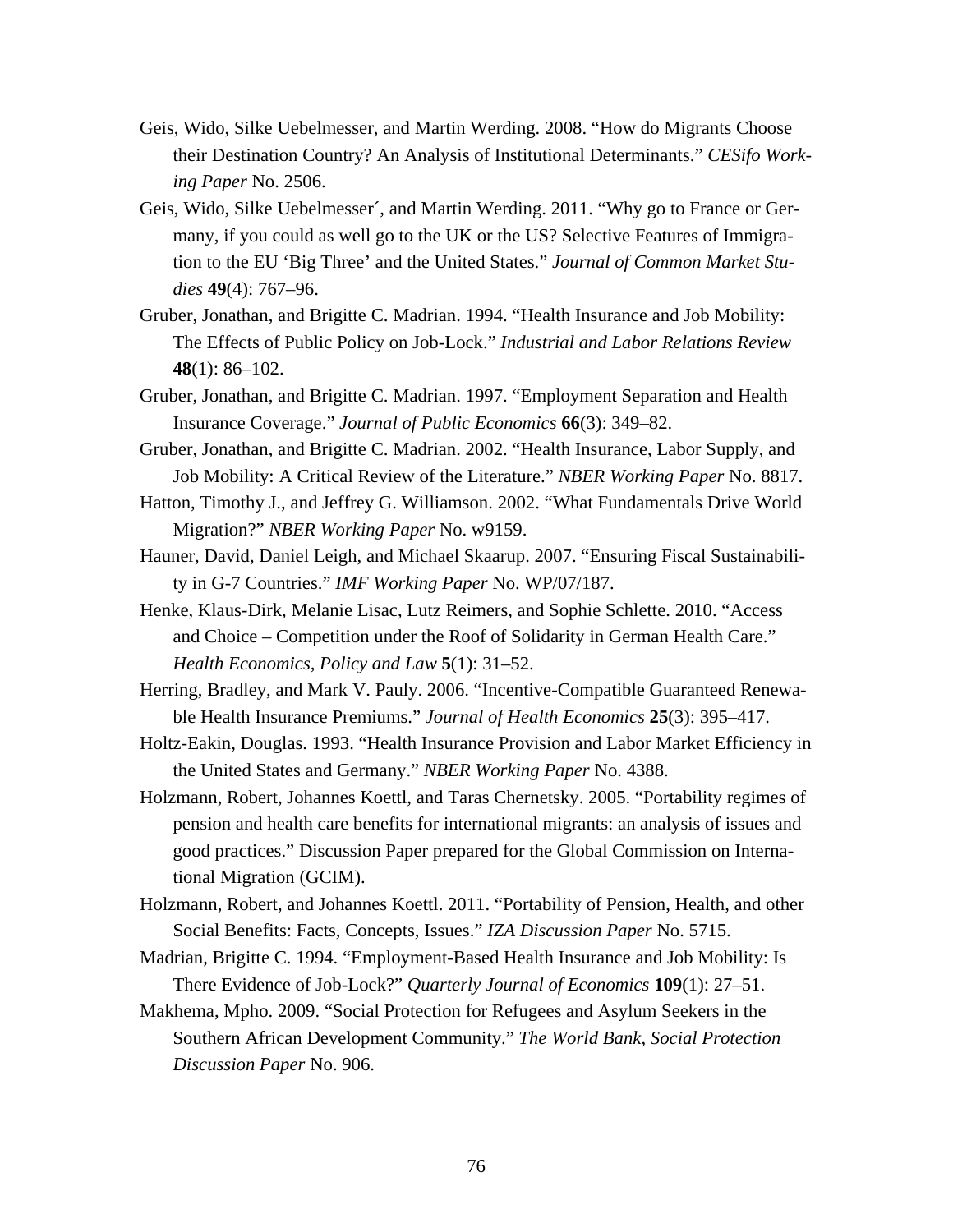- Meier, Volker. 2005. "Efficient Transfer of Aging Provisions in Private Health-Insurance." *Journal of Economics* **84**(3): 249–75.
- Meier, Volker, and Martin Werding. 2010. "Ageing and the Welfare State: Securing Sustainability." *Oxford Review of Economic Policy* **26**(4), 655–73.
- Mitchell, Olivia. 1982. "Fringe Benefits and Labor Mobility." *Journal of Human Resources* **17**(2): 286–98.
- OECD. 2011. *OECD Health Data 2011*. On-line database, released 30 June 2011, accessible via http://stats.oecd.org.
- Olivier, Marius. 2009. "Regional Overview of Social Protection for Non-Citizens in the Southern African Development Community." *The World Bank, Social Protection Discussion Paper* No. 908.
- Pauly, Mark V., Howard Kunreuther, and Richard Hirth. 1995. "Guaranteed Renewability in Insurance." *Journal of Risk and Uncertainty* **10**(2): 143–56
- Pauly, Mark V., Allison Percy, and Bradley Herring. 1999. "Individual Versus Job-based Health Insurance: Weighing the Pros and Cons." *Health Affairs* **18**(6): 28–44.
- Pieters, Danny, and Paul Schoukens. 2009. "The Rules within Regulation 883/2004 for Determining the Applicable Legislation." *European Journal of Social Security* **11**(1–2): 81–117.
- Preker, Alexander S., Peter Zweifel, and Onno P. Schellekens, eds. 2009. *Global Marketplace for Private Health Insurance: Strength in Numbers*. Washington, DC: World Bank.
- Propper, Carol. 2000. "The Demand for Private Health Care in the UK." *Journal of Health Economics* **19**(6): 855–76.
- Przywara, Bartosz. 2010. "Projecting Future Health Care Expenditure at European Level: Drivers, Methodology and Main Results." *European Economy, Economic Papers* No. 417.
- Rashad, Inas, and Eric Rapong. 2006. "Employer-Provided Health Insurance and the Incidence of a "Job-Lock": Is There a Consensus?" *Andrew Young School of Policy Studies, Working Paper* No. 06-53.
- Schulte, Bernd. 2003. "Implications of Labour Migration for Social Security Systems in European Countries – Activities of the Council of Europe." *European Journal of Migration and Law* **4**(4): 477–89.
- Sieveking, Klaus. 2000. "The Significance of the Transborder Utilisation of Health Care Benefits for Migrants." *European Journal of Migration and Law* **2**(2): 143–55.
- Sieveking, Klaus. 2007. "ECJ Rulings on Health Care Services and Their Effects on the Freedom of Cross-Border Patient Mobility in the EU." *European Journal of Migration and Law* **9**(1): 25–51.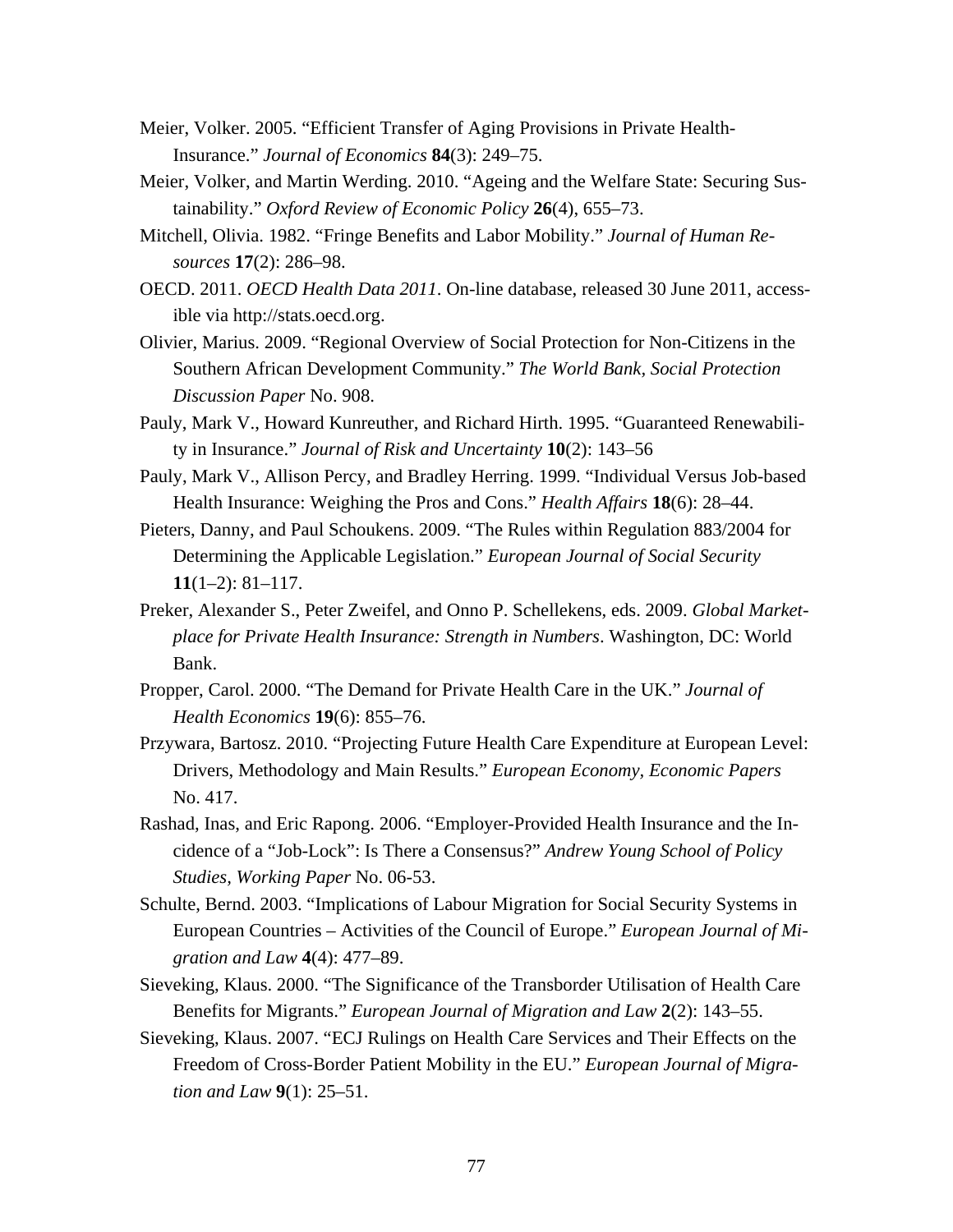- Sun, Wei, Anthony Webb, and Natalia Zhivan. 2010. "Does Staying Healthy Reduce Your Lifetime Health Care Costs?" *Issue in Brief* No. 10-8. Chestnut Hill, MA: Center for Retirement Research at Boston College.
- Sinn, Hans-Werner. 2000. "Why a funded pension system is needed and why it is not needed." *International Tax and Public Finance* **7**(4/5): 389–410.
- Sinn, Hans-Werner. 2001. "The Value of Children and Immigrants in a Pay-As-You-Go Pension System." *Ifo Studien / CESifo Economic Studies* **47**(1): 77–94.
- Sinn, Hans-Werner. 2003. *The New Systems Competition*. Oxford: Blackwell.

Tajnikar, Maks, and Petra Došenovič Bonča. 2009. "Slovenia." In: *Global Marketplace for Private Health Insurance: Strength in Numbers*, edited by Alexander S. Preker, Peter Zweifel, and Onno P. Schellekens, pp. 369–400. Washington, DC: World Bank.

- Tiebout, Charles M. 1956. "A Pure Theory of Local Expenditures." *Journal of Political Economy* **64**(5): 416–24.
- UN. 2009. *Trends in International Migrant Stock: The 2008 Revision*. New York, NY: United Nations, Department of Economic and Social Affairs, Population Division.
- U.S. Census Bureau. 2010. *Current Population Reports: Income, Poverty, and Health Insurance Coverage in the United States: 2009*. Washington D.C.: U.S. Government Printing Office.
- Webb, Anthony, and Natalia Zhivan. 2010. "How Much is Enough? The Distribution of Lifetime Health Care Costs." *Working Paper* No. 10-1, Chestnut Hill, MA: Center for Retirement Research at Boston College.
- Werding, Martin. 2007. "Social Insurance: How to Pay for Pensions and Health Care?" In *Demographic Change in Germany: The Economic and Fiscal Consequences*, edited by Ingrid Hamm, Helmut Seitz, and Martin Werding, pp. 89–128. Berlin, Heidelberg, New York: Springer.
- Werding, Martin, and Herbert Hofmann. 2008. *Projektionen zur langfristigen Tragfähigkeit der öffentlichen Finanzen*. Munich: Ifo Institute for Economic Research.
- Werding, Martin, and Sonja Munz. 2005. "Public Pensions and International Migration: Some Clarifications and Illustrative Results." *Journal of Pension Economics and Finance* **4**(2): 181–207.
- Woolford, Geoff. 2009. "Social Protection for Migrants from the Pacific Islands in Australia and New Zealand." *The World Bank, Social Protection Discussion Paper* No. 912.
- Zweifel, Peter, Stefan Felder, and Markus Meier. 1999. "Ageing of Population and Health Care Expenditure: A Red Herring?" *Health Economics,* **8**(6): 485–96.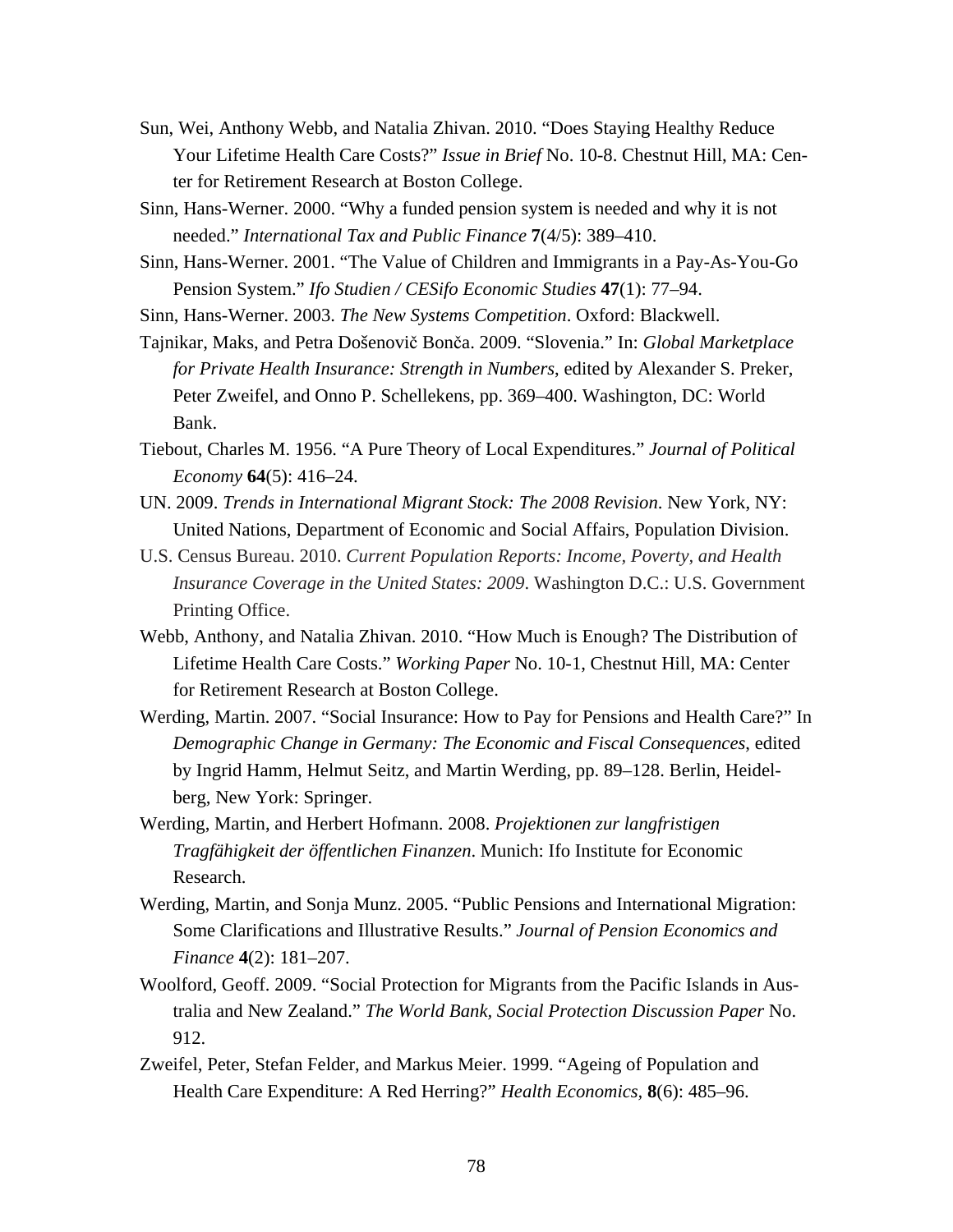# **Social Protection Discussion Paper Series Titles**

| <u>No.</u> | <b>Title</b>                                                                                                                                                                                                                                |
|------------|---------------------------------------------------------------------------------------------------------------------------------------------------------------------------------------------------------------------------------------------|
| 1116       | Strengthening Governance of Social Safety Nets in East Asia<br>by Sara Giannozzi and Asmeen Khan, August 2011 (online only)                                                                                                                 |
| 1115       | International Portability of Health-Cost Coverage: Concepts and Experience<br>by Martin Werding and Stuart McLennan, July 2011 (online only)                                                                                                |
| 1114       | Liberia's Cash For Work Temporary Employment Project: Responding to Crisis<br>in Low Income, Fragile Countries<br>by Colin Andrews, Prospère Backiny-Yetna, Emily Garin, Emily Weedon,<br>Quentin Wodon and Giuseppe Zampaglione, July 2011 |
| 1113       | Employability and Productivity among Older Workers: A Policy Framework and<br><b>Evidence from Latin America</b><br>by Edmundo Murrugarra, July 2011 (online only)                                                                          |
| 1112       | Cash Transfers, Children and the Crisis: Protecting Current and Future<br><b>Investments</b><br>by Ariel Fiszbein, Dena Ringold, Santhosh Srinivasan, June 2011 (online only)                                                               |
| 1111       | Severance Pay Programs around the World: History, Rationale, Status, and<br>Reforms<br>by Robert Holzmann, Yann Pouget, Milan Vodopivec and Michael Weber, May<br>2011 (online only)                                                        |
| 1110       | Portability of Pension, Health, and other Social Benefits: Facts, Concepts, Issues<br>by Robert Holzmann and Johannes Koettl, May 2011 (online only)                                                                                        |
| 1109       | Disability and Poverty in Developing Countries: A Snapshot from the World<br><b>Health Survey</b><br>by Sophie Mitra, Aleksandra Posarac and Brandon Vick, April 2011                                                                       |
| 1108       | Advancing Adult Learning in Eastern Europe and Central Asia<br>by Christian Bodewig and Sarojini Hirshleifer, April 2011 (online only)                                                                                                      |
| 1107       | Results Readiness in Social Protection & Labor Operations<br>by Laura Rawlings, Maddalena Honorati, Gloria Rubio and Julie Van Domelen,<br>February 2011                                                                                    |
| 1106       | Results Readiness in Social Protection & Labor Operations: Technical Guidance<br>Notes for Social Service Delivery Projects<br>by Julie Van Domelen, February 2011                                                                          |
| 1105       | Results Readiness in Social Protection & Labor Operations: Technical Guidance<br>Notes for Social Safety Nets Task Teams<br>by Gloria Rubio, February 2011                                                                                  |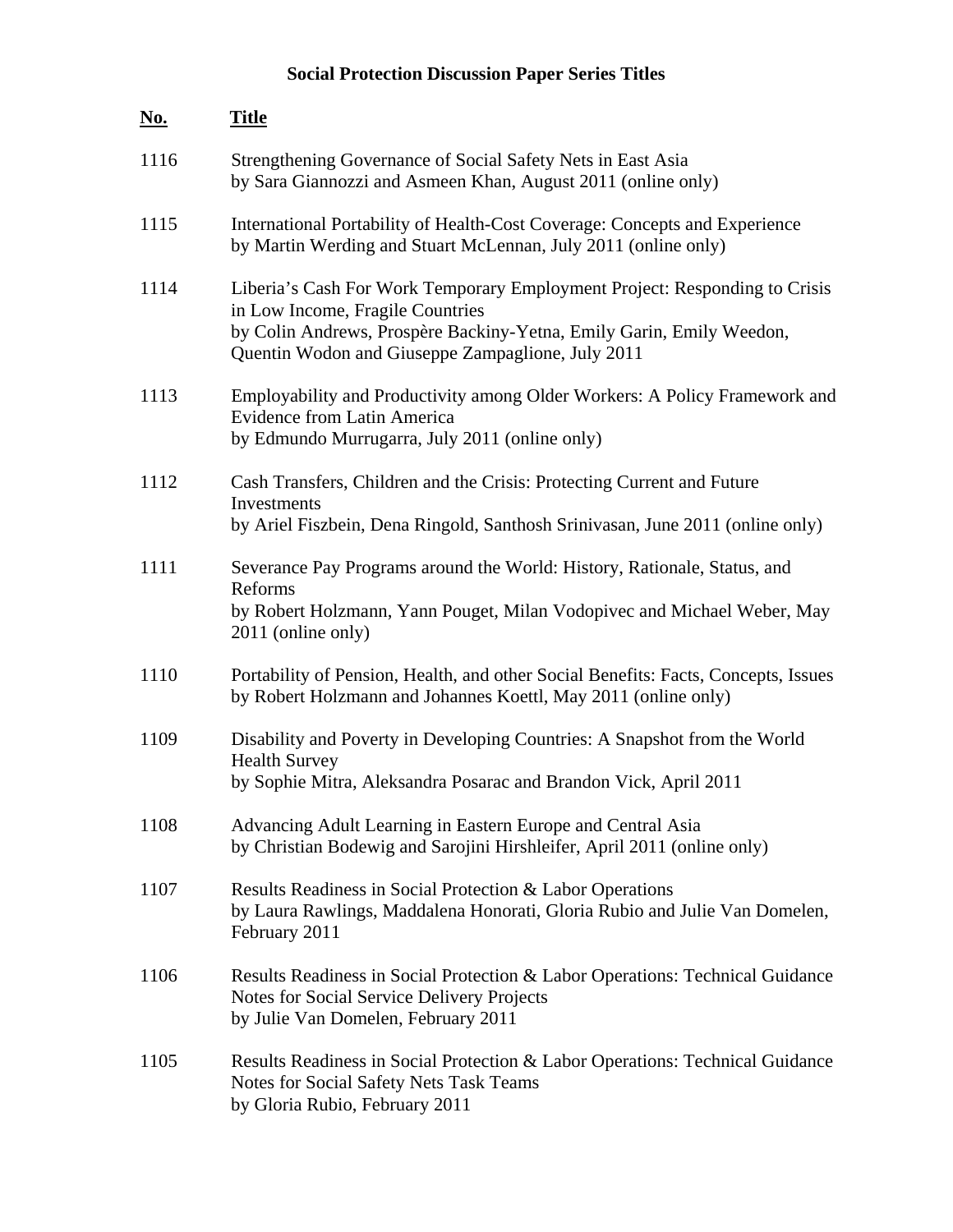| 1104 | Results Readiness in Social Protection & Labor Operations: Technical Guidance<br><b>Notes for Social Funds Task Teams</b><br>by Julie Van Domelen, February 2011                                                        |
|------|-------------------------------------------------------------------------------------------------------------------------------------------------------------------------------------------------------------------------|
| 1103 | Results Readiness in Social Protection & Labor Operations: Technical Guidance<br><b>Notes for Labor Markets Task Teams</b><br>by Maddalena Honorati, February 2011                                                      |
| 1102 | Natural Disasters: What is the Role for Social Safety Nets?<br>by Larissa Pelham, Edward Clay and Tim Braunholz, February 2011                                                                                          |
| 1101 | North-South Knowledge Sharing on Incentive-based Conditional Cash Transfer<br>Programs<br>by Lawrence Aber and Laura B. Rawlings, January 2011                                                                          |
| 1008 | Social Policy, Perceptions and the Press: An Analysis of the Media's Treatment<br>of Conditional Cash Transfers in Brazil<br>by Kathy Lindert and Vanina Vincensini, December 2010 (online only)                        |
| 1007 | Bringing Financial Literacy and Education to Low and Middle Income<br>Countries: The Need to Review, Adjust, and Extend Current Wisdom<br>by Robert Holzmann, July 2010 (online only)                                   |
| 1006 | Key Characteristics of Employment Regulation in the Middle East and North<br>Africa<br>by Diego F. Angel-Urdinola and Arvo Kuddo with support from Kimie Tanabe<br>and May Wazzan, July 2010 (online only)              |
| 1005 | Non-Public Provision of Active Labor Market Programs in Arab-Mediterranean<br>Countries: An Inventory of Youth Programs<br>by Diego F. Angel-Urdinola, Amina Semlali and Stefanie Brodmann, July 2010<br>(online only)  |
| 1004 | The Investment in Job Training: Why Are SMEs Lagging So Much Behind?<br>by Rita K. Almeida and Reyes Aterido, May 2010 (online only)                                                                                    |
| 1003 | Disability and International Cooperation and Development: A Review of Policies<br>and Practices<br>by Janet Lord, Aleksandra Posarac, Marco Nicoli, Karen Peffley, Charlotte<br>McClain-Nhlapo and Mary Keogh, May 2010 |
| 1002 | Toolkit on Tackling Error, Fraud and Corruption in Social Protection Programs<br>by Christian van Stolk and Emil D. Tesliuc, March 2010 (online only)                                                                   |
| 1001 | Labor Market Policy Research for Developing Countries: Recent Examples from<br>the Literature - What do We Know and What should We Know?<br>by Maria Laura Sanchez Puerta, January 2010 (online only)                   |
| 0931 | The Korean Case Study: Past Experience and New Trends in Training Policies<br>by Young-Sun Ra and Kyung Woo Shim, December 2009 (online only)                                                                           |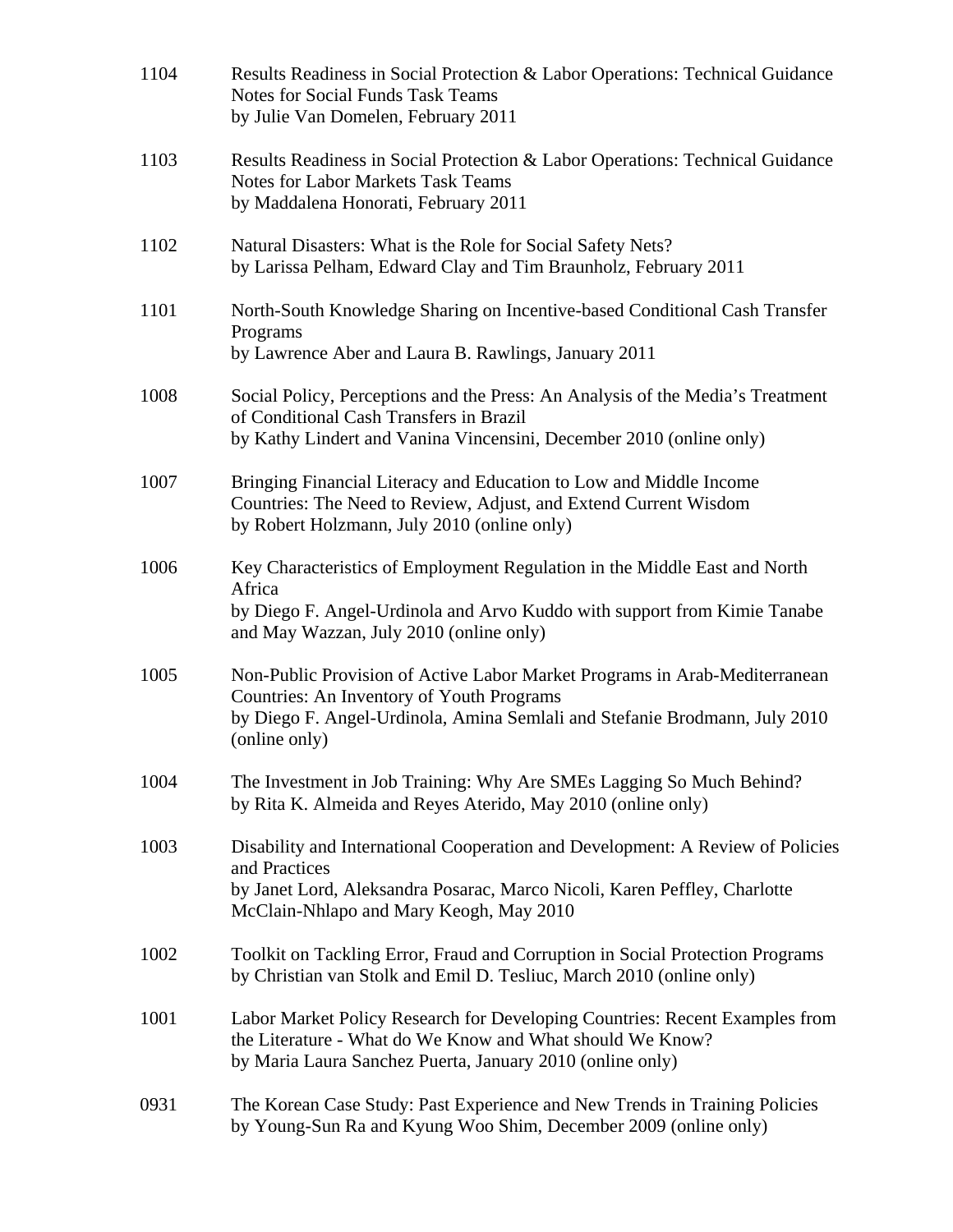| 0930 | Migration Pressures and Immigration Policies: New Evidence on the Selection of<br>Migrants<br>by Johanna Avato, December 2009 (online only)                                                                                                |
|------|--------------------------------------------------------------------------------------------------------------------------------------------------------------------------------------------------------------------------------------------|
| 0929 | Ex-Ante Methods to Assess the Impact of Social Insurance Policies on Labor<br>Supply with an Application to Brazil<br>by David A. Robalino, Eduardo Zylberstajn, Helio Zylberstajn and<br>Luis Eduardo Afonso, December 2009 (online only) |
| 0928 | <b>Rethinking Survivor Benefits</b><br>by Estelle James, December 2009 (online only)                                                                                                                                                       |
| 0927 | How Much Do Latin American Pension Programs Promise to Pay Back?<br>by Alvaro Forteza and Guzmán Ourens, December 2009 (online only)                                                                                                       |
| 0926 | Work Histories and Pension Entitlements in Argentina, Chile and Uruguay<br>by Alvaro Forteza, Ignacio Apella, Eduardo Fajnzylber, Carlos Grushka, Ianina<br>Rossi and Graciela Sanroman, December 2009 (online only)                       |
| 0925 | <b>Indexing Pensions</b><br>by John Piggott and Renuka Sane, December 2009 (online only)                                                                                                                                                   |
| 0924 | <b>Towards Comprehensive Training</b><br>by Jean Fares and Olga Susana Puerto, November 2009                                                                                                                                               |
| 0923 | Pre-Employment Skills Development Strategies in the OECD<br>by Yoo Jeung Joy Nam, November 2009                                                                                                                                            |
| 0922 | A Review of National Training Funds<br>by Richard Johanson, November 2009                                                                                                                                                                  |
| 0921 | Pre-Employment Vocational Education and Training in Korea<br>by ChangKyun Chae and Jaeho Chung, November 2009                                                                                                                              |
| 0920 | Labor Laws in Eastern European and Central Asian Countries: Minimum Norms<br>and Practices<br>by Arvo Kuddo, November 2009 (online only)                                                                                                   |
| 0919 | Openness and Technological Innovation in East Asia: Have They Increased the<br>Demand for Skills?<br>by Rita K. Almeida, October 2009 (online only)                                                                                        |
| 0918 | Employment Services and Active Labor Market Programs in Eastern European<br>and Central Asian Countries<br>by Arvo Kuddo, October 2009 (online only)                                                                                       |
| 0917 | Productivity Increases in SMEs: With Special Emphasis on In-Service Training<br>of Workers in Korea<br>by Kye Woo Lee, October 2009 (online only)                                                                                          |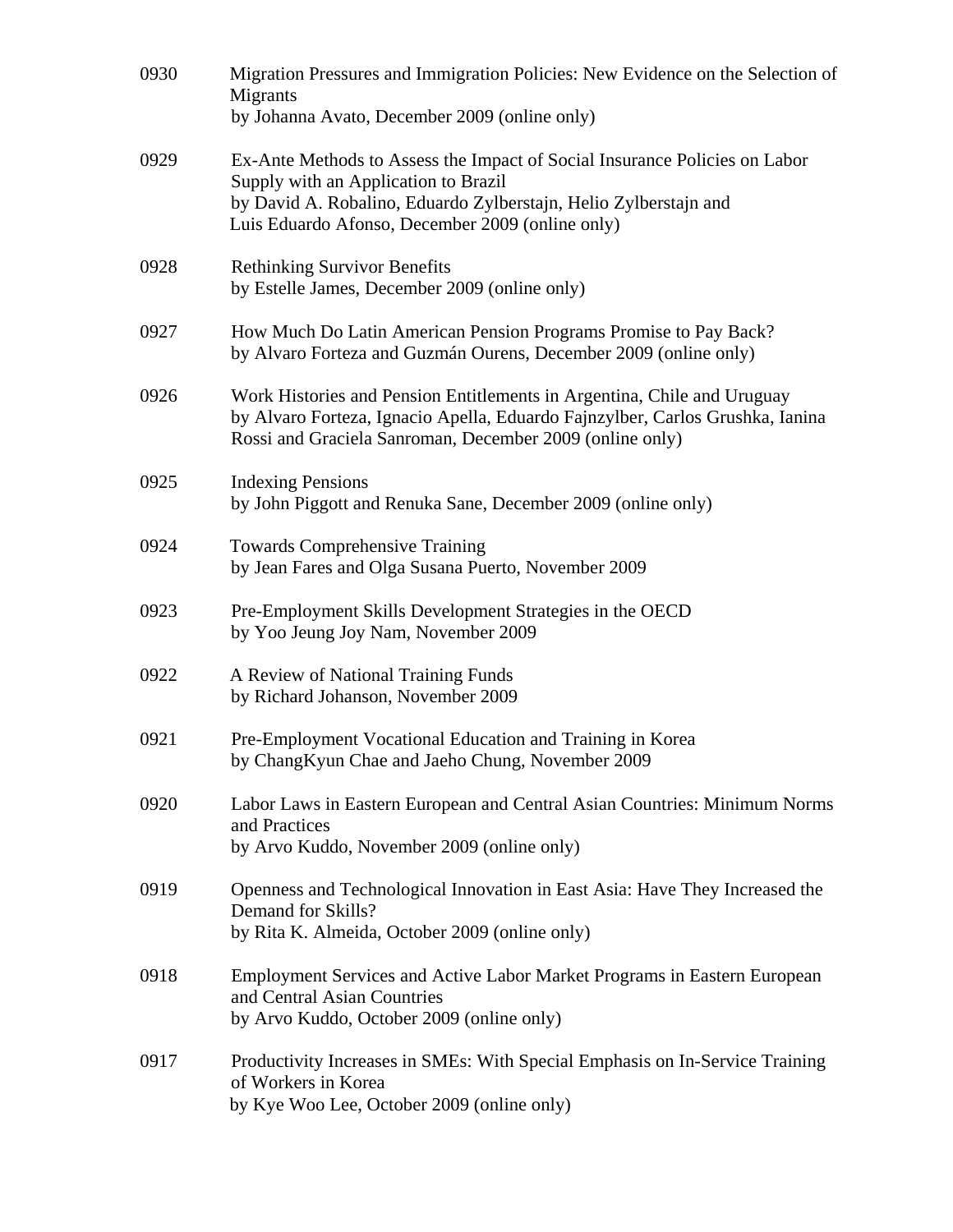| 0916 | Firing Cost and Firm Size: A Study of Sri Lanka's Severance Pay System<br>by Babatunde Abidoye, Peter F. Orazem and Milan Vodopivec, September 2009<br>(online only)                                           |
|------|----------------------------------------------------------------------------------------------------------------------------------------------------------------------------------------------------------------|
| 0915 | Personal Opinions about the Social Security System and Informal Employment:<br>Evidence from Bulgaria<br>by Valeria Perotti and Maria Laura Sánchez Puerta, September 2009                                     |
| 0914 | Building a Targeting System for Bangladesh based on Proxy Means Testing<br>by Iffath A. Sharif, August 2009 (online only)                                                                                      |
| 0913 | Savings for Unemployment in Good or Bad Times: Options for Developing<br>Countries<br>by David Robalino, Milan Vodopivec and András Bodor, August 2009 (online<br>only)                                        |
| 0912 | Social Protection for Migrants from the Pacific Islands in Australia and New<br>Zealand<br>by Geoff Woolford, May 2009 (online only)                                                                           |
| 0911 | Human Trafficking, Modern Day Slavery, and Economic Exploitation<br>by Johannes Koettl, May 2009                                                                                                               |
| 0910 | Unemployment Insurance Savings Accounts in Latin America: Overview and<br>Assessment<br>by Ana M. Ferrer and W. Craig Riddell, June 2009 (online only)                                                         |
| 0909 | Definitions, Good Practices, and Global Estimates on the Status of Social<br>Protection for International Migrants<br>by Johanna Avato, Johannes Koettl, and Rachel Sabates-Wheeler, May 2009<br>(online only) |
| 0908 | Regional Overview of Social Protection for Non-Citizens in the Southern<br>African Development Community (SADC)<br>by Marius Olivier, May 2009 (online only)                                                   |
| 0907 | Introducing Unemployment Insurance to Developing Countries<br>by Milan Vodopivec, May 2009 (online only)                                                                                                       |
| 0906 | Social Protection for Refugees and Asylum Seekers in the Southern Africa<br>Development Community (SADC)<br>by Mpho Makhema, April 2009 (online only)                                                          |
| 0905 | How to Make Public Works Work: A Review of the Experiences<br>by Carlo del Ninno, Kalanidhi Subbarao and Annamaria Milazzo, May 2009<br>(online only)                                                          |
| 0904 | Slavery and Human Trafficking: International Law and the Role of the World<br><b>Bank</b><br>by María Fernanda Perez Solla, April 2009 (online only)                                                           |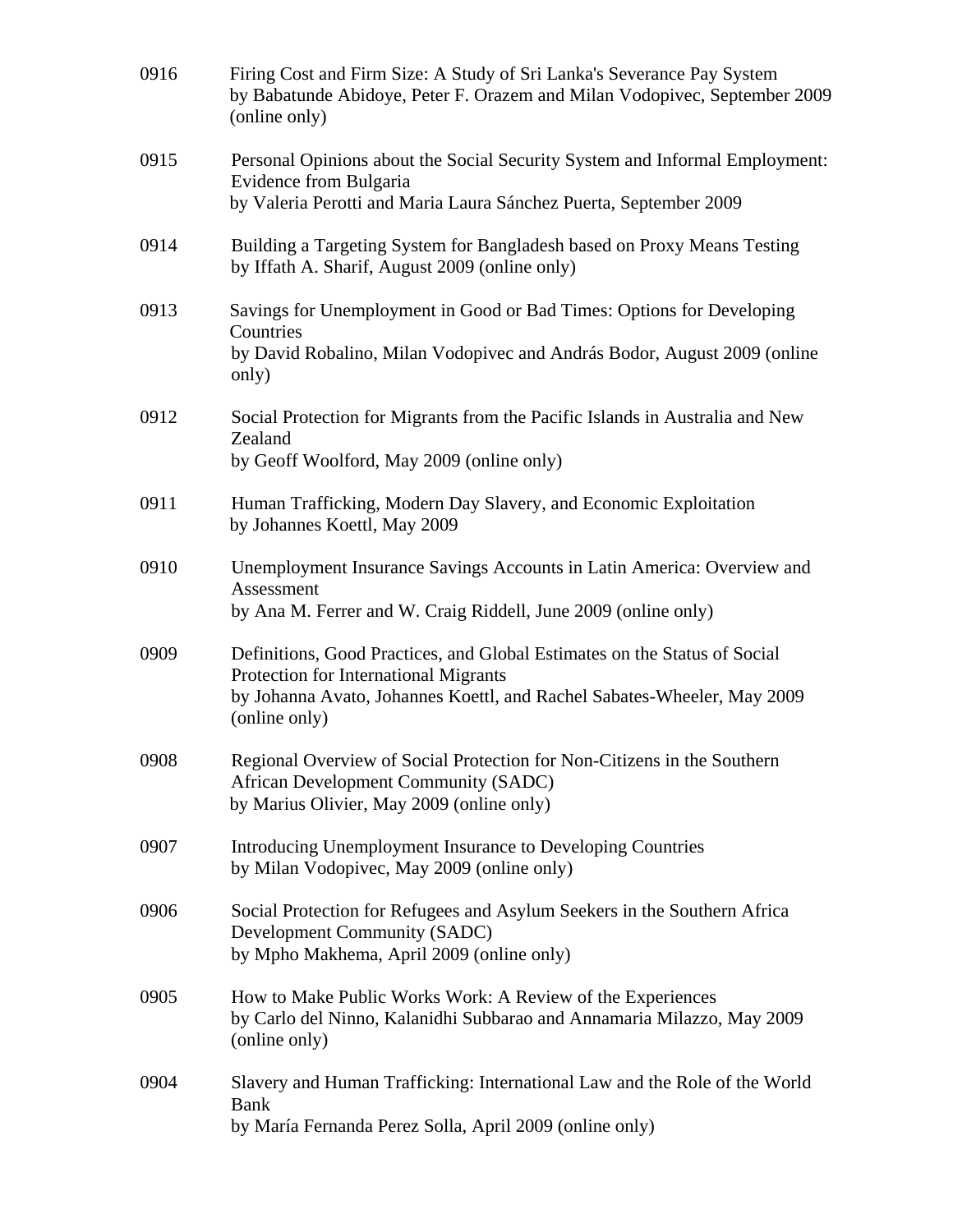| 0903 | Pension Systems for the Informal Sector in Asia<br>edited by Landis MacKellar, March 2009 (online only)                                       |
|------|-----------------------------------------------------------------------------------------------------------------------------------------------|
| 0902 | Structural Educational Reform: Evidence from a Teacher's Displacement<br>Program in Armenia<br>by Arvo Kuddo, January 2009 (online only)      |
| 0901 | Non-performance of the Severance Pay Program in Slovenia<br>by Milan Vodopivec, Lilijana Madzar, Primož Dolenc, January 2009 (online<br>only) |

# **To view Social Protection Discussion papers published prior to 2009, please visit www.worldbank.org/sp.**